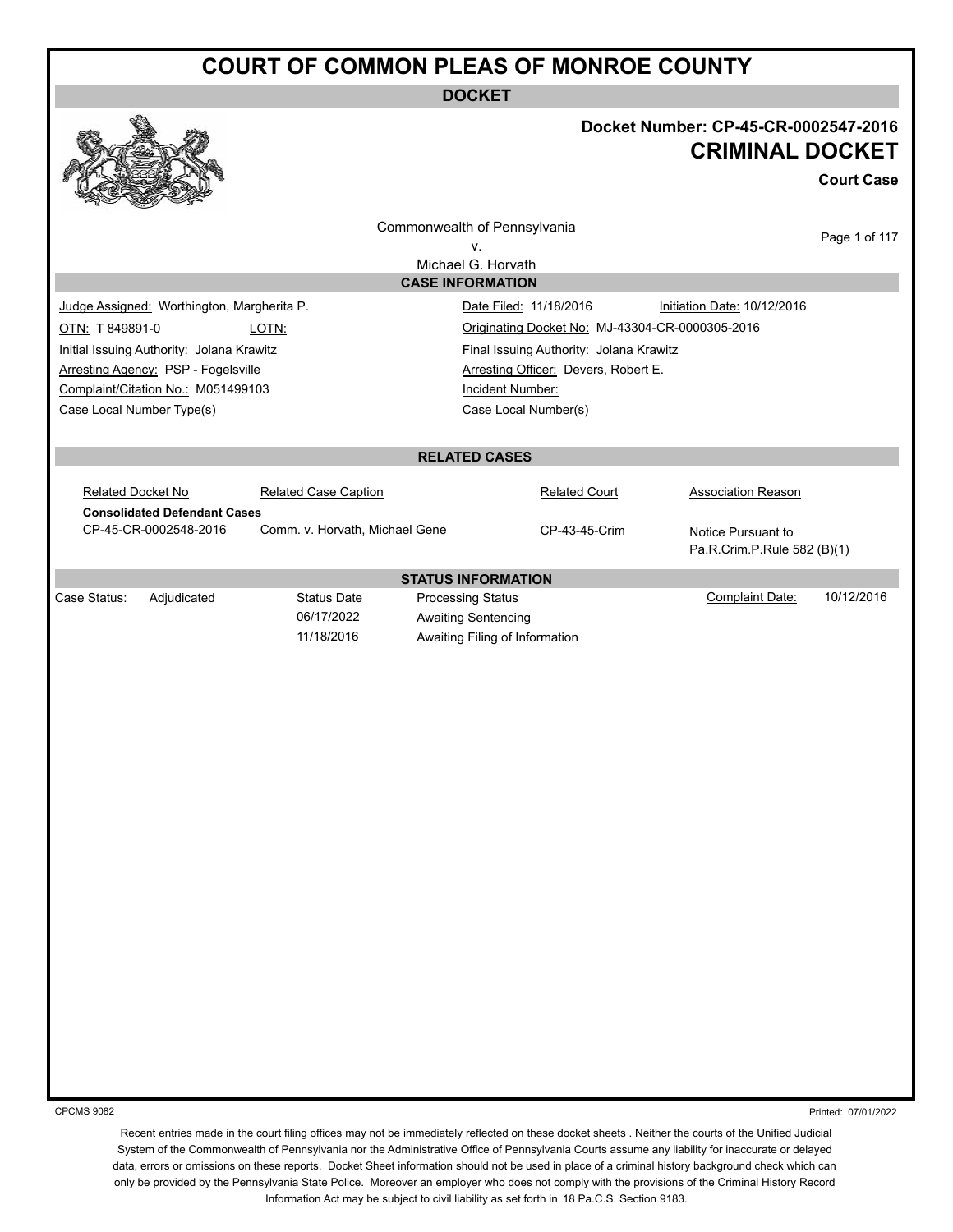**DOCKET**



## **Docket Number: CP-45-CR-0002547-2016 CRIMINAL DOCKET**

**Court Case**

Commonwealth of Pennsylvania v.

Page 2 of 117

|                             |                               |                      | Michael G. Horvath     |                                              |                           |
|-----------------------------|-------------------------------|----------------------|------------------------|----------------------------------------------|---------------------------|
|                             |                               |                      | <b>CALENDAR EVENTS</b> |                                              |                           |
| Case Calendar<br>Event Type | Schedule<br><b>Start Date</b> | <b>Start</b><br>Time | Room                   | Judge Name                                   | Schedule<br><b>Status</b> |
| Pre-Trial<br>Conference     | 02/01/2017                    | 1:30 pm              | Judge's<br>Chambers    | President Judge Margherita<br>P. Worthington | Scheduled                 |
| Omnibus                     | 11/06/2017                    | 2:30 pm              | Courtroom 1            | President Judge Margherita<br>P. Worthington | Scheduled                 |
| Motion                      | 01/08/2018                    | 10:00 am             | Courtroom 1            | President Judge Margherita<br>P. Worthington | Scheduled                 |
| Omnibus                     | 02/26/2018                    | 9:30 am              | Courtroom 6            | President Judge Margherita<br>P. Worthington | Scheduled                 |
| Motion                      | 09/21/2018                    | 1:30 pm              | Courtroom 1            | President Judge Margherita<br>P. Worthington | Scheduled                 |
| Motion                      | 10/29/2018                    | 10:30 am             | Courtroom 4            | President Judge Margherita<br>P. Worthington | Scheduled                 |
| Motion                      | 11/19/2018                    | 10:00 am             | Courtroom 1            | President Judge Margherita<br>P. Worthington | Scheduled                 |
| Motion in Limine            | 01/07/2019                    | 10:00 am             | Courtroom 1            | President Judge Margherita<br>P. Worthington | Scheduled                 |
| Motion                      | 08/02/2019                    | 10:00 am             | Courtroom 1            | President Judge Margherita<br>P. Worthington | Scheduled                 |
| Motion in Limine            | 09/06/2019                    | 1:30 pm              | Courtroom 1            | President Judge Margherita<br>P. Worthington | Scheduled                 |
| Pre-Trial<br>Conference     | 09/30/2019                    | 1:30 pm              | Courtroom 1            | President Judge Margherita<br>P. Worthington | Scheduled                 |
| Motion                      | 11/12/2019                    | $3:00$ pm            | Courtroom 2            | President Judge Margherita<br>P. Worthington | Scheduled                 |
| Motion                      | 11/15/2019                    | $9:00$ am            | Courtroom 6            | President Judge Margherita<br>P. Worthington | Scheduled                 |
| Withdrawal of<br>Counsel    | 01/13/2020                    | 1:30 pm              | Courtroom 1            | President Judge Margherita<br>P. Worthington | Scheduled                 |
| Pre-Trial<br>Conference     | 02/03/2020                    | 1:30 pm              | Courtroom 3            | President Judge Margherita<br>P. Worthington | Scheduled                 |
| <b>Status Conference</b>    | 02/20/2020                    | 11:00 am             | Courtroom 1            | President Judge Margherita<br>P. Worthington | Scheduled                 |
| <b>Status Conference</b>    | 12/07/2020                    | $9:30$ am            | Courtroom 1            | President Judge Margherita<br>P. Worthington | Scheduled                 |
| Motion                      | 04/07/2021                    | 2:30 pm              | Judge's<br>Chambers    | President Judge Margherita<br>P. Worthington | Scheduled                 |
| Motion                      | 04/07/2021                    | 2:30 pm              | Judge's<br>Chambers    | President Judge Margherita<br>P. Worthington | Scheduled                 |

CPCMS 9082

Printed: 07/01/2022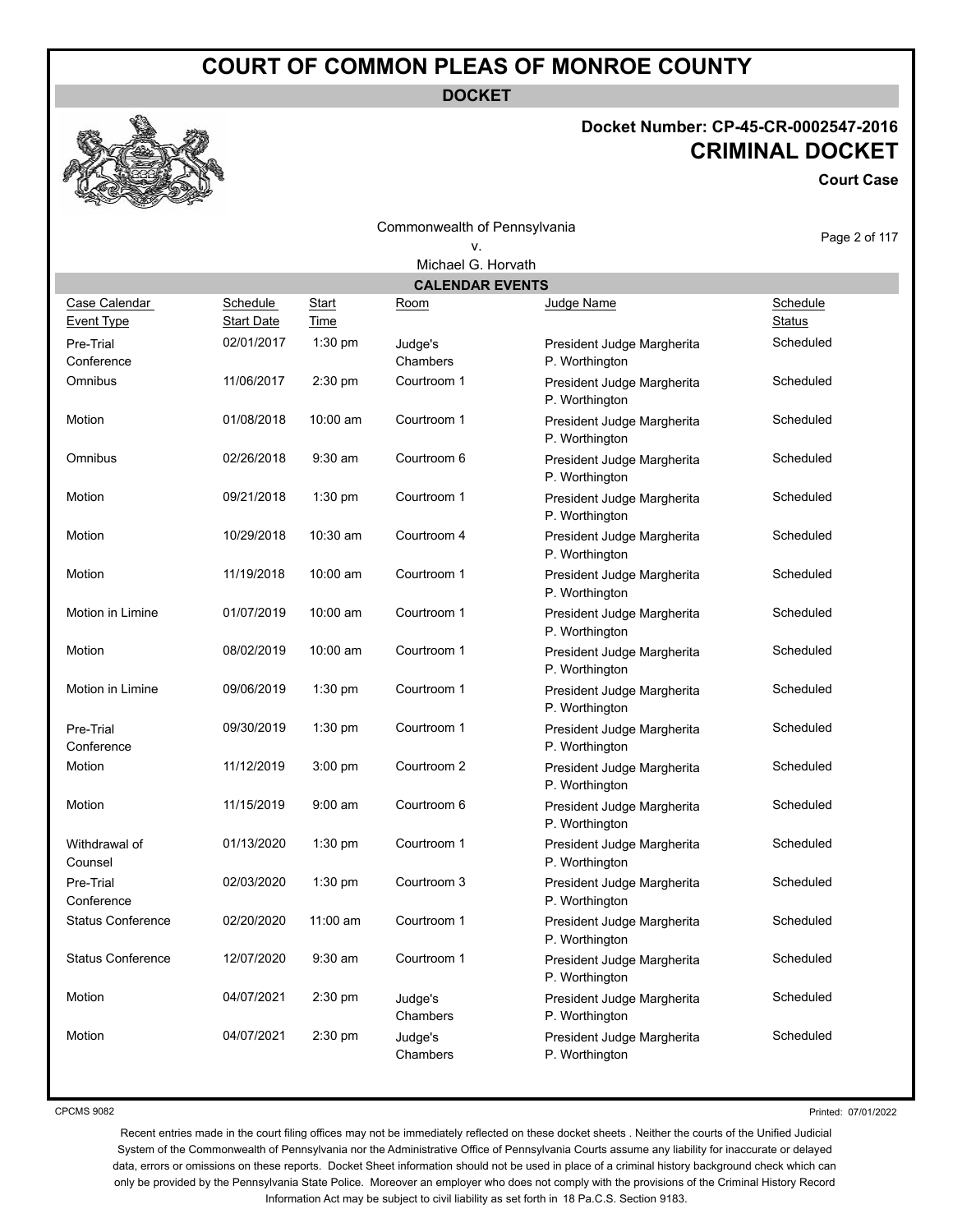**DOCKET**

## **Docket Number: CP-45-CR-0002547-2016 CRIMINAL DOCKET**

**Court Case**

Commonwealth of Pennsylvania v.

Page 3 of 117

|                                    |                                      |                      | Michael G. Horvath     |                                              |                           |
|------------------------------------|--------------------------------------|----------------------|------------------------|----------------------------------------------|---------------------------|
|                                    |                                      |                      | <b>CALENDAR EVENTS</b> |                                              |                           |
| Case Calendar<br><b>Event Type</b> | <b>Schedule</b><br><b>Start Date</b> | <b>Start</b><br>Time | Room                   | Judge Name                                   | Schedule<br><b>Status</b> |
| Pre-Trial<br>Conference            | 04/23/2021                           | $1:15$ pm            | Judge's<br>Chambers    | President Judge Margherita<br>P. Worthington | Scheduled                 |
| Pre-Trial<br>Conference            | 12/07/2021                           | $9:30$ am            | Courtroom 1            | President Judge Margherita<br>P. Worthington | Scheduled                 |
| Motion                             | 02/16/2022                           | 10:00 am             | Courtroom 3            | President Judge Margherita<br>P. Worthington | Scheduled                 |
| Pre-Trial<br>Conference            | 04/06/2022                           | 10:00 am             | Courtroom 2            | President Judge Margherita<br>P. Worthington | Moved                     |
| Pre-Trial<br>Conference            | 04/06/2022                           | 10:00 am             | Judge's<br>Chambers    | President Judge Margherita<br>P. Worthington | Scheduled                 |
| Pre-Trial<br>Conference            | 04/08/2022                           | 10:00 am             | Courtroom 1            | President Judge Margherita<br>P. Worthington | Moved                     |
| Pre-Trial<br>Conference            | 05/04/2022                           | 1:30 pm              | Judge's<br>Chambers    | President Judge Margherita<br>P. Worthington | Scheduled                 |
| Pre-Trial<br>Conference            | 05/11/2022                           | 11:00 am             | Courtroom 3            | President Judge Margherita<br>P. Worthington | Moved                     |
| Pre-Trial<br>Conference            | 05/11/2022                           | 11:00 am             | Judge's<br>Chambers    | President Judge Margherita<br>P. Worthington | Scheduled                 |
| <b>Bench Trial</b>                 | 05/18/2022                           | $9:00$ am            | Courtroom 7            | President Judge Margherita<br>P. Worthington | Scheduled                 |
| <b>Bench Trial</b>                 | 05/19/2022                           | 8:30 am              | Courtroom 7            | President Judge Margherita<br>P. Worthington | Scheduled                 |
| <b>Bench Trial</b>                 | 05/23/2022                           | 8:30 am              | Courtroom 2            | President Judge Margherita<br>P. Worthington | Scheduled                 |
| <b>Bench Trial</b>                 | 05/24/2022                           | 8:30 am              | Courtroom 2            | President Judge Margherita<br>P. Worthington | Scheduled                 |
| <b>Bench Trial</b>                 | 05/25/2022                           | 8:30 am              | Courtroom 2            | President Judge Margherita<br>P. Worthington | Scheduled                 |
| <b>Bench Trial</b>                 | 05/26/2022                           | 8:30 am              | Courtroom 2            | President Judge Margherita<br>P. Worthington | Scheduled                 |
| <b>Bench Trial</b>                 | 05/27/2022                           | 8:30 am              | Courtroom 2            | President Judge Margherita<br>P. Worthington | Scheduled                 |
| <b>Bench Trial</b>                 | 05/31/2022                           | 8:30 am              | Courtroom 2            | President Judge Margherita<br>P. Worthington | Scheduled                 |
| <b>Bench Trial</b>                 | 06/01/2022                           | 8:30 am              | Courtroom 2            | President Judge Margherita<br>P. Worthington | Scheduled                 |
| <b>Bench Trial</b>                 | 06/02/2022                           | $1:30$ pm            | Courtroom 2            | President Judge Margherita<br>P. Worthington | Scheduled                 |

CPCMS 9082

Printed: 07/01/2022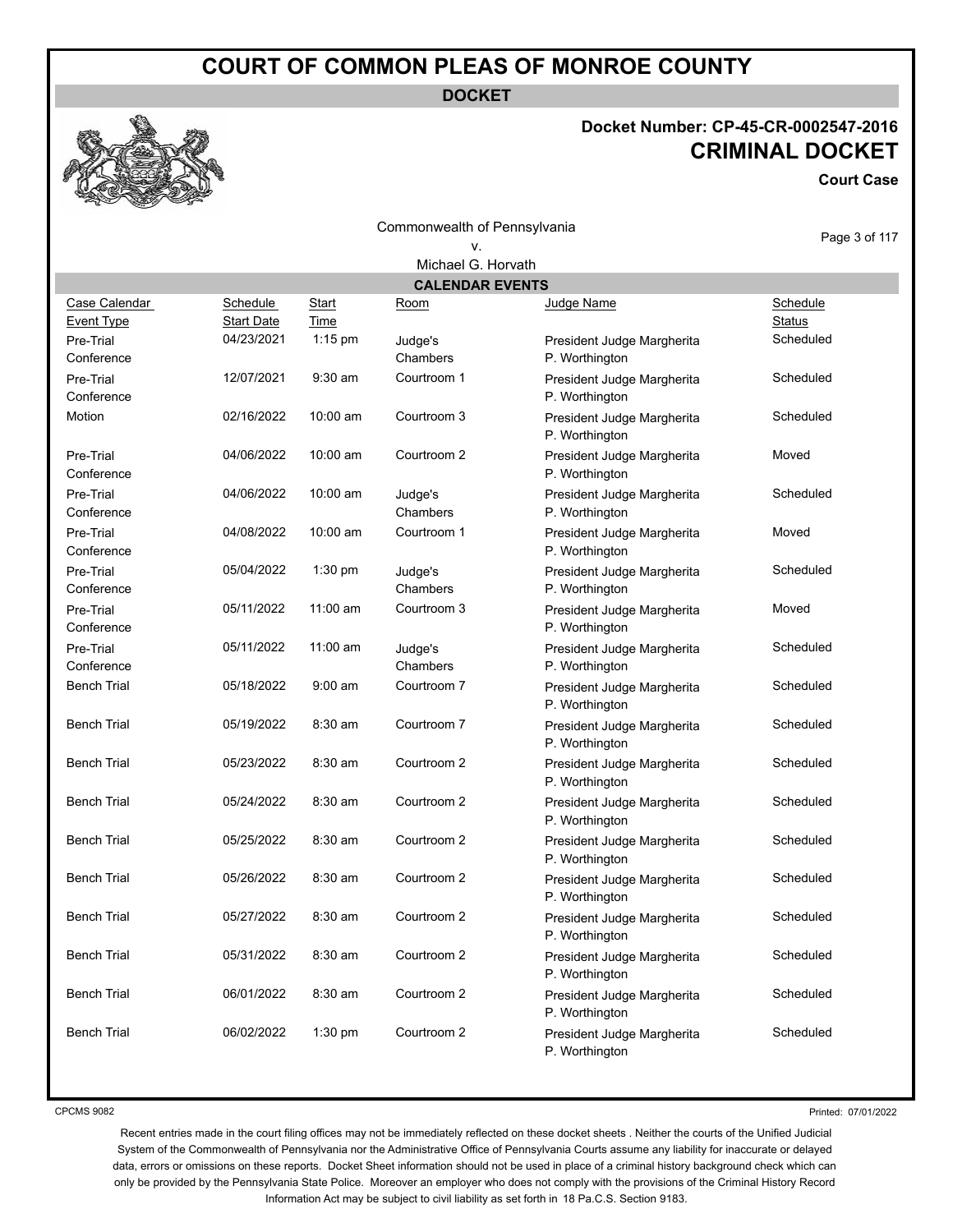**DOCKET**

#### **Docket Number: CP-45-CR-0002547-2016 CRIMINAL DOCKET**

|                                            |                      |                                 |                                     |                                         |                     |                                              |                               | <b>Court Case</b>          |
|--------------------------------------------|----------------------|---------------------------------|-------------------------------------|-----------------------------------------|---------------------|----------------------------------------------|-------------------------------|----------------------------|
|                                            |                      |                                 |                                     | Commonwealth of Pennsylvania<br>۷.      |                     |                                              |                               | Page 4 of 117              |
|                                            |                      |                                 |                                     | Michael G. Horvath                      |                     |                                              |                               |                            |
|                                            |                      |                                 |                                     | <b>CALENDAR EVENTS</b>                  |                     |                                              |                               |                            |
| Case Calendar                              |                      | Schedule                        | Start                               | <u>Room</u>                             |                     | Judge Name                                   |                               | Schedule                   |
| <b>Event Type</b><br><b>Bench Trial</b>    |                      | <b>Start Date</b><br>06/03/2022 | Time<br>$9:00$ am                   | Courtroom 2                             |                     | President Judge Margherita<br>P. Worthington |                               | <b>Status</b><br>Scheduled |
| <b>Special Event</b>                       |                      | 06/17/2022                      | 9:30 am                             | Courtroom 1                             |                     | President Judge Margherita<br>P. Worthington |                               | Scheduled                  |
|                                            |                      |                                 |                                     | <b>CONFINEMENT INFORMATION</b>          |                     |                                              |                               |                            |
| Confinement<br>Known As Of                 |                      | Confinement<br><u>Type</u>      |                                     | Destination<br>Location                 |                     | Confinement<br>Reason                        |                               | Still in<br>Custody        |
| 10/13/2016                                 |                      |                                 | <b>County Correctional Facility</b> | Monroe County Prison                    |                     |                                              |                               | Yes                        |
|                                            |                      |                                 |                                     | <b>DEFENDANT INFORMATION</b>            |                     |                                              |                               |                            |
| Date Of Birth:                             |                      |                                 | 10/26/1966                          | City/State/Zip: Saylorsburg, PA 18353   |                     |                                              |                               |                            |
| <b>Alias Name</b><br>Horvath, Michael Gene |                      |                                 |                                     |                                         |                     |                                              |                               |                            |
|                                            |                      |                                 |                                     | <b>CASE PARTICIPANTS</b>                |                     |                                              |                               |                            |
| <b>Participant Type</b>                    |                      |                                 | Name                                |                                         |                     |                                              |                               |                            |
| Defendant                                  |                      |                                 |                                     | Horvath, Michael G.                     |                     |                                              |                               |                            |
|                                            |                      |                                 |                                     | <b>BAIL INFORMATION</b>                 |                     |                                              |                               |                            |
| Horvath, Michael G.                        |                      |                                 |                                     |                                         |                     |                                              |                               | <b>Nebbia Status: None</b> |
| <b>Bail Action</b>                         |                      | Date                            | <b>Bail Type</b>                    |                                         | Percentage          | <u>Amount</u>                                |                               |                            |
|                                            |                      |                                 |                                     |                                         |                     |                                              | <b>Bail Posting Status</b>    | Posting Date               |
| Denied                                     |                      |                                 | 10/13/2016                          |                                         |                     | \$0.00                                       |                               |                            |
|                                            |                      |                                 |                                     | <b>CHARGES</b>                          |                     |                                              |                               |                            |
| Seq.                                       | Orig Seq.            | Grade                           | <b>Statute</b>                      | <b>Statute Description</b>              |                     |                                              | Offense Dt.                   | OTN                        |
| 1                                          | $\mathbf{1}$         | F <sub>1</sub>                  | 18 § 2501 §§ A                      | <b>Criminal Homicide</b>                |                     |                                              | 11/22/2013                    | T 849891-0                 |
| 2                                          | 2                    | M2                              | 18 § 4910 §§ 1                      |                                         |                     | Tamper With/Fabricate Physical Evidence      | 11/22/2013                    | T 849891-0                 |
| 3                                          | 3                    | M <sub>2</sub>                  | 18 § 5101                           | Obstruct Admin Law/Other Govt Func      |                     |                                              | 11/22/2013                    | T 849891-0                 |
| 4                                          | 4                    | M2                              | 18 § 5510                           | Abuse Of Corpse                         |                     |                                              | 11/22/2013                    | T 849891-0                 |
|                                            |                      |                                 |                                     | <b>DISPOSITION SENTENCING/PENALTIES</b> |                     |                                              |                               |                            |
| <b>Disposition</b>                         |                      |                                 |                                     |                                         |                     |                                              |                               |                            |
| Case Event                                 |                      |                                 |                                     | <b>Disposition Date</b>                 |                     |                                              | <b>Final Disposition</b>      |                            |
|                                            | Sequence/Description |                                 |                                     |                                         | Offense Disposition |                                              | Grade<br>Section              |                            |
|                                            | Sentencing Judge     |                                 |                                     |                                         | Sentence Date       |                                              | <b>Credit For Time Served</b> |                            |
|                                            |                      | Sentence/Diversion Program Type |                                     |                                         |                     | <b>Incarceration/Diversionary Period</b>     | <b>Start Date</b>             |                            |
|                                            |                      | <b>Sentence Conditions</b>      |                                     |                                         |                     |                                              |                               |                            |

CPCMS 9082

Printed: 07/01/2022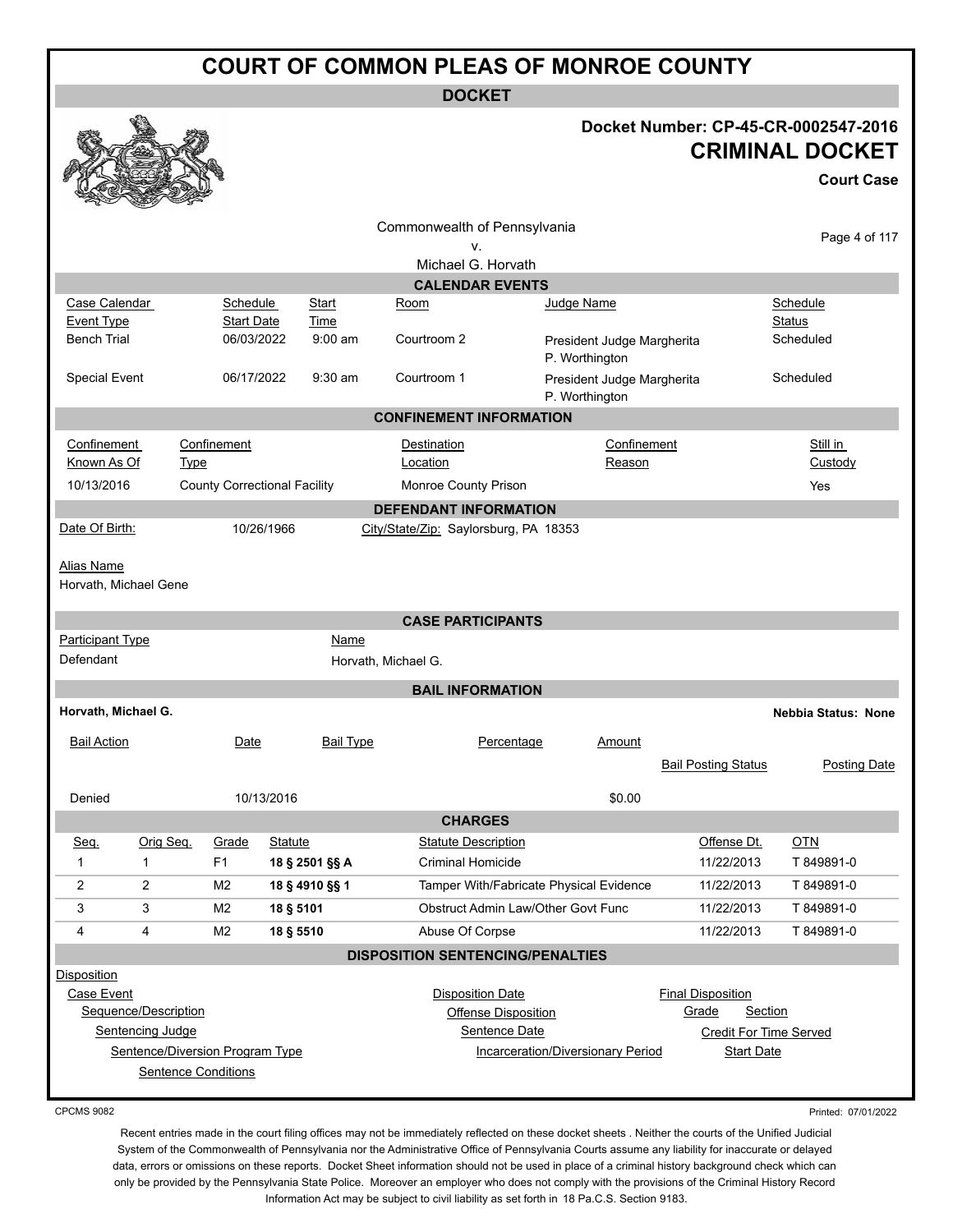**DOCKET**

### **Docket Number: CP-45-CR-0002547-2016 CRIMINAL DOCKET**

**Court Case**

Commonwealth of Pennsylvania

#### v.

Page 5 of 117

#### Michael G. Horvath **DISPOSITION SENTENCING/PENALTIES**

| Disposition                                 |                       |                                   |                          |                        |
|---------------------------------------------|-----------------------|-----------------------------------|--------------------------|------------------------|
| Case Event                                  |                       | <b>Disposition Date</b>           | <b>Final Disposition</b> |                        |
| Sequence/Description                        |                       | <b>Offense Disposition</b>        | Grade                    | Section                |
| Sentencing Judge                            |                       | Sentence Date                     |                          | Credit For Time Served |
| Sentence/Diversion Program Type             |                       | Incarceration/Diversionary Period |                          | <b>Start Date</b>      |
| <b>Sentence Conditions</b>                  |                       |                                   |                          |                        |
| <b>Held for Court (Lower Court)</b>         | Defendant Was Present |                                   |                          |                        |
| Lower Court Disposition                     |                       | 11/14/2016                        | Not Final                |                        |
| 1 / Criminal Homicide                       |                       | Held for Court (Lower Court)      | F <sub>1</sub>           | 18 § 2501 §§ A         |
| 2 / Tamper With/Fabricate Physical Evidence |                       | Held for Court (Lower Court)      | M <sub>2</sub>           | 18 § 4910 §§ 1         |
| 3 / Obstruct Admin Law/Other Govt Func      |                       | Held for Court (Lower Court)      | M <sub>2</sub>           | 18 § 5101              |
| 4 / Abuse Of Corpse                         |                       | Held for Court (Lower Court)      | M2                       | 18 § 5510              |
| Guilty                                      |                       |                                   |                          |                        |
| <b>Bench Trial</b>                          |                       | 06/17/2022                        | <b>Final Disposition</b> |                        |
| 1 / Criminal Homicide                       |                       | Guilty                            | F <sub>1</sub>           | 18 § 2501 §§ A         |
| 2 / Tamper With/Fabricate Physical Evidence |                       | Guilty                            | M2                       | 18 § 4910 §§ 1         |
| 3 / Obstruct Admin Law/Other Govt Func      |                       | Not Guilty                        | M <sub>2</sub>           | 18 § 5101              |
| 4 / Abuse Of Corpse                         |                       | Guilty                            | M <sub>2</sub>           | 18 § 5510              |

CPCMS 9082

Printed: 07/01/2022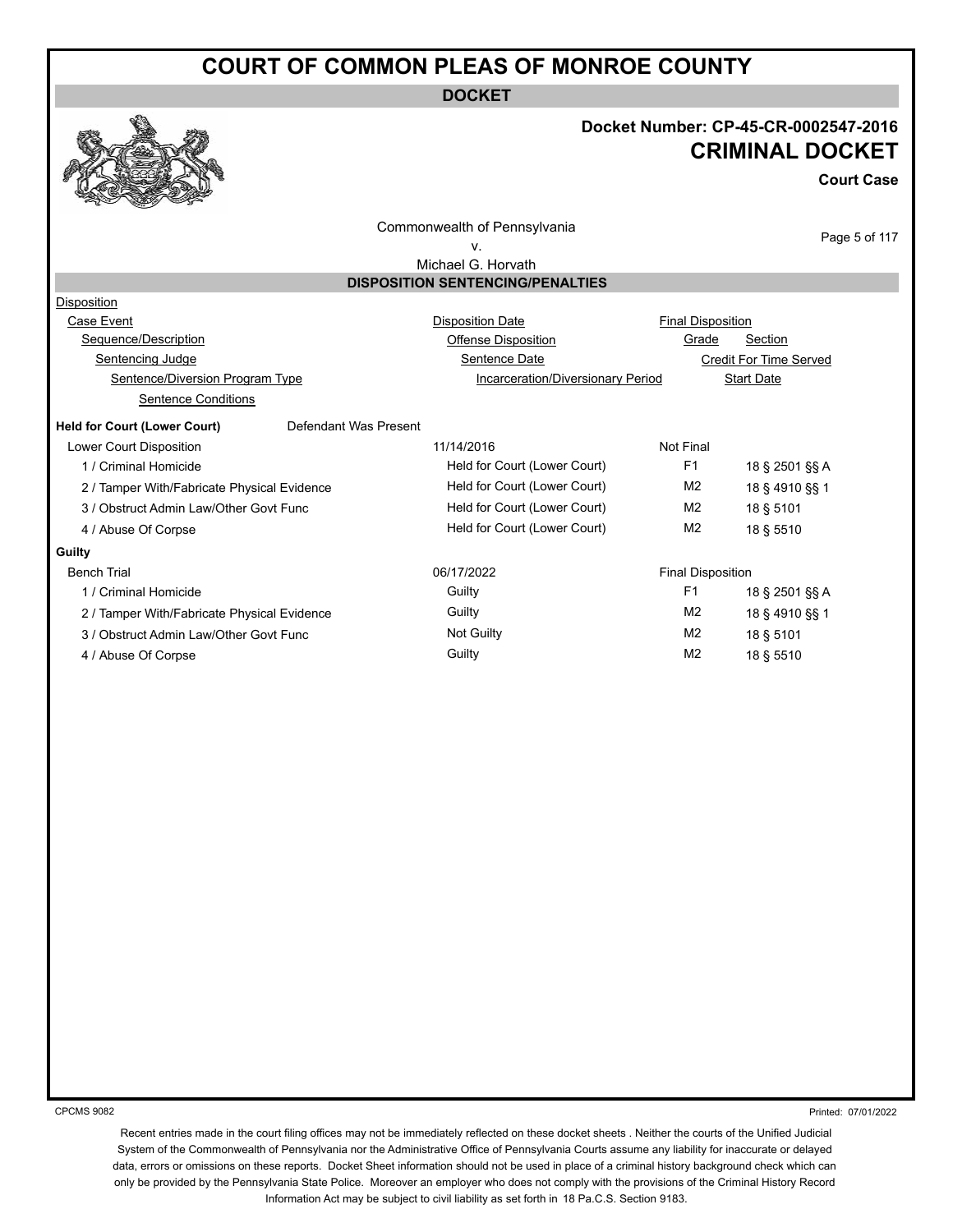**DOCKET**

|                                  |                                                                      |                              |                                        |                                          | Docket Number: CP-45-CR-0002547-2016<br><b>CRIMINAL DOCKET</b><br><b>Court Case</b> |
|----------------------------------|----------------------------------------------------------------------|------------------------------|----------------------------------------|------------------------------------------|-------------------------------------------------------------------------------------|
|                                  |                                                                      | Commonwealth of Pennsylvania |                                        |                                          | Page 6 of 117                                                                       |
|                                  |                                                                      | v.<br>Michael G. Horvath     |                                        |                                          |                                                                                     |
|                                  | <b>COMMONWEALTH INFORMATION</b>                                      |                              | <b>ATTORNEY INFORMATION</b>            |                                          |                                                                                     |
| Name:                            | Michael Mancuso                                                      | Name:                        |                                        | Janet Jackson                            |                                                                                     |
|                                  | <b>District Attorney</b>                                             |                              |                                        | Court Appointed - Private                |                                                                                     |
| Supreme Court No:                | 065509                                                               |                              | Supreme Court No:                      | 042627                                   |                                                                                     |
| Phone Number(s):                 |                                                                      | Rep. Status:                 |                                        | Active                                   |                                                                                     |
| 570-517-3052                     | (Phone)                                                              |                              | Phone Number(s):                       |                                          |                                                                                     |
| Address:                         |                                                                      |                              | 570-421-1066                           | (Phone)                                  |                                                                                     |
|                                  | Monroe County Office of the District Attorney                        | Address:                     |                                        |                                          |                                                                                     |
|                                  | 610 Monroe St Ste #126<br>Stroudsburg, PA 18360                      |                              | 607 Monroe St<br>Stroudsburg, PA 18360 |                                          |                                                                                     |
|                                  |                                                                      |                              | Representing: Horvath, Michael G.      |                                          |                                                                                     |
| Name:                            | Monroe County District Attorney's                                    |                              |                                        |                                          |                                                                                     |
|                                  | Office                                                               |                              |                                        |                                          |                                                                                     |
| Supreme Court No:                | <b>District Attorney</b>                                             |                              |                                        |                                          |                                                                                     |
| Phone Number(s):                 |                                                                      |                              |                                        |                                          |                                                                                     |
| 570-517-3052                     | (Phone)                                                              |                              |                                        |                                          |                                                                                     |
| Address:                         |                                                                      |                              |                                        |                                          |                                                                                     |
| 701 Main Street                  |                                                                      |                              |                                        |                                          |                                                                                     |
| Suite 200                        |                                                                      |                              |                                        |                                          |                                                                                     |
|                                  | Stroudsburg, PA 18360                                                |                              |                                        |                                          |                                                                                     |
| Name:                            | Michael T. Rakaczewski                                               |                              |                                        |                                          |                                                                                     |
|                                  | <b>District Attorney</b>                                             |                              |                                        |                                          |                                                                                     |
| Supreme Court No:                | 081290                                                               |                              |                                        |                                          |                                                                                     |
| Phone Number(s):<br>570-420-3470 | (Phone)                                                              |                              |                                        |                                          |                                                                                     |
| Address:                         |                                                                      |                              |                                        |                                          |                                                                                     |
| Monroe Co Da's Office            |                                                                      |                              |                                        |                                          |                                                                                     |
| 610 Monroe St Ste 126            |                                                                      |                              |                                        |                                          |                                                                                     |
|                                  | Stroudsburg, PA 18360-2275                                           |                              |                                        |                                          |                                                                                     |
|                                  |                                                                      | <b>ENTRIES</b>               |                                        |                                          |                                                                                     |
| Sequence Number                  | CP Filed Date                                                        | Document Date                |                                        | Filed By                                 |                                                                                     |
| 1                                | 10/13/2016<br>Order Denying Motion to Set Bail - Horvath, Michael G. |                              |                                        | Krawitz, Jolana                          |                                                                                     |
| 1                                | 11/18/2016                                                           |                              |                                        | Court of Common Pleas - Monroe<br>County |                                                                                     |
|                                  | Original Papers Received from Lower Court                            |                              |                                        |                                          |                                                                                     |
| 2                                | 11/18/2016                                                           |                              |                                        | MDJ-43-4-03                              |                                                                                     |
| Application for Search Warrant   |                                                                      |                              |                                        |                                          |                                                                                     |
|                                  | Monroe County District Attorney's Office                             |                              |                                        |                                          |                                                                                     |

CPCMS 9082

Recent entries made in the court filing offices may not be immediately reflected on these docket sheets . Neither the courts of the Unified Judicial System of the Commonwealth of Pennsylvania nor the Administrative Office of Pennsylvania Courts assume any liability for inaccurate or delayed data, errors or omissions on these reports. Docket Sheet information should not be used in place of a criminal history background check which can only be provided by the Pennsylvania State Police. Moreover an employer who does not comply with the provisions of the Criminal History Record Information Act may be subject to civil liability as set forth in 18 Pa.C.S. Section 9183.

Printed: 07/01/2022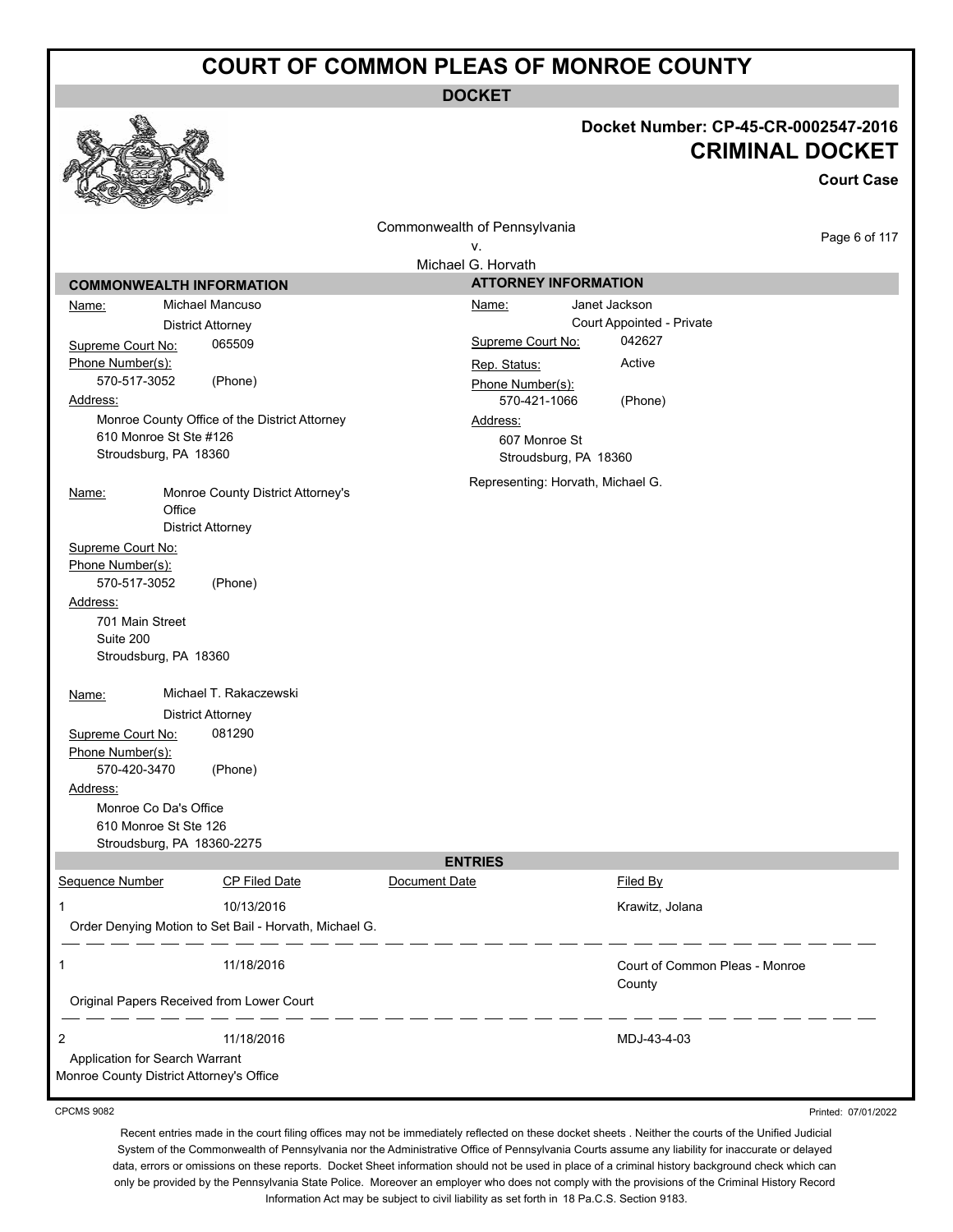**DOCKET**

#### **Docket Number: CP-45-CR-0002547-2016 CRIMINAL DOCKET**

Printed: 07/01/2022

|                                                        |                      |                                                                                                     |                | <b>Court Case</b>                 |
|--------------------------------------------------------|----------------------|-----------------------------------------------------------------------------------------------------|----------------|-----------------------------------|
|                                                        |                      | Commonwealth of Pennsylvania                                                                        |                |                                   |
|                                                        |                      | ν.                                                                                                  |                | Page 7 of 117                     |
|                                                        |                      | Michael G. Horvath                                                                                  |                |                                   |
|                                                        |                      | <b>ENTRIES</b>                                                                                      |                |                                   |
| Sequence Number                                        | <b>CP Filed Date</b> | Document Date                                                                                       | Filed By       |                                   |
| Service To                                             |                      | Service By                                                                                          |                |                                   |
| <b>Issue Date</b>                                      | Service Type         | <b>Status Date</b>                                                                                  | Service Status |                                   |
| 11/28/2016                                             | eService             |                                                                                                     | Served         |                                   |
| Monroe County Public Defender's Office                 |                      |                                                                                                     |                |                                   |
| 11/28/2016                                             | eService             |                                                                                                     | Served         |                                   |
| 3                                                      | 11/18/2016           |                                                                                                     |                | MDJ-43-4-03                       |
| Application for Search Warrant                         |                      |                                                                                                     |                |                                   |
| Monroe County District Attorney's Office<br>11/28/2016 | eService             |                                                                                                     | Served         |                                   |
| Monroe County Public Defender's Office                 |                      |                                                                                                     |                |                                   |
| 11/28/2016                                             | eService             |                                                                                                     | Served         |                                   |
| 4                                                      | 11/18/2016           |                                                                                                     |                | MDJ-43-4-03                       |
| Application for Search Warrant                         |                      |                                                                                                     |                |                                   |
| Monroe County District Attorney's Office<br>11/28/2016 | eService             |                                                                                                     | Served         |                                   |
| Monroe County Public Defender's Office                 |                      |                                                                                                     |                |                                   |
| 11/28/2016                                             | eService             |                                                                                                     | Served         |                                   |
| 5                                                      | 11/18/2016           |                                                                                                     |                | MDJ-43-4-03                       |
| Application for Search Warrant                         |                      |                                                                                                     |                |                                   |
| Monroe County District Attorney's Office               |                      |                                                                                                     |                |                                   |
| 11/28/2016                                             | eService             |                                                                                                     | Served         |                                   |
| Monroe County Public Defender's Office                 |                      |                                                                                                     |                |                                   |
| 11/28/2016                                             | eService             |                                                                                                     | Served         |                                   |
|                                                        | 11/30/2016           |                                                                                                     | Office         | Monroe County District Attorney's |
|                                                        |                      | Notice of the Commonwealth of Its Intention to Seek the Death Penalty and of the Aggravating        |                |                                   |
| Monroe County District Attorney's Office               |                      |                                                                                                     |                |                                   |
| 11/30/2016                                             | eService             |                                                                                                     | Served         |                                   |
| Monroe County Public Defender's Office<br>11/30/2016   | eService             |                                                                                                     | Served         |                                   |
| $\mathbf{1}$                                           | 12/01/2016           | 11/30/2016                                                                                          | Office         | Monroe County District Attorney's |
|                                                        |                      | Notice of Commonwealth of Intention to Seek Death Penalty & Aggravating Circumstances in Connection |                |                                   |
| Monroe County District Attorney's Office               |                      |                                                                                                     |                |                                   |
| 12/01/2016                                             | eService             |                                                                                                     | Served         |                                   |

CPCMS 9082

R,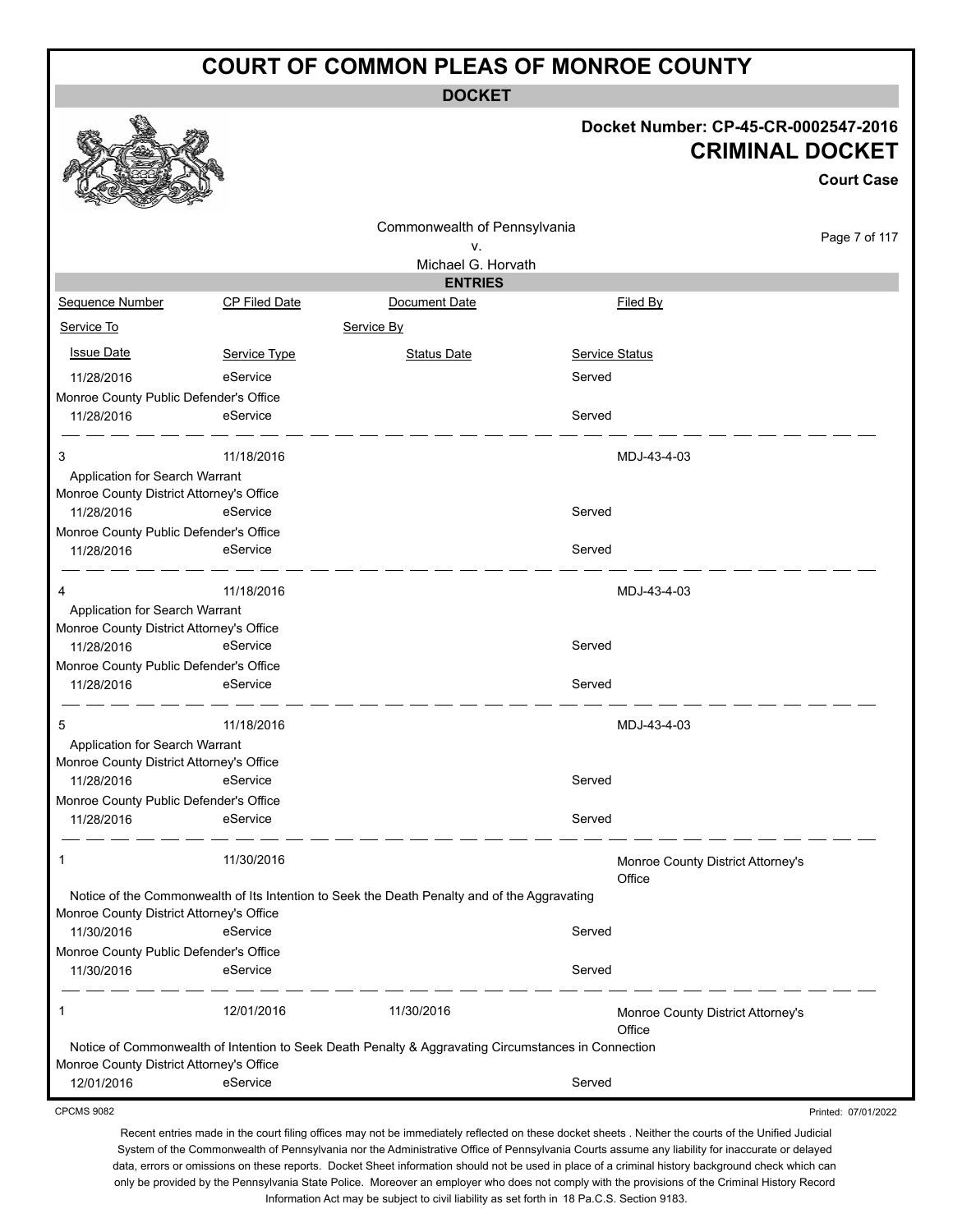**DOCKET**

| Docket Number: CP-45-CR-0002547-2016 |
|--------------------------------------|
| <b>CRIMINAL DOCKET</b>               |

**Court Case**

Printed: 07/01/2022

|                                                        |                                                                     |                              |                       |                                   | <b>Court Case</b> |
|--------------------------------------------------------|---------------------------------------------------------------------|------------------------------|-----------------------|-----------------------------------|-------------------|
|                                                        |                                                                     | Commonwealth of Pennsylvania |                       |                                   |                   |
|                                                        |                                                                     | ٧.                           |                       |                                   | Page 8 of 117     |
|                                                        |                                                                     | Michael G. Horvath           |                       |                                   |                   |
|                                                        |                                                                     | <b>ENTRIES</b>               |                       |                                   |                   |
| Sequence Number                                        | <b>CP Filed Date</b>                                                | Document Date                |                       | Filed By                          |                   |
| Service To                                             |                                                                     | Service By                   |                       |                                   |                   |
| <b>Issue Date</b>                                      | Service Type                                                        | <b>Status Date</b>           | <b>Service Status</b> |                                   |                   |
| Monroe County Public Defender's Office                 |                                                                     |                              |                       |                                   |                   |
| 12/01/2016                                             | eService                                                            |                              | Served                |                                   |                   |
|                                                        | 12/06/2016                                                          |                              |                       | Mancuso, Michael                  |                   |
| Entry of Appearance                                    |                                                                     |                              |                       |                                   |                   |
| Monroe County District Attorney's Office               |                                                                     |                              |                       |                                   |                   |
| 12/06/2016                                             | eService                                                            |                              | Served                |                                   |                   |
| Monroe County Public Defender's Office                 |                                                                     |                              |                       |                                   |                   |
| 12/06/2016                                             | eService                                                            |                              | Served                |                                   |                   |
| 2                                                      | 12/06/2016                                                          |                              |                       | Mancuso, Michael                  |                   |
|                                                        | NoticePursuant to Pa.R.Crim.P.Rule 582 (B)(1)                       |                              |                       |                                   |                   |
| Monroe County District Attorney's Office               |                                                                     |                              |                       |                                   |                   |
| 12/06/2016                                             | eService                                                            |                              | Served                |                                   |                   |
| Monroe County Public Defender's Office                 |                                                                     |                              |                       |                                   |                   |
| 12/06/2016                                             | eService                                                            |                              | Served                |                                   |                   |
| 3                                                      | 12/06/2016                                                          |                              |                       | Mancuso, Michael                  |                   |
| <b>Criminal Information Filed</b>                      |                                                                     |                              |                       |                                   |                   |
| Monroe County District Attorney's Office               |                                                                     |                              |                       |                                   |                   |
| 12/06/2016                                             | eService                                                            |                              | Served                |                                   |                   |
| Monroe County Public Defender's Office                 |                                                                     |                              |                       |                                   |                   |
| 12/06/2016                                             | eService                                                            |                              | Served                |                                   |                   |
| 1                                                      | 12/21/2016                                                          |                              |                       | Monroe County District Attorney's |                   |
|                                                        |                                                                     |                              |                       | Office                            |                   |
| Motion for Scheduling Conference                       |                                                                     |                              |                       |                                   |                   |
|                                                        | 12/22/2016                                                          | 12/21/2016                   |                       | Worthington, Margherita P.        |                   |
|                                                        | Order Scheduling Conference - 2/1/17 @ 1:30 p.m. in Judges Chambers |                              |                       |                                   |                   |
| Monroe County Court Administration                     |                                                                     |                              |                       |                                   |                   |
| 12/22/2016                                             | <b>Clerk of Court's Boxes</b>                                       |                              |                       |                                   |                   |
| Monroe County District Attorney's Office<br>12/22/2016 | Clerk of Court's Boxes                                              |                              |                       |                                   |                   |
| Monroe County Probation Department                     |                                                                     |                              |                       |                                   |                   |
| 12/22/2016                                             | Clerk of Court's Boxes                                              |                              |                       |                                   |                   |
| Monroe County Public Defender's Office                 |                                                                     |                              |                       |                                   |                   |
| 12/22/2016                                             | Clerk of Court's Boxes                                              |                              |                       |                                   |                   |

CPCMS 9082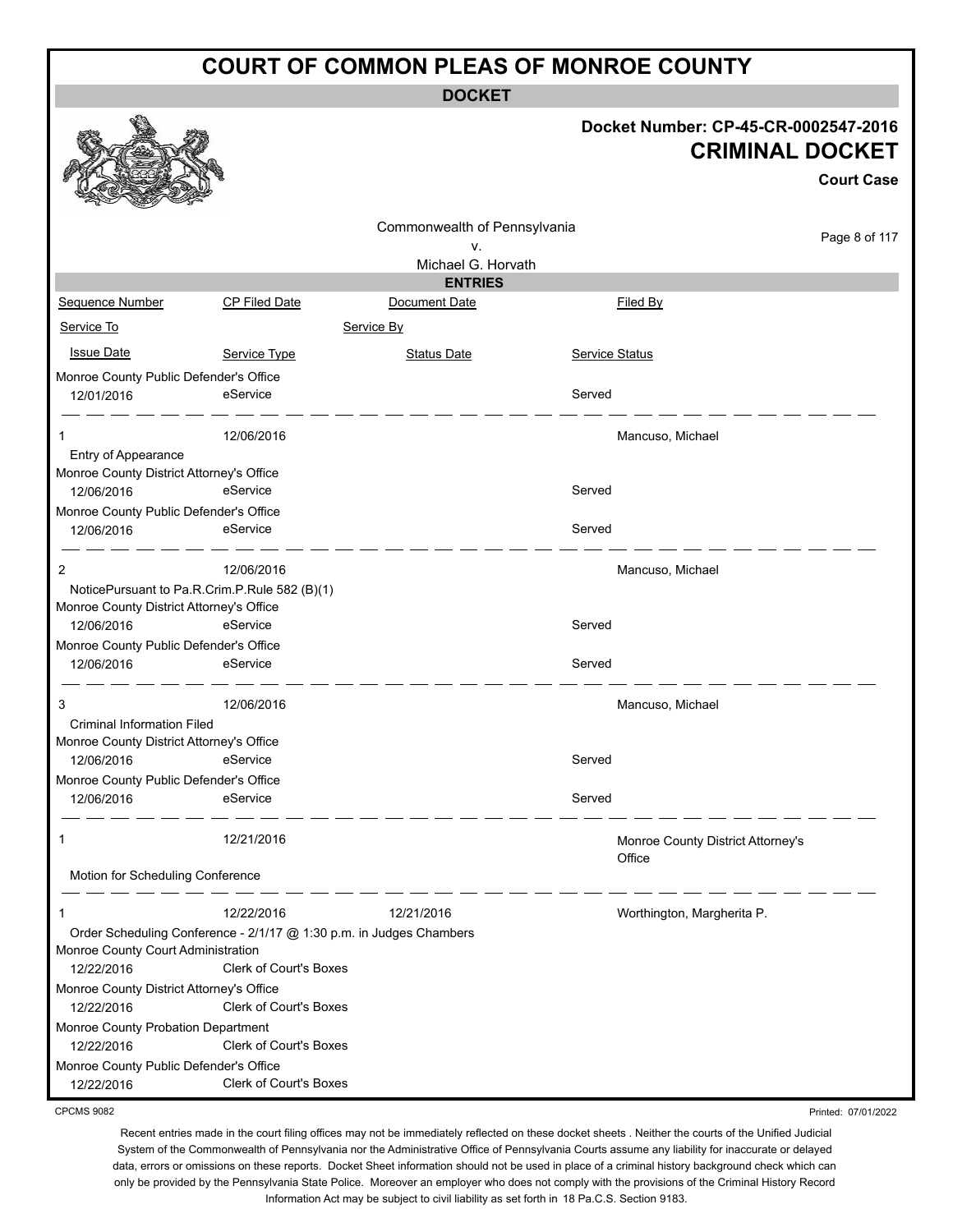**DOCKET**

| Docket Number: CP-45-CR-0002547-2016 |
|--------------------------------------|
| <b>CRIMINAL DOCKET</b>               |

**Court Case**

Printed: 07/01/2022

|                                          |                                                                                                    |                              |                |                                             | Court Case    |
|------------------------------------------|----------------------------------------------------------------------------------------------------|------------------------------|----------------|---------------------------------------------|---------------|
|                                          |                                                                                                    | Commonwealth of Pennsylvania |                |                                             |               |
|                                          |                                                                                                    | ٧.                           |                |                                             | Page 9 of 117 |
|                                          |                                                                                                    | Michael G. Horvath           |                |                                             |               |
|                                          |                                                                                                    | <b>ENTRIES</b>               |                |                                             |               |
| Sequence Number                          | <b>CP Filed Date</b>                                                                               | Document Date                |                | <b>Filed By</b>                             |               |
| Service To                               |                                                                                                    | Service By                   |                |                                             |               |
| <b>Issue Date</b>                        | Service Type                                                                                       | <b>Status Date</b>           | Service Status |                                             |               |
| Monroe County Sheriff's Department       |                                                                                                    |                              |                |                                             |               |
| 12/22/2016                               | Clerk of Court's Boxes                                                                             |                              |                |                                             |               |
| Monroe County District Attorney's Office |                                                                                                    |                              |                |                                             |               |
| 12/29/2016                               | eService                                                                                           |                              | Served         |                                             |               |
| Monroe County Public Defender's Office   |                                                                                                    |                              |                |                                             |               |
| 12/29/2016                               | eService                                                                                           |                              | Served         |                                             |               |
| 1                                        | 02/06/2017                                                                                         | 02/01/2017                   |                | Worthington, Margherita P.                  |               |
|                                          | Scheduling Order: Placed on March 7, 2018 Trial Date/Counsel Attached & Not Released Untiil Matter |                              |                |                                             |               |
| Monroe County Court Administration       |                                                                                                    |                              |                |                                             |               |
| 02/06/2017                               | <b>Clerk of Court's Boxes</b>                                                                      |                              |                |                                             |               |
| Monroe County District Attorney's Office |                                                                                                    |                              |                |                                             |               |
| 02/06/2017                               | Clerk of Court's Boxes                                                                             |                              |                |                                             |               |
| Monroe County Probation                  |                                                                                                    |                              |                |                                             |               |
| 02/06/2017                               | Clerk of Court's Boxes                                                                             |                              |                |                                             |               |
| Monroe County Public Defender's Office   |                                                                                                    |                              |                |                                             |               |
| 02/06/2017                               | Clerk of Court's Boxes                                                                             |                              |                |                                             |               |
| Other                                    |                                                                                                    |                              |                |                                             |               |
| 02/06/2017                               | Clerk of Court's Boxes                                                                             |                              |                |                                             |               |
| Monroe County District Attorney's Office |                                                                                                    |                              |                |                                             |               |
| 02/21/2017                               | eService                                                                                           |                              | Served         |                                             |               |
| Monroe County Public Defender's Office   |                                                                                                    |                              |                |                                             |               |
| 02/21/2017                               | eService                                                                                           |                              | Served         |                                             |               |
| 1                                        | 03/29/2017                                                                                         |                              |                | Monroe County District Attorney's<br>Office |               |
| Sealed Entry                             |                                                                                                    |                              |                |                                             |               |
| Gregor, James Paul<br>04/25/2018         | eService                                                                                           |                              | Served         |                                             |               |
| Monroe County Public Defender's Office   |                                                                                                    |                              |                |                                             |               |
|                                          | eService                                                                                           |                              | Served         |                                             |               |
| 04/25/2018                               |                                                                                                    |                              |                |                                             |               |
| 1                                        | 07/20/2017                                                                                         |                              |                | Monroe County Public Defender's<br>Office   |               |
| Motion for Discovery                     |                                                                                                    |                              |                |                                             |               |
| 2                                        | 07/20/2017                                                                                         | 07/20/2017                   |                | Worthington, Margherita P.                  |               |
|                                          | Order Motion to Compel Discovery Hearing 8/14/17 @ 11am CR#1                                       |                              |                |                                             |               |
|                                          |                                                                                                    |                              |                |                                             |               |

CPCMS 9082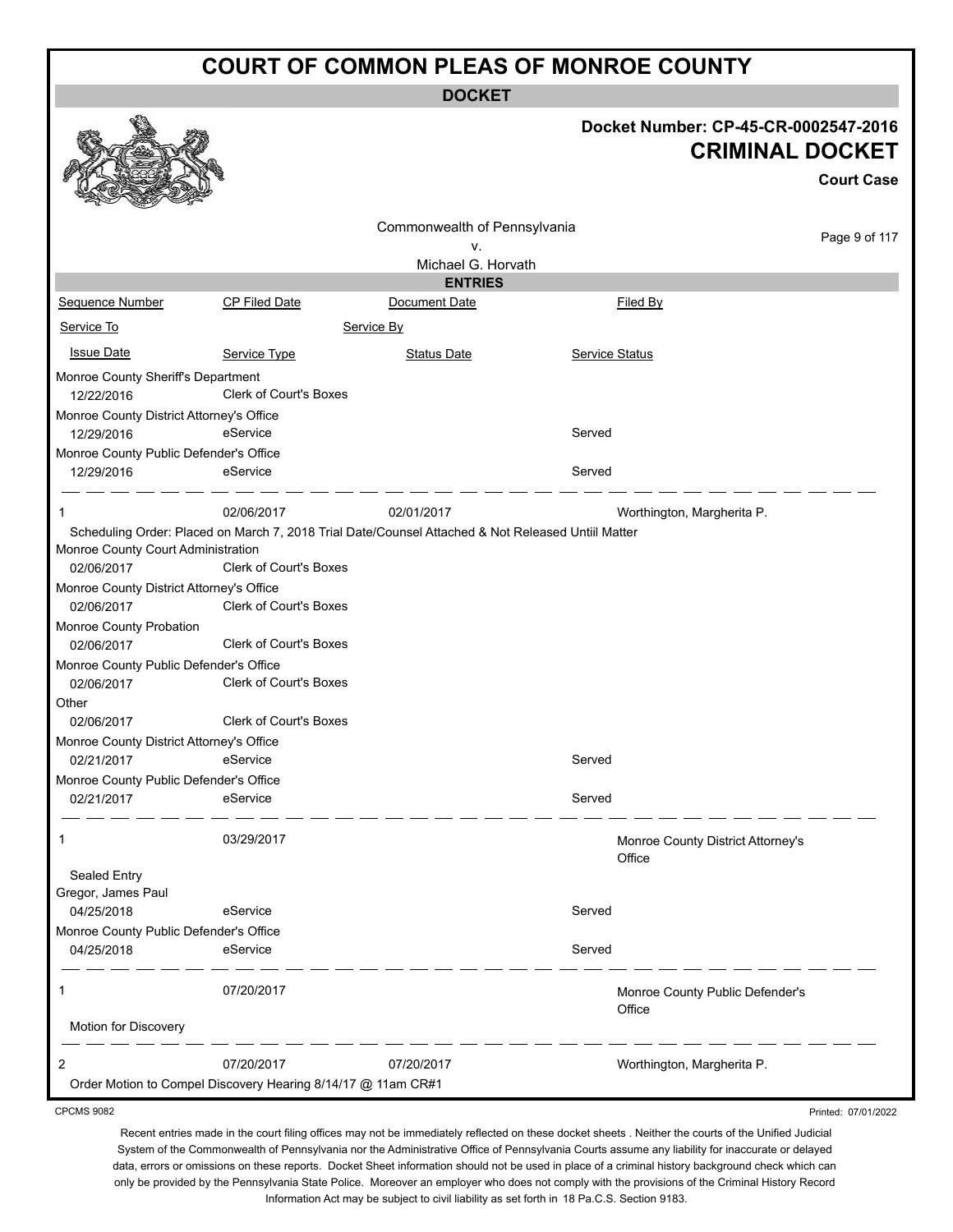**DOCKET**

### **Docket Number: CP-45-CR-0002547-2016 CRIMINAL DOCKET**

**Court Case**

|                                          |                                                                      | Commonwealth of Pennsylvania<br>v. |                |                                             | Page 10 of 117 |
|------------------------------------------|----------------------------------------------------------------------|------------------------------------|----------------|---------------------------------------------|----------------|
|                                          |                                                                      | Michael G. Horvath                 |                |                                             |                |
|                                          |                                                                      | <b>ENTRIES</b>                     |                |                                             |                |
| <b>Sequence Number</b>                   | <b>CP Filed Date</b>                                                 | Document Date                      |                | Filed By                                    |                |
| Service To                               |                                                                      | Service By                         |                |                                             |                |
| <b>Issue Date</b>                        | Service Type                                                         | <b>Status Date</b>                 | Service Status |                                             |                |
| Monroe County District Attorney's Office |                                                                      |                                    |                |                                             |                |
| 07/20/2017                               | eService                                                             |                                    | Served         |                                             |                |
| Monroe County Public Defender's Office   |                                                                      |                                    |                |                                             |                |
| 07/20/2017                               | eService                                                             |                                    | Served         |                                             |                |
| Monroe County Court Administration       |                                                                      |                                    |                |                                             |                |
| 07/21/2017                               | <b>Clerk of Court's Boxes</b>                                        |                                    |                |                                             |                |
| Monroe County District Attorney's Office |                                                                      |                                    |                |                                             |                |
| 07/21/2017                               | <b>Clerk of Court's Boxes</b>                                        |                                    |                |                                             |                |
| Monroe County Public Defender's Office   |                                                                      |                                    |                |                                             |                |
| 07/21/2017                               | Clerk of Court's Boxes                                               |                                    |                |                                             |                |
| Monroe County Sheriff's Department       |                                                                      |                                    |                |                                             |                |
| 07/21/2017                               | Clerk of Court's Boxes                                               |                                    |                |                                             |                |
| 1                                        | 09/11/2017                                                           |                                    |                | Monroe County District Attorney's<br>Office |                |
| Commonwealth's Motion for Extension      |                                                                      |                                    |                |                                             |                |
| Monroe County Public Defender's Office   |                                                                      |                                    |                |                                             |                |
| 09/11/2017                               | eService                                                             |                                    | Served         |                                             |                |
| 1                                        | 09/15/2017                                                           | 09/13/2017                         |                | Worthington, Margherita P.                  |                |
|                                          | Order Granting Motion for 30 Day Extension to Provide Expert Reports |                                    |                |                                             |                |
| Monroe County District Attorney's Office |                                                                      |                                    |                |                                             |                |
| 09/15/2017                               | Clerk of Court's Boxes                                               |                                    |                |                                             |                |
| Monroe County Public Defender's Office   |                                                                      |                                    |                |                                             |                |
| 09/15/2017                               | <b>Clerk of Court's Boxes</b>                                        |                                    |                |                                             |                |
| Monroe County District Attorney's Office |                                                                      |                                    |                |                                             |                |
| 09/19/2017                               | eService                                                             |                                    | Served         |                                             |                |
| Monroe County Public Defender's Office   |                                                                      |                                    |                |                                             |                |
| 09/19/2017                               | eService                                                             |                                    | Served         |                                             |                |
| 1                                        | 10/23/2017                                                           |                                    |                | Monroe County Public Defender's<br>Office   |                |
|                                          | Defendant Michael Horvath's Motion for Appoiontment of New Counsel   |                                    |                |                                             |                |
| Monroe County District Attorney's Office |                                                                      |                                    |                |                                             |                |
| 10/23/2017                               | eService                                                             |                                    | Served         |                                             |                |

CPCMS 9082

Recent entries made in the court filing offices may not be immediately reflected on these docket sheets . Neither the courts of the Unified Judicial System of the Commonwealth of Pennsylvania nor the Administrative Office of Pennsylvania Courts assume any liability for inaccurate or delayed data, errors or omissions on these reports. Docket Sheet information should not be used in place of a criminal history background check which can only be provided by the Pennsylvania State Police. Moreover an employer who does not comply with the provisions of the Criminal History Record Information Act may be subject to civil liability as set forth in 18 Pa.C.S. Section 9183.

Printed: 07/01/2022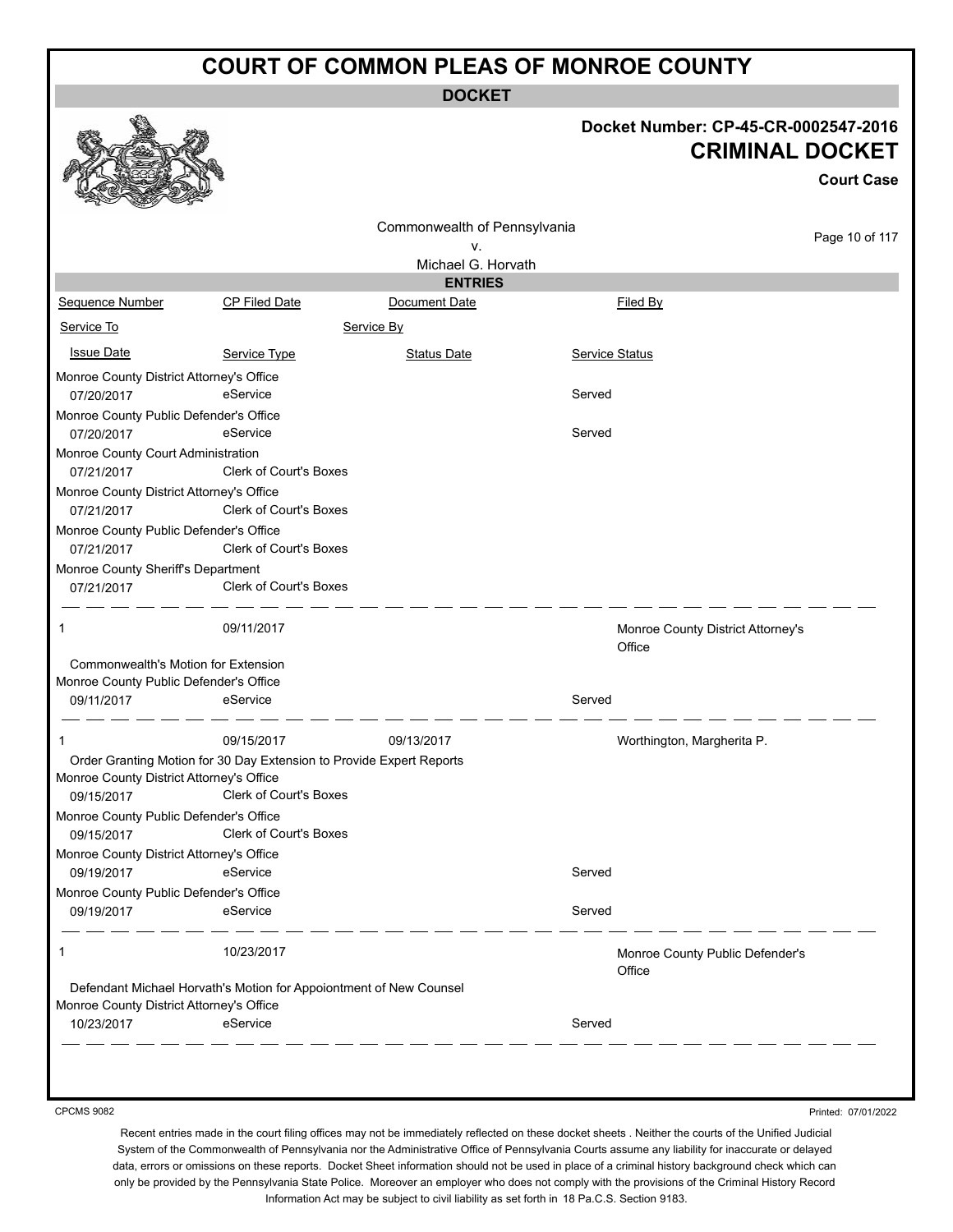**DOCKET**

#### **Docket Number: CP-45-CR-0002547-2016 CRIMINAL DOCKET**

Printed: 07/01/2022

|                                                                  |                                                               |                                                                              |        |                                           | <b>Court Case</b> |
|------------------------------------------------------------------|---------------------------------------------------------------|------------------------------------------------------------------------------|--------|-------------------------------------------|-------------------|
|                                                                  |                                                               | Commonwealth of Pennsylvania<br>v.                                           |        |                                           | Page 11 of 117    |
|                                                                  |                                                               | Michael G. Horvath                                                           |        |                                           |                   |
|                                                                  |                                                               | <b>ENTRIES</b>                                                               |        |                                           |                   |
| Sequence Number                                                  | <b>CP Filed Date</b>                                          | Document Date                                                                |        | Filed By                                  |                   |
| Service To                                                       |                                                               | Service By                                                                   |        |                                           |                   |
| <b>Issue Date</b>                                                | Service Type                                                  | <b>Status Date</b>                                                           |        | Service Status                            |                   |
| 2                                                                | 10/23/2017                                                    |                                                                              |        | Monroe County Public Defender's<br>Office |                   |
| Motion to Compel Discovery                                       |                                                               |                                                                              |        |                                           |                   |
| Monroe County District Attorney's Office<br>10/24/2017           | eService                                                      |                                                                              | Served |                                           |                   |
| 3                                                                | 10/23/2017                                                    |                                                                              |        | Monroe County Public Defender's<br>Office |                   |
|                                                                  |                                                               | Motion to Extend Omnibus Deadline & Remove Mr. Horvath from March Trial Term |        |                                           |                   |
| Monroe County District Attorney's Office                         |                                                               |                                                                              |        |                                           |                   |
| 10/23/2017                                                       | eService                                                      |                                                                              | Served |                                           |                   |
| 1                                                                | 10/24/2017                                                    |                                                                              |        | Worthington, Margherita P.                |                   |
|                                                                  | Order- Motion to Extend Hearing Scheduled 11/6/17 2:30PM CR#1 |                                                                              |        |                                           |                   |
| Monroe County Correctional Facility                              |                                                               |                                                                              |        |                                           |                   |
| 10/25/2017                                                       | <b>Clerk of Court's Boxes</b>                                 |                                                                              |        |                                           |                   |
| Monroe County Court Administration                               |                                                               |                                                                              |        |                                           |                   |
| 10/25/2017                                                       | <b>Clerk of Court's Boxes</b>                                 |                                                                              |        |                                           |                   |
| Monroe County District Attorney's Office                         |                                                               |                                                                              |        |                                           |                   |
| 10/25/2017                                                       | <b>Clerk of Court's Boxes</b>                                 |                                                                              |        |                                           |                   |
| Monroe County Public Defender's Office                           |                                                               |                                                                              |        |                                           |                   |
| 10/25/2017                                                       | Clerk of Court's Boxes                                        |                                                                              |        |                                           |                   |
| Monroe County Sheriff                                            |                                                               |                                                                              |        |                                           |                   |
| 10/25/2017                                                       | Clerk of Court's Boxes                                        |                                                                              |        |                                           |                   |
| Gregor, James Paul                                               |                                                               |                                                                              | Served |                                           |                   |
| 10/26/2017                                                       | eService                                                      |                                                                              |        |                                           |                   |
| Monroe County District Attorney's Office<br>10/26/2017           | eService                                                      |                                                                              | Served |                                           |                   |
|                                                                  |                                                               |                                                                              |        |                                           |                   |
| Monroe County Public Defender's Office<br>10/26/2017             | eService                                                      |                                                                              | Served |                                           |                   |
| 2                                                                | 10/24/2017                                                    |                                                                              |        | Worthington, Margherita P.                |                   |
| Order Denying Motion for Change of Counsel<br>Gregor, James Paul |                                                               |                                                                              |        |                                           |                   |
| 10/26/2017                                                       | eService                                                      |                                                                              | Served |                                           |                   |
| Monroe County Court Administration                               |                                                               |                                                                              |        |                                           |                   |
| 10/26/2017                                                       | Clerk of Court's Boxes                                        |                                                                              |        |                                           |                   |
| Monroe County District Attorney's Office                         |                                                               |                                                                              |        |                                           |                   |

CPCMS 9082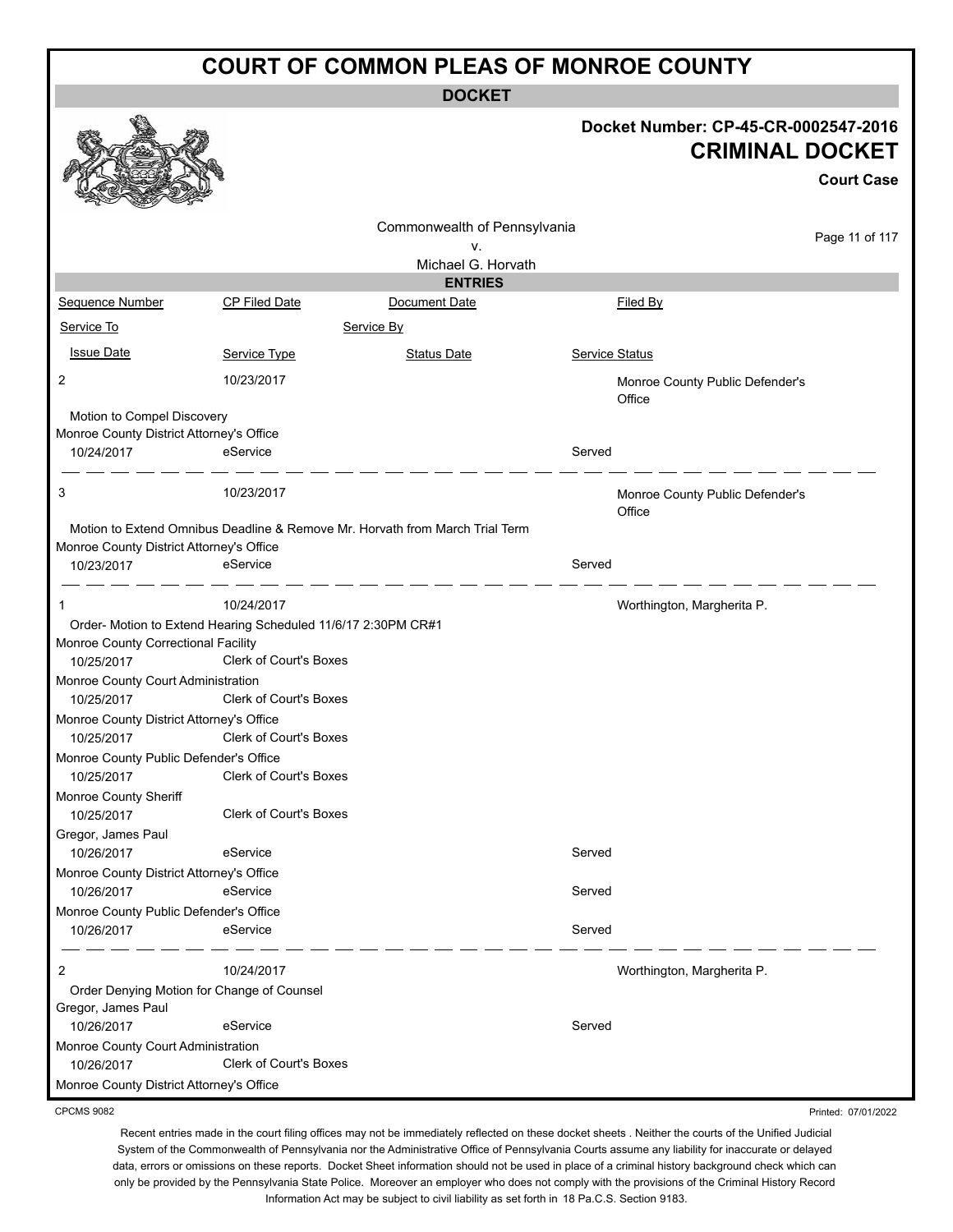**DOCKET**

### **Docket Number: CP-45-CR-0002547-2016 CRIMINAL DOCKET**

**Court Case**

|                                                      |                                                                                 | Commonwealth of Pennsylvania |                            |                |
|------------------------------------------------------|---------------------------------------------------------------------------------|------------------------------|----------------------------|----------------|
|                                                      |                                                                                 | ٧.                           |                            | Page 12 of 117 |
|                                                      |                                                                                 | Michael G. Horvath           |                            |                |
|                                                      |                                                                                 | <b>ENTRIES</b>               |                            |                |
| Sequence Number                                      | <b>CP Filed Date</b>                                                            | Document Date                | Filed By                   |                |
| Service To                                           |                                                                                 | Service By                   |                            |                |
| <b>Issue Date</b>                                    | Service Type                                                                    | <b>Status Date</b>           | Service Status             |                |
| 10/26/2017                                           | <b>Clerk of Court's Boxes</b>                                                   |                              |                            |                |
| Monroe County District Attorney's Office             |                                                                                 |                              |                            |                |
| 10/26/2017                                           | eService                                                                        |                              | Served                     |                |
| Monroe County Public Defender's Office<br>10/26/2017 | <b>Clerk of Court's Boxes</b>                                                   |                              |                            |                |
| Monroe County Public Defender's Office               |                                                                                 |                              |                            |                |
| 10/26/2017                                           | eService                                                                        |                              | Served                     |                |
| Other                                                |                                                                                 |                              |                            |                |
| 10/26/2017                                           | <b>First Class</b>                                                              |                              |                            |                |
|                                                      |                                                                                 |                              |                            |                |
| 1                                                    | 10/26/2017                                                                      | 10/24/2017                   | Worthington, Margherita P. |                |
|                                                      | Order- Hearing Scheduled 11/6/17 2:30PM CR#1                                    |                              |                            |                |
| Monroe County Correctional Facility                  |                                                                                 |                              |                            |                |
| 10/25/2017                                           | <b>Clerk of Court's Boxes</b>                                                   |                              |                            |                |
| Monroe County Court Administration                   |                                                                                 |                              |                            |                |
| 10/25/2017                                           | <b>Clerk of Court's Boxes</b>                                                   |                              |                            |                |
| Monroe County District Attorney's Office             |                                                                                 |                              |                            |                |
| 10/25/2017                                           | Clerk of Court's Boxes                                                          |                              |                            |                |
| Monroe County Public Defender's Office               |                                                                                 |                              |                            |                |
| 10/25/2017                                           | Clerk of Court's Boxes                                                          |                              |                            |                |
| Monroe County Sheriff                                |                                                                                 |                              |                            |                |
| 10/25/2017                                           | Clerk of Court's Boxes                                                          |                              |                            |                |
| Gregor, James Paul                                   |                                                                                 |                              |                            |                |
| 10/26/2017                                           | eService                                                                        |                              | Served                     |                |
| Monroe County District Attorney's Office             |                                                                                 |                              |                            |                |
| 10/26/2017                                           | eService                                                                        |                              | Served                     |                |
| Monroe County Public Defender's Office               |                                                                                 |                              |                            |                |
| 10/26/2017                                           | eService                                                                        |                              | Served                     |                |
| 1                                                    | 11/27/2017                                                                      |                              | Worthington, Margherita P. |                |
|                                                      | Order Denying Motion to Compel Discovery / Granting Omnibus Extension to 1/5/18 |                              |                            |                |
| Gregor, James Paul                                   |                                                                                 |                              |                            |                |
| 11/27/2017                                           | eService                                                                        |                              | Served                     |                |
| Monroe County District Attorney's Office             |                                                                                 |                              |                            |                |
| 11/27/2017                                           | Clerk of Court's Boxes                                                          |                              |                            |                |
| Monroe County District Attorney's Office             |                                                                                 |                              |                            |                |
| 11/27/2017                                           | eService                                                                        |                              | Served                     |                |
|                                                      |                                                                                 |                              |                            |                |

CPCMS 9082

Printed: 07/01/2022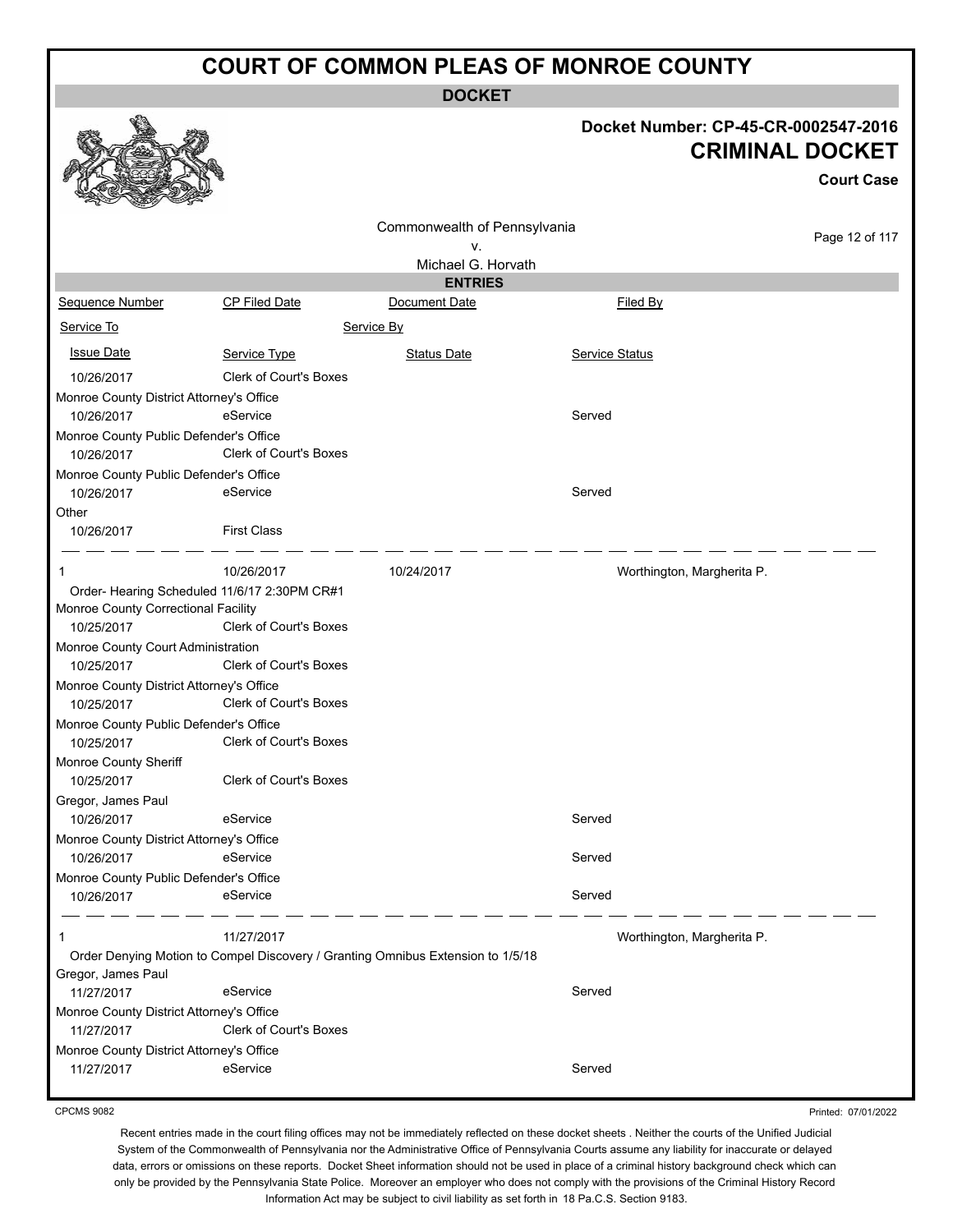**DOCKET**

|                                                                |                               |                                      | Docket Number: CP-45-CR-0002547-2016<br><b>CRIMINAL DOCKET</b><br><b>Court Case</b> |
|----------------------------------------------------------------|-------------------------------|--------------------------------------|-------------------------------------------------------------------------------------|
|                                                                |                               | Commonwealth of Pennsylvania         | Page 13 of 117                                                                      |
|                                                                |                               | v.                                   |                                                                                     |
|                                                                |                               | Michael G. Horvath<br><b>ENTRIES</b> |                                                                                     |
| Sequence Number                                                | <b>CP Filed Date</b>          | Document Date                        | Filed By                                                                            |
| Service To                                                     |                               | Service By                           |                                                                                     |
| <b>Issue Date</b>                                              |                               |                                      |                                                                                     |
|                                                                | Service Type                  | <b>Status Date</b>                   | Service Status                                                                      |
| Monroe County Public Defender's Office<br>11/27/2017           | <b>Clerk of Court's Boxes</b> |                                      |                                                                                     |
| Monroe County Public Defender's Office                         |                               |                                      |                                                                                     |
| 11/27/2017                                                     | eService                      |                                      | Served                                                                              |
| 1                                                              | 12/14/2017                    |                                      | Monroe County Public Defender's<br>Office                                           |
| Motion for Extension of Time to Provide Ballistics Reports     |                               |                                      |                                                                                     |
| Gregor, James Paul                                             |                               |                                      |                                                                                     |
| 12/14/2017                                                     | eService                      |                                      | Served                                                                              |
| Monroe County District Attorney's Office<br>12/14/2017         | eService                      |                                      | Served                                                                              |
| 1                                                              | 12/15/2017                    |                                      | Worthington, Margherita P.                                                          |
| Order Counsel has until 1/15/2018 to Provide Ballistics Report |                               |                                      |                                                                                     |
| Gregor, James Paul                                             |                               |                                      |                                                                                     |
| 12/18/2017                                                     | eService                      |                                      | Served                                                                              |
| Horvath, Michael G.                                            |                               |                                      |                                                                                     |
| 12/18/2017                                                     | <b>First Class</b>            |                                      |                                                                                     |
| Monroe County Court Administration                             |                               |                                      |                                                                                     |
| 12/18/2017                                                     | Clerk of Court's Boxes        |                                      |                                                                                     |
| Monroe County District Attorney's Office<br>12/18/2017         | <b>Clerk of Court's Boxes</b> |                                      |                                                                                     |
| Monroe County District Attorney's Office                       |                               |                                      |                                                                                     |
| 12/18/2017                                                     | eService                      |                                      | Served                                                                              |
| Monroe County Public Defender's Office                         |                               |                                      |                                                                                     |
| 12/18/2017                                                     | Clerk of Court's Boxes        |                                      |                                                                                     |
| Monroe County Public Defender's Office                         |                               |                                      |                                                                                     |
| 12/18/2017                                                     | eService                      |                                      | Served                                                                              |
| Monroe County Sheriff's Department<br>12/18/2017               | Clerk of Court's Boxes        |                                      |                                                                                     |
| $\mathbf 1$                                                    | 12/22/2017                    |                                      | Monroe County District Attorney's                                                   |
| Certificate of Service                                         |                               |                                      | Office                                                                              |
|                                                                |                               |                                      |                                                                                     |

CPCMS 9082

Recent entries made in the court filing offices may not be immediately reflected on these docket sheets . Neither the courts of the Unified Judicial System of the Commonwealth of Pennsylvania nor the Administrative Office of Pennsylvania Courts assume any liability for inaccurate or delayed data, errors or omissions on these reports. Docket Sheet information should not be used in place of a criminal history background check which can only be provided by the Pennsylvania State Police. Moreover an employer who does not comply with the provisions of the Criminal History Record Information Act may be subject to civil liability as set forth in 18 Pa.C.S. Section 9183.

Printed: 07/01/2022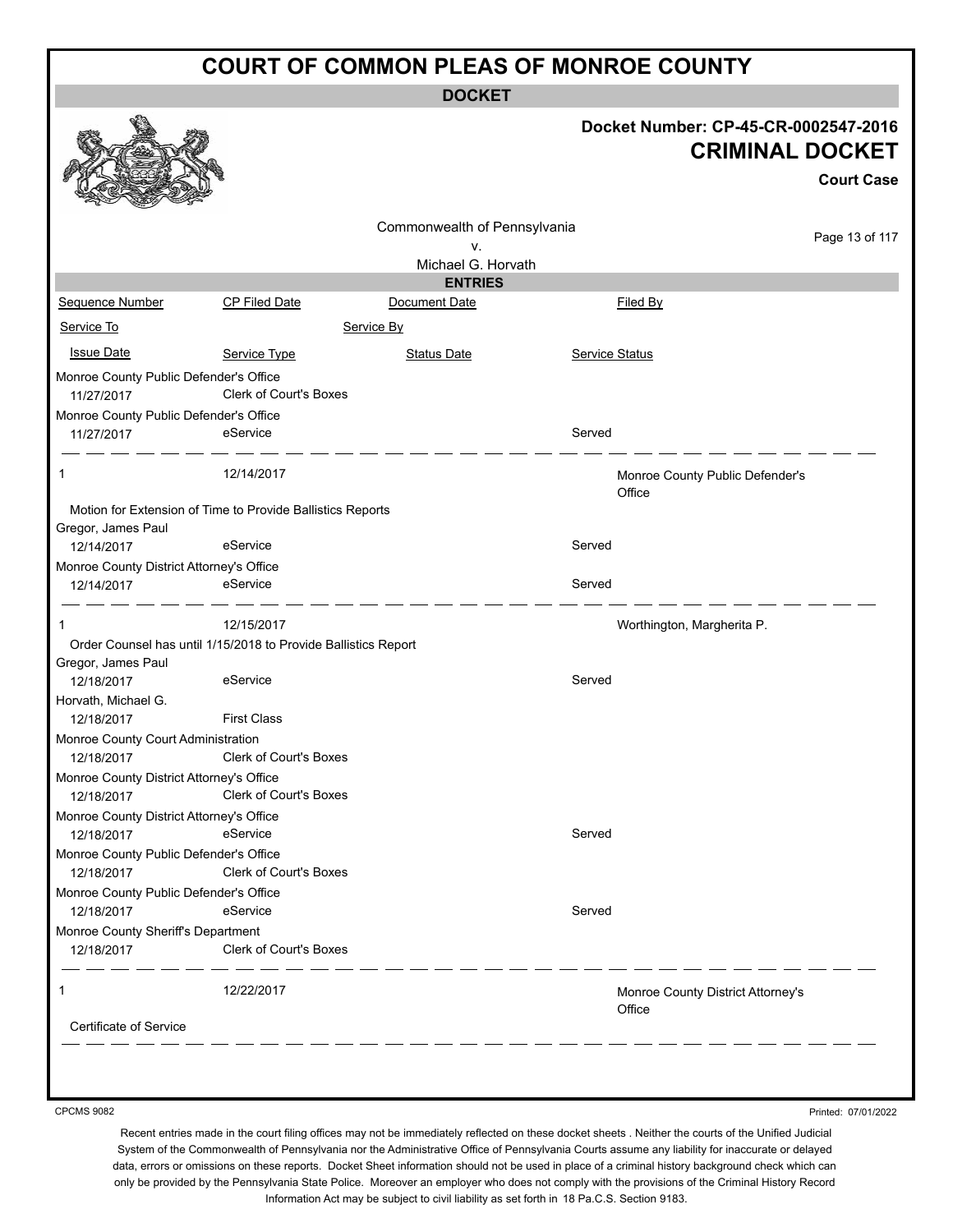**DOCKET**

|                                                                 |                                                                      |                                      |        | Docket Number: CP-45-CR-0002547-2016<br><b>CRIMINAL DOCKET</b><br><b>Court Case</b> |
|-----------------------------------------------------------------|----------------------------------------------------------------------|--------------------------------------|--------|-------------------------------------------------------------------------------------|
|                                                                 |                                                                      |                                      |        |                                                                                     |
|                                                                 |                                                                      | Commonwealth of Pennsylvania         |        | Page 14 of 117                                                                      |
|                                                                 |                                                                      | v.                                   |        |                                                                                     |
|                                                                 |                                                                      | Michael G. Horvath<br><b>ENTRIES</b> |        |                                                                                     |
| Sequence Number                                                 | <b>CP Filed Date</b>                                                 | Document Date                        |        | Filed By                                                                            |
| $\overline{c}$                                                  | 12/22/2017                                                           |                                      |        |                                                                                     |
|                                                                 |                                                                      |                                      |        | Monroe County District Attorney's<br>Office                                         |
| Certificate of Service                                          |                                                                      |                                      |        |                                                                                     |
| 1                                                               | 01/03/2018                                                           | 01/02/2018                           |        | Worthington, Margherita P.                                                          |
|                                                                 | Order Scheduled Hearing 1/8/2018@1000AM Ct.1                         |                                      |        |                                                                                     |
| Monroe County Court Administration                              |                                                                      |                                      |        |                                                                                     |
| 01/03/2018                                                      | Clerk of Court's Boxes                                               |                                      |        |                                                                                     |
| Monroe County District Attorney's Office<br>01/03/2018          | <b>Clerk of Court's Boxes</b>                                        |                                      |        |                                                                                     |
| Monroe County Probation Department                              |                                                                      |                                      |        |                                                                                     |
| 01/03/2018                                                      | Clerk of Court's Boxes                                               |                                      |        |                                                                                     |
| Monroe County Public Defender's Office                          |                                                                      |                                      |        |                                                                                     |
| 01/03/2018                                                      | Clerk of Court's Boxes                                               |                                      |        |                                                                                     |
| Monroe County Sheriff's Department                              |                                                                      |                                      |        |                                                                                     |
| 01/03/2018                                                      | Clerk of Court's Boxes                                               |                                      |        |                                                                                     |
| Other                                                           |                                                                      |                                      |        |                                                                                     |
| 01/03/2018                                                      | Clerk of Court's Boxes                                               |                                      |        |                                                                                     |
| Gregor, James Paul                                              |                                                                      |                                      |        |                                                                                     |
| 01/04/2018                                                      | eService                                                             |                                      | Served |                                                                                     |
| Monroe County District Attorney's Office                        |                                                                      |                                      |        |                                                                                     |
| 01/04/2018                                                      | eService                                                             |                                      | Served |                                                                                     |
| Monroe County Public Defender's Office<br>01/04/2018            | eService                                                             |                                      | Served |                                                                                     |
|                                                                 |                                                                      |                                      |        |                                                                                     |
| 1                                                               | 01/05/2018                                                           |                                      |        | Monroe County Public Defender's<br>Office                                           |
|                                                                 | Motion in Limine to Bar Procecutor from Admitting "Expert" Testimony |                                      |        |                                                                                     |
| Gregor, James Paul                                              |                                                                      |                                      |        |                                                                                     |
| 01/05/2018                                                      | eService                                                             |                                      | Served |                                                                                     |
| 2                                                               | 01/05/2018                                                           |                                      |        | Monroe County Public Defender's                                                     |
|                                                                 |                                                                      |                                      |        | Office                                                                              |
|                                                                 | Motion in Limine to Suppress a Bottle of Chloroform                  |                                      |        |                                                                                     |
| Gregor, James Paul<br>01/05/2018                                | eService                                                             |                                      | Served |                                                                                     |
|                                                                 |                                                                      |                                      |        |                                                                                     |
| 3                                                               | 01/05/2018                                                           |                                      |        | Monroe County Public Defender's                                                     |
| Motion in Limine to Suppress Date Planner<br>Gregor, James Paul |                                                                      |                                      |        | Office                                                                              |

CPCMS 9082

Recent entries made in the court filing offices may not be immediately reflected on these docket sheets . Neither the courts of the Unified Judicial System of the Commonwealth of Pennsylvania nor the Administrative Office of Pennsylvania Courts assume any liability for inaccurate or delayed data, errors or omissions on these reports. Docket Sheet information should not be used in place of a criminal history background check which can only be provided by the Pennsylvania State Police. Moreover an employer who does not comply with the provisions of the Criminal History Record Information Act may be subject to civil liability as set forth in 18 Pa.C.S. Section 9183.

Printed: 07/01/2022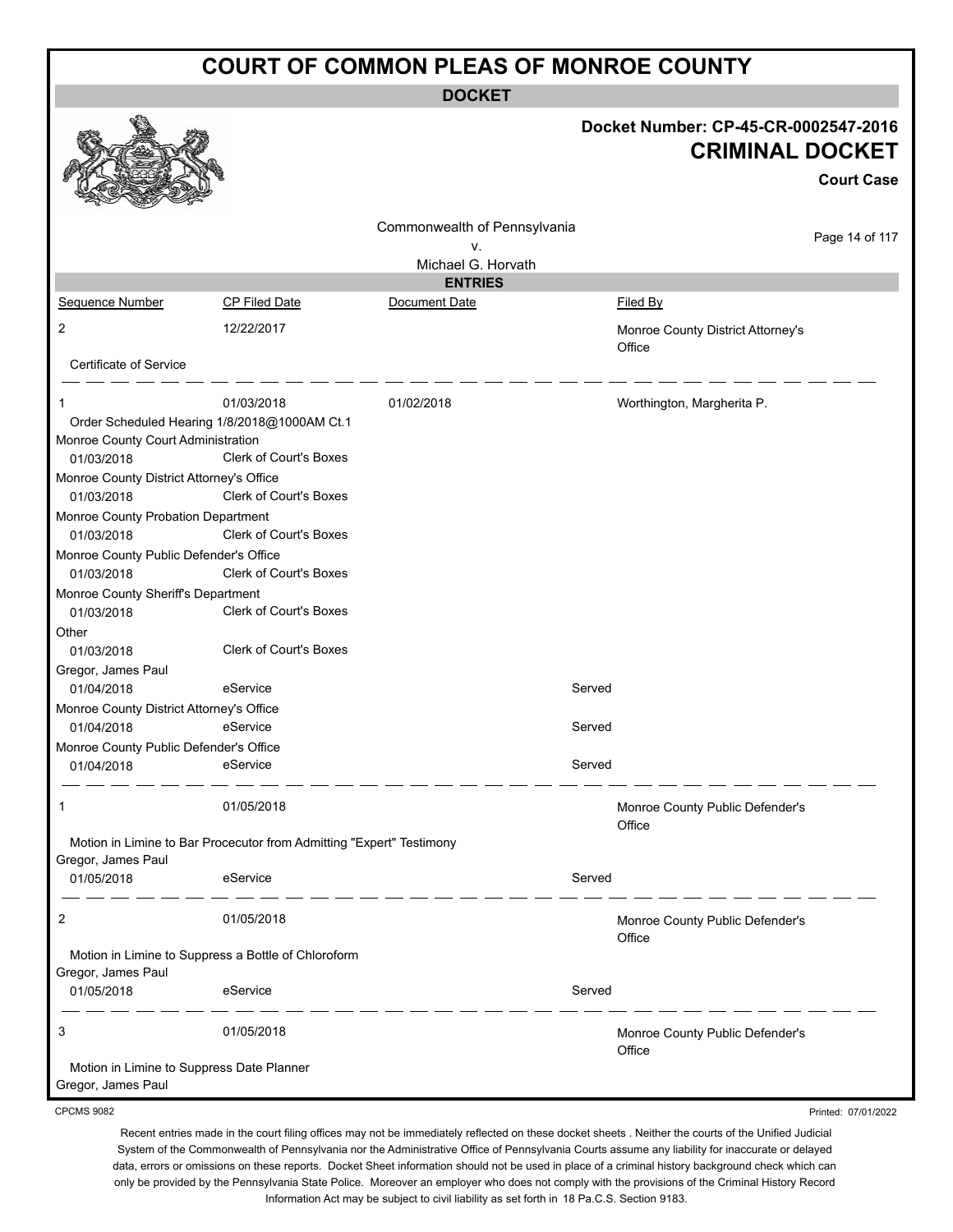**DOCKET**

#### **Docket Number: CP-45-CR-0002547-2016 CRIMINAL DOCKET**

**Court Case**

|               |                      |        |                                                                        | Court Case                                                                                                                                                                                                                                                                                               |
|---------------|----------------------|--------|------------------------------------------------------------------------|----------------------------------------------------------------------------------------------------------------------------------------------------------------------------------------------------------------------------------------------------------------------------------------------------------|
|               |                      |        |                                                                        | Page 15 of 117                                                                                                                                                                                                                                                                                           |
|               |                      |        |                                                                        |                                                                                                                                                                                                                                                                                                          |
|               | <b>ENTRIES</b>       |        |                                                                        |                                                                                                                                                                                                                                                                                                          |
| CP Filed Date | Document Date        |        |                                                                        |                                                                                                                                                                                                                                                                                                          |
|               | Service By           |        |                                                                        |                                                                                                                                                                                                                                                                                                          |
| Service Type  | <b>Status Date</b>   |        |                                                                        |                                                                                                                                                                                                                                                                                                          |
| eService      |                      | Served |                                                                        |                                                                                                                                                                                                                                                                                                          |
| 01/05/2018    |                      |        |                                                                        |                                                                                                                                                                                                                                                                                                          |
|               |                      |        |                                                                        |                                                                                                                                                                                                                                                                                                          |
| eService      |                      | Served |                                                                        |                                                                                                                                                                                                                                                                                                          |
| 01/05/2018    |                      |        |                                                                        |                                                                                                                                                                                                                                                                                                          |
| eService      |                      | Served |                                                                        |                                                                                                                                                                                                                                                                                                          |
| 01/05/2018    |                      |        |                                                                        |                                                                                                                                                                                                                                                                                                          |
|               |                      |        |                                                                        |                                                                                                                                                                                                                                                                                                          |
|               |                      |        |                                                                        |                                                                                                                                                                                                                                                                                                          |
| 01/05/2018    |                      |        |                                                                        |                                                                                                                                                                                                                                                                                                          |
|               |                      |        |                                                                        |                                                                                                                                                                                                                                                                                                          |
| eService      |                      | Served |                                                                        |                                                                                                                                                                                                                                                                                                          |
| 01/05/2018    |                      |        |                                                                        |                                                                                                                                                                                                                                                                                                          |
|               |                      |        |                                                                        |                                                                                                                                                                                                                                                                                                          |
|               |                      |        |                                                                        |                                                                                                                                                                                                                                                                                                          |
| 01/05/2018    |                      |        |                                                                        |                                                                                                                                                                                                                                                                                                          |
|               |                      |        |                                                                        |                                                                                                                                                                                                                                                                                                          |
| eService      |                      | Served |                                                                        |                                                                                                                                                                                                                                                                                                          |
|               | eService<br>eService | ۷.     | Commonwealth of Pennsylvania<br>Michael G. Horvath<br>Served<br>Served | Filed By<br>Service Status<br>Monroe County Public Defender's<br>Office<br>Monroe County Public Defender's<br>Office<br>Monroe County Public Defender's<br>Office<br>Monroe County Public Defender's<br>Office<br>Monroe County Public Defender's<br>Office<br>Monroe County Public Defender's<br>Office |

CPCMS 9082

Printed: 07/01/2022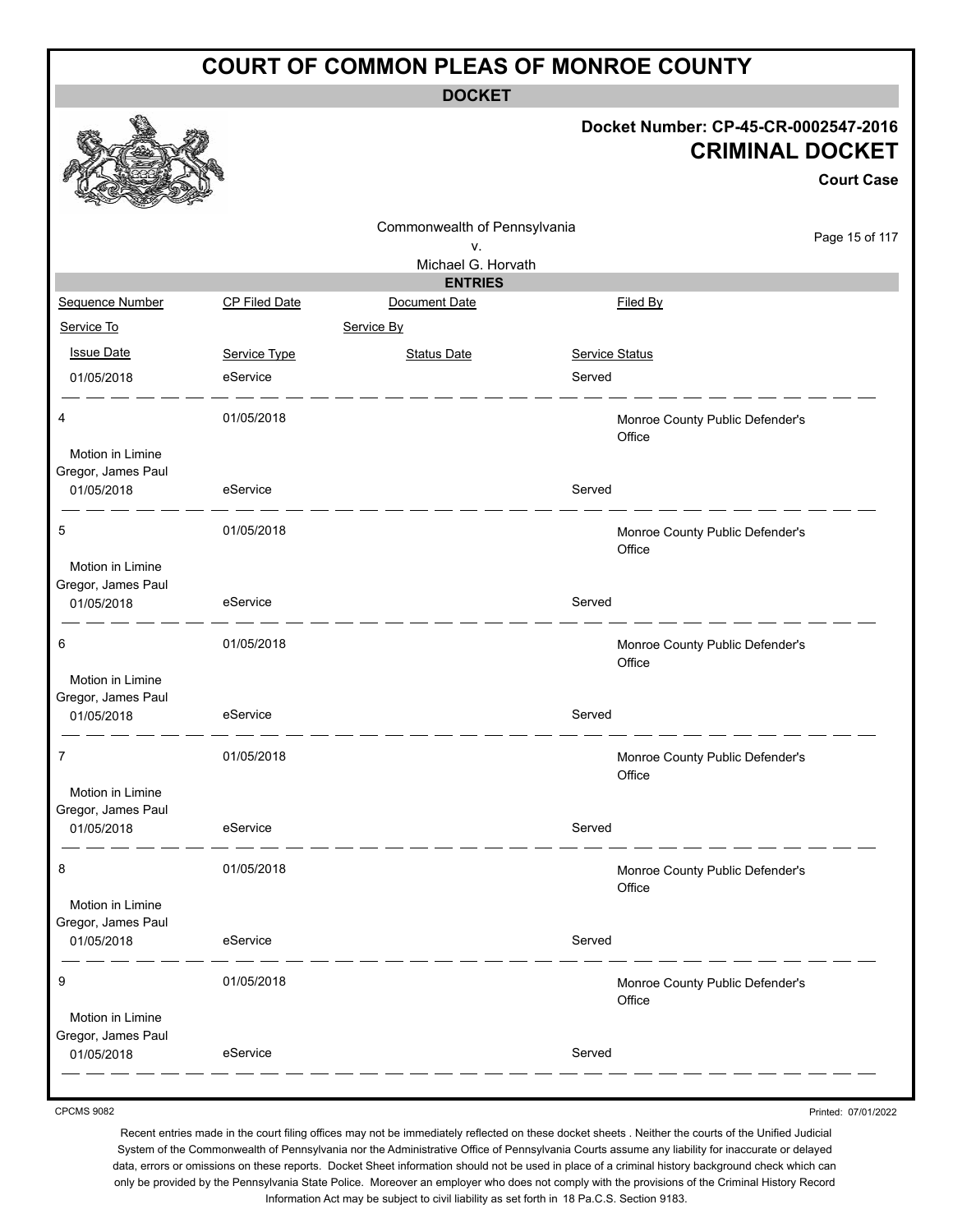**DOCKET**

#### **Docket Number: CP-45-CR-0002547-2016 CRIMINAL DOCKET**

|                                                       |               | Commonwealth of Pennsylvania |                       |                                           | Page 16 of 117 |
|-------------------------------------------------------|---------------|------------------------------|-----------------------|-------------------------------------------|----------------|
|                                                       |               | V.<br>Michael G. Horvath     |                       |                                           |                |
|                                                       |               | <b>ENTRIES</b>               |                       |                                           |                |
| Sequence Number                                       | CP Filed Date | Document Date                |                       | Filed By                                  |                |
| Service To                                            |               | Service By                   |                       |                                           |                |
| <b>Issue Date</b>                                     | Service Type  | <b>Status Date</b>           | <b>Service Status</b> |                                           |                |
| 10                                                    | 01/05/2018    |                              |                       | Monroe County Public Defender's<br>Office |                |
| Motion in Limine                                      |               |                              |                       |                                           |                |
| Gregor, James Paul<br>01/05/2018                      | eService      |                              | Served                |                                           |                |
| 11                                                    | 01/05/2018    |                              |                       | Monroe County Public Defender's<br>Office |                |
| Motion to Quash                                       |               |                              |                       |                                           |                |
| 12                                                    | 01/05/2018    |                              |                       | Monroe County Public Defender's<br>Office |                |
| <b>Omnibus Pre-Trial Motion</b><br>Gregor, James Paul |               |                              |                       |                                           |                |
| 01/05/2018                                            | eService      |                              | Served                |                                           |                |
| 13                                                    | 01/05/2018    |                              |                       | Monroe County Public Defender's<br>Office |                |
| Motion in Limine                                      |               |                              |                       |                                           |                |
| Gregor, James Paul<br>01/05/2018                      | eService      |                              | Served                |                                           |                |
| 14                                                    | 01/05/2018    |                              |                       | Monroe County Public Defender's<br>Office |                |
| Motion in Limine                                      |               |                              |                       |                                           |                |
| Gregor, James Paul                                    | eService      |                              | Served                |                                           |                |
| 01/05/2018                                            |               |                              |                       |                                           |                |
| 15                                                    | 01/05/2018    |                              |                       | Monroe County Public Defender's<br>Office |                |
| Motion in Limine                                      |               |                              |                       |                                           |                |
| 16                                                    | 01/05/2018    |                              |                       | Monroe County Public Defender's<br>Office |                |
| <b>Omnibus Pre-Trial Motion</b>                       |               |                              |                       |                                           |                |

CPCMS 9082

Printed: 07/01/2022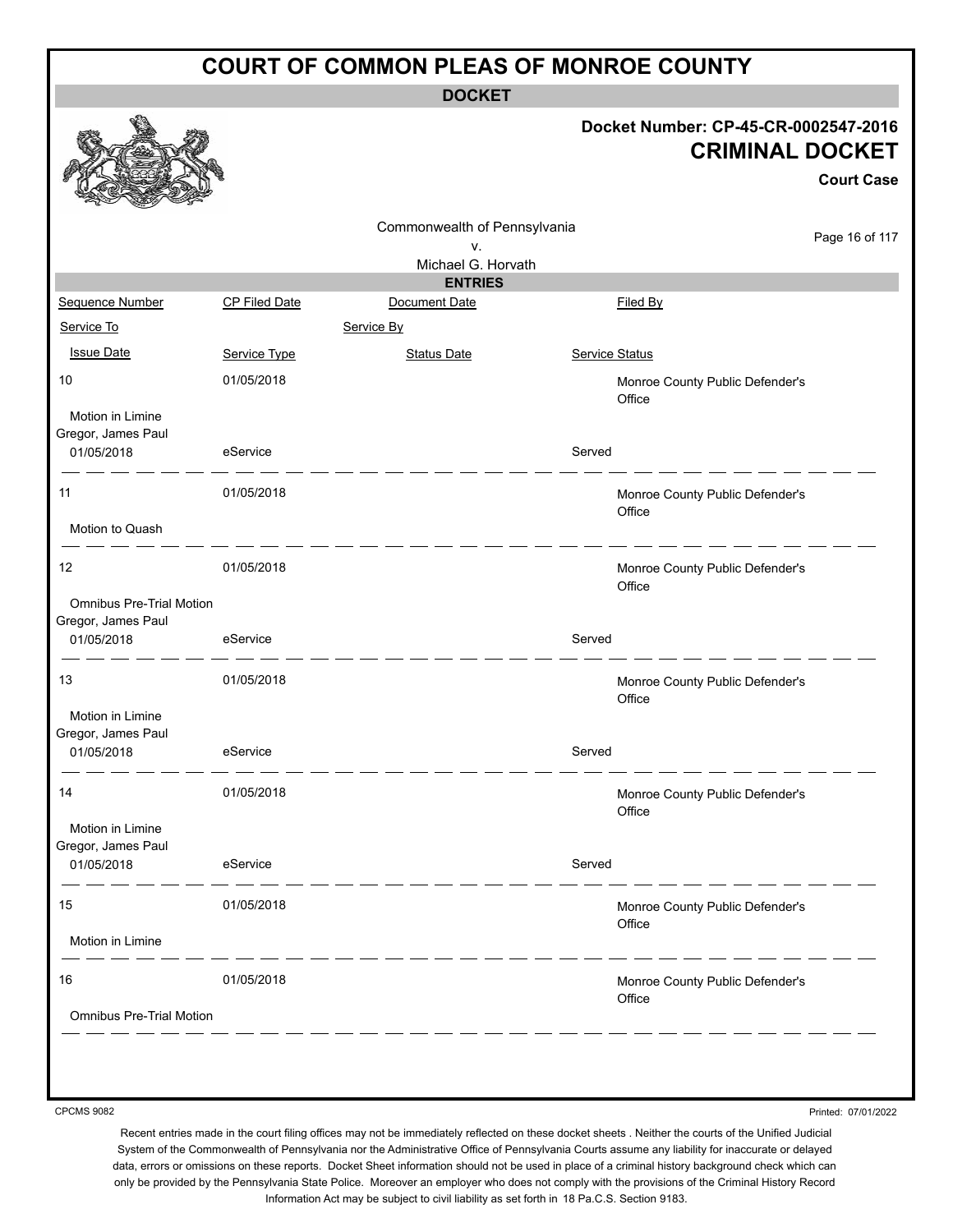**DOCKET**

| Docket Number: CP-45-CR-0002547-2016 |
|--------------------------------------|
| <b>CRIMINAL DOCKET</b>               |

|                                          |                                                                                        |                              |                       |                                           | <b>Court Case</b> |
|------------------------------------------|----------------------------------------------------------------------------------------|------------------------------|-----------------------|-------------------------------------------|-------------------|
|                                          |                                                                                        | Commonwealth of Pennsylvania |                       |                                           |                   |
|                                          |                                                                                        | ٧.                           |                       |                                           | Page 17 of 117    |
|                                          |                                                                                        | Michael G. Horvath           |                       |                                           |                   |
|                                          |                                                                                        | <b>ENTRIES</b>               |                       |                                           |                   |
| Sequence Number                          | CP Filed Date                                                                          | Document Date                |                       | <b>Filed By</b>                           |                   |
| Service To                               |                                                                                        | Service By                   |                       |                                           |                   |
| <b>Issue Date</b>                        | Service Type                                                                           | <b>Status Date</b>           | <b>Service Status</b> |                                           |                   |
| 17                                       | 01/05/2018                                                                             |                              |                       | Monroe County Public Defender's<br>Office |                   |
| <b>Motion for Continuance</b>            |                                                                                        |                              |                       |                                           |                   |
| Gregor, James Paul                       |                                                                                        |                              |                       |                                           |                   |
| 01/05/2018                               | eService                                                                               |                              | Served                |                                           |                   |
| 1                                        | 01/08/2018                                                                             |                              |                       | Worthington, Margherita P.                |                   |
|                                          | Order Pre-Trial Conference on 2/26/19 at 9:30 a.m. Ct#1                                |                              |                       |                                           |                   |
| Monroe County Court Administration       |                                                                                        |                              |                       |                                           |                   |
| 01/08/2018                               | <b>Clerk of Court's Boxes</b>                                                          |                              |                       |                                           |                   |
| Monroe County District Attorney's Office |                                                                                        |                              |                       |                                           |                   |
| 01/08/2018                               | <b>Clerk of Court's Boxes</b>                                                          |                              |                       |                                           |                   |
| Monroe County Public Defender's Office   |                                                                                        |                              |                       |                                           |                   |
| 01/08/2018                               | <b>Clerk of Court's Boxes</b>                                                          |                              |                       |                                           |                   |
| Monroe County Sheriff's Department       |                                                                                        |                              |                       |                                           |                   |
| 01/08/2018                               | Clerk of Court's Boxes                                                                 |                              |                       |                                           |                   |
| Gregor, James Paul                       |                                                                                        |                              |                       |                                           |                   |
| 02/23/2018                               | eService                                                                               |                              | Served                |                                           |                   |
| Monroe County District Attorney's Office |                                                                                        |                              |                       |                                           |                   |
| 02/23/2018                               | eService                                                                               |                              | Served                |                                           |                   |
| Monroe County Public Defender's Office   |                                                                                        |                              |                       |                                           |                   |
| 02/23/2018                               | eService                                                                               |                              | Served                |                                           |                   |
| 1                                        | 01/29/2018                                                                             |                              |                       | Worthington, Margherita P.                |                   |
|                                          | Order- Motion to Continue Trial Granted/ Pre-Trial Conference Scheduled 2/4/19 11:00AM |                              |                       |                                           |                   |
| Gregor, James Paul                       |                                                                                        |                              |                       |                                           |                   |
| 01/30/2018                               | eService                                                                               |                              | Served                |                                           |                   |
| Monroe County Court Administration       |                                                                                        |                              |                       |                                           |                   |
| 01/30/2018                               | <b>Clerk of Court's Boxes</b>                                                          |                              |                       |                                           |                   |
| Monroe County District Attorney's Office |                                                                                        |                              |                       |                                           |                   |
| 01/30/2018                               | <b>Clerk of Court's Boxes</b>                                                          |                              |                       |                                           |                   |
| Monroe County District Attorney's Office |                                                                                        |                              |                       |                                           |                   |
| 01/30/2018                               | eService                                                                               |                              | Served                |                                           |                   |
| Monroe County Public Defender's Office   |                                                                                        |                              |                       |                                           |                   |
| 01/30/2018                               | <b>Clerk of Court's Boxes</b>                                                          |                              |                       |                                           |                   |
| Monroe County Public Defender's Office   |                                                                                        |                              |                       |                                           |                   |
| 01/30/2018                               | eService                                                                               |                              | Served                |                                           |                   |
| Monroe County Sheriff                    |                                                                                        |                              |                       |                                           |                   |

CPCMS 9082

Printed: 07/01/2022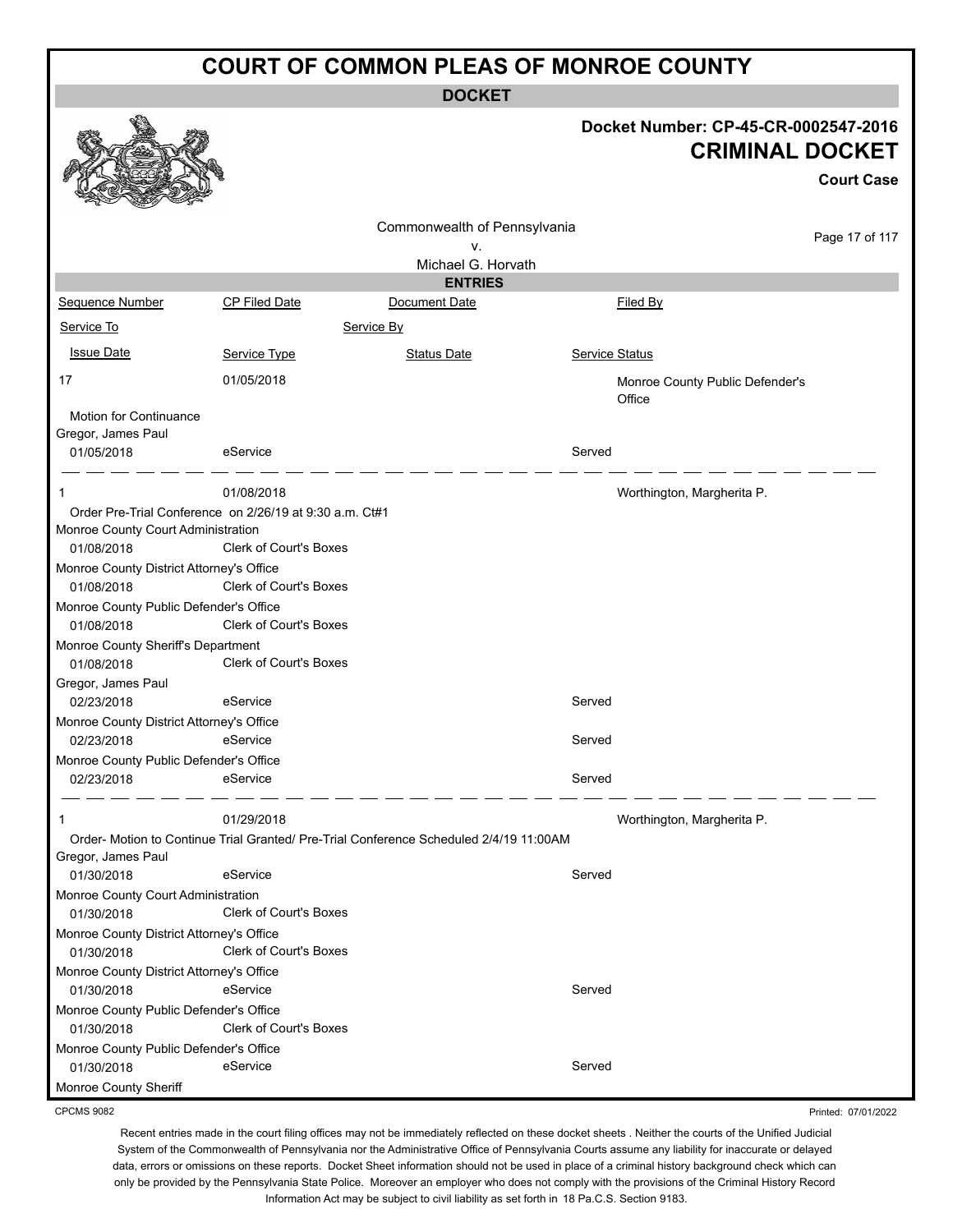**DOCKET**

#### **Docket Number: CP-45-CR-0002547-2016 CRIMINAL DOCKET**

**Court Case**

|                                                        |                               | Commonwealth of Pennsylvania |                                             |                |
|--------------------------------------------------------|-------------------------------|------------------------------|---------------------------------------------|----------------|
|                                                        |                               | ν.                           |                                             | Page 18 of 117 |
|                                                        |                               | Michael G. Horvath           |                                             |                |
|                                                        |                               | <b>ENTRIES</b>               |                                             |                |
| Sequence Number                                        | CP Filed Date                 | Document Date                | Filed By                                    |                |
| Service To                                             |                               | Service By                   |                                             |                |
| <b>Issue Date</b>                                      | Service Type                  | <b>Status Date</b>           | Service Status                              |                |
| 01/30/2018                                             | <b>Clerk of Court's Boxes</b> |                              |                                             |                |
| Other                                                  |                               |                              |                                             |                |
| 01/30/2018                                             | <b>Clerk of Court's Boxes</b> |                              |                                             |                |
| 1                                                      | 02/26/2018                    |                              | Monroe County District Attorney's<br>Office |                |
| <b>Motion for Transcripts</b>                          |                               |                              |                                             |                |
| Gregor, James Paul                                     |                               |                              |                                             |                |
| 02/26/2018                                             | eService                      |                              | Served                                      |                |
| Monroe County District Attorney's Office               |                               |                              |                                             |                |
| 02/26/2018                                             | eService                      |                              | Served                                      |                |
| Monroe County Public Defender's Office                 |                               |                              |                                             |                |
| 02/26/2018                                             | eService                      |                              | Served                                      |                |
| 1                                                      | 02/27/2018                    | 03/26/2018                   | Worthington, Margherita P.                  |                |
| Order Directing Briefs to be filed                     |                               |                              |                                             |                |
| Monroe County Correctional Facility                    |                               |                              |                                             |                |
| 02/27/2018                                             | Clerk of Court's Boxes        |                              |                                             |                |
| Monroe County Court Administration                     |                               |                              |                                             |                |
| 02/27/2018                                             | <b>Clerk of Court's Boxes</b> |                              |                                             |                |
| Monroe County District Attorney's Office<br>02/27/2018 | Clerk of Court's Boxes        |                              |                                             |                |
| Monroe County Probation Department                     |                               |                              |                                             |                |
| 02/27/2018                                             | <b>Clerk of Court's Boxes</b> |                              |                                             |                |
| Monroe County Public Defender's Office                 |                               |                              |                                             |                |
| 02/27/2018                                             | Clerk of Court's Boxes        |                              |                                             |                |
| Monroe County Sheriff's Department                     |                               |                              |                                             |                |
| 02/27/2018                                             | Clerk of Court's Boxes        |                              |                                             |                |
| Gregor, James Paul                                     |                               |                              |                                             |                |
| 03/01/2018                                             | eService                      |                              | Served                                      |                |
| Monroe County District Attorney's Office               |                               |                              |                                             |                |
| 03/01/2018                                             | eService                      |                              | Served                                      |                |
| Monroe County Public Defender's Office                 |                               |                              |                                             |                |
| 03/01/2018                                             | eService                      |                              | Served                                      |                |
|                                                        | 02/28/2018                    |                              | Worthington, Margherita P.                  |                |
| Order Granting Motion for Transcripts                  |                               |                              |                                             |                |
| Gregor, James Paul                                     |                               |                              |                                             |                |

CPCMS 9082

Recent entries made in the court filing offices may not be immediately reflected on these docket sheets . Neither the courts of the Unified Judicial System of the Commonwealth of Pennsylvania nor the Administrative Office of Pennsylvania Courts assume any liability for inaccurate or delayed data, errors or omissions on these reports. Docket Sheet information should not be used in place of a criminal history background check which can only be provided by the Pennsylvania State Police. Moreover an employer who does not comply with the provisions of the Criminal History Record Information Act may be subject to civil liability as set forth in 18 Pa.C.S. Section 9183.

Printed: 07/01/2022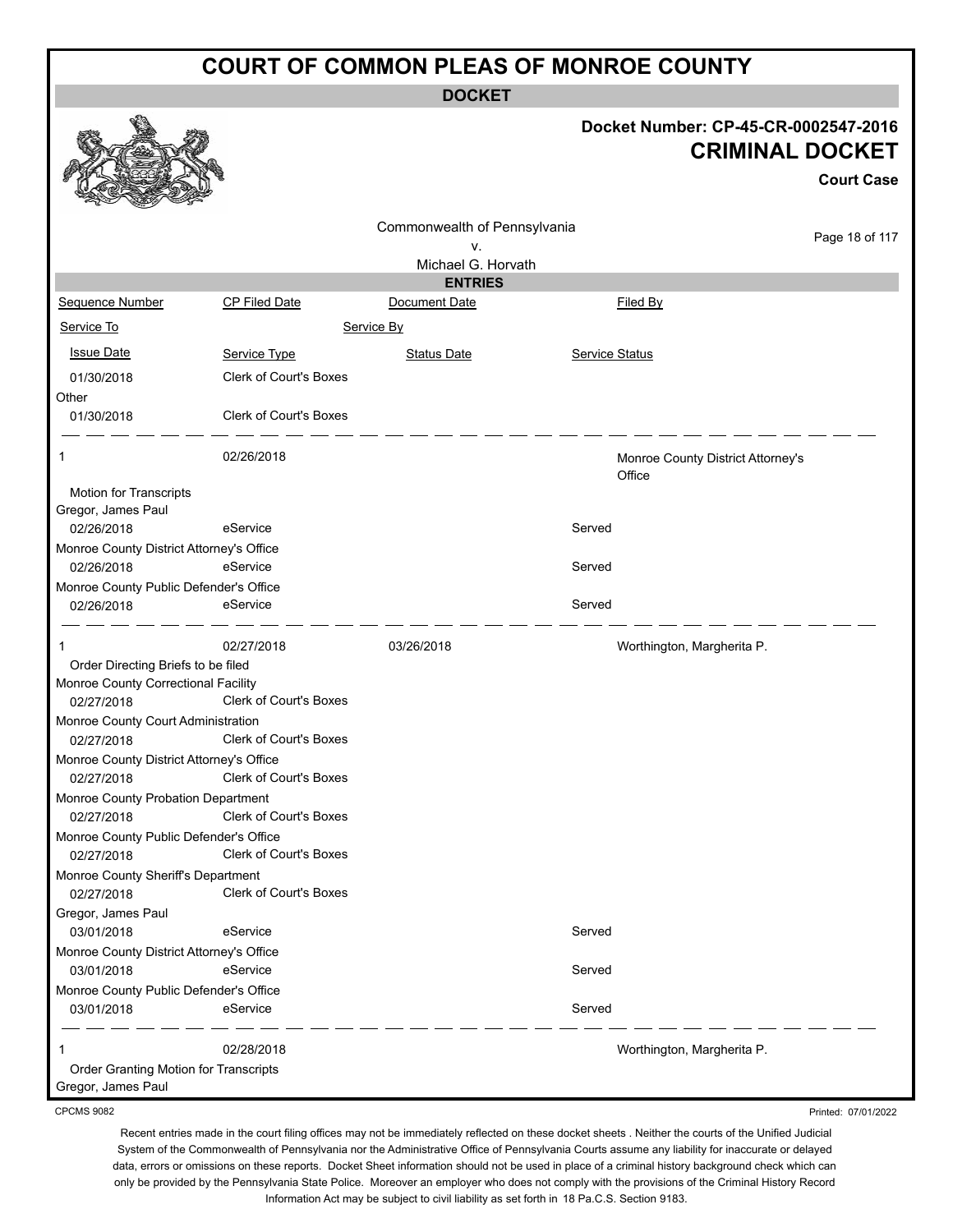**DOCKET**

#### **Docket Number: CP-45-CR-0002547-2016 CRIMINAL DOCKET**

**Court Case**

| Commonwealth of Pennsylvania                         |               |                                 |                | Page 19 of 117                  |  |
|------------------------------------------------------|---------------|---------------------------------|----------------|---------------------------------|--|
|                                                      |               | ۷.                              |                |                                 |  |
|                                                      |               | Michael G. Horvath              |                |                                 |  |
| Sequence Number                                      | CP Filed Date | <b>ENTRIES</b><br>Document Date |                | Filed By                        |  |
|                                                      |               |                                 |                |                                 |  |
| Service To                                           |               | Service By                      |                |                                 |  |
| <b>Issue Date</b>                                    | Service Type  | <b>Status Date</b>              | Service Status |                                 |  |
| 03/06/2018                                           | eService      |                                 | Served         |                                 |  |
| Monroe County District Attorney's Office             |               |                                 |                |                                 |  |
| 03/06/2018                                           | eService      |                                 | Served         |                                 |  |
| Monroe County Public Defender's Office               |               |                                 |                |                                 |  |
| 03/06/2018                                           | eService      |                                 | Served         |                                 |  |
| 1                                                    | 03/09/2018    |                                 |                | Warden, George J.               |  |
| Case Correspondence                                  |               |                                 |                |                                 |  |
| Gregor, James Paul                                   |               |                                 |                |                                 |  |
| 03/09/2018                                           | eService      |                                 | Served         |                                 |  |
| Monroe County District Attorney's Office             | eService      |                                 | Served         |                                 |  |
| 03/09/2018<br>Monroe County Public Defender's Office |               |                                 |                |                                 |  |
| 03/09/2018                                           | eService      |                                 | Served         |                                 |  |
|                                                      |               |                                 |                |                                 |  |
| 2                                                    | 03/09/2018    |                                 |                | Monroe County Court Reporters   |  |
| Transcript of Proceedings Filed 2/26/18              |               |                                 |                |                                 |  |
| Gregor, James Paul                                   |               |                                 |                |                                 |  |
| 03/09/2018                                           | eService      |                                 | Served         |                                 |  |
| Monroe County District Attorney's Office             |               |                                 |                |                                 |  |
| 03/09/2018                                           | eService      |                                 | Served         |                                 |  |
| Monroe County Public Defender's Office<br>03/09/2018 | eService      |                                 | Served         |                                 |  |
|                                                      |               |                                 |                |                                 |  |
| 3                                                    | 03/09/2018    |                                 |                | Monroe County Court Reporters   |  |
| Notice of Completion of Transcript                   |               |                                 |                |                                 |  |
| Gregor, James Paul                                   |               |                                 |                |                                 |  |
| 03/09/2018                                           | eService      |                                 | Served         |                                 |  |
| Monroe County District Attorney's Office             |               |                                 |                |                                 |  |
| 03/09/2018                                           | eService      |                                 | Served         |                                 |  |
| Monroe County Public Defender's Office               | eService      |                                 | Served         |                                 |  |
| 03/09/2018                                           |               |                                 |                |                                 |  |
| 1                                                    | 03/20/2018    |                                 |                | Monroe County Public Defender's |  |
|                                                      |               |                                 |                | Office                          |  |
| Motion for Transcripts                               |               |                                 |                |                                 |  |
| Gregor, James Paul                                   |               |                                 |                |                                 |  |

CPCMS 9082

Printed: 07/01/2022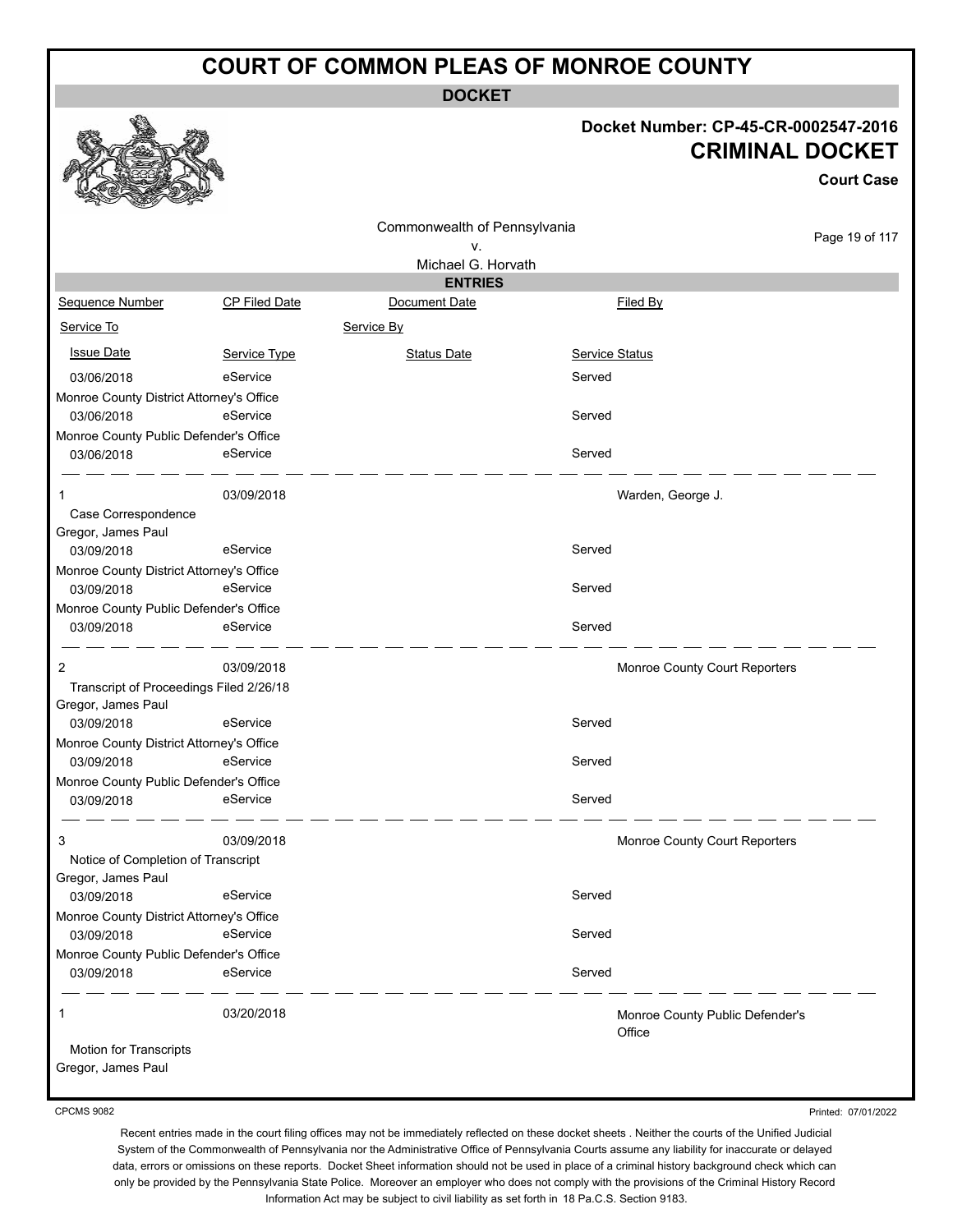**DOCKET**

|                                                  |                               |                              |                               | Docket Number: CP-45-CR-0002547-2016<br><b>CRIMINAL DOCKET</b><br><b>Court Case</b> |
|--------------------------------------------------|-------------------------------|------------------------------|-------------------------------|-------------------------------------------------------------------------------------|
|                                                  |                               | Commonwealth of Pennsylvania |                               |                                                                                     |
|                                                  |                               | ۷.                           |                               | Page 20 of 117                                                                      |
|                                                  |                               | Michael G. Horvath           |                               |                                                                                     |
|                                                  |                               | <b>ENTRIES</b>               |                               |                                                                                     |
| <b>Sequence Number</b>                           | <b>CP Filed Date</b>          | Document Date                | Filed By                      |                                                                                     |
| Service To                                       |                               | Service By                   |                               |                                                                                     |
| <b>Issue Date</b>                                | Service Type                  | <b>Status Date</b>           | Service Status                |                                                                                     |
| 03/20/2018                                       | eService                      |                              | Served                        |                                                                                     |
| 1                                                | 03/21/2018                    | 03/21/2018                   | Worthington, Margherita P.    |                                                                                     |
| Order Granting Motion for Transcripts            |                               |                              |                               |                                                                                     |
| Gregor, James Paul<br>03/22/2018                 | eService                      |                              | Served                        |                                                                                     |
| Horvath, Michael G.<br>03/22/2018                | <b>First Class</b>            |                              |                               |                                                                                     |
| Monroe County Court Administration<br>03/22/2018 | Clerk of Court's Boxes        |                              |                               |                                                                                     |
| Monroe County Court Reporters<br>03/22/2018      | Clerk of Court's Boxes        |                              |                               |                                                                                     |
| Monroe County District Attorney's Office         |                               |                              |                               |                                                                                     |
| 03/22/2018                                       | <b>Clerk of Court's Boxes</b> |                              |                               |                                                                                     |
| Monroe County District Attorney's Office         |                               |                              |                               |                                                                                     |
| 03/22/2018                                       | eService                      |                              | Served                        |                                                                                     |
| Monroe County Public Defender's Office           |                               |                              |                               |                                                                                     |
| 03/22/2018                                       | <b>Clerk of Court's Boxes</b> |                              |                               |                                                                                     |
| Monroe County Public Defender's Office           |                               |                              |                               |                                                                                     |
| 03/22/2018                                       | eService                      |                              | Served                        |                                                                                     |
| 1                                                | 03/26/2018                    |                              | Monroe County Court Reporters |                                                                                     |
| Notice of Completion of Transcript               |                               |                              |                               |                                                                                     |
| Gregor, James Paul<br>03/26/2018                 | eService                      |                              | Served                        |                                                                                     |
| Monroe County District Attorney's Office         |                               |                              |                               |                                                                                     |
| 03/26/2018                                       | eService                      |                              | Served                        |                                                                                     |
| Monroe County Public Defender's Office           |                               |                              |                               |                                                                                     |
| 03/26/2018                                       | eService                      |                              | Served                        |                                                                                     |
| 1                                                | 04/02/2018                    |                              | Warden, George J.             |                                                                                     |
| <b>Returned Mail</b>                             |                               |                              |                               |                                                                                     |
| Gregor, James Paul<br>04/26/2018                 | eService                      |                              | Served                        |                                                                                     |
| Monroe County District Attorney's Office         |                               |                              |                               |                                                                                     |
| 04/26/2018                                       | eService                      |                              | Served                        |                                                                                     |
| Monroe County Public Defender's Office           |                               |                              |                               |                                                                                     |

CPCMS 9082

**B** 

Printed: 07/01/2022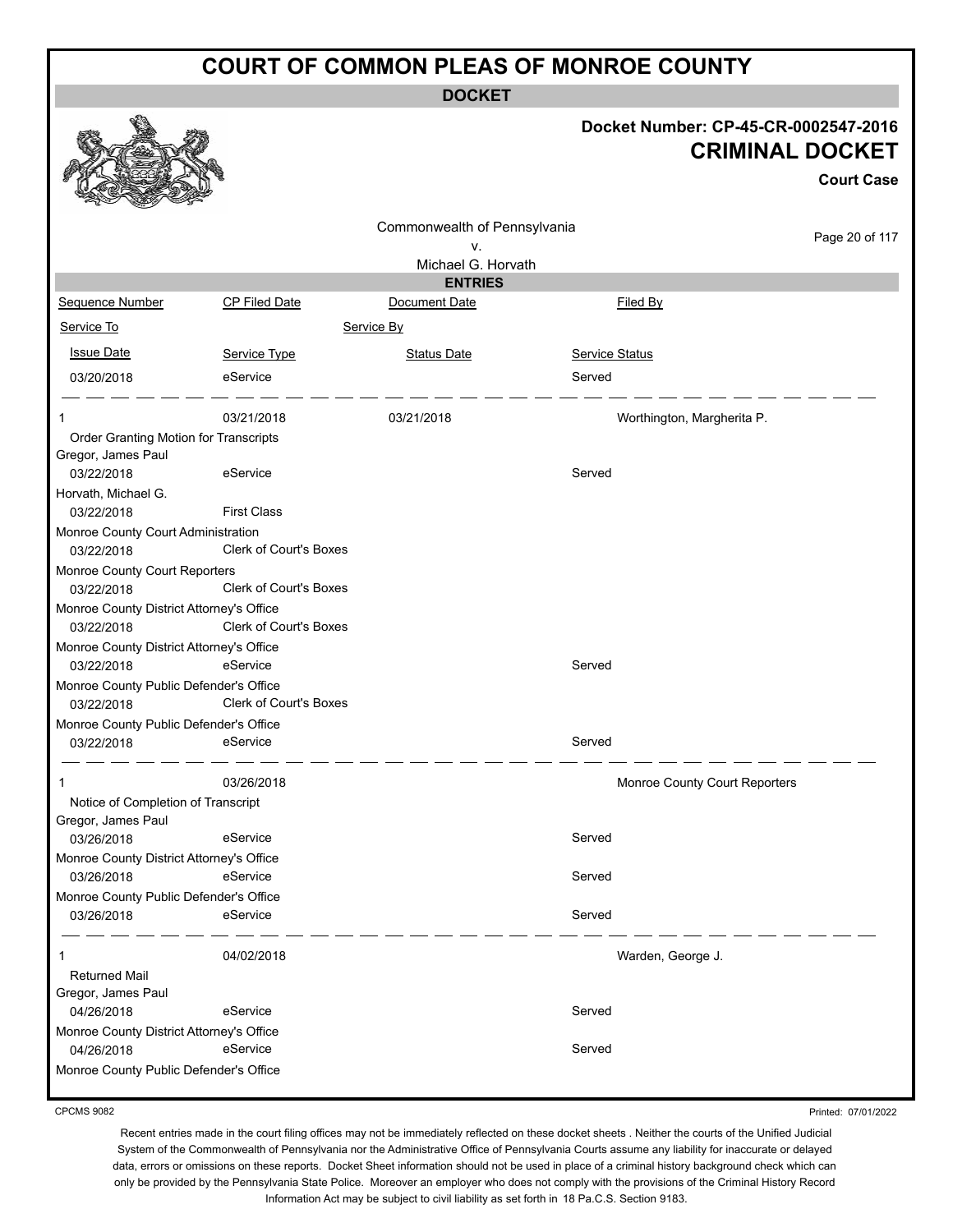**DOCKET**

|                                                                  |                               | <b>DOCKEI</b>                                                              |                |                                                                                     |
|------------------------------------------------------------------|-------------------------------|----------------------------------------------------------------------------|----------------|-------------------------------------------------------------------------------------|
|                                                                  |                               |                                                                            |                | Docket Number: CP-45-CR-0002547-2016<br><b>CRIMINAL DOCKET</b><br><b>Court Case</b> |
|                                                                  |                               |                                                                            |                |                                                                                     |
|                                                                  |                               | Commonwealth of Pennsylvania                                               |                |                                                                                     |
|                                                                  |                               | ۷.                                                                         |                | Page 21 of 117                                                                      |
|                                                                  |                               | Michael G. Horvath                                                         |                |                                                                                     |
|                                                                  |                               | <b>ENTRIES</b>                                                             |                |                                                                                     |
| <b>Sequence Number</b>                                           | CP Filed Date                 | Document Date                                                              |                | Filed By                                                                            |
| Service To                                                       |                               | Service By                                                                 |                |                                                                                     |
| <b>Issue Date</b>                                                | Service Type                  | <b>Status Date</b>                                                         | Service Status |                                                                                     |
| 04/26/2018                                                       | eService                      |                                                                            | Served         |                                                                                     |
|                                                                  |                               |                                                                            |                |                                                                                     |
| 1                                                                | 05/01/2018                    |                                                                            |                | Monroe County Public Defender's                                                     |
|                                                                  |                               |                                                                            |                | Office                                                                              |
| MOtion for Extension of Time to Provide Ballistics Report        |                               |                                                                            |                |                                                                                     |
| Gregor, James Paul                                               |                               |                                                                            |                |                                                                                     |
| 05/01/2018                                                       | eService                      |                                                                            | Served         |                                                                                     |
| 1                                                                | 05/02/2018                    |                                                                            |                | Mark, Jonathan                                                                      |
|                                                                  |                               |                                                                            |                | Worthington, Margherita P.                                                          |
| Order Granting Extension of Time/Briefs Due on/or before 5/14/18 |                               |                                                                            |                |                                                                                     |
| Gregor, James Paul                                               |                               |                                                                            |                |                                                                                     |
| 05/03/2018                                                       | <b>Clerk of Court's Boxes</b> |                                                                            |                |                                                                                     |
| Gregor, James Paul                                               |                               |                                                                            |                |                                                                                     |
| 05/03/2018                                                       | eService                      |                                                                            | Served         |                                                                                     |
| Horvath, Michael G.                                              |                               |                                                                            |                |                                                                                     |
| 05/03/2018                                                       | <b>First Class</b>            |                                                                            |                |                                                                                     |
| Mancuso, Michael                                                 |                               |                                                                            |                |                                                                                     |
| 05/03/2018                                                       | Clerk of Court's Boxes        |                                                                            |                |                                                                                     |
| Monroe County Court Administration                               |                               |                                                                            |                |                                                                                     |
| 05/03/2018                                                       | <b>Clerk of Court's Boxes</b> |                                                                            |                |                                                                                     |
| Monroe County District Attorney's Office                         |                               |                                                                            |                |                                                                                     |
| 05/03/2018 eService                                              |                               |                                                                            | Served         |                                                                                     |
| Monroe County Public Defender's Office                           |                               |                                                                            |                |                                                                                     |
| 05/03/2018                                                       | eService                      |                                                                            | Served         |                                                                                     |
| Monroe County Sheriff's Department<br>05/03/2018                 | Clerk of Court's Boxes        |                                                                            |                |                                                                                     |
|                                                                  |                               |                                                                            |                |                                                                                     |
| 1                                                                | 05/14/2018                    |                                                                            |                | Gregor, James Paul                                                                  |
| Brief in Support of Michael Horvath's Omnibus Motion             |                               |                                                                            |                |                                                                                     |
| Monroe County District Attorney's Office                         |                               |                                                                            |                |                                                                                     |
| 05/14/2018                                                       | eService                      |                                                                            | Served         |                                                                                     |
| Monroe County Public Defender's Office                           |                               |                                                                            |                |                                                                                     |
| 05/14/2018                                                       | eService                      |                                                                            | Served         |                                                                                     |
| 1                                                                | 05/29/2018                    |                                                                            |                | Monroe County District Attorney's                                                   |
|                                                                  |                               |                                                                            |                | Office                                                                              |
|                                                                  |                               | Commonwealth's Brief in Opposition to Defendant's Omnibus Pretrial Motions |                |                                                                                     |

CPCMS 9082

Printed: 07/01/2022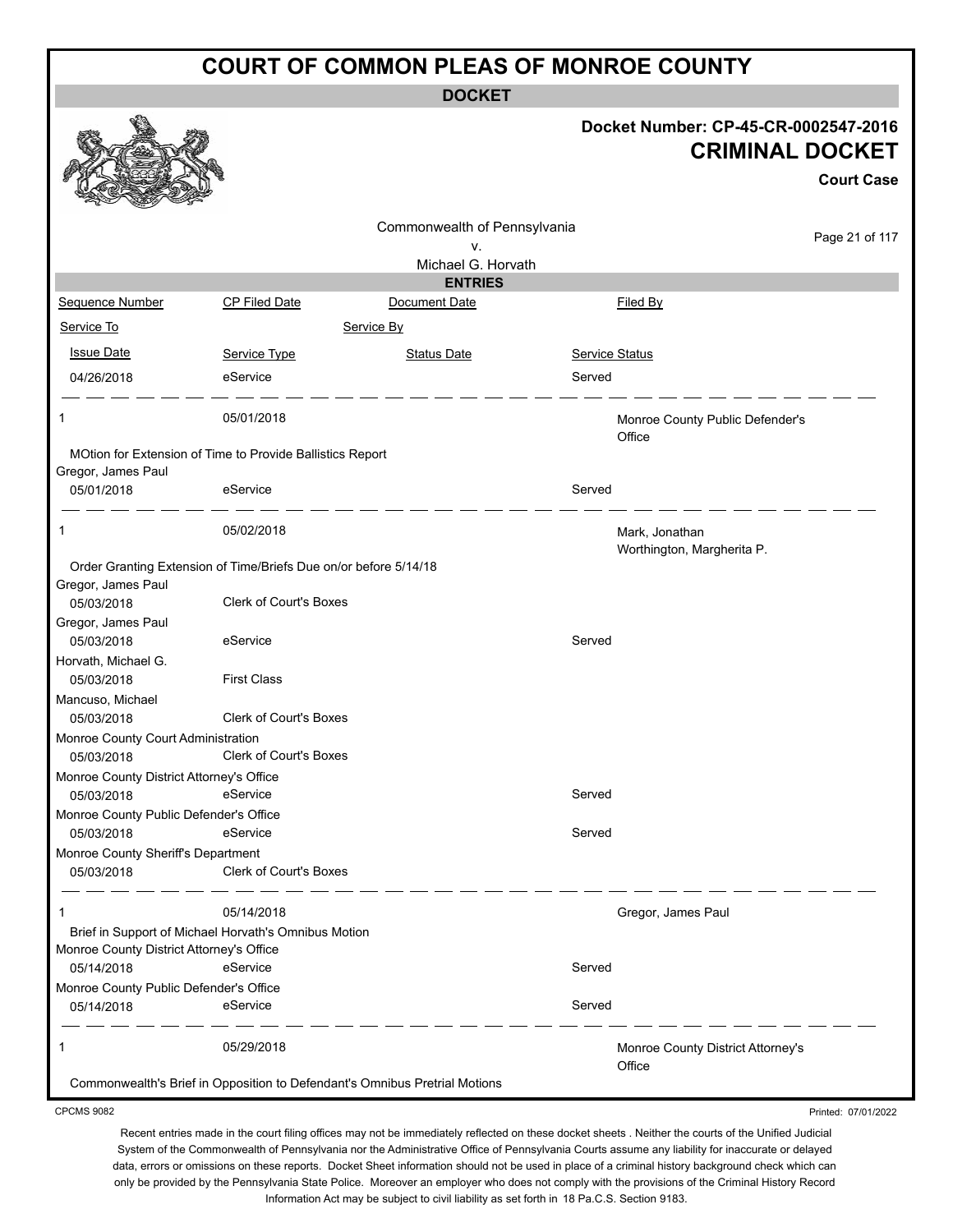**DOCKET**

#### **Docket Number: CP-45-CR-0002547-2016 CRIMINAL DOCKET**

Printed: 07/01/2022

|                                                           |                                                                   |                                    |                                           | <b>Court Case</b> |
|-----------------------------------------------------------|-------------------------------------------------------------------|------------------------------------|-------------------------------------------|-------------------|
|                                                           |                                                                   | Commonwealth of Pennsylvania<br>v. |                                           | Page 22 of 117    |
|                                                           |                                                                   | Michael G. Horvath                 |                                           |                   |
|                                                           |                                                                   | <b>ENTRIES</b>                     |                                           |                   |
| Sequence Number                                           | CP Filed Date                                                     | Document Date                      | Filed By                                  |                   |
| Service To                                                |                                                                   | Service By                         |                                           |                   |
| <b>Issue Date</b>                                         | Service Type                                                      | <b>Status Date</b>                 | <b>Service Status</b>                     |                   |
| Gregor, James Paul<br>05/29/2018                          | eNotice                                                           |                                    | Notified                                  |                   |
| Monroe County Public Defender's Office                    |                                                                   |                                    |                                           |                   |
| 05/29/2018                                                | eNotice                                                           |                                    | Notified                                  |                   |
| 1                                                         | 09/14/2018                                                        |                                    | Monroe County Public Defender's<br>Office |                   |
| Gregor, James Paul                                        | Defendant David Horvath's Motion for Supplemental Discovery       |                                    |                                           |                   |
| 09/14/2018                                                | eNotice                                                           |                                    | Notified                                  |                   |
| Monroe County District Attorney's Office                  |                                                                   |                                    |                                           |                   |
| 09/14/2018                                                | eNotice                                                           |                                    | Notified                                  |                   |
| 1                                                         | 09/17/2018                                                        | 09/17/2018                         | Worthington, Margherita P.                |                   |
|                                                           | Order- Motion for Discovery Hearing Scheduled 9/21/18 1:30PM CR#1 |                                    |                                           |                   |
| Gregor, James Paul                                        |                                                                   |                                    |                                           |                   |
| 09/17/2018                                                | eService                                                          |                                    | Served                                    |                   |
| Monroe County Correctional Facility                       |                                                                   |                                    |                                           |                   |
| 09/17/2018                                                | <b>Clerk of Court's Boxes</b>                                     |                                    |                                           |                   |
| Monroe County Court Administration                        |                                                                   |                                    |                                           |                   |
| 09/17/2018                                                | <b>Clerk of Court's Boxes</b>                                     |                                    |                                           |                   |
| Monroe County District Attorney's Office                  |                                                                   |                                    |                                           |                   |
| 09/17/2018                                                | <b>Clerk of Court's Boxes</b>                                     |                                    |                                           |                   |
| Monroe County District Attorney's Office                  |                                                                   |                                    |                                           |                   |
| 09/17/2018                                                | eService                                                          |                                    | Served                                    |                   |
| Monroe County Probation                                   |                                                                   |                                    |                                           |                   |
| 09/17/2018                                                | Clerk of Court's Boxes                                            |                                    |                                           |                   |
| Monroe County Public Defender's Office                    |                                                                   |                                    |                                           |                   |
| 09/17/2018                                                | <b>Clerk of Court's Boxes</b>                                     |                                    |                                           |                   |
| Monroe County Public Defender's Office                    |                                                                   |                                    |                                           |                   |
| 09/17/2018                                                | eService                                                          |                                    | Served                                    |                   |
| Monroe County Sheriff                                     |                                                                   |                                    |                                           |                   |
|                                                           |                                                                   |                                    |                                           |                   |
| 09/17/2018                                                | <b>Clerk of Court's Boxes</b>                                     |                                    |                                           |                   |
| 1                                                         | 09/21/2018                                                        |                                    | Worthington, Margherita P.                |                   |
| Order Granting Motion for Discovery<br>Gregor, James Paul |                                                                   |                                    |                                           |                   |
| 09/24/2018                                                | eService                                                          |                                    | Served                                    |                   |
|                                                           |                                                                   |                                    |                                           |                   |

CPCMS 9082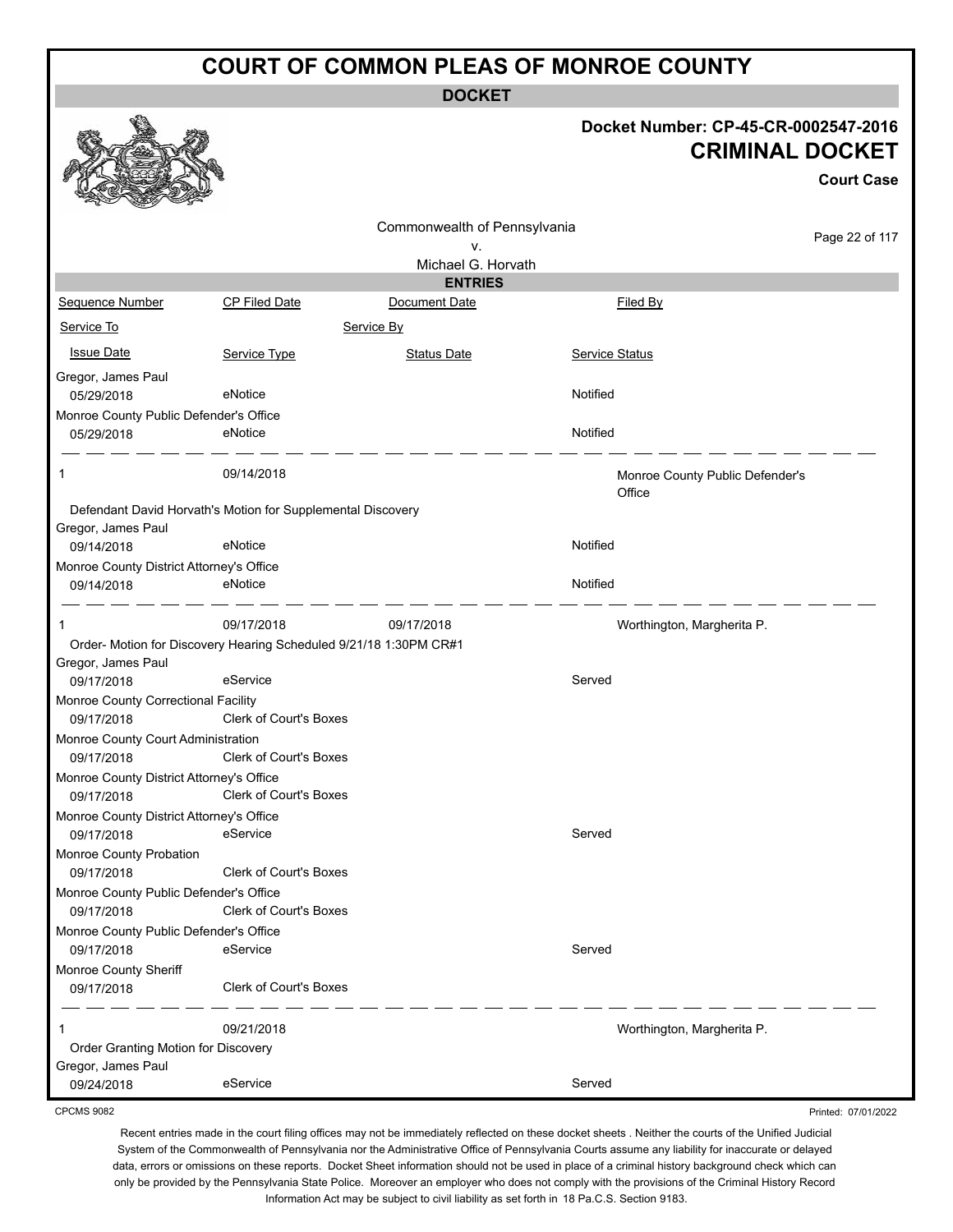**DOCKET**

|                                                        |                                                    | <b>DOCKET</b>                      |                                           |                                             |
|--------------------------------------------------------|----------------------------------------------------|------------------------------------|-------------------------------------------|---------------------------------------------|
|                                                        |                                                    |                                    | Docket Number: CP-45-CR-0002547-2016      | <b>CRIMINAL DOCKET</b><br><b>Court Case</b> |
|                                                        |                                                    | Commonwealth of Pennsylvania<br>۷. |                                           | Page 23 of 117                              |
|                                                        |                                                    | Michael G. Horvath                 |                                           |                                             |
|                                                        |                                                    | <b>ENTRIES</b>                     |                                           |                                             |
| Sequence Number                                        | <b>CP Filed Date</b>                               | Document Date                      | <b>Filed By</b>                           |                                             |
| Service To                                             |                                                    | Service By                         |                                           |                                             |
| <b>Issue Date</b>                                      | Service Type                                       | <b>Status Date</b>                 | Service Status                            |                                             |
| Monroe County Correctional Facility<br>09/24/2018      | Clerk of Court's Boxes                             |                                    |                                           |                                             |
| Monroe County Court Administration<br>09/24/2018       | <b>Clerk of Court's Boxes</b>                      |                                    |                                           |                                             |
| Monroe County District Attorney's Office<br>09/24/2018 | Clerk of Court's Boxes                             |                                    |                                           |                                             |
| Monroe County District Attorney's Office<br>09/24/2018 | eService                                           |                                    | Served                                    |                                             |
| Monroe County Probation<br>09/24/2018                  | Clerk of Court's Boxes                             |                                    |                                           |                                             |
| Monroe County Public Defender's Office<br>09/24/2018   | Clerk of Court's Boxes                             |                                    |                                           |                                             |
| Monroe County Public Defender's Office<br>09/24/2018   | eService                                           |                                    | Served                                    |                                             |
| Monroe County Sheriff<br>09/24/2018                    | <b>Clerk of Court's Boxes</b>                      |                                    |                                           |                                             |
| 1                                                      | 09/27/2018                                         |                                    | Monroe County Public Defender's<br>Office |                                             |
| <b>Motion for Continuance</b><br>Gregor, James Paul    |                                                    |                                    |                                           |                                             |
| 09/27/2018                                             | eNotice                                            |                                    | Notified                                  |                                             |
| Monroe County District Attorney's Office<br>09/27/2018 | eNotice                                            |                                    | Notified                                  |                                             |
| 1                                                      | 10/05/2018                                         | 10/05/2018                         | Worthington, Margherita P.                |                                             |
| Monroe County Court Administration                     | Order- Scheduling Conference 10/29/18 10:30AM CR#1 |                                    |                                           |                                             |
| 10/04/2018<br>Monroe County Court Reporters            | Clerk of Court's Boxes                             |                                    |                                           |                                             |
| 10/04/2018<br>Monroe County District Attorney's Office | <b>Clerk of Court's Boxes</b>                      |                                    |                                           |                                             |
| 10/04/2018<br>Monroe County Probation                  | Clerk of Court's Boxes                             |                                    |                                           |                                             |
| 10/04/2018<br>Monroe County Public Defender's Office   | Clerk of Court's Boxes<br>Clerk of Court's Boxes   |                                    |                                           |                                             |
| 10/04/2018<br>Monroe County Sheriff                    |                                                    |                                    |                                           |                                             |

CPCMS 9082

Printed: 07/01/2022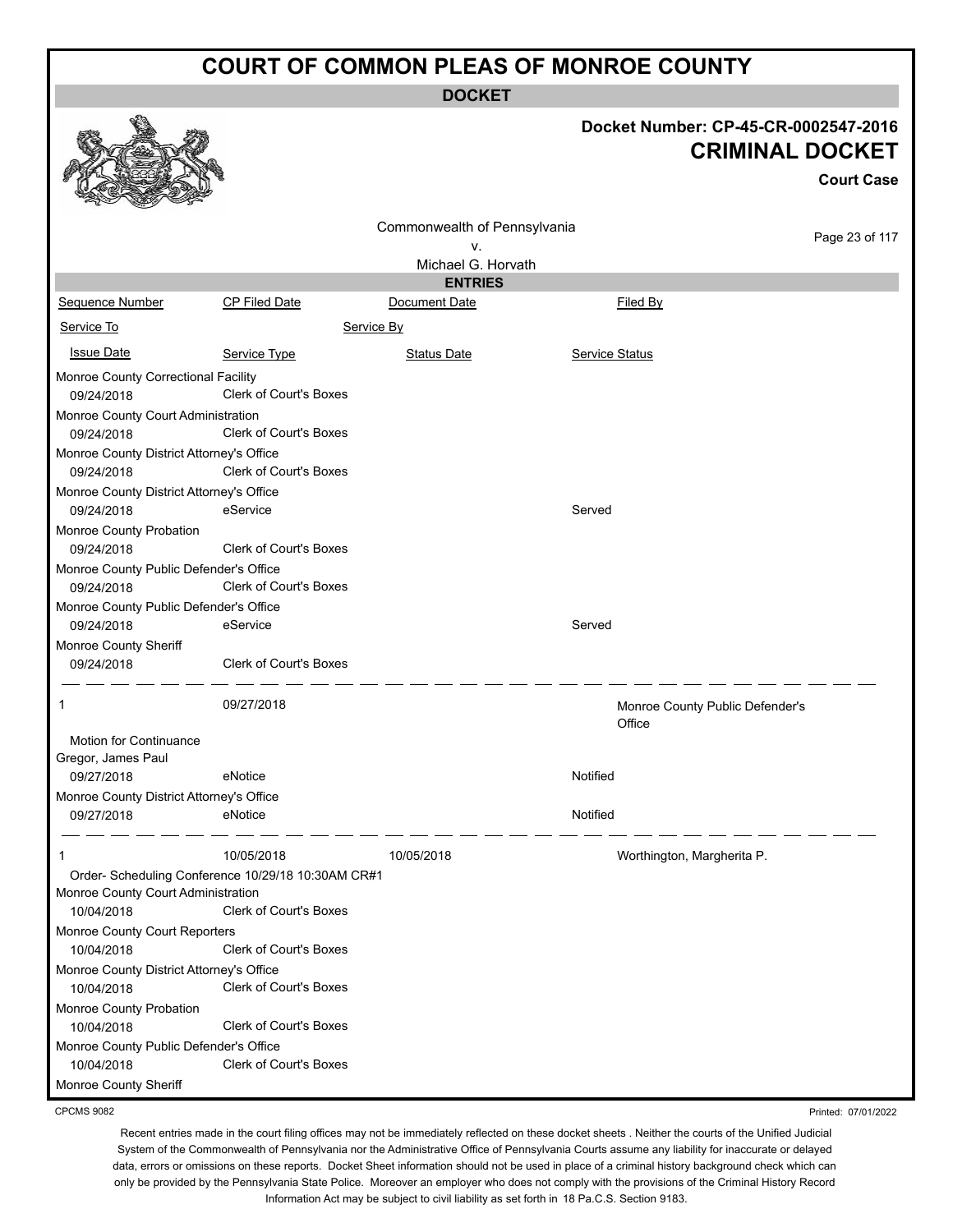**DOCKET**

#### **Docket Number: CP-45-CR-0002547-2016 CRIMINAL DOCKET**

|                                          |                                                    |                              |                            | <b>Court Case</b> |
|------------------------------------------|----------------------------------------------------|------------------------------|----------------------------|-------------------|
|                                          |                                                    | Commonwealth of Pennsylvania |                            |                   |
|                                          |                                                    | v.                           |                            | Page 24 of 117    |
|                                          |                                                    | Michael G. Horvath           |                            |                   |
|                                          |                                                    | <b>ENTRIES</b>               |                            |                   |
| Sequence Number                          | <b>CP Filed Date</b>                               | Document Date                | Filed By                   |                   |
| Service To                               | Service By                                         |                              |                            |                   |
| <b>Issue Date</b>                        | Service Type                                       | <b>Status Date</b>           | Service Status             |                   |
| 10/04/2018                               | <b>Clerk of Court's Boxes</b>                      |                              |                            |                   |
| Gregor, James Paul                       |                                                    |                              |                            |                   |
| 10/05/2018                               | eService                                           |                              | Served                     |                   |
| Monroe County District Attorney's Office |                                                    |                              |                            |                   |
| 10/05/2018                               | eService                                           |                              | Served                     |                   |
| Monroe County Public Defender's Office   |                                                    |                              |                            |                   |
| 10/05/2018                               | eService                                           |                              | Served                     |                   |
|                                          | 10/30/2018                                         |                              | Worthington, Margherita P. |                   |
|                                          | Order- Pre-Trial Conf Scheduled 9/6/19 1:30PM CR#1 |                              |                            |                   |
| Monroe County Court Administration       |                                                    |                              |                            |                   |
| 10/31/2018                               | <b>Clerk of Court's Boxes</b>                      |                              |                            |                   |
| Monroe County District Attorney's Office |                                                    |                              |                            |                   |
| 10/31/2018                               | <b>Clerk of Court's Boxes</b>                      |                              |                            |                   |
| Monroe County Public Defender's Office   |                                                    |                              |                            |                   |
| 10/31/2018                               | <b>Clerk of Court's Boxes</b>                      |                              |                            |                   |
| Monroe County Sheriff                    |                                                    |                              |                            |                   |
| 10/31/2018                               | <b>Clerk of Court's Boxes</b>                      |                              |                            |                   |
| Other                                    |                                                    |                              |                            |                   |
| 10/31/2018                               | <b>Attorney Box</b>                                |                              |                            |                   |
| Gregor, James Paul                       |                                                    |                              |                            |                   |
| 11/06/2018                               | eService                                           |                              | Served                     |                   |
| Monroe County District Attorney's Office |                                                    |                              |                            |                   |
| 11/06/2018                               | eService                                           |                              | Served                     |                   |
| Monroe County Public Defender's Office   |                                                    |                              |                            |                   |
| 11/06/2018                               | eService                                           |                              | Served                     |                   |
|                                          | 11/19/2018                                         |                              | Worthington, Margherita P. |                   |
|                                          | Order- Frye Hearing Scheduled 1/7/19 10:00AM CR#1  |                              |                            |                   |
| Monroe County Court Administration       |                                                    |                              |                            |                   |
| 11/20/2018                               | <b>Clerk of Court's Boxes</b>                      |                              |                            |                   |
| Monroe County District Attorney's Office |                                                    |                              |                            |                   |
| 11/20/2018                               | <b>Clerk of Court's Boxes</b>                      |                              |                            |                   |
| Monroe County Public Defender's Office   |                                                    |                              |                            |                   |
| 11/20/2018                               | <b>Clerk of Court's Boxes</b>                      |                              |                            |                   |
| Monroe County Sheriff                    |                                                    |                              |                            |                   |
| 11/20/2018                               | Clerk of Court's Boxes                             |                              |                            |                   |

CPCMS 9082

Printed: 07/01/2022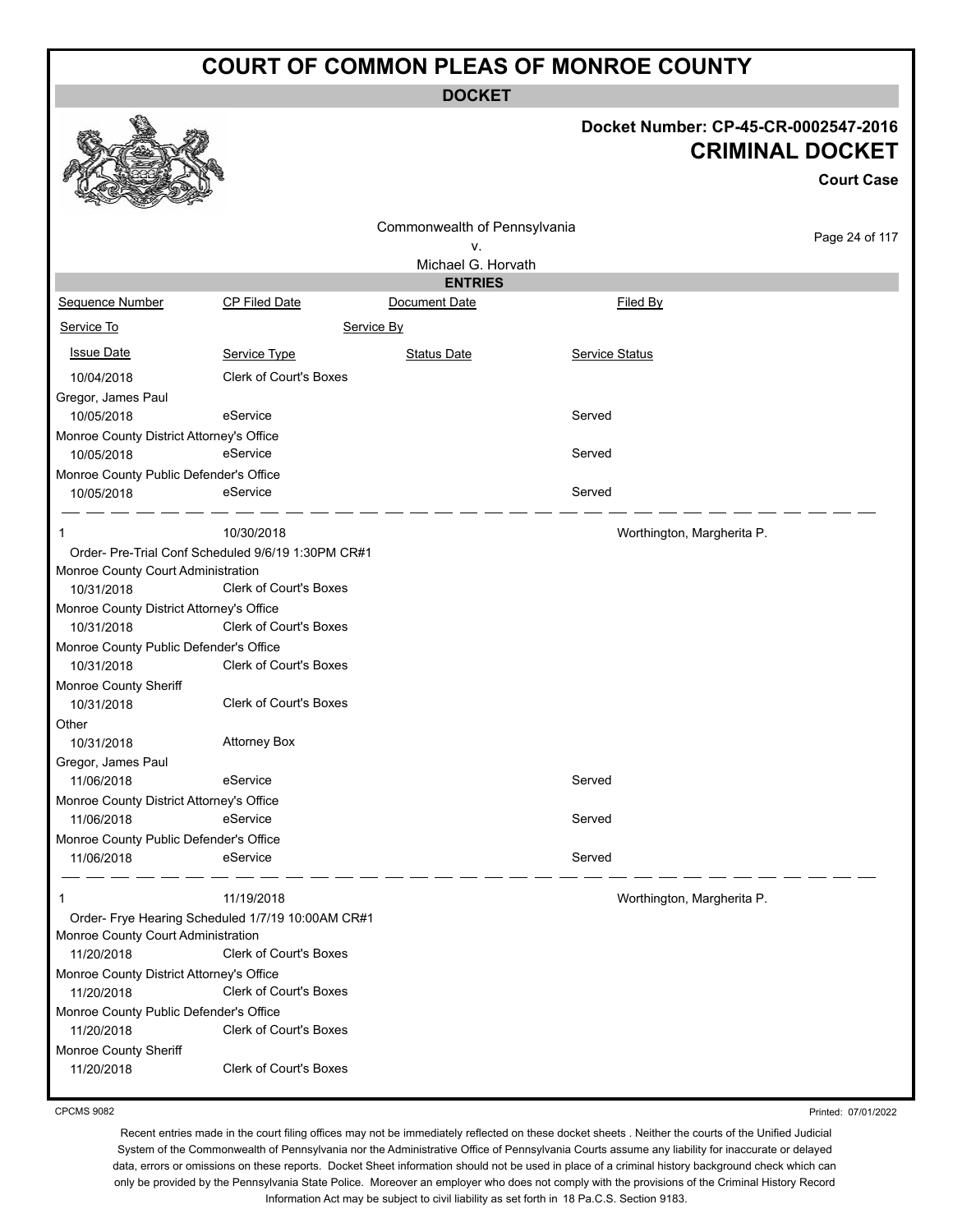**DOCKET**

#### **Docket Number: CP-45-CR-0002547-2016 CRIMINAL DOCKET**

|                                                        |                                                  |                                    |                                             | <b>Court Case</b> |
|--------------------------------------------------------|--------------------------------------------------|------------------------------------|---------------------------------------------|-------------------|
|                                                        |                                                  | Commonwealth of Pennsylvania<br>۷. |                                             | Page 25 of 117    |
|                                                        |                                                  | Michael G. Horvath                 |                                             |                   |
|                                                        |                                                  | <b>ENTRIES</b>                     |                                             |                   |
| Sequence Number                                        | CP Filed Date                                    | Document Date                      | Filed By                                    |                   |
| Service To                                             |                                                  | Service By                         |                                             |                   |
| <b>Issue Date</b>                                      | Service Type                                     | <b>Status Date</b>                 | Service Status                              |                   |
| Gregor, James Paul<br>11/21/2018                       | eService                                         |                                    | Served                                      |                   |
| Monroe County District Attorney's Office<br>11/21/2018 | eService                                         |                                    | Served                                      |                   |
| Monroe County Public Defender's Office                 |                                                  |                                    |                                             |                   |
| 11/21/2018                                             | eService                                         |                                    | Served                                      |                   |
| 1                                                      | 11/21/2018                                       |                                    | Worthington, Margherita P.                  |                   |
| Gregor, James Paul                                     | Opinion & Order Denying Omnibus Motion in Limine |                                    |                                             |                   |
| 11/26/2018                                             | eService                                         |                                    | Served                                      |                   |
| Monroe County District Attorney's Office               |                                                  |                                    |                                             |                   |
| 11/26/2018                                             | eService                                         |                                    | Served                                      |                   |
| Monroe County Public Defender's Office                 |                                                  |                                    |                                             |                   |
| 11/26/2018                                             | eService                                         |                                    | Served                                      |                   |
| 1                                                      | 01/30/2019                                       |                                    | Monroe County District Attorney's<br>Office |                   |
| <b>Brief in Opposition</b>                             |                                                  |                                    |                                             |                   |
| Gregor, James Paul                                     |                                                  |                                    |                                             |                   |
| 01/30/2019                                             | eNotice                                          |                                    | Notified                                    |                   |
| Monroe County Public Defender's Office                 |                                                  |                                    |                                             |                   |
| 01/30/2019                                             | eNotice                                          |                                    | Notified                                    |                   |
|                                                        | 02/06/2019                                       |                                    | Worthington, Margherita P.                  |                   |
| Order Denying Motion in Limine                         |                                                  |                                    |                                             |                   |
| Monroe County District Attorney's Office               |                                                  |                                    |                                             |                   |
| 02/04/2019                                             | <b>Clerk of Court's Boxes</b>                    |                                    |                                             |                   |
| Monroe County Public Defender's Office                 |                                                  |                                    |                                             |                   |
| 02/04/2019                                             | <b>Clerk of Court's Boxes</b>                    |                                    |                                             |                   |
| Gregor, James Paul                                     |                                                  |                                    |                                             |                   |
| 02/07/2019                                             | eService                                         |                                    | Served                                      |                   |
| Monroe County District Attorney's Office               |                                                  |                                    |                                             |                   |
| 02/07/2019                                             | eService                                         |                                    | Served                                      |                   |
| Monroe County Public Defender's Office                 |                                                  |                                    |                                             |                   |
| 02/07/2019                                             | eService                                         |                                    | Served                                      |                   |
|                                                        |                                                  |                                    |                                             |                   |

CPCMS 9082

Printed: 07/01/2022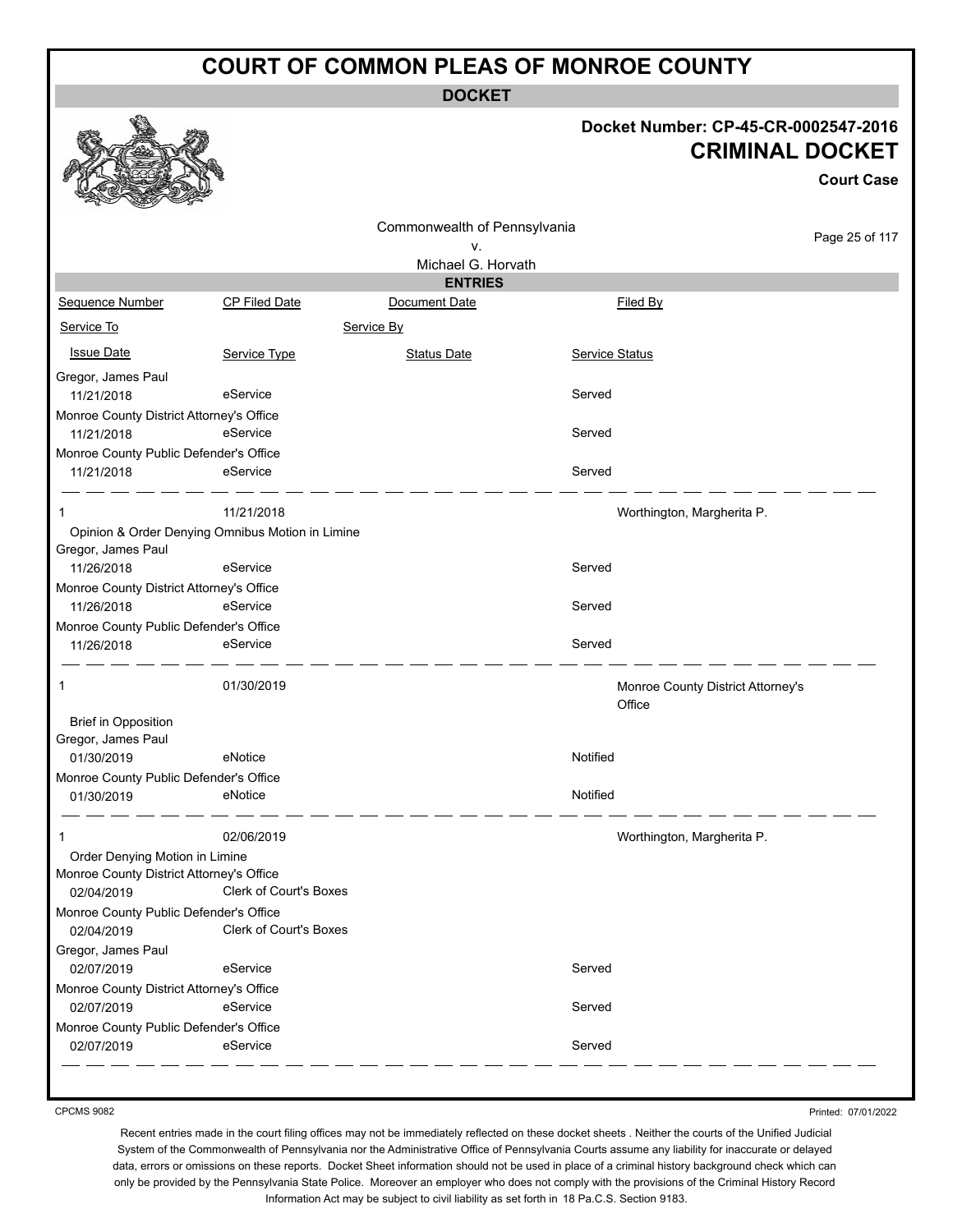**DOCKET**

|                                                      |                                              |                                                                                                 | Docket Number: CP-45-CR-0002547-2016<br><b>CRIMINAL DOCKET</b> | <b>Court Case</b>   |
|------------------------------------------------------|----------------------------------------------|-------------------------------------------------------------------------------------------------|----------------------------------------------------------------|---------------------|
|                                                      |                                              |                                                                                                 |                                                                |                     |
|                                                      |                                              | Commonwealth of Pennsylvania                                                                    |                                                                | Page 26 of 117      |
|                                                      |                                              | ٧.<br>Michael G. Horvath                                                                        |                                                                |                     |
|                                                      |                                              | <b>ENTRIES</b>                                                                                  |                                                                |                     |
| Sequence Number                                      | <b>CP Filed Date</b>                         | Document Date                                                                                   | Filed By                                                       |                     |
| Service To                                           |                                              | Service By                                                                                      |                                                                |                     |
| <b>Issue Date</b>                                    | Service Type                                 | <b>Status Date</b>                                                                              | <b>Service Status</b>                                          |                     |
| 1                                                    | 07/26/2019                                   |                                                                                                 | Monroe County Public Defender's                                |                     |
|                                                      |                                              | Motion to Stay Trial until Resolution of King's Bench Motion on the Constituionality of Capital | Office                                                         |                     |
| Gregor, James Paul                                   |                                              |                                                                                                 |                                                                |                     |
| 07/26/2019                                           | eNotice                                      |                                                                                                 | Notified                                                       |                     |
| Monroe County District Attorney's Office             |                                              |                                                                                                 |                                                                |                     |
| 07/26/2019                                           | eNotice                                      |                                                                                                 | Notified                                                       |                     |
| 1                                                    | 07/30/2019                                   | 07/29/2019                                                                                      | Worthington, Margherita P.                                     |                     |
| Order Denying Motion to Stay                         |                                              |                                                                                                 |                                                                |                     |
| Monroe County Court Administration                   |                                              |                                                                                                 |                                                                |                     |
| 07/30/2019                                           | Clerk of Court's Boxes                       |                                                                                                 |                                                                |                     |
| Monroe County District Attorney's Office             |                                              |                                                                                                 |                                                                |                     |
| 07/30/2019                                           | Clerk of Court's Boxes                       |                                                                                                 |                                                                |                     |
| Monroe County Probation Department                   | <b>Clerk of Court's Boxes</b>                |                                                                                                 |                                                                |                     |
| 07/30/2019<br>Monroe County Public Defender's Office |                                              |                                                                                                 |                                                                |                     |
| 07/30/2019                                           | Clerk of Court's Boxes                       |                                                                                                 |                                                                |                     |
| Gregor, James Paul                                   |                                              |                                                                                                 |                                                                |                     |
| 08/02/2019                                           | eService                                     |                                                                                                 | Served                                                         |                     |
| Monroe County District Attorney's Office             |                                              |                                                                                                 |                                                                |                     |
| 08/02/2019                                           | eService                                     |                                                                                                 | Served                                                         |                     |
| Monroe County Public Defender's Office               |                                              |                                                                                                 |                                                                |                     |
| 08/02/2019                                           | eService                                     |                                                                                                 | Served                                                         |                     |
| 2                                                    | 08/01/2019                                   | 08/01/2019                                                                                      | Worthington, Margherita P.                                     |                     |
|                                                      | Order- Hearing Scheduled 8/2/19 10:00AM CR#1 |                                                                                                 |                                                                |                     |
| Gregor, James Paul                                   |                                              |                                                                                                 |                                                                |                     |
| 08/01/2019                                           | eService                                     |                                                                                                 | Served                                                         |                     |
| Monroe County Court Administration<br>08/01/2019     | Clerk of Court's Boxes                       |                                                                                                 |                                                                |                     |
| Monroe County District Attorney's Office             |                                              |                                                                                                 |                                                                |                     |
| 08/01/2019                                           | Clerk of Court's Boxes                       |                                                                                                 |                                                                |                     |
| Monroe County District Attorney's Office             |                                              |                                                                                                 |                                                                |                     |
| 08/01/2019                                           | eService                                     |                                                                                                 | Served                                                         |                     |
| Monroe County Probation                              |                                              |                                                                                                 |                                                                |                     |
| 08/01/2019                                           | <b>Clerk of Court's Boxes</b>                |                                                                                                 |                                                                |                     |
| Monroe County Public Defender's Office               |                                              |                                                                                                 |                                                                |                     |
| <b>CPCMS 9082</b>                                    |                                              |                                                                                                 |                                                                | Printed: 07/01/2022 |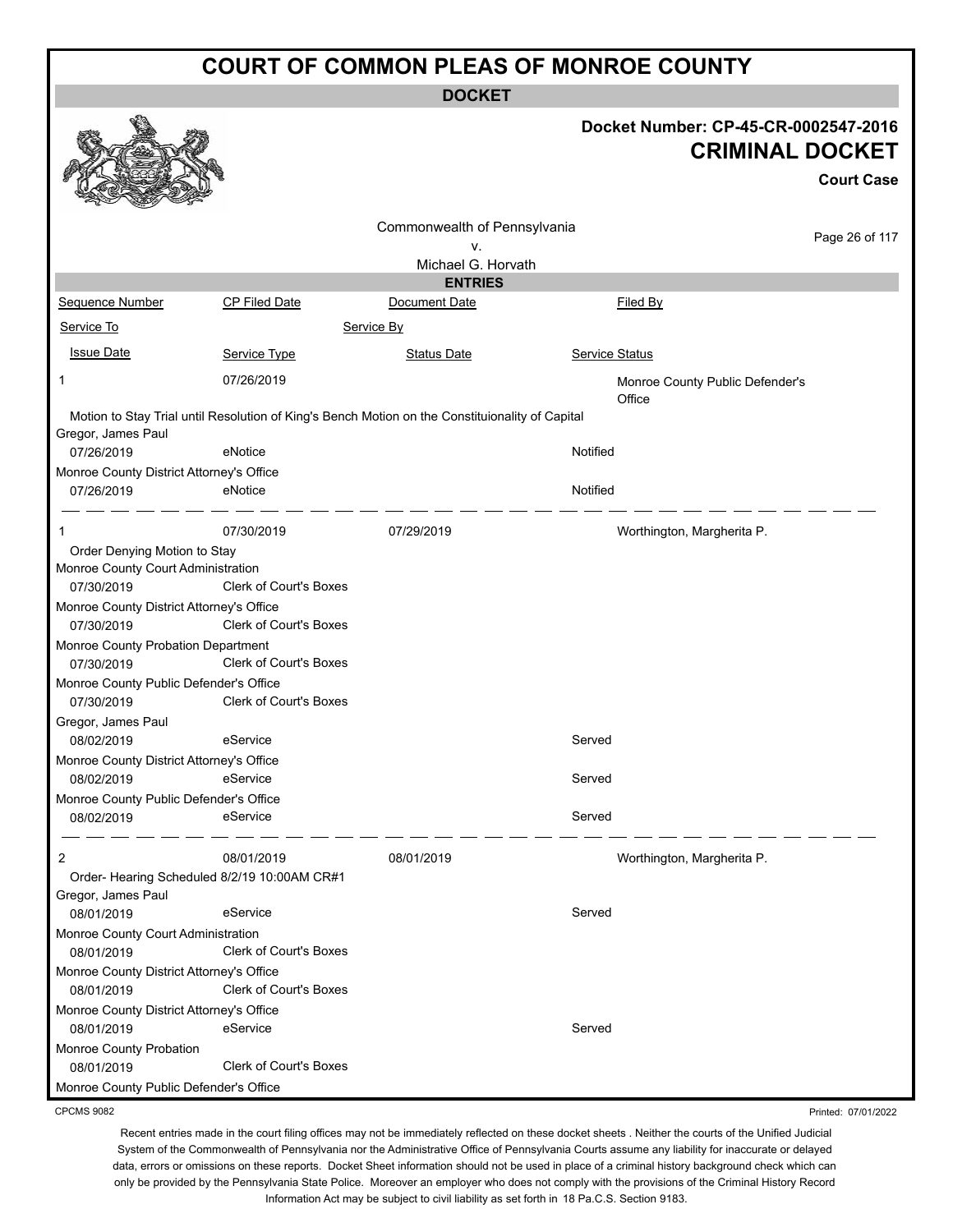**DOCKET**

|                                                        |                               | <b>DOCKEI</b>                                                                                       |                            |                                                                                     |
|--------------------------------------------------------|-------------------------------|-----------------------------------------------------------------------------------------------------|----------------------------|-------------------------------------------------------------------------------------|
|                                                        |                               |                                                                                                     |                            | Docket Number: CP-45-CR-0002547-2016<br><b>CRIMINAL DOCKET</b><br><b>Court Case</b> |
|                                                        |                               | Commonwealth of Pennsylvania                                                                        |                            |                                                                                     |
|                                                        |                               | v.                                                                                                  |                            | Page 27 of 117                                                                      |
|                                                        |                               | Michael G. Horvath                                                                                  |                            |                                                                                     |
|                                                        |                               | <b>ENTRIES</b>                                                                                      |                            |                                                                                     |
| Sequence Number                                        | <b>CP Filed Date</b>          | Document Date                                                                                       | Filed By                   |                                                                                     |
| Service To                                             |                               | Service By                                                                                          |                            |                                                                                     |
|                                                        |                               |                                                                                                     |                            |                                                                                     |
| <b>Issue Date</b>                                      | Service Type                  | <b>Status Date</b>                                                                                  | Service Status             |                                                                                     |
| 08/01/2019                                             | Clerk of Court's Boxes        |                                                                                                     |                            |                                                                                     |
| Monroe County Public Defender's Office                 |                               |                                                                                                     |                            |                                                                                     |
| 08/01/2019                                             | eService                      |                                                                                                     | Served                     |                                                                                     |
| Monroe County Sheriff<br>08/01/2019                    | <b>Clerk of Court's Boxes</b> |                                                                                                     |                            |                                                                                     |
| Other                                                  |                               |                                                                                                     |                            |                                                                                     |
| 08/01/2019                                             | <b>First Class</b>            |                                                                                                     |                            |                                                                                     |
|                                                        |                               |                                                                                                     |                            |                                                                                     |
| -1                                                     | 08/05/2019                    |                                                                                                     | Worthington, Margherita P. |                                                                                     |
| Monroe County Court Administration<br>08/05/2019       | <b>Clerk of Court's Boxes</b> | Order Requesting all Motions Filed by 08/26/2019   Hearing Scheduled on 09/06/2019 at 1:30PM in CR1 |                            |                                                                                     |
| Monroe County District Attorney's Office               |                               |                                                                                                     |                            |                                                                                     |
| 08/05/2019                                             | <b>Clerk of Court's Boxes</b> |                                                                                                     |                            |                                                                                     |
| Monroe County Probation Department                     |                               |                                                                                                     |                            |                                                                                     |
| 08/05/2019                                             | Clerk of Court's Boxes        |                                                                                                     |                            |                                                                                     |
| Monroe County Public Defender's Office                 |                               |                                                                                                     |                            |                                                                                     |
| 08/05/2019                                             | Clerk of Court's Boxes        |                                                                                                     |                            |                                                                                     |
| Monroe County Sheriff's Department                     | Clerk of Court's Boxes        |                                                                                                     |                            |                                                                                     |
| 08/05/2019                                             |                               |                                                                                                     |                            |                                                                                     |
| Gregor, James Paul<br>08/06/2019                       | eService                      |                                                                                                     | Served                     |                                                                                     |
|                                                        |                               |                                                                                                     |                            |                                                                                     |
| Monroe County District Attorney's Office<br>08/06/2019 | eService                      |                                                                                                     | Served                     |                                                                                     |
| Monroe County Public Defender's Office                 |                               |                                                                                                     |                            |                                                                                     |
| 08/06/2019                                             | eService                      |                                                                                                     | Served                     |                                                                                     |
| 1                                                      | 08/30/2019                    |                                                                                                     | Cutaio, Frederick Mark     |                                                                                     |
| Motion in Limine to Preclude expert                    |                               |                                                                                                     |                            |                                                                                     |
| Gregor, James Paul                                     |                               |                                                                                                     |                            |                                                                                     |
| 08/30/2019                                             | eService                      |                                                                                                     | Served                     |                                                                                     |
| Monroe County District Attorney's Office               |                               |                                                                                                     |                            |                                                                                     |
| 08/30/2019                                             | eService                      |                                                                                                     | Served                     |                                                                                     |
| Monroe County Public Defender's Office                 |                               |                                                                                                     |                            |                                                                                     |
| 08/30/2019                                             | eService                      |                                                                                                     | Served                     |                                                                                     |
|                                                        |                               |                                                                                                     |                            |                                                                                     |

CPCMS 9082

Printed: 07/01/2022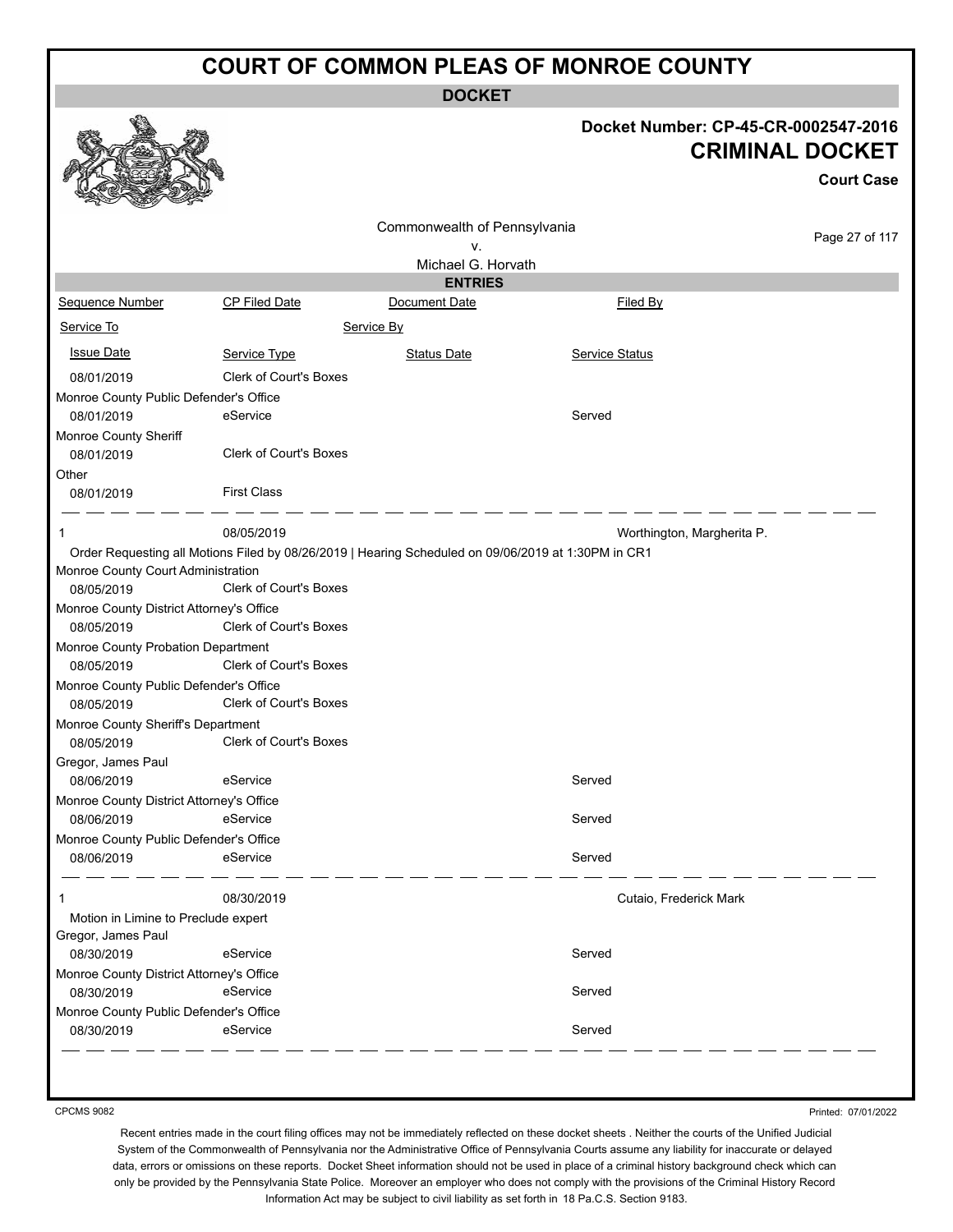**DOCKET**

#### **Docket Number: CP-45-CR-0002547-2016 CRIMINAL DOCKET**

**Court Case**

|                                                                   |                               |                                                                                 |                                           | UUUIL UASE     |
|-------------------------------------------------------------------|-------------------------------|---------------------------------------------------------------------------------|-------------------------------------------|----------------|
|                                                                   |                               | Commonwealth of Pennsylvania                                                    |                                           |                |
|                                                                   |                               | ۷.                                                                              |                                           | Page 28 of 117 |
|                                                                   |                               | Michael G. Horvath<br><b>ENTRIES</b>                                            |                                           |                |
| Sequence Number                                                   | <b>CP Filed Date</b>          | Document Date                                                                   | Filed By                                  |                |
| Service To                                                        |                               | Service By                                                                      |                                           |                |
| <b>Issue Date</b>                                                 | Service Type                  | <b>Status Date</b>                                                              | Service Status                            |                |
| 1                                                                 | 09/03/2019                    |                                                                                 | Monroe County Public Defender's<br>Office |                |
| Motion to Continue Capital Case<br>Gregor, James Paul             |                               |                                                                                 |                                           |                |
| 09/03/2019                                                        | eNotice                       |                                                                                 | Notified                                  |                |
| Monroe County District Attorney's Office                          |                               |                                                                                 |                                           |                |
| 09/03/2019                                                        | eNotice                       |                                                                                 | Notified                                  |                |
| 2                                                                 | 09/03/2019                    | 09/03/2019                                                                      | Worthington, Margherita P.                |                |
| Order- Hearing Scheduled 9/6/19 1:30PM CR#1<br>Gregor, James Paul |                               |                                                                                 |                                           |                |
| 09/03/2019                                                        | eService                      |                                                                                 | Served                                    |                |
| Monroe County Court Administration                                |                               |                                                                                 |                                           |                |
| 09/03/2019                                                        | Clerk of Court's Boxes        |                                                                                 |                                           |                |
| Monroe County District Attorney's Office<br>09/03/2019            | Clerk of Court's Boxes        |                                                                                 |                                           |                |
| Monroe County District Attorney's Office<br>09/03/2019            | eService                      |                                                                                 | Served                                    |                |
| Monroe County Probation<br>09/03/2019                             | Clerk of Court's Boxes        |                                                                                 |                                           |                |
| Monroe County Public Defender's Office<br>09/03/2019              | Clerk of Court's Boxes        |                                                                                 |                                           |                |
| Monroe County Public Defender's Office                            |                               |                                                                                 |                                           |                |
| 09/03/2019                                                        | eService                      |                                                                                 | Served                                    |                |
| Monroe County Sheriff                                             |                               |                                                                                 |                                           |                |
| 09/03/2019                                                        | <b>Clerk of Court's Boxes</b> |                                                                                 |                                           |                |
| $\mathbf 1$                                                       | 09/05/2019                    |                                                                                 | Warden, George J.                         |                |
|                                                                   |                               | Case Correspondence - Letter forwarded to attorney re; concerning investigation |                                           |                |
| Gregor, James Paul                                                |                               |                                                                                 |                                           |                |
| 09/05/2019                                                        | eService                      |                                                                                 | Served                                    |                |
| Monroe County District Attorney's Office                          |                               |                                                                                 |                                           |                |
| 09/05/2019                                                        | eService                      |                                                                                 | Served                                    |                |
| Monroe County Public Defender's Office                            |                               |                                                                                 |                                           |                |
| 09/05/2019                                                        | eService                      |                                                                                 | Served                                    |                |

CPCMS 9082

Printed: 07/01/2022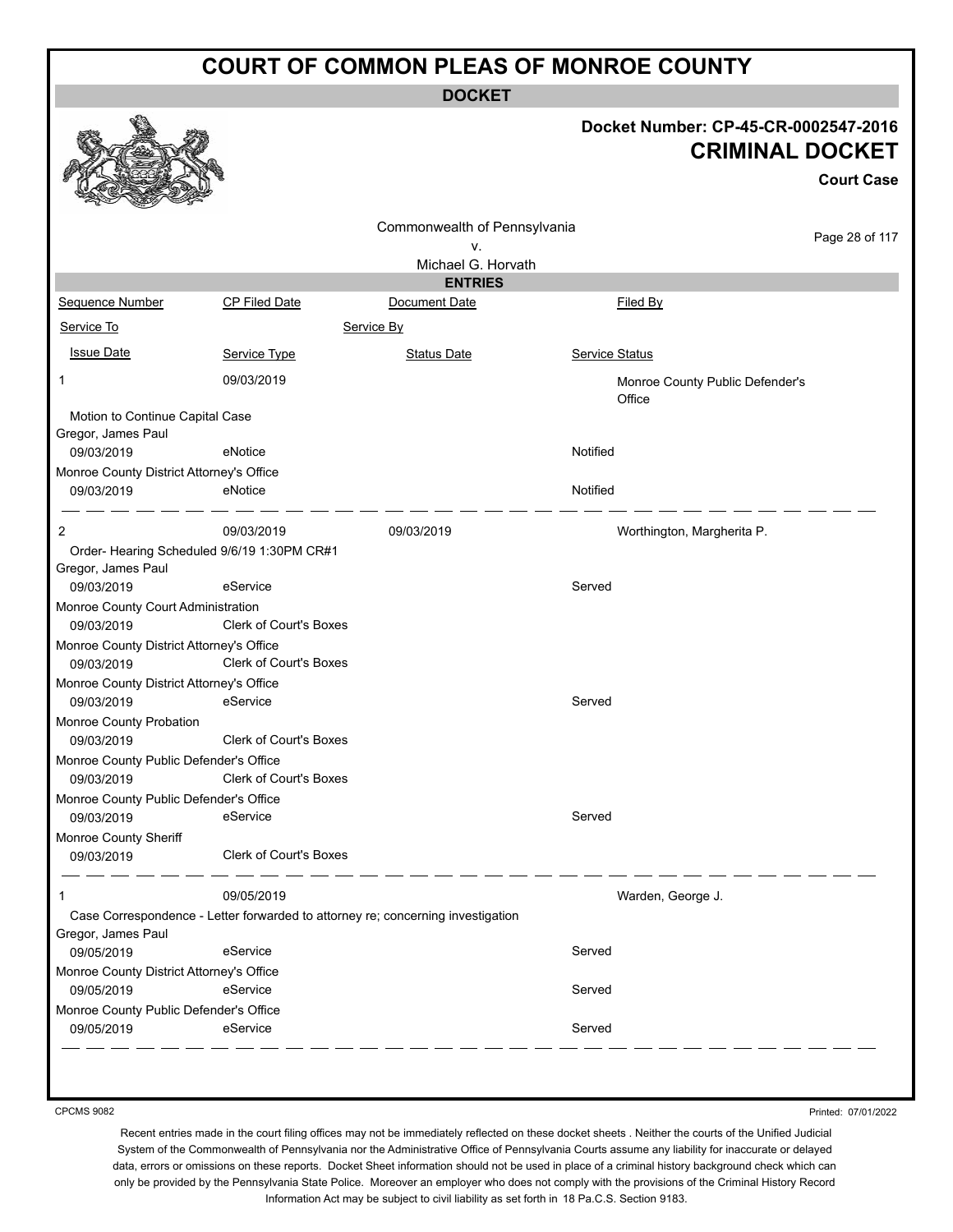**DOCKET**

#### **Docket Number: CP-45-CR-0002547-2016 CRIMINAL DOCKET**

**Court Case**

|                                                        |                                                            |                                                                                                     |                            | GUULL GASA          |
|--------------------------------------------------------|------------------------------------------------------------|-----------------------------------------------------------------------------------------------------|----------------------------|---------------------|
|                                                        |                                                            | Commonwealth of Pennsylvania                                                                        |                            |                     |
|                                                        |                                                            | v.                                                                                                  |                            | Page 29 of 117      |
|                                                        |                                                            | Michael G. Horvath                                                                                  |                            |                     |
|                                                        |                                                            | <b>ENTRIES</b>                                                                                      |                            |                     |
| Sequence Number                                        | <b>CP Filed Date</b>                                       | Document Date                                                                                       | Filed By                   |                     |
| Service To                                             |                                                            | Service By                                                                                          |                            |                     |
| <b>Issue Date</b>                                      | Service Type                                               | <b>Status Date</b>                                                                                  | Service Status             |                     |
|                                                        | 09/12/2019                                                 |                                                                                                     | Mancuso, Michael           |                     |
| Gregor, James Paul                                     | Commonwealth's Brief Re: Various Defense Motions in Limine |                                                                                                     |                            |                     |
| 09/12/2019                                             | eService                                                   |                                                                                                     | Served                     |                     |
| Monroe County District Attorney's Office               |                                                            |                                                                                                     |                            |                     |
| 09/12/2019                                             | eService                                                   |                                                                                                     | Served                     |                     |
| Monroe County Public Defender's Office<br>09/12/2019   | eService                                                   |                                                                                                     | Served                     |                     |
| 1                                                      | 09/23/2019                                                 |                                                                                                     | Gregor, James Paul         |                     |
| Monroe County District Attorney's Office<br>09/23/2019 | eService                                                   | Defendant Michael Horvath's Brief in Support of Motions in Limine & Support of Continuance          | Served                     |                     |
| Monroe County Public Defender's Office                 |                                                            |                                                                                                     |                            |                     |
| 09/23/2019                                             | eService                                                   |                                                                                                     | Served                     |                     |
| 1                                                      | 09/25/2019                                                 |                                                                                                     | Bleice, Chandra Vitelli    |                     |
| Sealed Entry                                           |                                                            |                                                                                                     |                            |                     |
| Gregor, James Paul<br>09/25/2019                       | eService                                                   |                                                                                                     | Served                     |                     |
| Monroe County District Attorney's Office               |                                                            |                                                                                                     |                            |                     |
| 09/25/2019                                             | eService                                                   |                                                                                                     | Served                     |                     |
| Monroe County Public Defender's Office                 |                                                            |                                                                                                     |                            |                     |
| 09/25/2019                                             | eService                                                   |                                                                                                     | Served                     |                     |
| 2                                                      | 09/25/2019                                                 |                                                                                                     | Bleice, Chandra Vitelli    |                     |
| Gregor, James Paul                                     | Motion to Proceed Ex Parte on Request for Continuance      |                                                                                                     |                            |                     |
| 09/25/2019                                             | eNotice                                                    |                                                                                                     | Notified                   |                     |
| Monroe County District Attorney's Office               |                                                            |                                                                                                     |                            |                     |
| 09/25/2019                                             | eNotice                                                    |                                                                                                     | Notified                   |                     |
| Monroe County Public Defender's Office<br>09/25/2019   | eNotice                                                    |                                                                                                     | Notified                   |                     |
| 1                                                      | 09/26/2019                                                 |                                                                                                     | Worthington, Margherita P. |                     |
| Bleice, Chandra Vitelli                                |                                                            | Order Granting in Part / Denying in Part Motion in Limine / Pre-Trial Scheduled 9/30/19 1:30PM CR#1 |                            |                     |
| CROMS 0082                                             |                                                            |                                                                                                     |                            | Drinted: 07/04/0000 |

CPCMS 9082

Printed: 07/01/2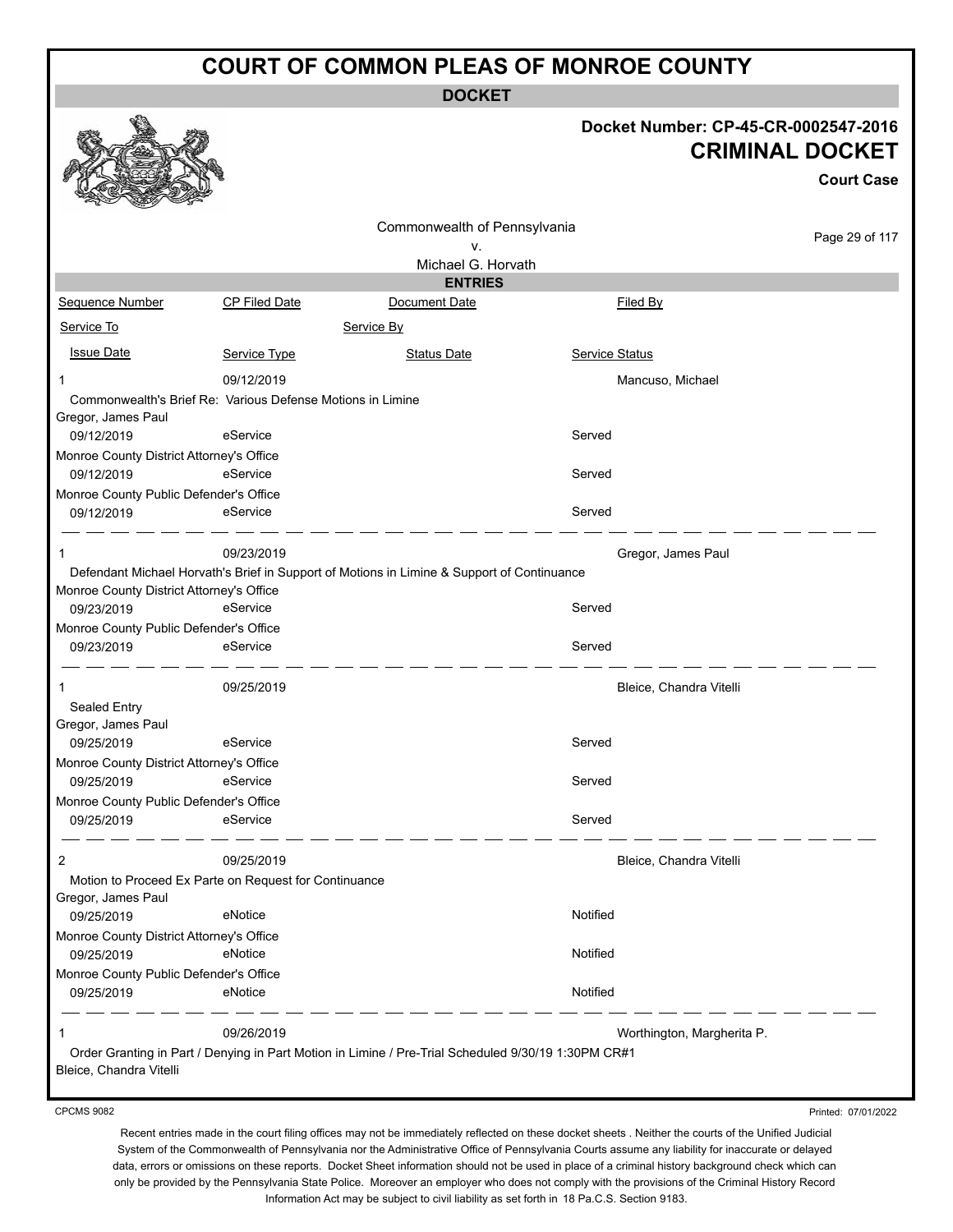**DOCKET**

#### **Docket Number: CP-45-CR-0002547-2016** ET<sup></sup>

|                                                        |                                                                                           |                              |                | <b>CRIMINAL DOCKET</b>            | <b>Court Case</b> |
|--------------------------------------------------------|-------------------------------------------------------------------------------------------|------------------------------|----------------|-----------------------------------|-------------------|
|                                                        |                                                                                           | Commonwealth of Pennsylvania |                |                                   |                   |
|                                                        |                                                                                           | ۷.                           |                |                                   | Page 30 of 117    |
|                                                        |                                                                                           | Michael G. Horvath           |                |                                   |                   |
|                                                        |                                                                                           | <b>ENTRIES</b>               |                |                                   |                   |
| Sequence Number                                        | CP Filed Date                                                                             | Document Date                | Filed By       |                                   |                   |
| Service To                                             |                                                                                           | Service By                   |                |                                   |                   |
| <b>Issue Date</b>                                      | Service Type                                                                              | <b>Status Date</b>           | Service Status |                                   |                   |
| 09/26/2019                                             | eService                                                                                  |                              | Served         |                                   |                   |
| Gregor, James Paul                                     |                                                                                           |                              |                |                                   |                   |
| 09/26/2019                                             | eService                                                                                  |                              | Served         |                                   |                   |
| Monroe County Court Administration<br>09/26/2019       | <b>Clerk of Court's Boxes</b>                                                             |                              |                |                                   |                   |
| Monroe County District Attorney's Office<br>09/26/2019 | <b>Clerk of Court's Boxes</b>                                                             |                              |                |                                   |                   |
| Monroe County District Attorney's Office<br>09/26/2019 | eService                                                                                  |                              | Served         |                                   |                   |
| Monroe County Public Defender's Office<br>09/26/2019   | <b>Clerk of Court's Boxes</b>                                                             |                              |                |                                   |                   |
| Monroe County Public Defender's Office<br>09/26/2019   | eService                                                                                  |                              | Served         |                                   |                   |
| Monroe County Sheriff<br>09/26/2019                    | Clerk of Court's Boxes                                                                    |                              |                |                                   |                   |
| 1                                                      | 10/01/2019                                                                                |                              | Office         | Monroe County District Attorney's |                   |
| Bleice, Chandra Vitelli                                | Commonwealth's Motion to Disqualify Counsel for Defendant                                 |                              |                |                                   |                   |
| 10/01/2019                                             | eService                                                                                  |                              | Served         |                                   |                   |
| Gregor, James Paul                                     |                                                                                           |                              |                |                                   |                   |
| 10/01/2019                                             | eService                                                                                  |                              | Served         |                                   |                   |
| Monroe County Public Defender's Office                 |                                                                                           |                              |                |                                   |                   |
| 10/01/2019                                             | eService                                                                                  |                              | Served         |                                   |                   |
| 1                                                      | 10/02/2019                                                                                | 09/30/2019                   |                | Worthington, Margherita P.        |                   |
| Monroe County Court Administration                     | Order Defendants Motion to Continue Granted / Pretrial Conference 2/3/2020 @1:30p.m. Cr#1 |                              |                |                                   |                   |
| 10/02/2019                                             | Clerk of Court's Boxes                                                                    |                              |                |                                   |                   |
| Monroe County District Attorney's Office               |                                                                                           |                              |                |                                   |                   |
| 10/02/2019                                             | Clerk of Court's Boxes                                                                    |                              |                |                                   |                   |
| Monroe County Public Defender's Office                 |                                                                                           |                              |                |                                   |                   |
| 10/02/2019                                             | <b>Clerk of Court's Boxes</b>                                                             |                              |                |                                   |                   |
| Monroe County Sheriff's Department<br>10/02/2019       | Clerk of Court's Boxes                                                                    |                              |                |                                   |                   |
| Other                                                  |                                                                                           |                              |                |                                   |                   |
|                                                        |                                                                                           |                              |                |                                   |                   |

CPCMS 9082

Printed: 07/01/2022

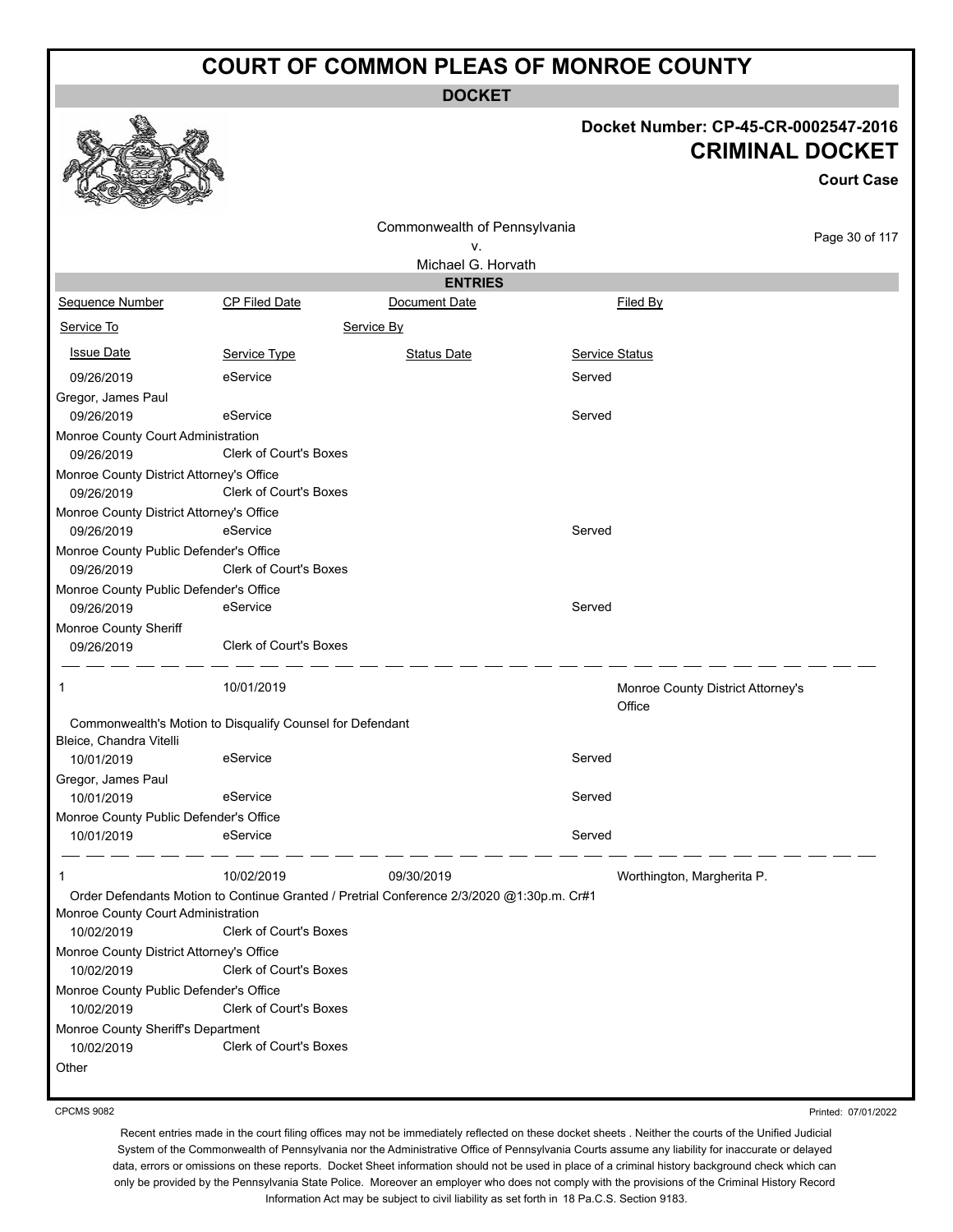**DOCKET**

#### **Docket Number: CP-45-CR-0002547-2016 CRIMINAL DOCKET**

|                                                        |                               |                                    |                |                                                  | <b>Court Case</b> |
|--------------------------------------------------------|-------------------------------|------------------------------------|----------------|--------------------------------------------------|-------------------|
|                                                        |                               | Commonwealth of Pennsylvania<br>۷. |                |                                                  | Page 31 of 117    |
|                                                        |                               | Michael G. Horvath                 |                |                                                  |                   |
|                                                        |                               | <b>ENTRIES</b>                     |                |                                                  |                   |
| Sequence Number                                        | <b>CP Filed Date</b>          | Document Date                      |                | Filed By                                         |                   |
| Service To                                             |                               | Service By                         |                |                                                  |                   |
| <b>Issue Date</b>                                      | Service Type                  | <b>Status Date</b>                 | Service Status |                                                  |                   |
| 10/02/2019                                             | <b>Clerk of Court's Boxes</b> |                                    |                |                                                  |                   |
| Bleice, Chandra Vitelli                                |                               |                                    |                |                                                  |                   |
| 10/03/2019                                             | eService                      |                                    | Served         |                                                  |                   |
| Gregor, James Paul                                     |                               |                                    |                |                                                  |                   |
| 10/03/2019                                             | eService                      |                                    | Served         |                                                  |                   |
| Monroe County District Attorney's Office               |                               |                                    |                |                                                  |                   |
| 10/03/2019                                             | eService                      |                                    | Served         |                                                  |                   |
| Monroe County Public Defender's Office<br>10/03/2019   | eService                      |                                    | Served         |                                                  |                   |
|                                                        |                               |                                    |                |                                                  |                   |
| 2                                                      | 10/02/2019                    | 10/01/2019                         |                | Commonwealth of Pennsylvania<br>Mancuso, Michael |                   |
| Motion for Transcription                               |                               |                                    |                |                                                  |                   |
| Bleice, Chandra Vitelli                                |                               |                                    |                |                                                  |                   |
| 10/02/2019                                             | eService                      |                                    | Served         |                                                  |                   |
| Gregor, James Paul                                     |                               |                                    |                |                                                  |                   |
| 10/02/2019                                             | eService                      |                                    | Served         |                                                  |                   |
| Monroe County District Attorney's Office<br>10/02/2019 | eService                      |                                    | Served         |                                                  |                   |
| Monroe County Public Defender's Office                 |                               |                                    |                |                                                  |                   |
| 10/02/2019                                             | eService                      |                                    | Served         |                                                  |                   |
|                                                        |                               |                                    |                |                                                  |                   |
| 3                                                      | 10/02/2019                    |                                    |                | Worthington, Margherita P.                       |                   |
| Order Granting Motion for Transcripts                  |                               |                                    |                |                                                  |                   |
| Monroe County Court Administration                     |                               |                                    |                |                                                  |                   |
| 10/03/2019                                             | <b>Clerk of Court's Boxes</b> |                                    |                |                                                  |                   |
| Monroe County Court Reporters                          |                               |                                    |                |                                                  |                   |
| 10/03/2019<br>Monroe County District Attorney's Office | <b>Clerk of Court's Boxes</b> |                                    |                |                                                  |                   |
| 10/03/2019                                             | <b>Clerk of Court's Boxes</b> |                                    |                |                                                  |                   |
| Monroe County Public Defender's Office                 |                               |                                    |                |                                                  |                   |
| 10/03/2019                                             | Clerk of Court's Boxes        |                                    |                |                                                  |                   |
| Bleice, Chandra Vitelli                                |                               |                                    |                |                                                  |                   |
| 10/04/2019                                             | eService                      |                                    | Served         |                                                  |                   |
| Gregor, James Paul                                     |                               |                                    |                |                                                  |                   |
| 10/04/2019                                             | eService                      |                                    | Served         |                                                  |                   |
| Monroe County District Attorney's Office               |                               |                                    |                |                                                  |                   |

CPCMS 9082

Printed: 07/01/2022

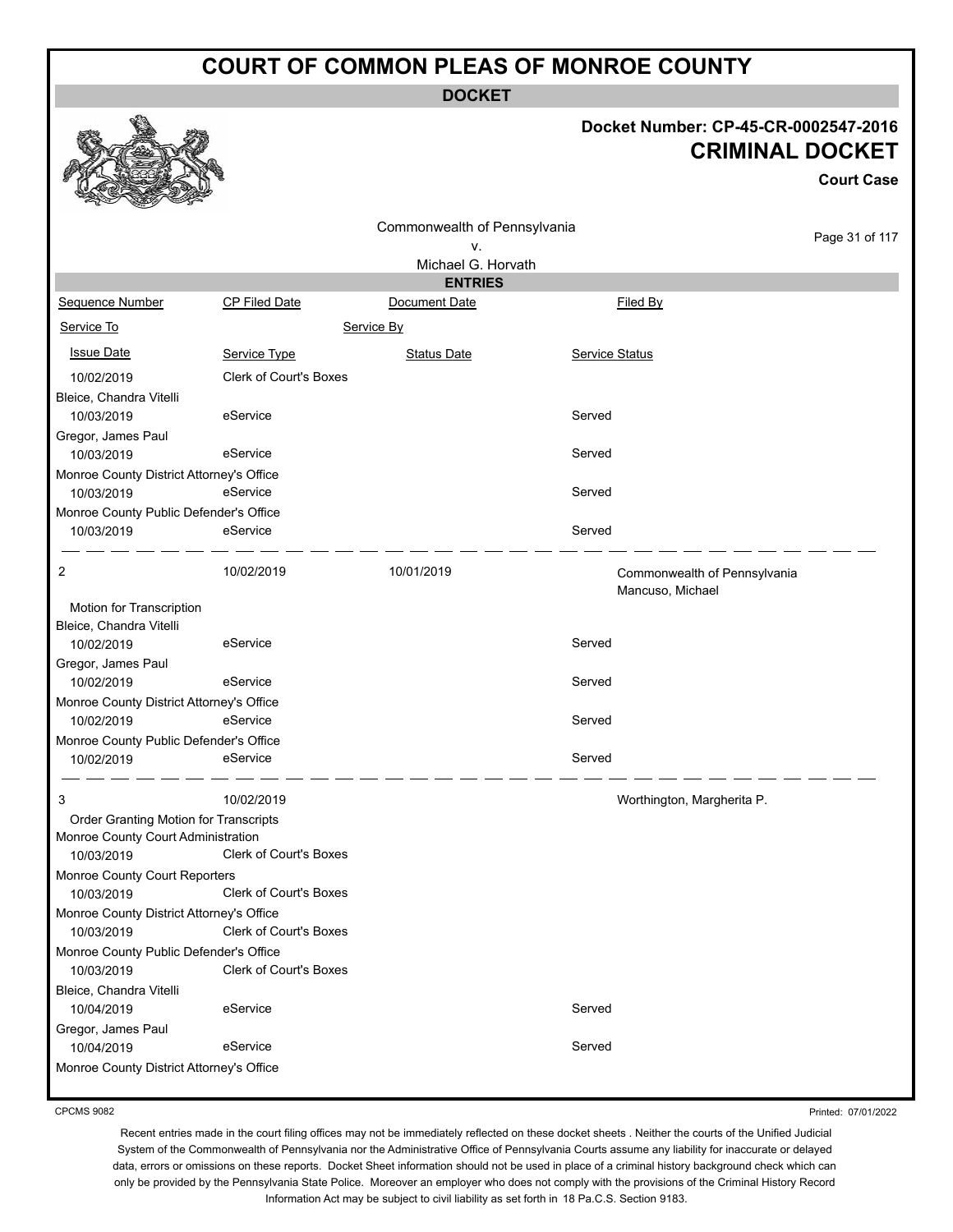**DOCKET**

#### **Docket Number: CP-45-CR-0002547-2016 CRIMINAL DOCKET**

**Court Case**

Page 32 of 117 Commonwealth of Pennsylvania v. Michael G. Horvath **ENTRIES** Sequence Number CP Filed Date Document Date **Document Date** Filed By Service To Service By **Issue Date Service Type** Service Type Status Date Service Status Date Service Status Service Status **Service Status** 10/04/2019 eService Served Monroe County Public Defender's Office 10/04/2019 eService entertainment of the Served 1 10/03/2019 10/03/2019 Worthington, Margherita P. Order - Hearing Scheduled 11/12/19 1:30PM CR#1 Bleice, Chandra Vitelli 10/03/2019 eService Served Gregor, James Paul 10/03/2019 eService Served Monroe County District Attorney's Office 10/03/2019 eService entertainment of the Served Monroe County Public Defender's Office 10/03/2019 eService Served Monroe County Court Administration 10/04/2019 Clerk of Court's Boxes Monroe County District Attorney's Office 10/04/2019 Clerk of Court's Boxes Monroe County Probation 10/04/2019 Clerk of Court's Boxes Monroe County Public Defender's Office 10/04/2019 Clerk of Court's Boxes Monroe County Sheriff 10/04/2019 Clerk of Court's Boxes 1 1 10/09/2019 10/09/2019 10:00 1:00 10:00 10:00 10:00 10:00 10:00 10:00 10:00 10:00 10:00 10:00 10:00 10:00 1 Transcript of Proceedings Filed Bleice, Chandra Vitelli 10/09/2019 eService Served Gregor, James Paul 10/09/2019 eService Served Monroe County District Attorney's Office 10/09/2019 eService entertainment of the Served Monroe County Public Defender's Office 10/09/2019 eService Served

CPCMS 9082

Printed: 07/01/2022

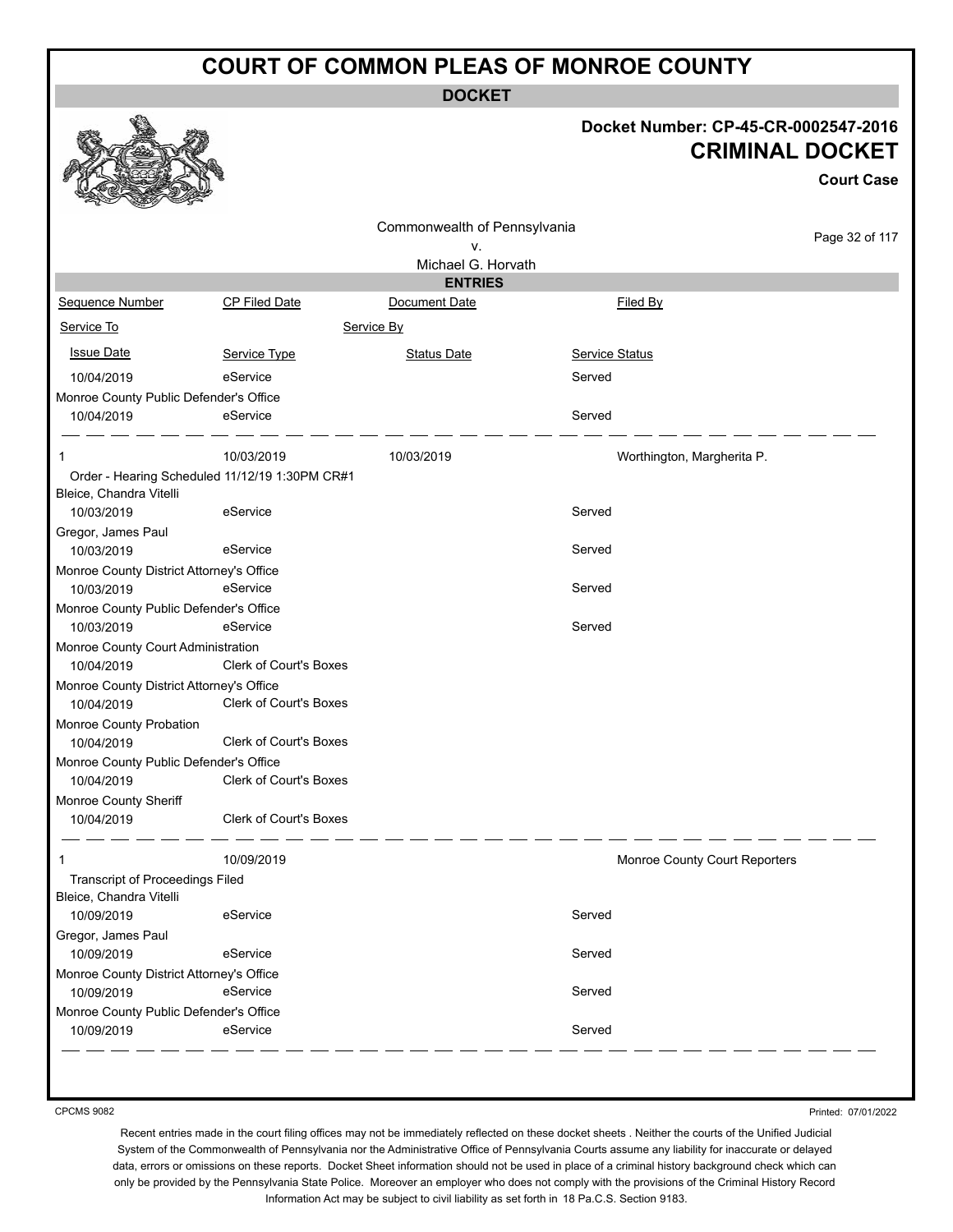**DOCKET**

#### **Docket Number: CP-45-CR-0002547-2016 CRIMINAL DOCKET**

**Court Case**

|                                                        |                        | Commonwealth of Pennsylvania |                |                                    |
|--------------------------------------------------------|------------------------|------------------------------|----------------|------------------------------------|
|                                                        |                        | ٧.                           |                | Page 33 of 117                     |
|                                                        |                        | Michael G. Horvath           |                |                                    |
|                                                        |                        | <b>ENTRIES</b>               |                |                                    |
| Sequence Number                                        | <b>CP Filed Date</b>   | Document Date                |                | Filed By                           |
| Service To                                             |                        | Service By                   |                |                                    |
| <b>Issue Date</b>                                      | Service Type           | <b>Status Date</b>           | Service Status |                                    |
| $\overline{2}$                                         | 10/09/2019             |                              |                | Monroe County Court Administration |
| Notice of Completion of Transcript                     |                        |                              |                |                                    |
| Bleice, Chandra Vitelli                                |                        |                              |                |                                    |
| 10/09/2019                                             | eService               |                              | Served         |                                    |
| Gregor, James Paul<br>10/09/2019                       | eService               |                              | Served         |                                    |
| Monroe County District Attorney's Office               |                        |                              |                |                                    |
| 10/09/2019                                             | eService               |                              | Served         |                                    |
| Monroe County Public Defender's Office                 |                        |                              |                |                                    |
| 10/09/2019                                             | eService               |                              | Served         |                                    |
|                                                        |                        |                              |                |                                    |
| 3                                                      | 10/09/2019             |                              |                | Monroe County Public Defender's    |
|                                                        |                        |                              |                | Office                             |
| Motion for Transcripts<br>Bleice, Chandra Vitelli      |                        |                              |                |                                    |
| 10/09/2019                                             | eService               |                              | Served         |                                    |
| Gregor, James Paul                                     |                        |                              |                |                                    |
| 10/09/2019                                             | eService               |                              | Served         |                                    |
| Monroe County District Attorney's Office               |                        |                              |                |                                    |
| 10/09/2019                                             | eNotice                |                              | Notified       |                                    |
|                                                        | 10/10/2019             | 10/10/2019                   |                |                                    |
| 1<br>Order to Transcribe Notes of Testimony            |                        |                              |                | Worthington, Margherita P.         |
| Bleice, Chandra Vitelli                                |                        |                              |                |                                    |
| 10/10/2019                                             | eService               |                              | Served         |                                    |
| Gregor, James Paul                                     |                        |                              |                |                                    |
| 10/10/2019                                             | eService               |                              | Served         |                                    |
| Monroe County Court Administration                     |                        |                              |                |                                    |
| 10/10/2019                                             | Clerk of Court's Boxes |                              |                |                                    |
| Monroe County Court Reporters                          |                        |                              |                |                                    |
| 10/10/2019                                             | Clerk of Court's Boxes |                              |                |                                    |
| Monroe County District Attorney's Office               |                        |                              |                |                                    |
| 10/10/2019                                             | Clerk of Court's Boxes |                              |                |                                    |
| Monroe County District Attorney's Office<br>10/10/2019 | eService               |                              | Served         |                                    |
| Monroe County Public Defender's Office                 |                        |                              |                |                                    |
| 10/10/2019                                             | Clerk of Court's Boxes |                              |                |                                    |
| Monroe County Public Defender's Office                 |                        |                              |                |                                    |

CPCMS 9082

Recent entries made in the court filing offices may not be immediately reflected on these docket sheets . Neither the courts of the Unified Judicial System of the Commonwealth of Pennsylvania nor the Administrative Office of Pennsylvania Courts assume any liability for inaccurate or delayed data, errors or omissions on these reports. Docket Sheet information should not be used in place of a criminal history background check which can only be provided by the Pennsylvania State Police. Moreover an employer who does not comply with the provisions of the Criminal History Record Information Act may be subject to civil liability as set forth in 18 Pa.C.S. Section 9183.

Printed: 07/01/2022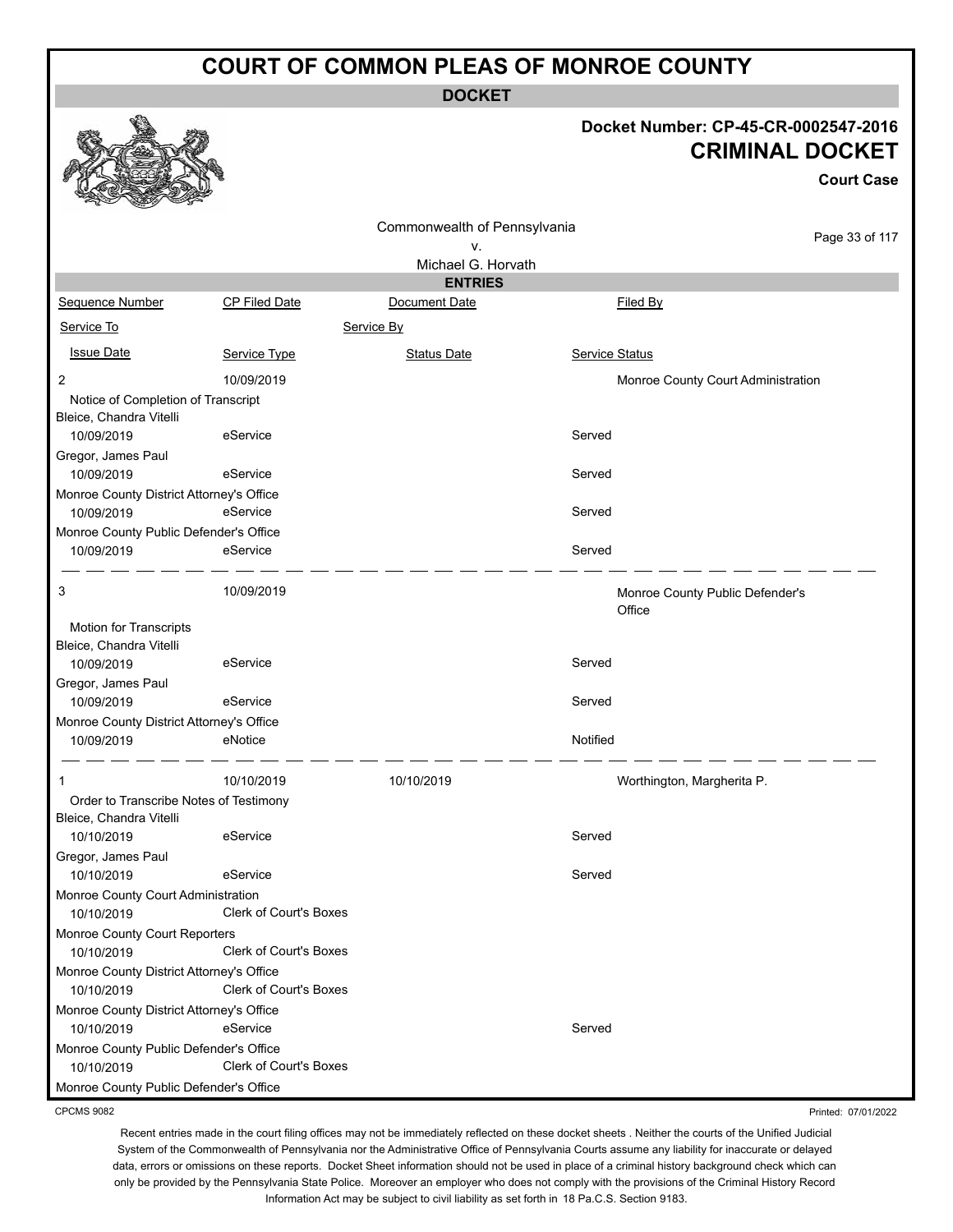**DOCKET**

### **Docket Number: CP-45-CR-0002547-2016 CRIMINAL DOCKET**

**Court Case**

| v-<br><b>Change of Congress</b><br>$-2$                               |               |                                      |                       |                                   |
|-----------------------------------------------------------------------|---------------|--------------------------------------|-----------------------|-----------------------------------|
|                                                                       |               | Commonwealth of Pennsylvania<br>٧.   |                       | Page 34 of 117                    |
|                                                                       |               |                                      |                       |                                   |
|                                                                       |               | Michael G. Horvath<br><b>ENTRIES</b> |                       |                                   |
| Sequence Number                                                       | CP Filed Date | Document Date                        | Filed By              |                                   |
| Service To                                                            |               | Service By                           |                       |                                   |
|                                                                       |               |                                      |                       |                                   |
| <b>Issue Date</b>                                                     | Service Type  | <b>Status Date</b>                   | <b>Service Status</b> |                                   |
| 10/10/2019                                                            | eService      |                                      | Served                |                                   |
| 2                                                                     | 10/10/2019    |                                      | Office                | Monroe County District Attorney's |
| Motion for Transcripts<br>Bleice, Chandra Vitelli                     |               |                                      |                       |                                   |
| 10/10/2019                                                            | eNotice       |                                      | Notified              |                                   |
| Gregor, James Paul                                                    |               |                                      |                       |                                   |
| 10/10/2019                                                            | eNotice       |                                      | Notified              |                                   |
| Monroe County Public Defender's Office                                |               |                                      |                       |                                   |
| 10/10/2019                                                            | eNotice       |                                      | Notified              |                                   |
| 3                                                                     | 10/10/2019    |                                      | Office                | Monroe County District Attorney's |
| <b>Motion for Transcripts</b><br>Bleice, Chandra Vitelli              |               |                                      |                       |                                   |
| 10/10/2019                                                            | eNotice       |                                      | Notified              |                                   |
| Gregor, James Paul                                                    |               |                                      |                       |                                   |
| 10/10/2019                                                            | eNotice       |                                      | Notified              |                                   |
| Monroe County Public Defender's Office                                |               |                                      |                       |                                   |
| 10/10/2019                                                            | eNotice       |                                      | Notified              |                                   |
| 1                                                                     | 10/11/2019    |                                      |                       | Monroe County Court Reporters     |
| Form A: Notice of Completion of Transcript<br>Bleice, Chandra Vitelli |               |                                      |                       |                                   |
| 10/11/2019                                                            | eService      |                                      | Served                |                                   |
| Gregor, James Paul<br>10/11/2019                                      | eService      |                                      | Served                |                                   |
| Monroe County District Attorney's Office                              |               |                                      |                       |                                   |
| 10/11/2019                                                            | eService      |                                      | Served                |                                   |
| Monroe County Public Defender's Office                                |               |                                      |                       |                                   |
| 10/11/2019                                                            | eService      |                                      | Served                |                                   |
| 1                                                                     | 10/15/2019    |                                      | Office                | Monroe County Public Defender's   |
| Motion for Transcripts                                                |               |                                      |                       |                                   |
| Bleice, Chandra Vitelli                                               |               |                                      |                       |                                   |
| 10/15/2019                                                            | eNotice       |                                      | Notified              |                                   |

CPCMS 9082

Printed: 07/01/2022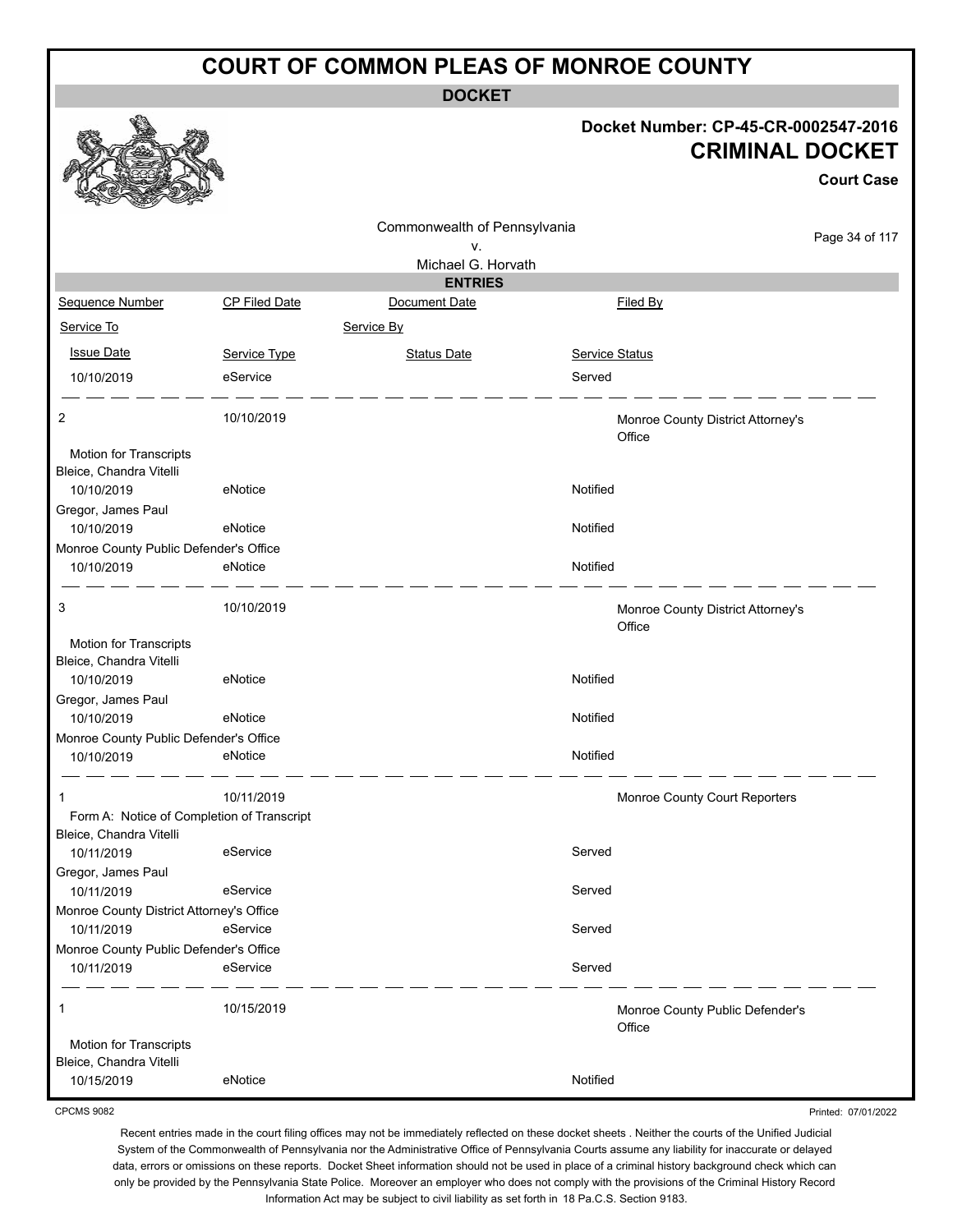**DOCKET**

#### **Docket Number: CP-45-CR-0002547-2016 CRIMINAL DOCKET**

**Court Case**

|                                                                   |                               |                              |                            | <b>Court Case</b> |
|-------------------------------------------------------------------|-------------------------------|------------------------------|----------------------------|-------------------|
|                                                                   |                               | Commonwealth of Pennsylvania |                            |                   |
|                                                                   |                               | ν.                           |                            | Page 35 of 117    |
|                                                                   |                               | Michael G. Horvath           |                            |                   |
|                                                                   |                               | <b>ENTRIES</b>               |                            |                   |
| Sequence Number                                                   | <b>CP Filed Date</b>          | Document Date                | Filed By                   |                   |
| Service To                                                        |                               | Service By                   |                            |                   |
| <b>Issue Date</b>                                                 | Service Type                  | <b>Status Date</b>           | Service Status             |                   |
| Gregor, James Paul<br>10/15/2019                                  | eNotice                       |                              | Notified                   |                   |
| Monroe County District Attorney's Office                          |                               |                              |                            |                   |
| 10/15/2019                                                        | eNotice                       |                              | Notified                   |                   |
| 2                                                                 | 10/15/2019                    | 10/15/2019                   | Worthington, Margherita P. |                   |
| Order to Transcribe Notes of Testimony<br>Bleice, Chandra Vitelli |                               |                              |                            |                   |
| 10/15/2019                                                        | eService                      |                              | Served                     |                   |
| Gregor, James Paul                                                |                               |                              |                            |                   |
| 10/15/2019                                                        | eService                      |                              | Served                     |                   |
| Monroe County Court Administration<br>10/15/2019                  | <b>Clerk of Court's Boxes</b> |                              |                            |                   |
| Monroe County Court Reporters                                     |                               |                              |                            |                   |
| 10/15/2019                                                        | <b>Clerk of Court's Boxes</b> |                              |                            |                   |
| Monroe County District Attorney's Office<br>10/15/2019            | Clerk of Court's Boxes        |                              |                            |                   |
| Monroe County District Attorney's Office<br>10/15/2019            | eService                      |                              | Served                     |                   |
| Monroe County Public Defender's Office                            |                               |                              |                            |                   |
| 10/15/2019                                                        | Clerk of Court's Boxes        |                              |                            |                   |
| Monroe County Public Defender's Office                            |                               |                              |                            |                   |
| 10/15/2019                                                        | eService                      |                              | Served                     |                   |
| 3                                                                 | 10/15/2019                    | 10/11/2019                   | Worthington, Margherita P. |                   |
| Order Granting Motion for Transcripts                             |                               |                              |                            |                   |
| Bleice, Chandra Vitelli                                           |                               |                              |                            |                   |
| 10/15/2019                                                        | eService                      |                              | Served                     |                   |
| Gregor, James Paul                                                | eService                      |                              | Served                     |                   |
| 10/15/2019<br>Monroe County Court Administration                  |                               |                              |                            |                   |
| 10/15/2019                                                        | <b>Clerk of Court's Boxes</b> |                              |                            |                   |
| Monroe County Court Reporters                                     |                               |                              |                            |                   |
| 10/15/2019                                                        | <b>Clerk of Court's Boxes</b> |                              |                            |                   |
| Monroe County District Attorney's Office                          |                               |                              |                            |                   |
| 10/15/2019                                                        | <b>Clerk of Court's Boxes</b> |                              |                            |                   |
| Monroe County District Attorney's Office                          |                               |                              |                            |                   |

CPCMS 9082

Printed: 07/01/2022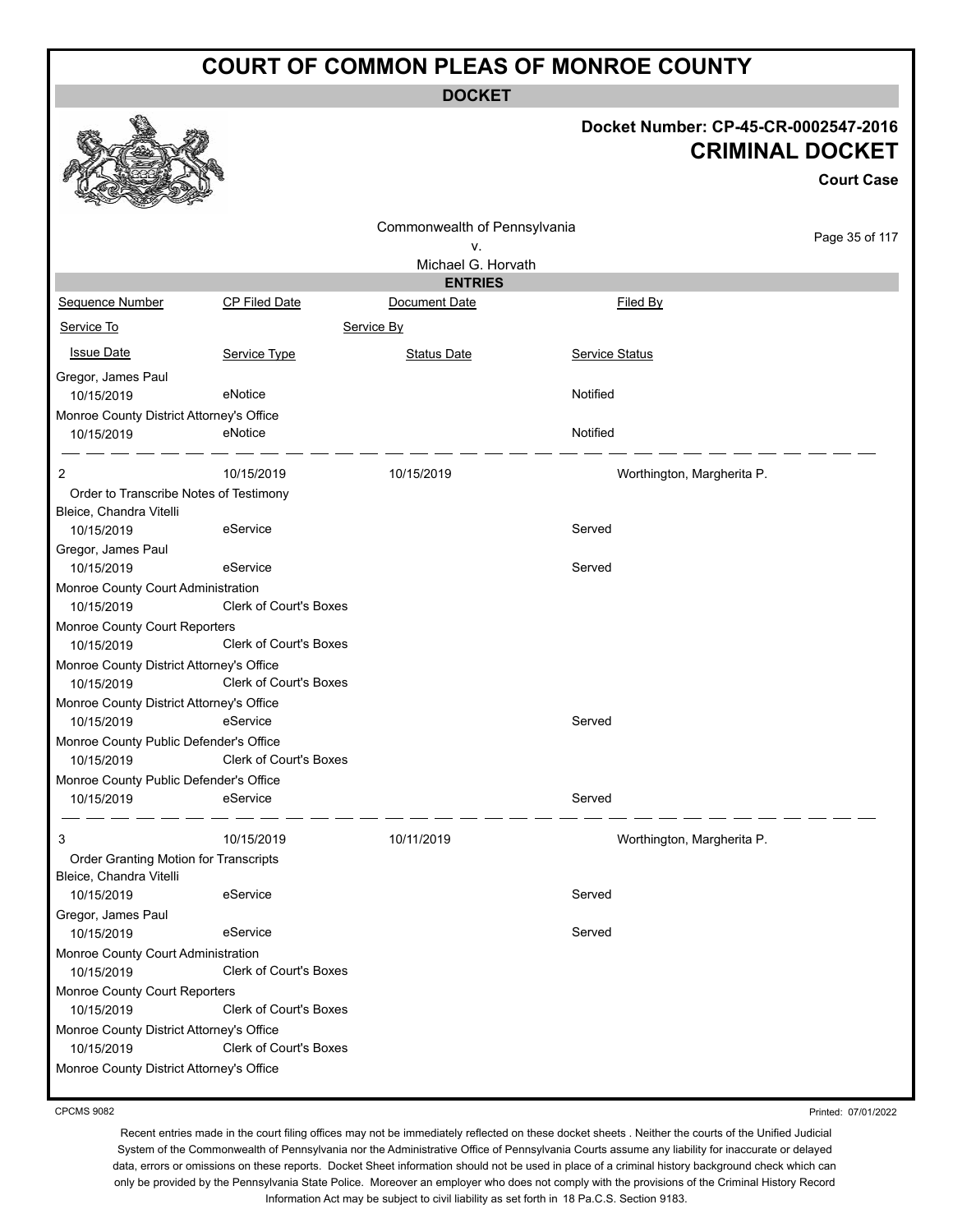**DOCKET**

#### **Docket Number: CP-45-CR-0002547-2016 CRIMINAL DOCKET**

**Court Case**

|                                            |                                                 |                              |                       |                               | <b>Court Case</b> |
|--------------------------------------------|-------------------------------------------------|------------------------------|-----------------------|-------------------------------|-------------------|
|                                            |                                                 | Commonwealth of Pennsylvania |                       |                               |                   |
|                                            |                                                 | Page 36 of 117               |                       |                               |                   |
|                                            |                                                 | Michael G. Horvath           |                       |                               |                   |
|                                            |                                                 | <b>ENTRIES</b>               |                       |                               |                   |
| Sequence Number                            | CP Filed Date                                   | Document Date                |                       | Filed By                      |                   |
| Service To                                 |                                                 | Service By                   |                       |                               |                   |
| <b>Issue Date</b>                          | Service Type                                    | <b>Status Date</b>           | <b>Service Status</b> |                               |                   |
| 10/15/2019                                 | eService                                        |                              | Served                |                               |                   |
| Monroe County Public Defender's Office     |                                                 |                              |                       |                               |                   |
| 10/15/2019                                 | <b>Clerk of Court's Boxes</b>                   |                              |                       |                               |                   |
| Monroe County Public Defender's Office     |                                                 |                              |                       |                               |                   |
| 10/15/2019                                 | eService                                        |                              | Served                |                               |                   |
| 1                                          | 10/18/2019                                      |                              |                       | Monroe County Court Reporters |                   |
| Form A: Notice of Completion of Transcript |                                                 |                              |                       |                               |                   |
| Bleice, Chandra Vitelli                    |                                                 |                              |                       |                               |                   |
| 10/18/2019                                 | eService                                        |                              | Served                |                               |                   |
| Gregor, James Paul                         |                                                 |                              |                       |                               |                   |
| 10/18/2019                                 | eService                                        |                              | Served                |                               |                   |
| Monroe County District Attorney's Office   |                                                 |                              |                       |                               |                   |
| 10/18/2019                                 | eService                                        |                              | Served                |                               |                   |
| Monroe County Public Defender's Office     |                                                 |                              |                       |                               |                   |
| 10/18/2019                                 | eService                                        |                              | Served                |                               |                   |
| $\overline{2}$                             | 10/18/2019                                      |                              |                       | Monroe County Court Reporters |                   |
|                                            | Form A: Notice of Completion of Transcript Copy |                              |                       |                               |                   |
| Bleice, Chandra Vitelli                    |                                                 |                              |                       |                               |                   |
| 10/18/2019                                 | eService                                        |                              | Served                |                               |                   |
| Gregor, James Paul                         |                                                 |                              |                       |                               |                   |
| 10/18/2019                                 | eService                                        |                              | Served                |                               |                   |
| Monroe County District Attorney's Office   |                                                 |                              |                       |                               |                   |
| 10/18/2019                                 | eService                                        |                              | Served                |                               |                   |
| Monroe County Public Defender's Office     |                                                 |                              |                       |                               |                   |
| 10/18/2019                                 | eService                                        |                              | Served                |                               |                   |
| 3                                          | 10/18/2019                                      | 08/14/2017                   |                       | Monroe County Court Reporters |                   |
| <b>Transcript of Proceedings Filed</b>     |                                                 |                              |                       |                               |                   |
| Bleice, Chandra Vitelli                    |                                                 |                              |                       |                               |                   |
| 10/18/2019                                 | eService                                        |                              | Served                |                               |                   |
| Gregor, James Paul                         |                                                 |                              |                       |                               |                   |
| 10/18/2019                                 | eService                                        |                              | Served                |                               |                   |
| Monroe County District Attorney's Office   |                                                 |                              |                       |                               |                   |
| 10/18/2019                                 | eService                                        |                              | Served                |                               |                   |
| Monroe County Public Defender's Office     |                                                 |                              |                       |                               |                   |
|                                            |                                                 |                              |                       |                               |                   |

CPCMS 9082

Printed: 07/01/2022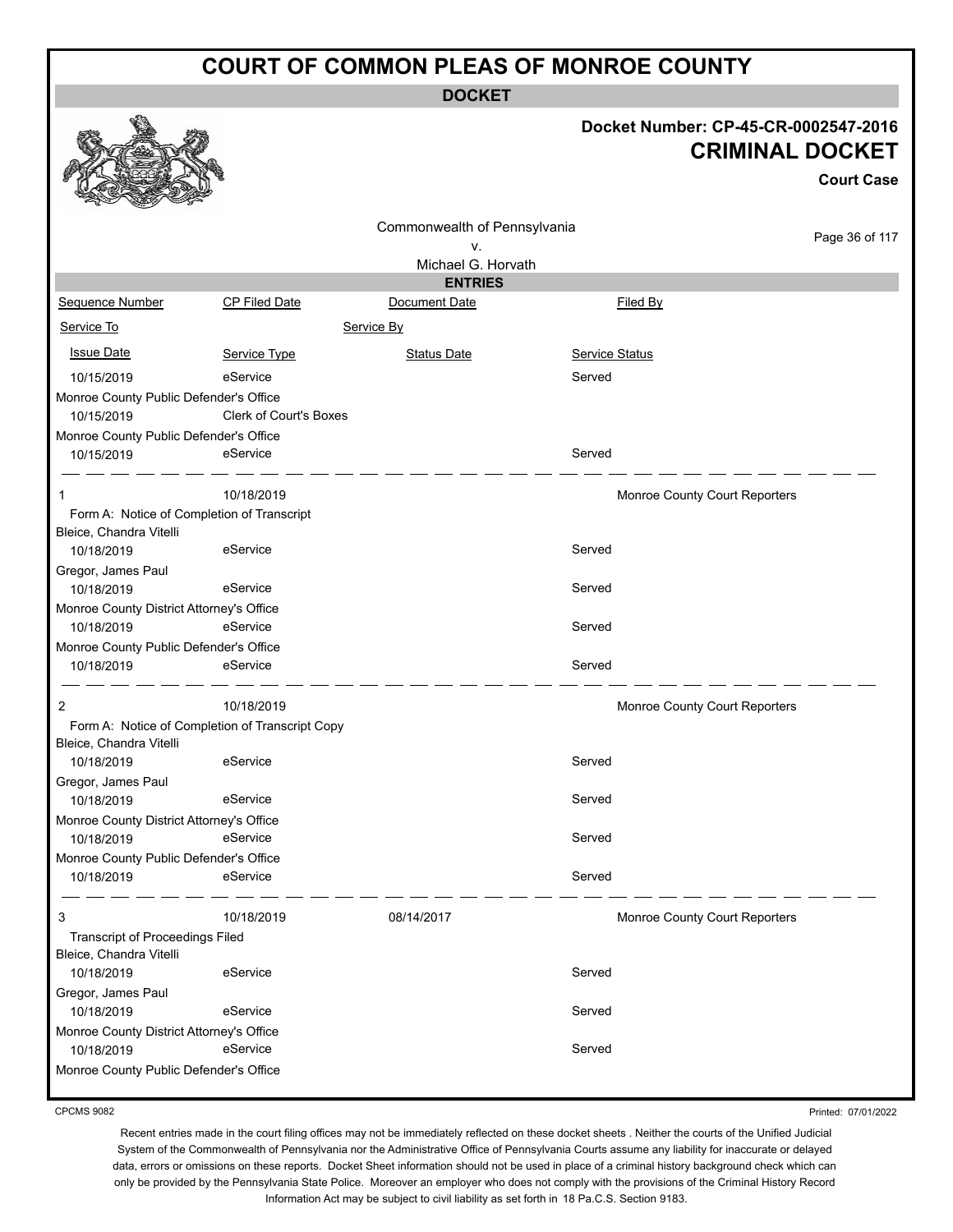**DOCKET**

#### **Docket Number: CP-45-CR-0002547-2016 CRIMINAL DOCKET**

**Court Case**

|                                                                   |                      |                              |                | <b>Court Case</b>                 |
|-------------------------------------------------------------------|----------------------|------------------------------|----------------|-----------------------------------|
|                                                                   |                      | Commonwealth of Pennsylvania |                | Page 37 of 117                    |
|                                                                   |                      | ۷.<br>Michael G. Horvath     |                |                                   |
|                                                                   |                      | <b>ENTRIES</b>               |                |                                   |
| Sequence Number                                                   | <b>CP Filed Date</b> | Document Date                | Filed By       |                                   |
| Service To                                                        |                      | Service By                   |                |                                   |
| <b>Issue Date</b>                                                 | Service Type         | <b>Status Date</b>           | Service Status |                                   |
| 10/18/2019                                                        | eService             |                              | Served         |                                   |
|                                                                   | 10/23/2019           |                              |                | Worthington, Margherita P.        |
| Order Denying Motion for Transcripts<br>Bleice, Chandra Vitelli   |                      |                              |                |                                   |
| 10/23/2019                                                        | eService             |                              | Served         |                                   |
| Gregor, James Paul                                                |                      |                              |                |                                   |
| 10/23/2019                                                        | eService             |                              | Served         |                                   |
| Monroe County District Attorney's Office<br>10/23/2019            | eService             |                              | Served         |                                   |
| Monroe County Public Defender's Office                            |                      |                              |                |                                   |
| 10/23/2019                                                        | eService             |                              | Served         |                                   |
| 1                                                                 | 11/01/2019           |                              | Office         | Monroe County Public Defender's   |
| Answer to Motion to Disqualify Counsel<br>Bleice, Chandra Vitelli |                      |                              |                |                                   |
| 11/01/2019                                                        | eService             |                              | Served         |                                   |
| Gregor, James Paul                                                |                      |                              |                |                                   |
| 11/01/2019                                                        | eService             |                              | Served         |                                   |
| Monroe County District Attorney's Office<br>11/01/2019            | eNotice              |                              | Notified       |                                   |
|                                                                   |                      |                              |                |                                   |
| 1                                                                 | 11/04/2019           |                              | Office         | Monroe County District Attorney's |
| Motion to Reschedule Hearing                                      |                      |                              |                |                                   |
| Bleice, Chandra Vitelli                                           |                      |                              |                |                                   |
| 11/04/2019<br>Gregor, James Paul                                  | eService             |                              | Served         |                                   |
| 11/04/2019                                                        | eService             |                              | Served         |                                   |
| Monroe County Public Defender's Office                            |                      |                              |                |                                   |
| 11/04/2019                                                        | eService             |                              | Served         |                                   |
| 1                                                                 | 11/13/2019           |                              |                | Worthington, Margherita P.        |
| Order Scheduling Hearing                                          |                      |                              |                |                                   |
| Bleice, Chandra Vitelli<br>11/14/2019                             | eService             |                              | Served         |                                   |
| Gregor, James Paul                                                |                      |                              |                |                                   |

CPCMS 9082

Recent entries made in the court filing offices may not be immediately reflected on these docket sheets . Neither the courts of the Unified Judicial System of the Commonwealth of Pennsylvania nor the Administrative Office of Pennsylvania Courts assume any liability for inaccurate or delayed data, errors or omissions on these reports. Docket Sheet information should not be used in place of a criminal history background check which can only be provided by the Pennsylvania State Police. Moreover an employer who does not comply with the provisions of the Criminal History Record Information Act may be subject to civil liability as set forth in 18 Pa.C.S. Section 9183.

Printed: 07/01/2022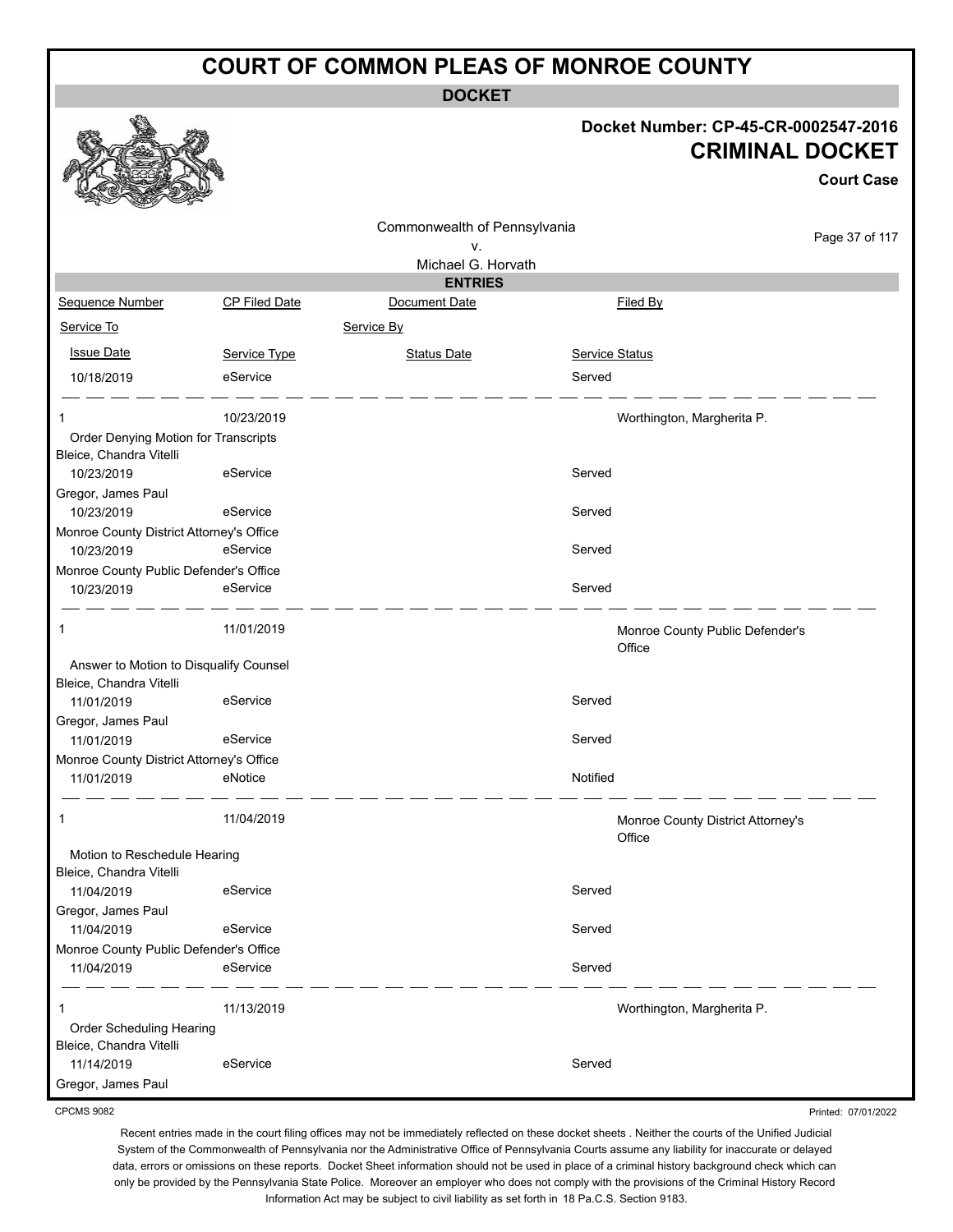**DOCKET**

# **Docket Number: CP-45-CR-0002547-2016**

|                                                                  |                               |                              |                       | Docket Number: CP-45-CR-0002547-2016<br><b>CRIMINAL DOCKET</b><br><b>Court Case</b> |
|------------------------------------------------------------------|-------------------------------|------------------------------|-----------------------|-------------------------------------------------------------------------------------|
|                                                                  |                               | Commonwealth of Pennsylvania |                       |                                                                                     |
|                                                                  |                               | ٧.                           |                       | Page 38 of 117                                                                      |
|                                                                  |                               | Michael G. Horvath           |                       |                                                                                     |
|                                                                  |                               | <b>ENTRIES</b>               |                       |                                                                                     |
| Sequence Number                                                  | <b>CP Filed Date</b>          | Document Date                | Filed By              |                                                                                     |
| Service To                                                       |                               | Service By                   |                       |                                                                                     |
| <b>Issue Date</b>                                                | Service Type                  | <b>Status Date</b>           | <b>Service Status</b> |                                                                                     |
| 11/14/2019                                                       | eService                      |                              | Served                |                                                                                     |
| Monroe County Court Administration                               |                               |                              |                       |                                                                                     |
| 11/14/2019                                                       | <b>Clerk of Court's Boxes</b> |                              |                       |                                                                                     |
| Monroe County District Attorney's Office                         |                               |                              |                       |                                                                                     |
| 11/14/2019                                                       | <b>Clerk of Court's Boxes</b> |                              |                       |                                                                                     |
| Monroe County District Attorney's Office                         |                               |                              |                       |                                                                                     |
| 11/14/2019                                                       | eService                      |                              | Served                |                                                                                     |
| Monroe County Probation Department                               |                               |                              |                       |                                                                                     |
| 11/14/2019                                                       | Clerk of Court's Boxes        |                              |                       |                                                                                     |
| Monroe County Public Defender's Office<br>11/14/2019             | Clerk of Court's Boxes        |                              |                       |                                                                                     |
| Monroe County Public Defender's Office                           |                               |                              |                       |                                                                                     |
| 11/14/2019                                                       | eService                      |                              | Served                |                                                                                     |
| Monroe County Sheriff's Department                               |                               |                              |                       |                                                                                     |
| 11/14/2019                                                       | <b>Clerk of Court's Boxes</b> |                              |                       |                                                                                     |
| 1                                                                | 01/06/2020                    |                              | Office                | Monroe County Public Defender's                                                     |
| Motion to Withdraw as Defense Counsel<br>Bleice, Chandra Vitelli |                               |                              |                       |                                                                                     |
| 01/06/2020                                                       | eNotice                       |                              | Notified              |                                                                                     |
| Gregor, James Paul                                               |                               |                              |                       |                                                                                     |
| 01/06/2020                                                       | eNotice                       |                              | Notified              |                                                                                     |
| Monroe County District Attorney's Office                         |                               |                              |                       |                                                                                     |
| 01/06/2020                                                       | eNotice                       |                              | Notified              |                                                                                     |
| 2                                                                | 01/06/2020                    |                              | Office                | Monroe County District Attorney's                                                   |
| Entry of Appearance<br>Bleice, Chandra Vitelli                   |                               |                              |                       |                                                                                     |
| 01/06/2020                                                       | eService                      |                              | Served                |                                                                                     |
| Gregor, James Paul                                               |                               |                              |                       |                                                                                     |
| 01/06/2020                                                       | eService                      |                              | Served                |                                                                                     |
| Monroe County Public Defender's Office                           |                               |                              |                       |                                                                                     |
| 01/06/2020                                                       | eService                      |                              | Served                |                                                                                     |
|                                                                  | 01/07/2020                    | 01/07/2020                   |                       | Worthington, Margherita P.                                                          |
| Order Scheduling Hearing                                         |                               |                              |                       |                                                                                     |

CPCMS 9082

Recent entries made in the court filing offices may not be immediately reflected on these docket sheets . Neither the courts of the Unified Judicial System of the Commonwealth of Pennsylvania nor the Administrative Office of Pennsylvania Courts assume any liability for inaccurate or delayed data, errors or omissions on these reports. Docket Sheet information should not be used in place of a criminal history background check which can only be provided by the Pennsylvania State Police. Moreover an employer who does not comply with the provisions of the Criminal History Record Information Act may be subject to civil liability as set forth in 18 Pa.C.S. Section 9183.

Printed: 07/01/2022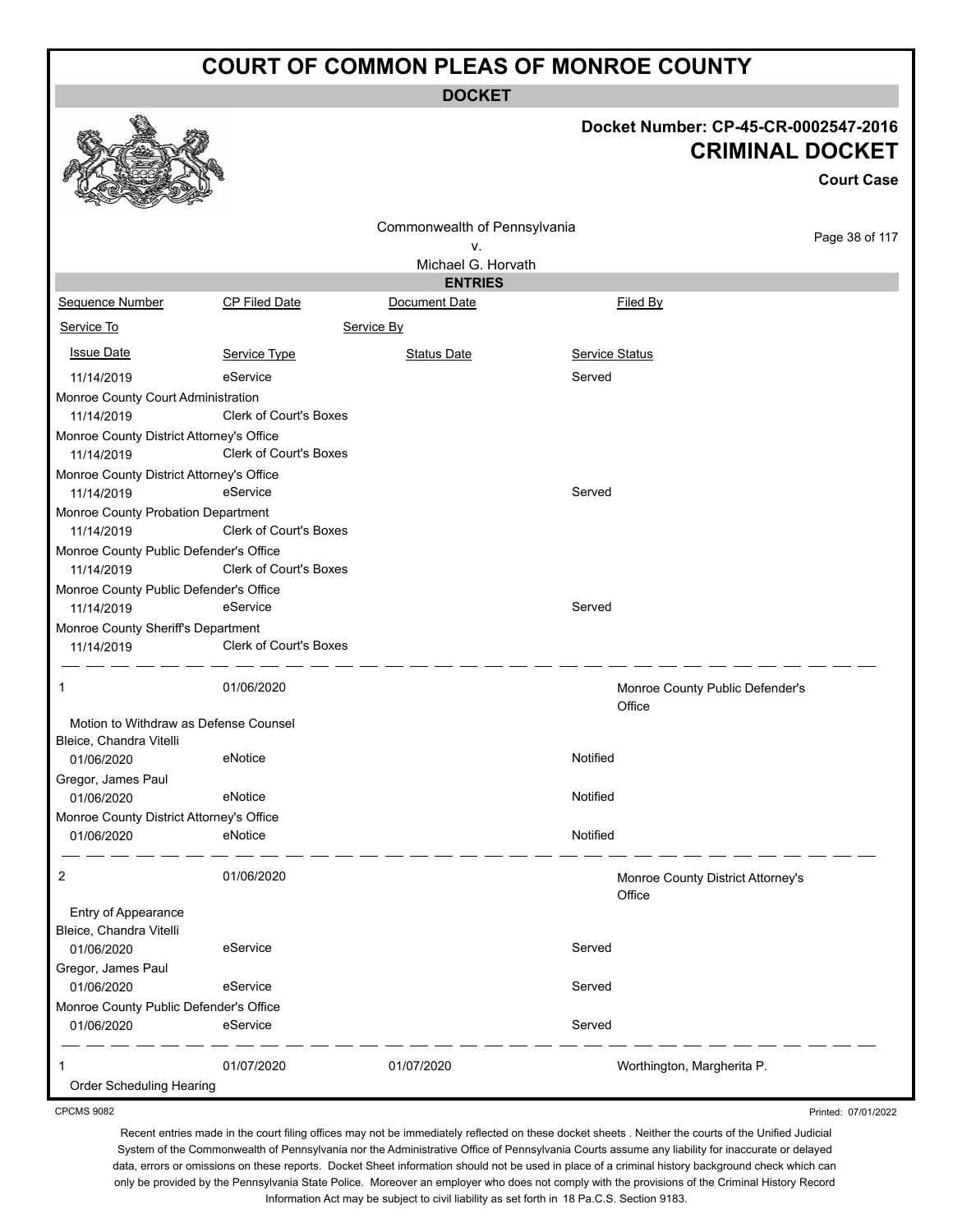**DOCKET**

#### **Docket Number: CP-45-CR-0002547-2016 CRIMINAL DOCKET**

**Court Case**

|                                          |                        |                              |                            | <b>Court Case</b> |
|------------------------------------------|------------------------|------------------------------|----------------------------|-------------------|
|                                          |                        | Commonwealth of Pennsylvania |                            |                   |
|                                          |                        | ۷.                           |                            | Page 39 of 117    |
|                                          |                        | Michael G. Horvath           |                            |                   |
|                                          |                        | <b>ENTRIES</b>               |                            |                   |
| Sequence Number                          | <b>CP Filed Date</b>   | Document Date                | Filed By                   |                   |
| Service To                               |                        | Service By                   |                            |                   |
| <b>Issue Date</b>                        | Service Type           | <b>Status Date</b>           | <b>Service Status</b>      |                   |
| Bleice, Chandra Vitelli                  |                        |                              |                            |                   |
| 01/07/2020                               | eService               |                              | Served                     |                   |
| Gregor, James Paul                       |                        |                              |                            |                   |
| 01/07/2020                               | eService               |                              | Served                     |                   |
| Monroe County District Attorney's Office |                        |                              |                            |                   |
| 01/07/2020                               | eService               |                              | Served                     |                   |
| Monroe County Public Defender's Office   |                        |                              |                            |                   |
| 01/07/2020                               | eService               |                              | Served                     |                   |
| 1                                        | 01/27/2020             |                              | Worthington, Margherita P. |                   |
| Order Granting Motion for New Counsel    |                        |                              |                            |                   |
| Cherundolo, David Paul                   |                        |                              |                            |                   |
| 01/27/2020                               | <b>First Class</b>     |                              |                            |                   |
| Gregor, James Paul                       |                        |                              |                            |                   |
| 01/27/2020                               | eService               |                              | Served                     |                   |
| Horvath, Michael G.                      |                        |                              |                            |                   |
| 01/27/2020                               | <b>First Class</b>     |                              |                            |                   |
| Jackson, Janet                           |                        |                              |                            |                   |
| 01/27/2020                               | eService               |                              | Served                     |                   |
| Mancuso, Michael                         |                        |                              |                            |                   |
| 01/27/2020                               | eService               |                              | Served                     |                   |
| Monroe County Court Administration       |                        |                              |                            |                   |
| 01/27/2020                               | Clerk of Court's Boxes |                              |                            |                   |
| Monroe County District Attorney's Office |                        |                              |                            |                   |
| 01/27/2020                               | eService               |                              | Served                     |                   |
| Monroe County Public Defender's Office   |                        |                              |                            |                   |
| 01/27/2020                               | eService               |                              | Served                     |                   |
| 1                                        | 01/28/2020             |                              | Rakaczewski, Michael T.    |                   |
| Entry of Appearance                      |                        |                              |                            |                   |
| Gregor, James Paul                       |                        |                              |                            |                   |
| 01/28/2020                               | eService               |                              | Served                     |                   |
| Jackson, Janet                           |                        |                              |                            |                   |
| 01/28/2020                               | eService               |                              | Served                     |                   |
| Mancuso, Michael                         |                        |                              |                            |                   |
| 01/28/2020                               | eService               |                              | Served                     |                   |
| Monroe County District Attorney's Office |                        |                              |                            |                   |
|                                          |                        |                              |                            |                   |

CPCMS 9082

Printed: 07/01/2022

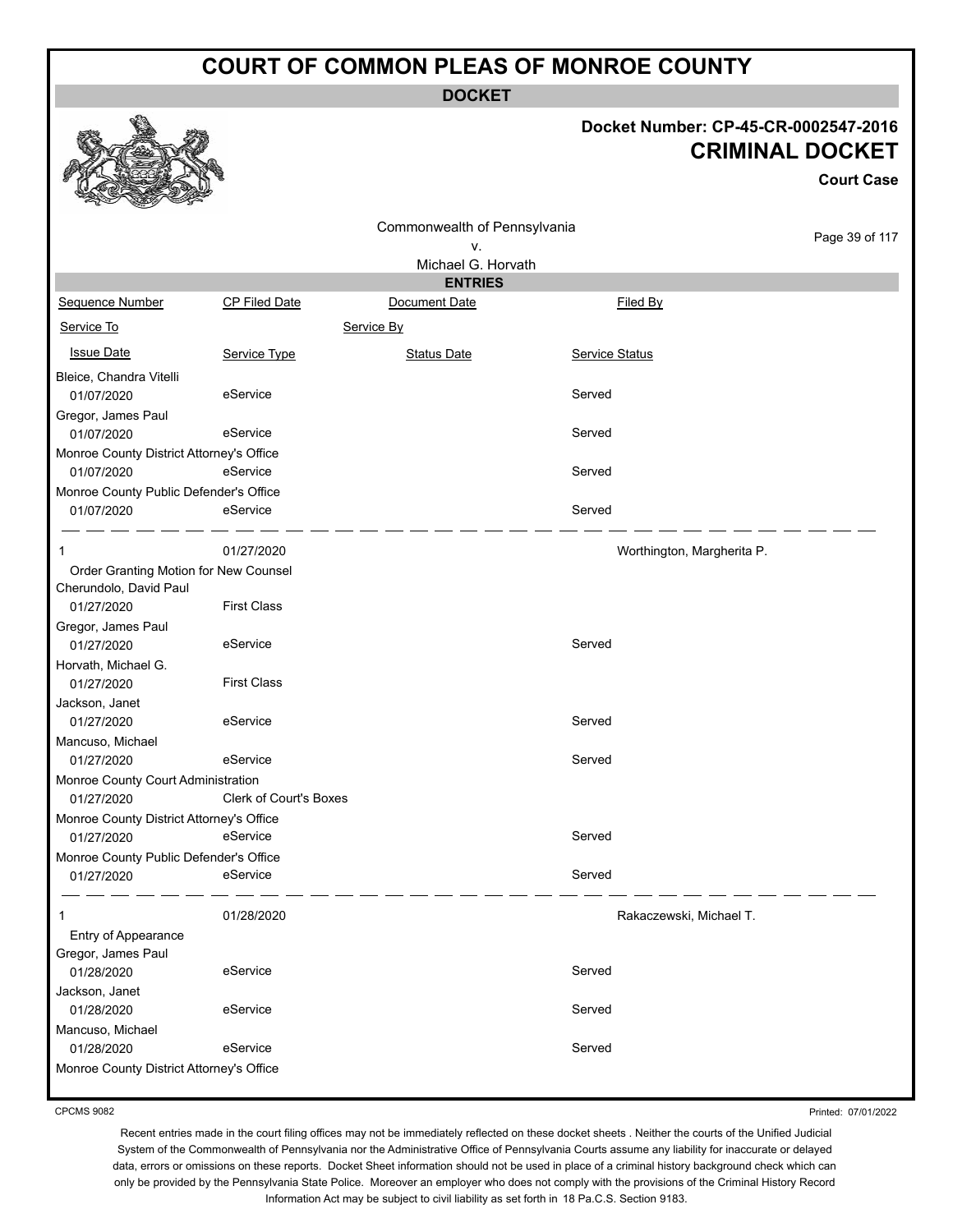**DOCKET**

#### **Docket Number: CP-45-CR-0002547-2016 CRIMINAL DOCKET**

**Court Case**

Printed: 07/01/2022

|                                                      |                      |                                                                                      |                       |                                             | <b>Court Case</b> |
|------------------------------------------------------|----------------------|--------------------------------------------------------------------------------------|-----------------------|---------------------------------------------|-------------------|
|                                                      |                      | Commonwealth of Pennsylvania                                                         |                       |                                             |                   |
|                                                      |                      | ۷.                                                                                   |                       |                                             | Page 40 of 117    |
|                                                      |                      | Michael G. Horvath                                                                   |                       |                                             |                   |
|                                                      |                      | <b>ENTRIES</b>                                                                       |                       |                                             |                   |
| Sequence Number                                      | <b>CP Filed Date</b> | Document Date                                                                        |                       | Filed By                                    |                   |
| Service To                                           |                      | Service By                                                                           |                       |                                             |                   |
| <b>Issue Date</b>                                    | Service Type         | <b>Status Date</b>                                                                   | <b>Service Status</b> |                                             |                   |
| 01/28/2020                                           | eService             |                                                                                      | Served                |                                             |                   |
| Monroe County Public Defender's Office               |                      |                                                                                      |                       |                                             |                   |
| 01/28/2020                                           | eService             |                                                                                      | Served                |                                             |                   |
| 2                                                    | 01/28/2020           |                                                                                      |                       | Monroe County District Attorney's<br>Office |                   |
| Motion to Withdraw                                   |                      |                                                                                      |                       |                                             |                   |
| Gregor, James Paul                                   | eService             |                                                                                      | Served                |                                             |                   |
| 01/28/2020                                           |                      |                                                                                      |                       |                                             |                   |
| Jackson, Janet<br>01/28/2020                         | eService             |                                                                                      | Served                |                                             |                   |
| Mancuso, Michael                                     |                      |                                                                                      |                       |                                             |                   |
| 01/28/2020                                           | eService             |                                                                                      | Served                |                                             |                   |
| Monroe County Public Defender's Office               |                      |                                                                                      |                       |                                             |                   |
| 01/28/2020                                           | eService             |                                                                                      | Served                |                                             |                   |
| Rakaczewski, Michael T.                              |                      |                                                                                      |                       |                                             |                   |
| 01/28/2020                                           | eService             |                                                                                      | Served                |                                             |                   |
| 3                                                    | 01/28/2020           |                                                                                      |                       | Worthington, Margherita P.                  |                   |
| Opinion & Order Denying Motion to Disqualify Counsel |                      |                                                                                      |                       |                                             |                   |
| Gregor, James Paul                                   |                      |                                                                                      |                       |                                             |                   |
| 01/28/2020                                           | eService             |                                                                                      | Served                |                                             |                   |
| Jackson, Janet                                       |                      |                                                                                      |                       |                                             |                   |
| 01/28/2020                                           | eService             |                                                                                      | Served                |                                             |                   |
| Mancuso, Michael<br>01/28/2020                       | eService             |                                                                                      | Served                |                                             |                   |
| Monroe County District Attorney's Office             |                      |                                                                                      |                       |                                             |                   |
| 01/28/2020                                           | eService             |                                                                                      | Served                |                                             |                   |
| Monroe County Public Defender's Office               |                      |                                                                                      |                       |                                             |                   |
| 01/28/2020                                           | eService             |                                                                                      | Served                |                                             |                   |
| Rakaczewski, Michael T.                              |                      |                                                                                      |                       |                                             |                   |
| 01/28/2020                                           | eService             |                                                                                      | Served                |                                             |                   |
| $\mathbf{1}$                                         | 01/30/2020           |                                                                                      |                       | Worthington, Margherita P.                  |                   |
|                                                      |                      | Order- Motion to Withdraw Previous Motion to Disqualify Counsel is Dismissed as MOOT |                       |                                             |                   |
| Gregor, James Paul                                   |                      |                                                                                      |                       |                                             |                   |
| 01/31/2020                                           | eService             |                                                                                      | Served                |                                             |                   |
| Jackson, Janet                                       |                      |                                                                                      |                       |                                             |                   |

CPCMS 9082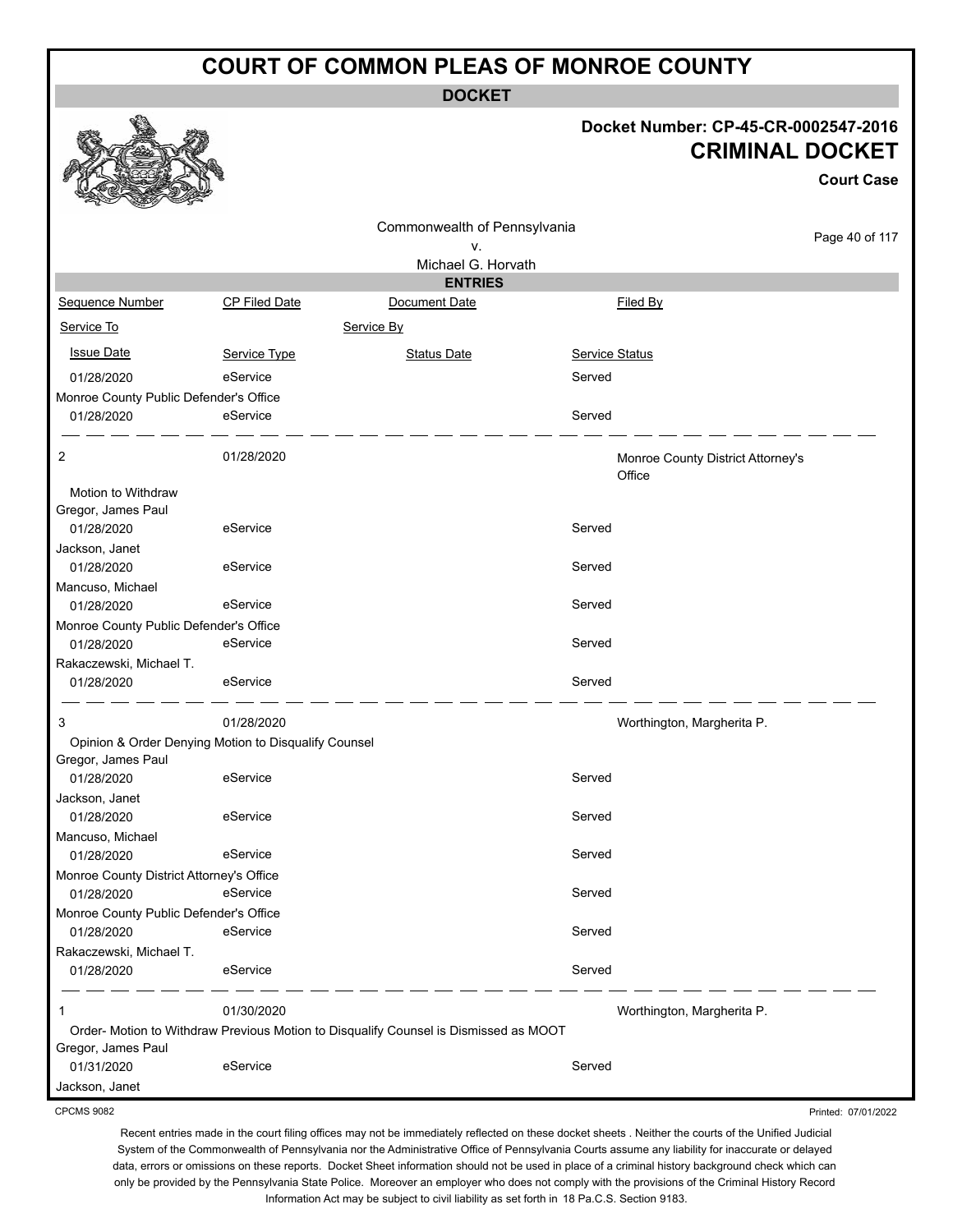**DOCKET**

#### **Docket Number: CP-45-CR-0002547-2016 CRIMINAL DOCKET**

**Court Case**

|                                          |                      | Commonwealth of Pennsylvania |                            |                |
|------------------------------------------|----------------------|------------------------------|----------------------------|----------------|
|                                          |                      | ۷.                           |                            | Page 41 of 117 |
|                                          |                      | Michael G. Horvath           |                            |                |
|                                          |                      | <b>ENTRIES</b>               |                            |                |
| Sequence Number                          | <b>CP Filed Date</b> | Document Date                | Filed By                   |                |
| Service To                               |                      | Service By                   |                            |                |
| <b>Issue Date</b>                        | Service Type         | <b>Status Date</b>           | <b>Service Status</b>      |                |
| 01/31/2020                               | eService             |                              | Served                     |                |
| Labar, Jason Allen                       |                      |                              |                            |                |
| 01/31/2020                               | eService             |                              | Served                     |                |
| Mancuso, Michael                         |                      |                              |                            |                |
| 01/31/2020                               | eService             |                              | Served                     |                |
| Monroe County District Attorney's Office |                      |                              |                            |                |
| 01/31/2020                               | eService             |                              | Served                     |                |
| Monroe County Public Defender's Office   |                      |                              |                            |                |
| 01/31/2020                               | eService             |                              | Served                     |                |
| Rakaczewski, Michael T.                  |                      |                              |                            |                |
| 01/31/2020                               | eService             |                              | Served                     |                |
| 1                                        | 02/13/2020           |                              | Jackson, Janet             |                |
| <b>Motion for Continuance</b>            |                      |                              |                            |                |
| Gregor, James Paul                       |                      |                              |                            |                |
| 02/13/2020                               | eService             |                              | Served                     |                |
| Labar, Jason Allen                       |                      |                              |                            |                |
| 02/13/2020                               | eService             |                              | Served                     |                |
| Mancuso, Michael                         |                      |                              |                            |                |
| 02/13/2020                               | eNotice              |                              | Notified                   |                |
| Monroe County District Attorney's Office |                      |                              |                            |                |
| 02/13/2020                               | eNotice              |                              | Notified                   |                |
| Monroe County Public Defender's Office   |                      |                              |                            |                |
| 02/13/2020                               | eService             |                              | Served                     |                |
| Rakaczewski, Michael T.                  | eNotice              |                              | Notified                   |                |
| 02/13/2020                               |                      |                              |                            |                |
| 1                                        | 02/14/2020           | 02/14/2020                   | Worthington, Margherita P. |                |
| Order Scheduling Hearing                 |                      |                              |                            |                |
| Cherundolo, David Paul                   |                      |                              |                            |                |
| 02/14/2020                               | <b>First Class</b>   |                              |                            |                |
| Gregor, James Paul                       |                      |                              |                            |                |
| 02/14/2020                               | eService             |                              | Served                     |                |
| Jackson, Janet                           |                      |                              |                            |                |
| 02/14/2020                               | eService             |                              | Served                     |                |
| Labar, Jason Allen                       |                      |                              |                            |                |
| 02/14/2020                               | eService             |                              | Served                     |                |

CPCMS 9082

Printed: 07/01/2022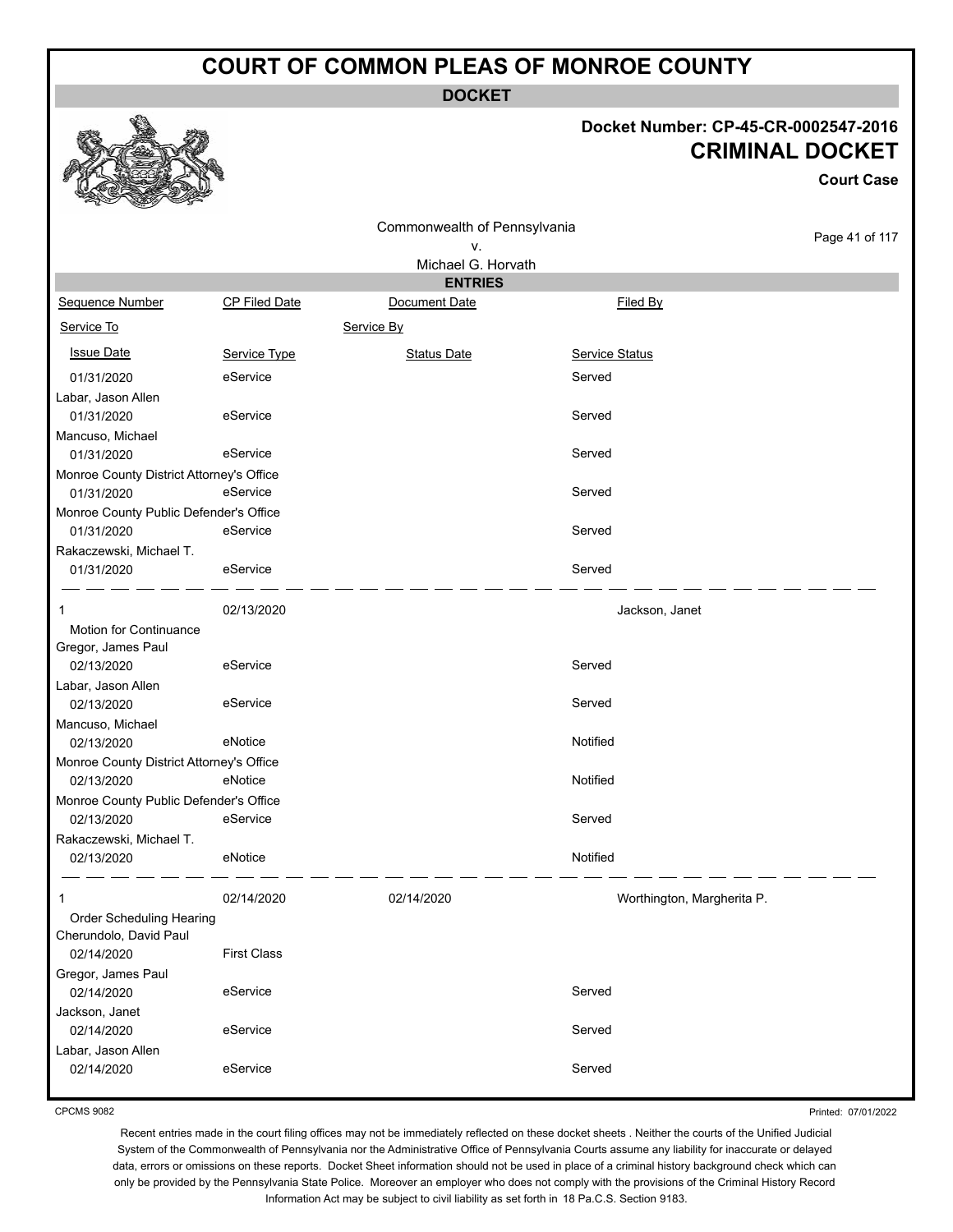**DOCKET**

#### **Docket Number: CP-45-CR-0002547-2016 CRIMINAL DOCKET**

**Court Case**

|                                                   |                               | Commonwealth of Pennsylvania |                            | Page 42 of 117 |
|---------------------------------------------------|-------------------------------|------------------------------|----------------------------|----------------|
|                                                   |                               | ν.                           |                            |                |
|                                                   |                               | Michael G. Horvath           |                            |                |
|                                                   |                               | <b>ENTRIES</b>               |                            |                |
| Sequence Number                                   | <b>CP Filed Date</b>          | Document Date                | Filed By                   |                |
| Service To                                        |                               | Service By                   |                            |                |
| <b>Issue Date</b>                                 | Service Type                  | <b>Status Date</b>           | Service Status             |                |
| Mancuso, Michael                                  |                               |                              |                            |                |
| 02/14/2020                                        | eService                      |                              | Served                     |                |
| Monroe County Court Administration                |                               |                              |                            |                |
| 02/14/2020                                        | Clerk of Court's Boxes        |                              |                            |                |
| Monroe County District Attorney's Office          |                               |                              |                            |                |
| 02/14/2020                                        | eService                      |                              | Served                     |                |
| Monroe County Probation                           |                               |                              |                            |                |
| 02/14/2020                                        | Clerk of Court's Boxes        |                              |                            |                |
| Monroe County Public Defender's Office            |                               |                              |                            |                |
| 02/14/2020                                        | eService                      |                              | Served                     |                |
| Monroe County Sheriff                             |                               |                              |                            |                |
| 02/14/2020                                        | <b>Clerk of Court's Boxes</b> |                              |                            |                |
| Other                                             |                               |                              |                            |                |
| 02/14/2020                                        | <b>First Class</b>            |                              |                            |                |
| Rakaczewski, Michael T.                           |                               |                              |                            |                |
| 02/14/2020                                        | eService                      |                              | Served                     |                |
| -1                                                | 02/21/2020                    | 02/20/2020                   | Worthington, Margherita P. |                |
| <b>Order After Pretrial Conference-Directives</b> |                               |                              |                            |                |
| Cherundolo, David Paul                            |                               |                              |                            |                |
| 02/21/2020                                        | <b>First Class</b>            |                              |                            |                |
| Gregor, James Paul                                |                               |                              |                            |                |
| 02/21/2020                                        | eService                      |                              | Served                     |                |
| Jackson, Janet                                    |                               |                              |                            |                |
| 02/21/2020                                        | eService                      |                              | Served                     |                |
| Labar, Jason Allen                                |                               |                              |                            |                |
| 02/21/2020                                        | eService                      |                              | Served                     |                |
| Mancuso, Michael                                  |                               |                              |                            |                |
| 02/21/2020                                        | eService                      |                              | Served                     |                |
| Monroe County Court Administration                |                               |                              |                            |                |
| 02/21/2020                                        | Clerk of Court's Boxes        |                              |                            |                |
| Monroe County District Attorney's Office          |                               |                              |                            |                |
| 02/21/2020                                        | eService                      |                              | Served                     |                |
| Monroe County Public Defender's Office            |                               |                              |                            |                |
| 02/21/2020                                        | eService                      |                              | Served                     |                |
| Monroe County Sheriff's Department                |                               |                              |                            |                |
| 02/21/2020                                        | Clerk of Court's Boxes        |                              |                            |                |

CPCMS 9082

Printed: 07/01/2022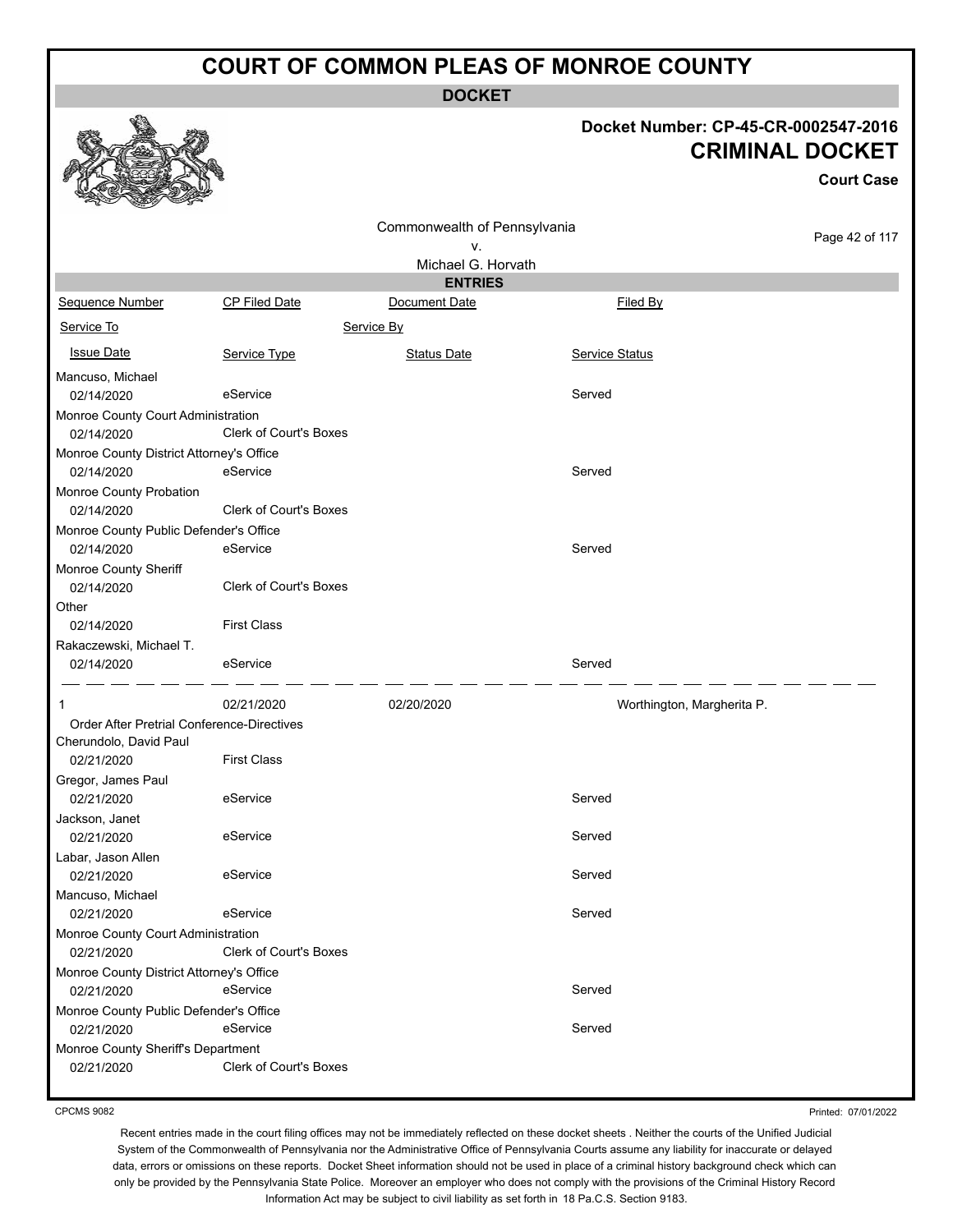**DOCKET**

#### **Docket Number: CP-45-CR-0002547-2016 CRIMINAL DOCKET**

**Court Case**

|                                          |                               | Commonwealth of Pennsylvania |                            |                |
|------------------------------------------|-------------------------------|------------------------------|----------------------------|----------------|
|                                          |                               | ٧.                           |                            | Page 43 of 117 |
|                                          |                               | Michael G. Horvath           |                            |                |
|                                          |                               | <b>ENTRIES</b>               |                            |                |
| Sequence Number                          | <b>CP Filed Date</b>          | Document Date                | Filed By                   |                |
| Service To                               |                               | Service By                   |                            |                |
| <b>Issue Date</b>                        | Service Type                  | <b>Status Date</b>           | Service Status             |                |
| Other                                    |                               |                              |                            |                |
| 02/21/2020                               | <b>Clerk of Court's Boxes</b> |                              |                            |                |
| Rakaczewski, Michael T.                  |                               |                              |                            |                |
| 02/21/2020                               | eService                      |                              | Served                     |                |
| 1                                        | 03/03/2020                    |                              | Jackson, Janet             |                |
| Petition for Payment of Counsel Fee      |                               |                              |                            |                |
| Gregor, James Paul                       |                               |                              |                            |                |
| 03/03/2020                               | eService                      |                              | Served                     |                |
| Labar, Jason Allen                       |                               |                              |                            |                |
| 03/03/2020                               | eService                      |                              | Served                     |                |
| Mancuso, Michael                         |                               |                              |                            |                |
| 03/03/2020                               | eNotice                       |                              | Notified                   |                |
| Monroe County District Attorney's Office |                               |                              |                            |                |
| 03/03/2020                               | eNotice                       |                              | Notified                   |                |
| Monroe County Public Defender's Office   |                               |                              |                            |                |
| 03/03/2020                               | eService                      |                              | Served                     |                |
| Rakaczewski, Michael T.                  |                               |                              |                            |                |
| 03/03/2020                               | eNotice                       |                              | Notified                   |                |
|                                          |                               |                              |                            |                |
| 1                                        | 03/04/2020                    | 03/04/2020                   | Worthington, Margherita P. |                |
| Order Granting Motion for Payment        |                               |                              |                            |                |
| Gregor, James Paul                       |                               |                              |                            |                |
| 03/04/2020                               | eService                      |                              | Served                     |                |
| Jackson, Janet                           |                               |                              |                            |                |
| 03/04/2020                               | eService                      |                              | Served                     |                |
| Labar, Jason Allen                       |                               |                              |                            |                |
| 03/04/2020                               | eService                      |                              | Served                     |                |
| Mancuso, Michael<br>03/04/2020           | eService                      |                              | Served                     |                |
| Monroe County Court Administration       |                               |                              |                            |                |
| 03/04/2020                               | Clerk of Court's Boxes        |                              |                            |                |
| Monroe County District Attorney's Office |                               |                              |                            |                |
| 03/04/2020                               | eService                      |                              | Served                     |                |
| Monroe County Public Defender's Office   |                               |                              |                            |                |
| 03/04/2020                               | eService                      |                              | Served                     |                |
| Rakaczewski, Michael T.                  |                               |                              |                            |                |
|                                          |                               |                              |                            |                |

CPCMS 9082

Printed: 07/01/2022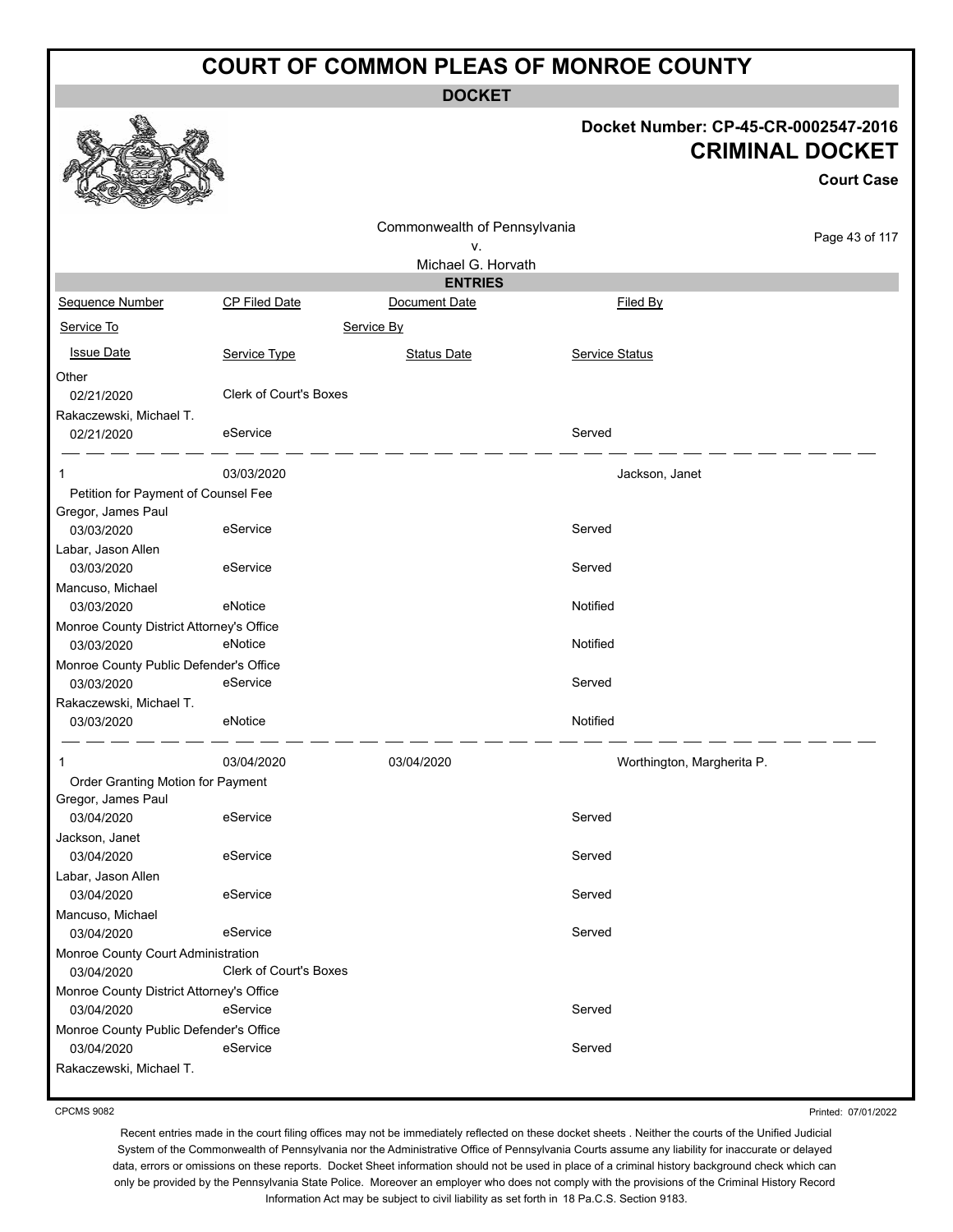**DOCKET**

#### **Docket Number: CP-45-CR-0002547-2016 CRIMINAL DOCKET**

**Court Case**

|                                          |               | Commonwealth of Pennsylvania |                            |                |
|------------------------------------------|---------------|------------------------------|----------------------------|----------------|
|                                          |               | ν.                           |                            | Page 44 of 117 |
|                                          |               | Michael G. Horvath           |                            |                |
|                                          |               | <b>ENTRIES</b>               |                            |                |
| Sequence Number                          | CP Filed Date | Document Date                | Filed By                   |                |
| Service To                               |               | Service By                   |                            |                |
| <b>Issue Date</b>                        | Service Type  | <b>Status Date</b>           | Service Status             |                |
| 03/04/2020                               | eService      |                              | Served                     |                |
| 1                                        | 03/24/2020    |                              | Jackson, Janet             |                |
| Motion for Payment of Cost               |               |                              |                            |                |
| Gregor, James Paul                       |               |                              |                            |                |
| 03/24/2020                               | eService      |                              | Served                     |                |
| Labar, Jason Allen<br>03/24/2020         | eService      |                              | Served                     |                |
| Mancuso, Michael                         |               |                              |                            |                |
| 03/24/2020                               | eNotice       |                              | Notified                   |                |
| Monroe County District Attorney's Office |               |                              |                            |                |
| 03/24/2020                               | eNotice       |                              | Notified                   |                |
| Monroe County Public Defender's Office   |               |                              |                            |                |
| 03/24/2020                               | eService      |                              | Served                     |                |
| Rakaczewski, Michael T.                  |               |                              |                            |                |
| 03/24/2020                               | eNotice       |                              | Notified                   |                |
|                                          | 04/03/2020    | 04/03/2020                   | Worthington, Margherita P. |                |
| Order Granting Motion for Payment        |               |                              |                            |                |
| Gregor, James Paul                       |               |                              |                            |                |
| 04/03/2020                               | eService      |                              | Served                     |                |
| Jackson, Janet<br>04/03/2020             | eService      |                              | Served                     |                |
| Labar, Jason Allen                       |               |                              |                            |                |
| 04/03/2020                               | eService      |                              | Served                     |                |
| Mancuso, Michael                         |               |                              |                            |                |
| 04/03/2020                               | eService      |                              | Served                     |                |
| Monroe County District Attorney's Office |               |                              |                            |                |
| 04/03/2020                               | eService      |                              | Served                     |                |
| Monroe County Public Defender's Office   |               |                              |                            |                |
| 04/03/2020                               | eService      |                              | Served                     |                |
| Rakaczewski, Michael T.                  |               |                              |                            |                |
| 04/03/2020                               | eService      |                              | Served                     |                |
| 2                                        | 04/03/2020    |                              | Jackson, Janet             |                |
| Petition for Payment of Counsel Fee      |               |                              |                            |                |
| Gregor, James Paul                       |               |                              |                            |                |

CPCMS 9082

Printed: 07/01/2022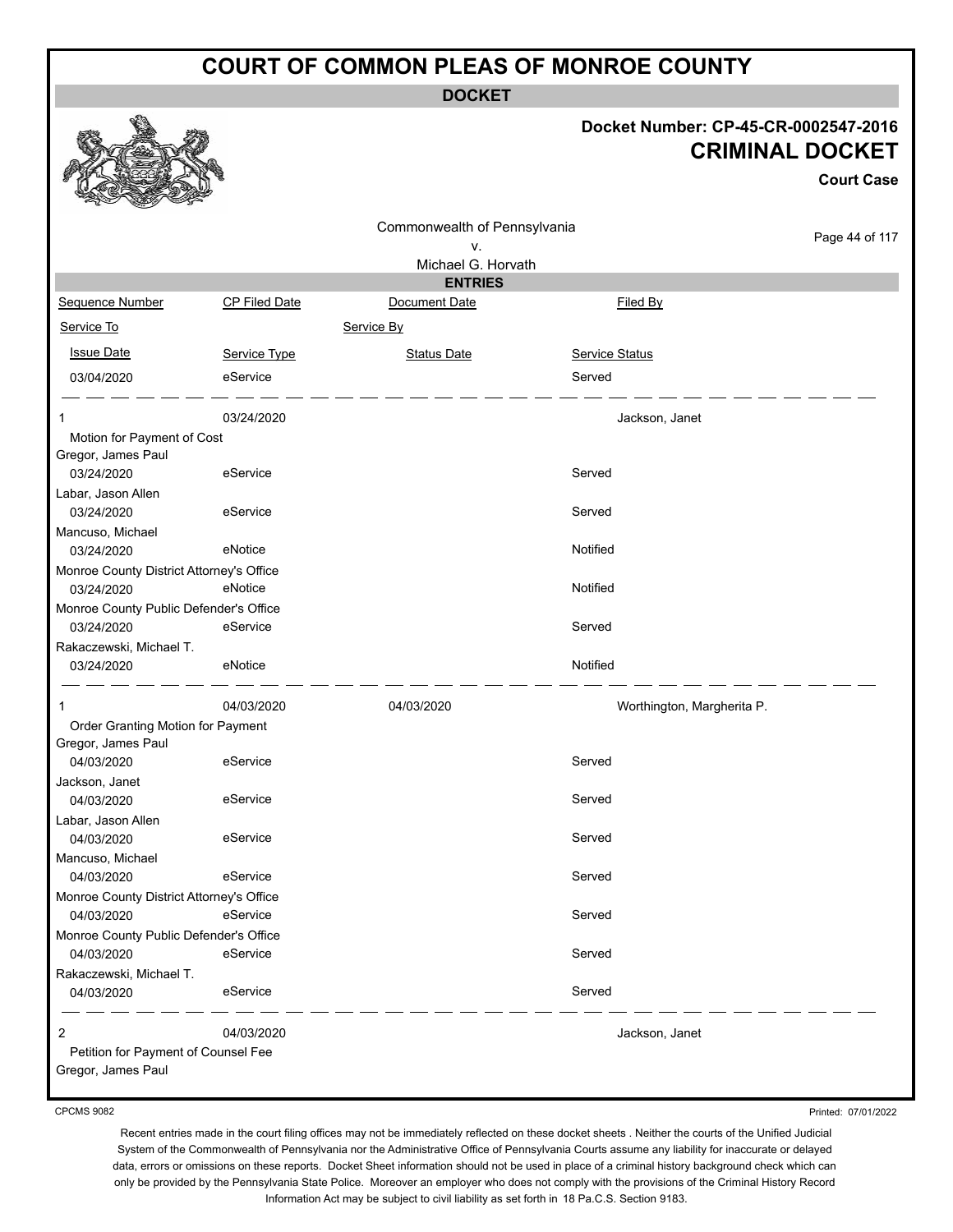**DOCKET**

#### **Docket Number: CP-45-CR-0002547-2016 CRIMINAL DOCKET**

**Court Case**

|                                          |               | Commonwealth of Pennsylvania |                            |                |
|------------------------------------------|---------------|------------------------------|----------------------------|----------------|
|                                          |               | ۷.                           |                            | Page 45 of 117 |
|                                          |               | Michael G. Horvath           |                            |                |
|                                          |               | <b>ENTRIES</b>               |                            |                |
| Sequence Number                          | CP Filed Date | Document Date                | Filed By                   |                |
| Service To                               |               | Service By                   |                            |                |
| <b>Issue Date</b>                        | Service Type  | <b>Status Date</b>           | <b>Service Status</b>      |                |
| 04/03/2020                               | eService      |                              | Served                     |                |
| Labar, Jason Allen                       |               |                              |                            |                |
| 04/03/2020                               | eService      |                              | Served                     |                |
| Mancuso, Michael                         |               |                              |                            |                |
| 04/03/2020                               | eNotice       |                              | Notified                   |                |
| Monroe County District Attorney's Office |               |                              |                            |                |
| 04/03/2020                               | eNotice       |                              | Notified                   |                |
| Monroe County Public Defender's Office   |               |                              |                            |                |
| 04/03/2020                               | eService      |                              | Served                     |                |
| Rakaczewski, Michael T.                  |               |                              |                            |                |
| 04/03/2020                               | eNotice       |                              | Notified                   |                |
| 1                                        | 04/10/2020    |                              | Jackson, Janet             |                |
| Petition for Payment of Costs            |               |                              |                            |                |
| Gregor, James Paul                       |               |                              |                            |                |
| 04/11/2020                               | eService      |                              | Served                     |                |
| Labar, Jason Allen                       |               |                              |                            |                |
| 04/11/2020                               | eService      |                              | Served                     |                |
| Mancuso, Michael                         |               |                              |                            |                |
| 04/11/2020                               | eService      |                              | Served                     |                |
| Monroe County District Attorney's Office |               |                              |                            |                |
| 04/11/2020                               | eService      |                              | Served                     |                |
| Monroe County Public Defender's Office   |               |                              |                            |                |
| 04/11/2020                               | eService      |                              | Served                     |                |
| Rakaczewski, Michael T.                  |               |                              |                            |                |
| 04/11/2020                               | eService      |                              | Served                     |                |
| 1                                        | 05/05/2020    | 05/05/2020                   | Worthington, Margherita P. |                |
| Order Granting Motion for Payment        |               |                              |                            |                |
| Gregor, James Paul                       |               |                              |                            |                |
| 05/05/2020                               | eService      |                              | Served                     |                |
| Jackson, Janet                           |               |                              |                            |                |
| 05/05/2020                               | eService      |                              | Served                     |                |
| Labar, Jason Allen                       |               |                              |                            |                |
| 05/05/2020                               | eService      |                              | Served                     |                |
| Mancuso, Michael                         |               |                              |                            |                |
| 05/05/2020                               | eService      |                              | Served                     |                |

CPCMS 9082

Printed: 07/01/2022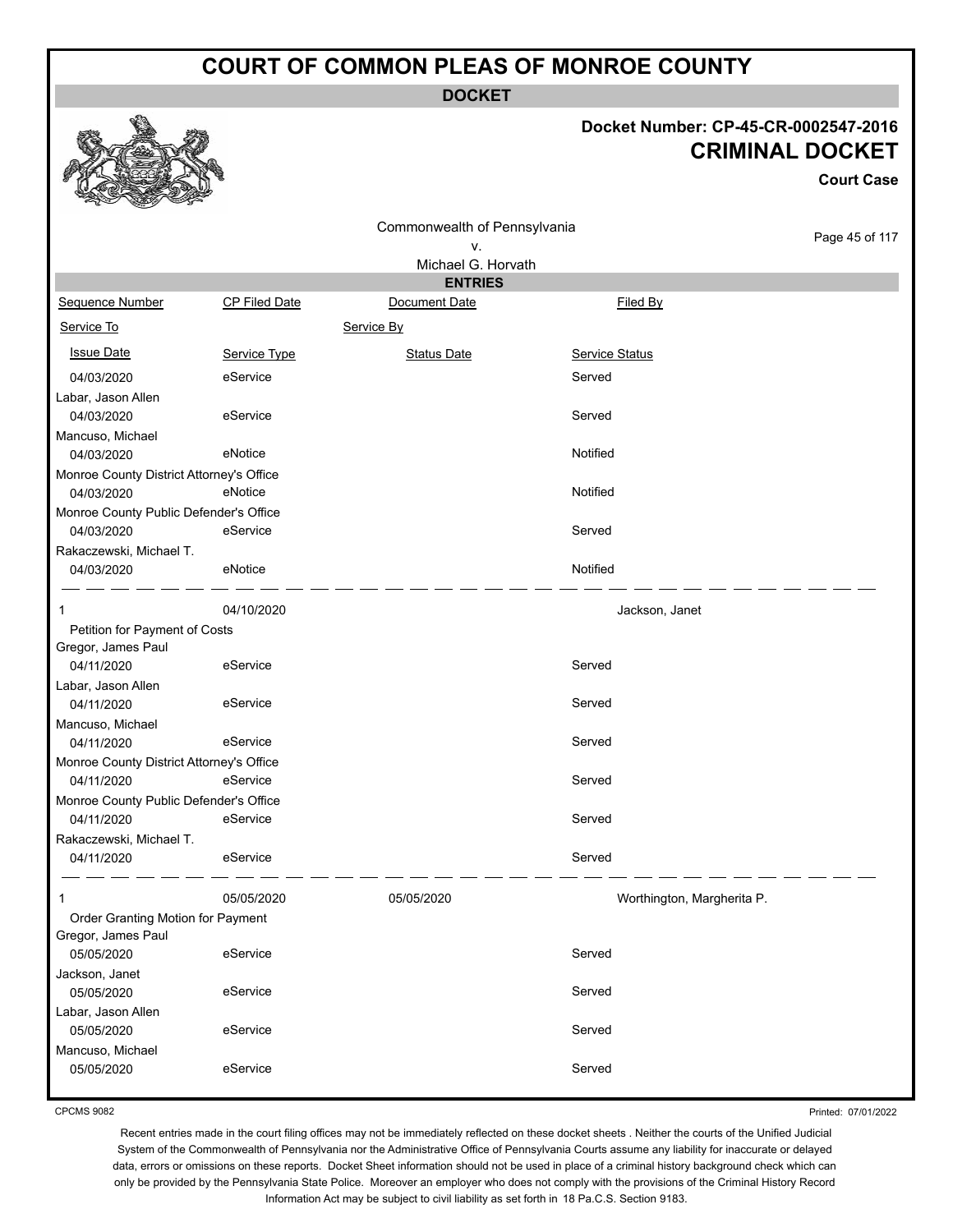**DOCKET**

#### **Docket Number: CP-45-CR-0002547-2016 CRIMINAL DOCKET**

|                                          |               |                              |                            | <b>Court Case</b> |
|------------------------------------------|---------------|------------------------------|----------------------------|-------------------|
|                                          |               | Commonwealth of Pennsylvania |                            |                   |
|                                          |               | ٧.                           |                            | Page 46 of 117    |
|                                          |               | Michael G. Horvath           |                            |                   |
|                                          |               | <b>ENTRIES</b>               |                            |                   |
| Sequence Number                          | CP Filed Date | Document Date                | Filed By                   |                   |
| Service To                               |               | Service By                   |                            |                   |
| <b>Issue Date</b>                        | Service Type  | <b>Status Date</b>           | Service Status             |                   |
| Monroe County District Attorney's Office |               |                              |                            |                   |
| 05/05/2020                               | eService      |                              | Served                     |                   |
| Monroe County Public Defender's Office   |               |                              |                            |                   |
| 05/05/2020                               | eService      |                              | Served                     |                   |
| Rakaczewski, Michael T.                  |               |                              |                            |                   |
| 05/05/2020                               | eService      |                              | Served                     |                   |
| 2                                        | 05/05/2020    | 05/05/2020                   | Worthington, Margherita P. |                   |
| Order Granting Motion for Payment        |               |                              |                            |                   |
| Gregor, James Paul                       |               |                              |                            |                   |
| 05/05/2020                               | eService      |                              | Served                     |                   |
| Jackson, Janet                           |               |                              |                            |                   |
| 05/05/2020                               | eService      |                              | Served                     |                   |
| Labar, Jason Allen                       |               |                              |                            |                   |
| 05/05/2020                               | eService      |                              | Served                     |                   |
| Mancuso, Michael                         |               |                              |                            |                   |
| 05/05/2020                               | eService      |                              | Served                     |                   |
| Monroe County District Attorney's Office |               |                              |                            |                   |
| 05/05/2020                               | eService      |                              | Served                     |                   |
| Monroe County Public Defender's Office   |               |                              |                            |                   |
| 05/05/2020                               | eService      |                              | Served                     |                   |
| Rakaczewski, Michael T.<br>05/05/2020    | eService      |                              | Served                     |                   |
|                                          |               |                              |                            |                   |
|                                          | 05/11/2020    |                              | Jackson, Janet             |                   |
| Petition for Payment of Counsel Fees     |               |                              |                            |                   |
| Gregor, James Paul                       | eService      |                              | Served                     |                   |
| 05/12/2020                               |               |                              |                            |                   |
| Labar, Jason Allen<br>05/12/2020         | eService      |                              | Served                     |                   |
|                                          |               |                              |                            |                   |
| Mancuso, Michael<br>05/12/2020           | eService      |                              | Served                     |                   |
| Monroe County District Attorney's Office |               |                              |                            |                   |
| 05/12/2020                               | eService      |                              | Served                     |                   |
| Monroe County Public Defender's Office   |               |                              |                            |                   |
| 05/12/2020                               | eService      |                              | Served                     |                   |
| Rakaczewski, Michael T.                  |               |                              |                            |                   |
|                                          |               |                              |                            |                   |

CPCMS 9082

**Barrio** 

Printed: 07/01/2022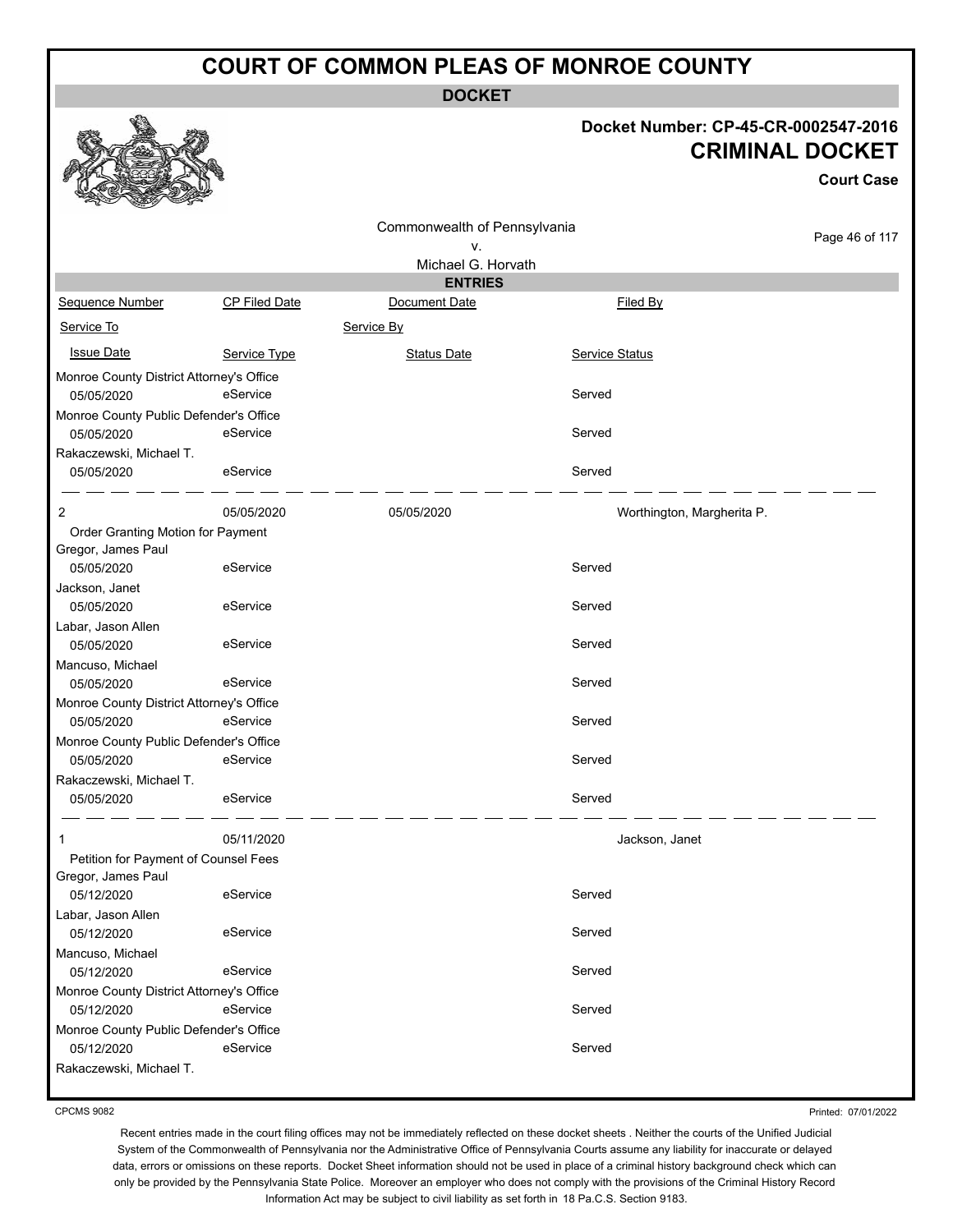**DOCKET**

#### **Docket Number: CP-45-CR-0002547-2016 CRIMINAL DOCKET**

**Court Case**

|                                          |                               | Commonwealth of Pennsylvania |                            |                |
|------------------------------------------|-------------------------------|------------------------------|----------------------------|----------------|
|                                          |                               | ν.                           |                            | Page 47 of 117 |
|                                          |                               | Michael G. Horvath           |                            |                |
|                                          |                               | <b>ENTRIES</b>               |                            |                |
| Sequence Number                          | <b>CP Filed Date</b>          | Document Date                | Filed By                   |                |
| Service To                               |                               | Service By                   |                            |                |
| <b>Issue Date</b>                        | Service Type                  | <b>Status Date</b>           | <b>Service Status</b>      |                |
| 05/12/2020                               | eService                      |                              | Served                     |                |
|                                          | 05/13/2020                    | 05/13/2020                   | Worthington, Margherita P. |                |
| Order Granting Motion for Payment        |                               |                              |                            |                |
| Gregor, James Paul                       |                               |                              |                            |                |
| 05/13/2020                               | eService                      |                              | Served                     |                |
| Jackson, Janet<br>05/13/2020             | eService                      |                              | Served                     |                |
| Labar, Jason Allen<br>05/13/2020         | eService                      |                              | Served                     |                |
| Mancuso, Michael                         |                               |                              |                            |                |
| 05/13/2020                               | eService                      |                              | Served                     |                |
| Monroe County Court Administration       |                               |                              |                            |                |
| 05/13/2020                               | <b>Clerk of Court's Boxes</b> |                              |                            |                |
| Monroe County District Attorney's Office |                               |                              |                            |                |
| 05/13/2020                               | eService                      |                              | Served                     |                |
| Monroe County Public Defender's Office   |                               |                              |                            |                |
| 05/13/2020                               | eService                      |                              | Served                     |                |
| Rakaczewski, Michael T.                  |                               |                              |                            |                |
| 05/13/2020                               | eService                      |                              | Served                     |                |
| 1                                        | 05/27/2020                    |                              | Jackson, Janet             |                |
| Petition for Payment of Costs            |                               |                              |                            |                |
| Gregor, James Paul                       |                               |                              |                            |                |
| 05/27/2020                               | eService                      |                              | Served                     |                |
| Labar, Jason Allen                       |                               |                              |                            |                |
| 05/27/2020                               | eService                      |                              | Served                     |                |
| Mancuso, Michael                         |                               |                              |                            |                |
| 05/27/2020                               | eService                      |                              | Served                     |                |
| Monroe County District Attorney's Office |                               |                              |                            |                |
| 05/27/2020                               | eService                      |                              | Served                     |                |
| Monroe County Public Defender's Office   |                               |                              |                            |                |
| 05/27/2020                               | eService                      |                              | Served                     |                |
| Rakaczewski, Michael T.                  |                               |                              |                            |                |
| 05/27/2020                               | eService                      |                              | Served                     |                |

CPCMS 9082

Printed: 07/01/2022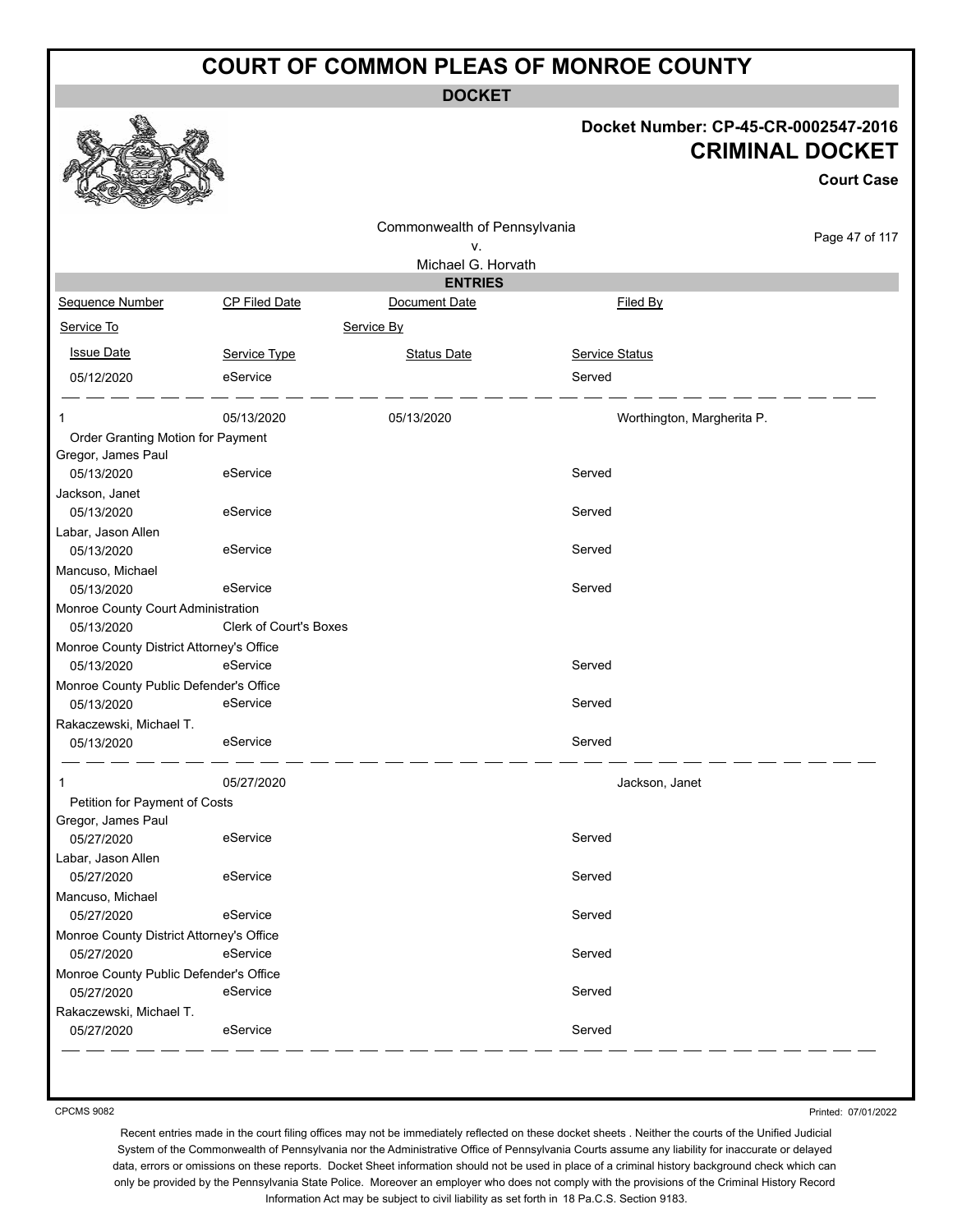**DOCKET**

#### **Docket Number: CP-45-CR-0002547-2016 CRIMINAL DOCKET**

**Court Case**

|                                                           |                        |                              |                            | Gourt Gase     |
|-----------------------------------------------------------|------------------------|------------------------------|----------------------------|----------------|
|                                                           |                        | Commonwealth of Pennsylvania |                            |                |
|                                                           |                        | ۷.                           |                            | Page 48 of 117 |
|                                                           |                        | Michael G. Horvath           |                            |                |
|                                                           |                        | <b>ENTRIES</b>               |                            |                |
| Sequence Number                                           | <b>CP Filed Date</b>   | Document Date                | Filed By                   |                |
| Service To                                                |                        | Service By                   |                            |                |
| <b>Issue Date</b>                                         | Service Type           | <b>Status Date</b>           | Service Status             |                |
| 1                                                         | 05/28/2020             | 05/28/2020                   | Worthington, Margherita P. |                |
| Order Granting Motion for Payment<br>Gregor, James Paul   |                        |                              |                            |                |
| 05/28/2020                                                | eService               |                              | Served                     |                |
| Jackson, Janet<br>05/28/2020                              | eService               |                              | Served                     |                |
| Labar, Jason Allen<br>05/28/2020                          | eService               |                              | Served                     |                |
| Mancuso, Michael<br>05/28/2020                            | eService               |                              | Served                     |                |
| Monroe County District Attorney's Office<br>05/28/2020    | eService               |                              | Served                     |                |
| Monroe County Public Defender's Office                    | eService               |                              | Served                     |                |
| 05/28/2020<br>Rakaczewski, Michael T.                     |                        |                              |                            |                |
| 05/28/2020                                                | eService               |                              | Served                     |                |
| Monroe County Court Administration                        |                        |                              |                            |                |
| 05/29/2020                                                | Clerk of Court's Boxes |                              |                            |                |
| 1                                                         | 06/09/2020             |                              | Jackson, Janet             |                |
| Petition for Payment of Counsel Fee<br>Gregor, James Paul |                        |                              |                            |                |
| 06/09/2020                                                | eService               |                              | Served                     |                |
| Labar, Jason Allen<br>06/09/2020                          | eService               |                              | Served                     |                |
| Mancuso, Michael<br>06/09/2020                            | eService               |                              | Served                     |                |
| Monroe County District Attorney's Office                  |                        |                              |                            |                |
| 06/09/2020                                                | eService               |                              | Served                     |                |
| Monroe County Public Defender's Office                    |                        |                              |                            |                |
| 06/09/2020                                                | eService               |                              | Served                     |                |
| Rakaczewski, Michael T.<br>06/09/2020                     | eService               |                              | Served                     |                |
| 1                                                         | 06/10/2020             | 06/10/2020                   | Worthington, Margherita P. |                |
| Order Granting Motion for Payment<br>Gregor, James Paul   |                        |                              |                            |                |

CPCMS 9082

Printed: 07/01/2022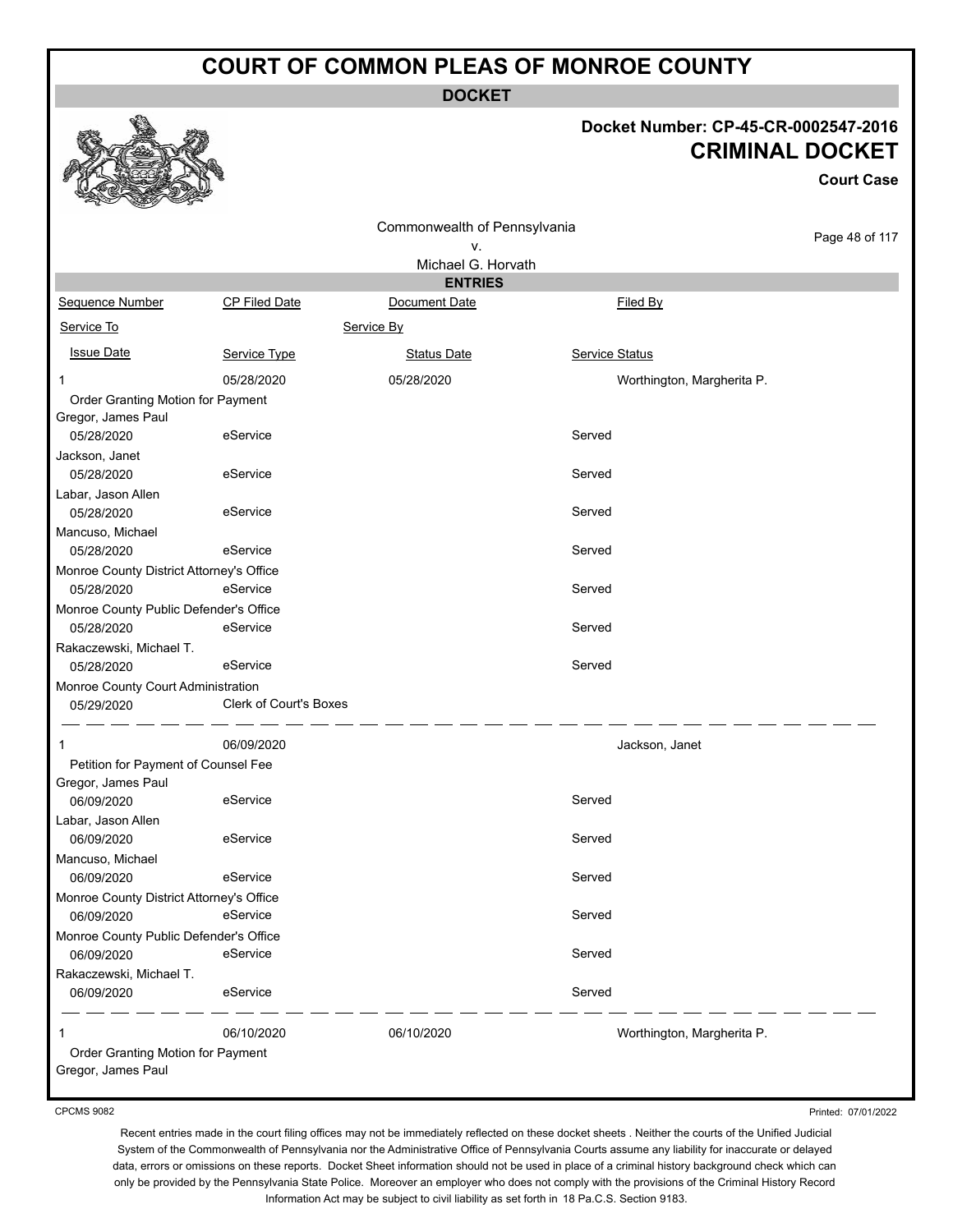**DOCKET**

#### **Docket Number: CP-45-CR-0002547-2016 CRIMINAL DOCKET**

**Court Case**

|                                          |                        | Commonwealth of Pennsylvania |                            |                |
|------------------------------------------|------------------------|------------------------------|----------------------------|----------------|
|                                          |                        | ٧.                           |                            | Page 49 of 117 |
|                                          |                        | Michael G. Horvath           |                            |                |
|                                          |                        | <b>ENTRIES</b>               |                            |                |
| Sequence Number                          | CP Filed Date          | Document Date                | Filed By                   |                |
| Service To                               |                        | Service By                   |                            |                |
| <b>Issue Date</b>                        | Service Type           | <b>Status Date</b>           | Service Status             |                |
| 06/10/2020                               | eService               |                              | Served                     |                |
| Jackson, Janet                           |                        |                              |                            |                |
| 06/10/2020                               | eService               |                              | Served                     |                |
| Labar, Jason Allen                       |                        |                              |                            |                |
| 06/10/2020                               | eService               |                              | Served                     |                |
| Mancuso, Michael                         |                        |                              |                            |                |
| 06/10/2020                               | eService               |                              | Served                     |                |
| Monroe County Court Administration       |                        |                              |                            |                |
| 06/10/2020                               | Clerk of Court's Boxes |                              |                            |                |
| Monroe County District Attorney's Office |                        |                              |                            |                |
| 06/10/2020                               | eService               |                              | Served                     |                |
| Monroe County Public Defender's Office   |                        |                              |                            |                |
| 06/10/2020                               | eService               |                              | Served                     |                |
| Rakaczewski, Michael T.                  |                        |                              |                            |                |
| 06/10/2020                               | eService               |                              | Served                     |                |
| 1                                        | 06/22/2020             |                              | Jackson, Janet             |                |
| Petition for Payment of Costs            |                        |                              |                            |                |
| Gregor, James Paul                       |                        |                              |                            |                |
| 06/22/2020                               | eService               |                              | Served                     |                |
| Labar, Jason Allen                       |                        |                              |                            |                |
| 06/22/2020                               | eService               |                              | Served                     |                |
| Mancuso, Michael                         |                        |                              |                            |                |
| 06/22/2020                               | eService               |                              | Served                     |                |
| Monroe County District Attorney's Office |                        |                              |                            |                |
| 06/22/2020                               | eService               |                              | Served                     |                |
| Monroe County Public Defender's Office   |                        |                              |                            |                |
| 06/22/2020 eService                      |                        |                              | Served                     |                |
| Rakaczewski, Michael T.                  |                        |                              |                            |                |
| 06/22/2020                               | eService               |                              | Served                     |                |
| 1                                        | 06/23/2020             | 06/23/2020                   | Worthington, Margherita P. |                |
| Order Granting Motion for Payment        |                        |                              |                            |                |
| Gregor, James Paul                       |                        |                              |                            |                |
| 06/23/2020                               | eService               |                              | Served                     |                |
| Jackson, Janet                           |                        |                              |                            |                |
| 06/23/2020                               | eService               |                              | Served                     |                |
|                                          |                        |                              |                            |                |

CPCMS 9082

Printed: 07/01/2022

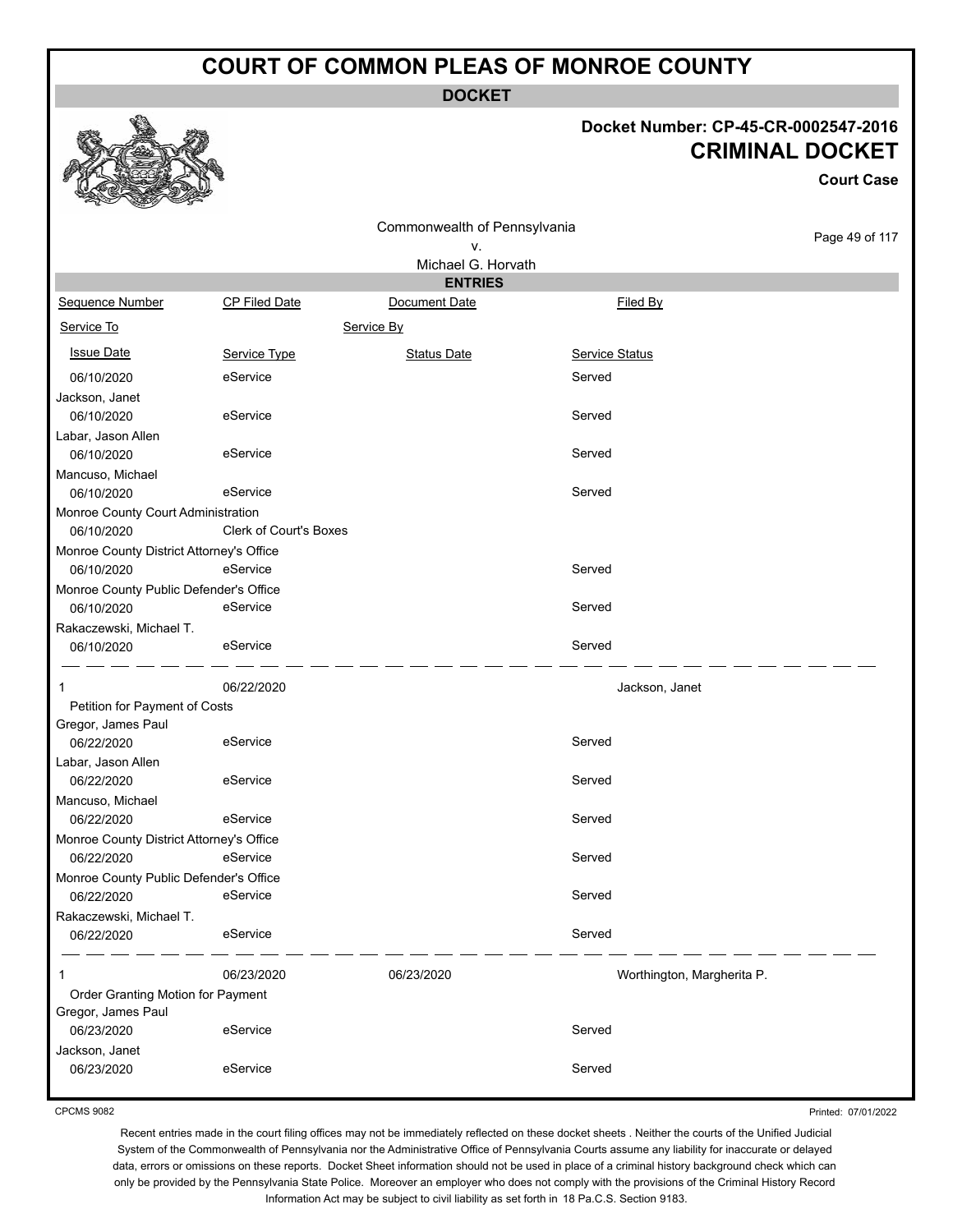**DOCKET**

#### **Docket Number: CP-45-CR-0002547-2016 CRIMINAL DOCKET**

**Court Case**

|                                          |                        | Commonwealth of Pennsylvania |                            |                |  |  |
|------------------------------------------|------------------------|------------------------------|----------------------------|----------------|--|--|
|                                          |                        | ٧.                           |                            | Page 50 of 117 |  |  |
|                                          |                        | Michael G. Horvath           |                            |                |  |  |
|                                          |                        | <b>ENTRIES</b>               |                            |                |  |  |
| Sequence Number                          | <b>CP Filed Date</b>   | Document Date                | Filed By                   |                |  |  |
| Service To                               |                        | Service By                   |                            |                |  |  |
| <b>Issue Date</b>                        | Service Type           | <b>Status Date</b>           | Service Status             |                |  |  |
| Labar, Jason Allen                       |                        |                              |                            |                |  |  |
| 06/23/2020                               | eService               |                              | Served                     |                |  |  |
| Mancuso, Michael                         |                        |                              |                            |                |  |  |
| 06/23/2020                               | eService               |                              | Served                     |                |  |  |
| Monroe County Court Administration       |                        |                              |                            |                |  |  |
| 06/23/2020                               | Clerk of Court's Boxes |                              |                            |                |  |  |
| Monroe County District Attorney's Office |                        |                              |                            |                |  |  |
| 06/23/2020                               | eService               |                              | Served                     |                |  |  |
| Monroe County Public Defender's Office   |                        |                              |                            |                |  |  |
| 06/23/2020                               | eService               |                              | Served                     |                |  |  |
| Rakaczewski, Michael T.                  |                        |                              |                            |                |  |  |
| 06/23/2020                               | eService               |                              | Served                     |                |  |  |
| 1                                        | 06/25/2020             |                              | Jackson, Janet             |                |  |  |
| Petition for Payment of Costs            |                        |                              |                            |                |  |  |
| Gregor, James Paul                       |                        |                              |                            |                |  |  |
| 06/25/2020                               | eService               |                              | Served                     |                |  |  |
| Labar, Jason Allen                       |                        |                              |                            |                |  |  |
| 06/25/2020                               | eService               |                              | Served                     |                |  |  |
| Mancuso, Michael                         |                        |                              |                            |                |  |  |
| 06/25/2020                               | eService               |                              | Served                     |                |  |  |
| Monroe County District Attorney's Office |                        |                              |                            |                |  |  |
| 06/25/2020                               | eService               |                              | Served                     |                |  |  |
| Monroe County Public Defender's Office   |                        |                              |                            |                |  |  |
| 06/25/2020                               | eService               |                              | Served                     |                |  |  |
| Rakaczewski, Michael T.                  |                        |                              | Served                     |                |  |  |
| 06/25/2020                               | eService               |                              |                            |                |  |  |
|                                          | 06/29/2020             | 06/29/2020                   | Worthington, Margherita P. |                |  |  |
| Order Granting Motion for Payment        |                        |                              |                            |                |  |  |
| Gregor, James Paul                       |                        |                              |                            |                |  |  |
| 06/29/2020                               | eService               |                              | Served                     |                |  |  |
| Jackson, Janet                           |                        |                              |                            |                |  |  |
| 06/29/2020                               | eService               |                              | Served                     |                |  |  |
| Labar, Jason Allen                       |                        |                              |                            |                |  |  |
| 06/29/2020                               | eService               |                              | Served                     |                |  |  |
| Mancuso, Michael                         |                        |                              |                            |                |  |  |

CPCMS 9082

Recent entries made in the court filing offices may not be immediately reflected on these docket sheets . Neither the courts of the Unified Judicial System of the Commonwealth of Pennsylvania nor the Administrative Office of Pennsylvania Courts assume any liability for inaccurate or delayed data, errors or omissions on these reports. Docket Sheet information should not be used in place of a criminal history background check which can only be provided by the Pennsylvania State Police. Moreover an employer who does not comply with the provisions of the Criminal History Record Information Act may be subject to civil liability as set forth in 18 Pa.C.S. Section 9183.

Printed: 07/01/2022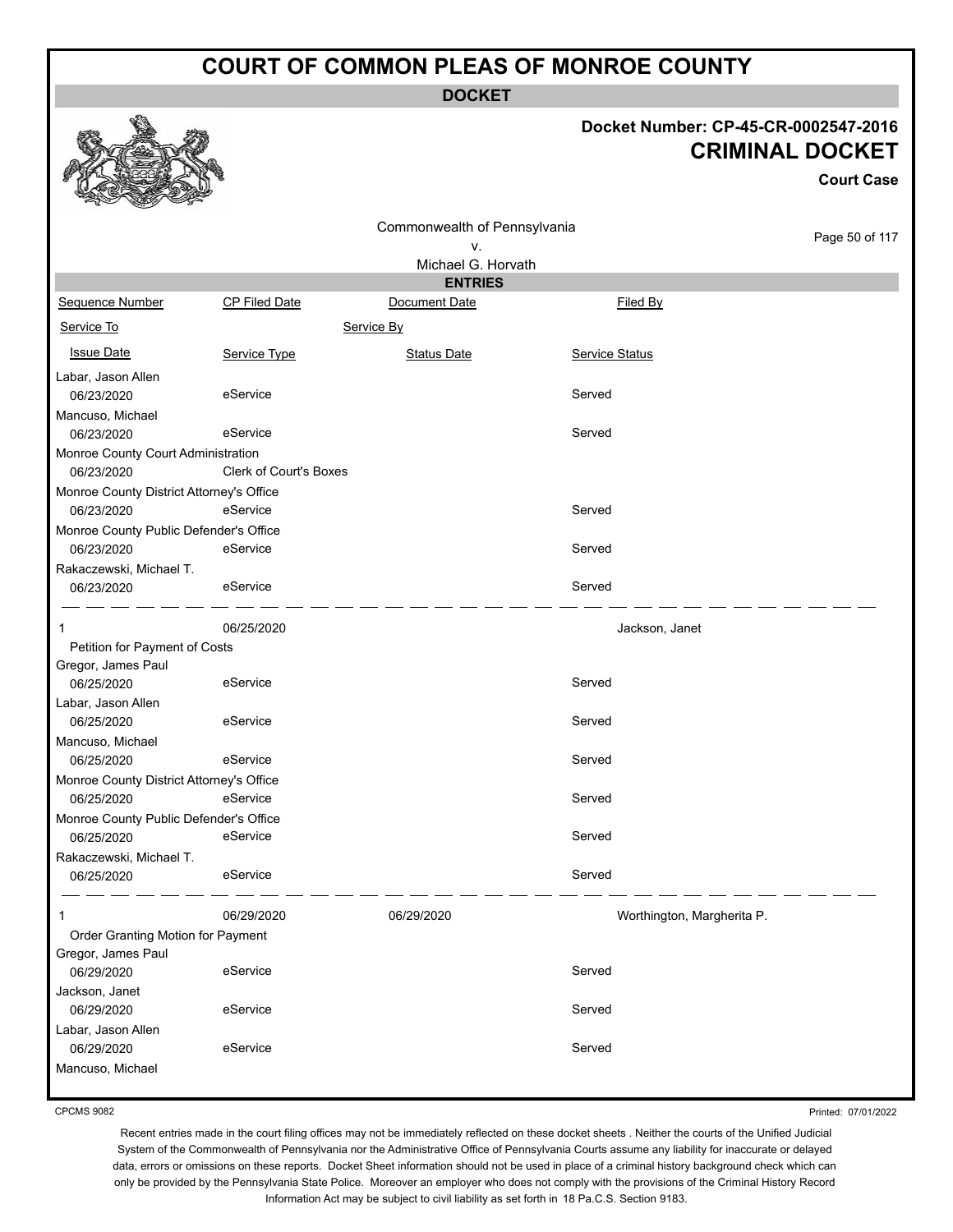**DOCKET**

#### **Docket Number: CP-45-CR-0002547-2016 CRIMINAL DOCKET**

**Court Case**

|                                                        |                               | Commonwealth of Pennsylvania |                       | Page 51 of 117 |
|--------------------------------------------------------|-------------------------------|------------------------------|-----------------------|----------------|
|                                                        |                               | ν.                           |                       |                |
|                                                        |                               | Michael G. Horvath           |                       |                |
|                                                        |                               | <b>ENTRIES</b>               |                       |                |
| Sequence Number                                        | <b>CP Filed Date</b>          | Document Date                | Filed By              |                |
| Service To                                             |                               | Service By                   |                       |                |
| <b>Issue Date</b>                                      | Service Type                  | <b>Status Date</b>           | <b>Service Status</b> |                |
| 06/29/2020                                             | eService                      |                              | Served                |                |
| Monroe County Court Administration                     |                               |                              |                       |                |
| 06/29/2020                                             | <b>Clerk of Court's Boxes</b> |                              |                       |                |
| Monroe County District Attorney's Office<br>06/29/2020 | eService                      |                              | Served                |                |
| Monroe County Public Defender's Office                 |                               |                              |                       |                |
| 06/29/2020                                             | eService                      |                              | Served                |                |
| Rakaczewski, Michael T.                                |                               |                              |                       |                |
| 06/29/2020                                             | eService                      |                              | Served                |                |
| 1                                                      | 08/04/2020                    |                              | Jackson, Janet        |                |
| Petition for Payment of Counsel Fee                    |                               |                              |                       |                |
| Gregor, James Paul<br>08/04/2020                       | eService                      |                              | Served                |                |
| Labar, Jason Allen                                     |                               |                              |                       |                |
| 08/04/2020                                             | eService                      |                              | Served                |                |
| Mancuso, Michael                                       |                               |                              |                       |                |
| 08/04/2020                                             | eService                      |                              | Served                |                |
| Monroe County District Attorney's Office               |                               |                              |                       |                |
| 08/04/2020                                             | eService                      |                              | Served                |                |
| Monroe County Public Defender's Office                 |                               |                              |                       |                |
| 08/04/2020                                             | eService                      |                              | Served                |                |
| Rakaczewski, Michael T.                                |                               |                              |                       |                |
| 08/04/2020                                             | eService                      |                              | Served                |                |
| 2                                                      | 08/04/2020                    |                              | Jackson, Janet        |                |
| Petition for Payment of Costs                          |                               |                              |                       |                |
| Gregor, James Paul                                     |                               |                              |                       |                |
| 08/04/2020                                             | eService                      |                              | Served                |                |
| Labar, Jason Allen                                     |                               |                              |                       |                |
| 08/04/2020                                             | eService                      |                              | Served                |                |
| Mancuso, Michael                                       |                               |                              | Served                |                |
| 08/04/2020<br>Monroe County District Attorney's Office | eService                      |                              |                       |                |
| 08/04/2020                                             | eService                      |                              | Served                |                |
| Monroe County Public Defender's Office                 |                               |                              |                       |                |
| 08/04/2020                                             | eService                      |                              | Served                |                |

CPCMS 9082

Printed: 07/01/2022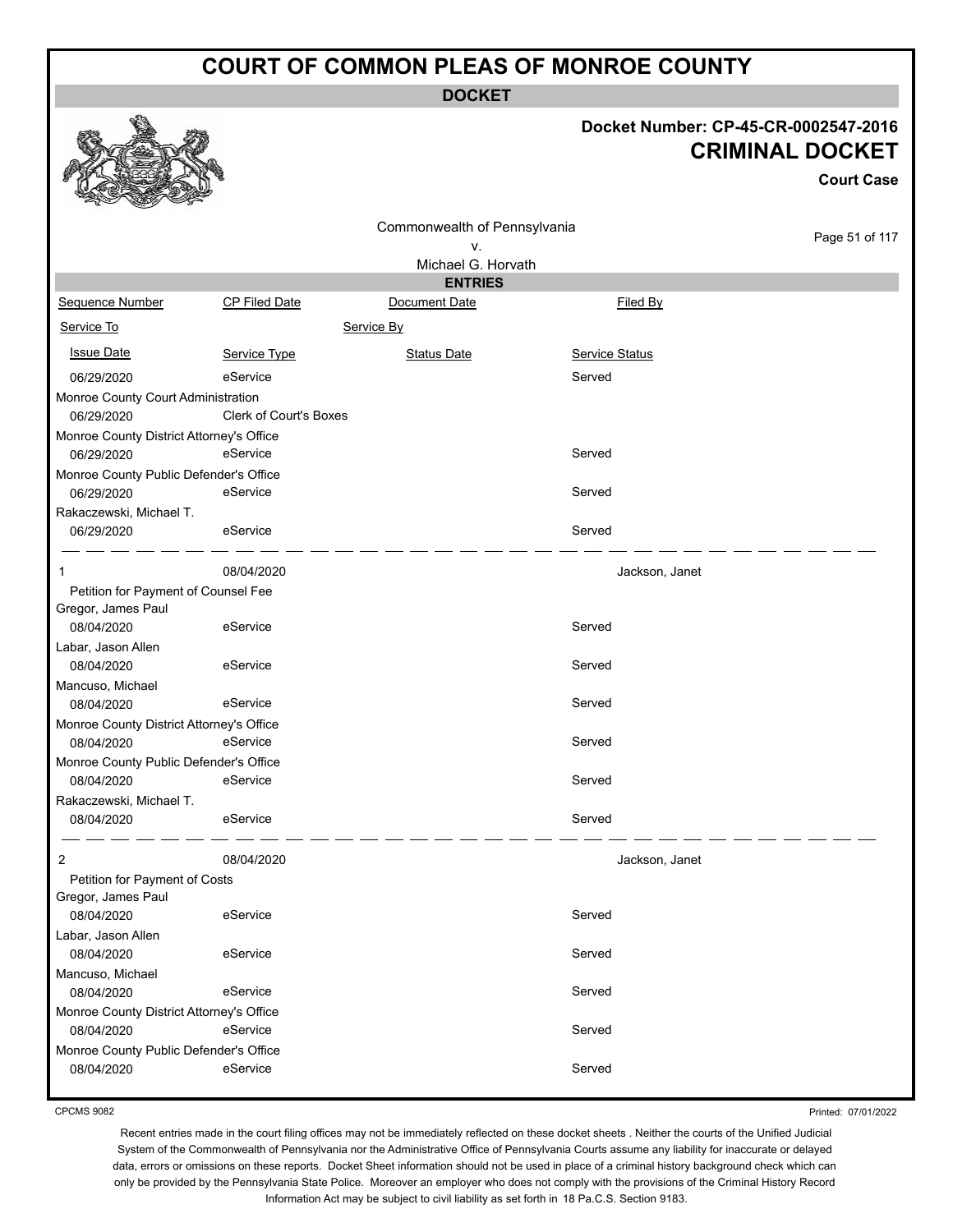**DOCKET**

#### **Docket Number: CP-45-CR-0002547-2016 CRIMINAL DOCKET**

**Court Case**

|                                          |                               |                              |                            | <b>Court Case</b> |
|------------------------------------------|-------------------------------|------------------------------|----------------------------|-------------------|
|                                          |                               | Commonwealth of Pennsylvania |                            |                   |
|                                          |                               | ٧.                           |                            | Page 52 of 117    |
|                                          |                               | Michael G. Horvath           |                            |                   |
|                                          |                               | <b>ENTRIES</b>               |                            |                   |
| Sequence Number                          | <b>CP Filed Date</b>          | Document Date                | Filed By                   |                   |
| Service To                               |                               | Service By                   |                            |                   |
| <b>Issue Date</b>                        | Service Type                  | <b>Status Date</b>           | Service Status             |                   |
| Rakaczewski, Michael T.                  |                               |                              |                            |                   |
| 08/04/2020                               | eService                      |                              | Served                     |                   |
| 3                                        | 08/04/2020                    | 08/04/2020                   | Worthington, Margherita P. |                   |
| Order Granting Motion for Payment        |                               |                              |                            |                   |
| Gregor, James Paul                       |                               |                              |                            |                   |
| 08/04/2020                               | eService                      |                              | Served                     |                   |
| Jackson, Janet                           |                               |                              |                            |                   |
| 08/04/2020                               | eService                      |                              | Served                     |                   |
| Labar, Jason Allen                       |                               |                              |                            |                   |
| 08/04/2020                               | eService                      |                              | Served                     |                   |
| Mancuso, Michael                         |                               |                              |                            |                   |
| 08/04/2020                               | eService                      |                              | Served                     |                   |
| Monroe County District Attorney's Office |                               |                              |                            |                   |
| 08/04/2020                               | eService                      |                              | Served                     |                   |
| Monroe County Public Defender's Office   |                               |                              |                            |                   |
| 08/04/2020                               | eService                      |                              | Served                     |                   |
| Rakaczewski, Michael T.                  |                               |                              |                            |                   |
| 08/04/2020                               | eService                      |                              | Served                     |                   |
| Monroe County Court Administration       |                               |                              |                            |                   |
| 08/05/2020                               | <b>Clerk of Court's Boxes</b> |                              |                            |                   |
|                                          |                               |                              |                            |                   |
| 4                                        | 08/04/2020                    | 08/04/2020                   | Worthington, Margherita P. |                   |
| Order Granting Motion for Payment        |                               |                              |                            |                   |
| Gregor, James Paul                       |                               |                              |                            |                   |
| 08/04/2020                               | eService                      |                              | Served                     |                   |
| Jackson, Janet                           |                               |                              |                            |                   |
| 08/04/2020                               | eService                      |                              | Served                     |                   |
| Labar, Jason Allen                       |                               |                              |                            |                   |
| 08/04/2020                               | eService                      |                              | Served                     |                   |
| Mancuso, Michael                         |                               |                              |                            |                   |
| 08/04/2020                               | eService                      |                              | Served                     |                   |
| Monroe County District Attorney's Office |                               |                              |                            |                   |
| 08/04/2020                               | eService                      |                              | Served                     |                   |
| Monroe County Public Defender's Office   |                               |                              |                            |                   |
| 08/04/2020                               | eService                      |                              | Served                     |                   |
| Rakaczewski, Michael T.                  |                               |                              |                            |                   |
|                                          |                               |                              |                            |                   |

CPCMS 9082

Printed: 07/01/2022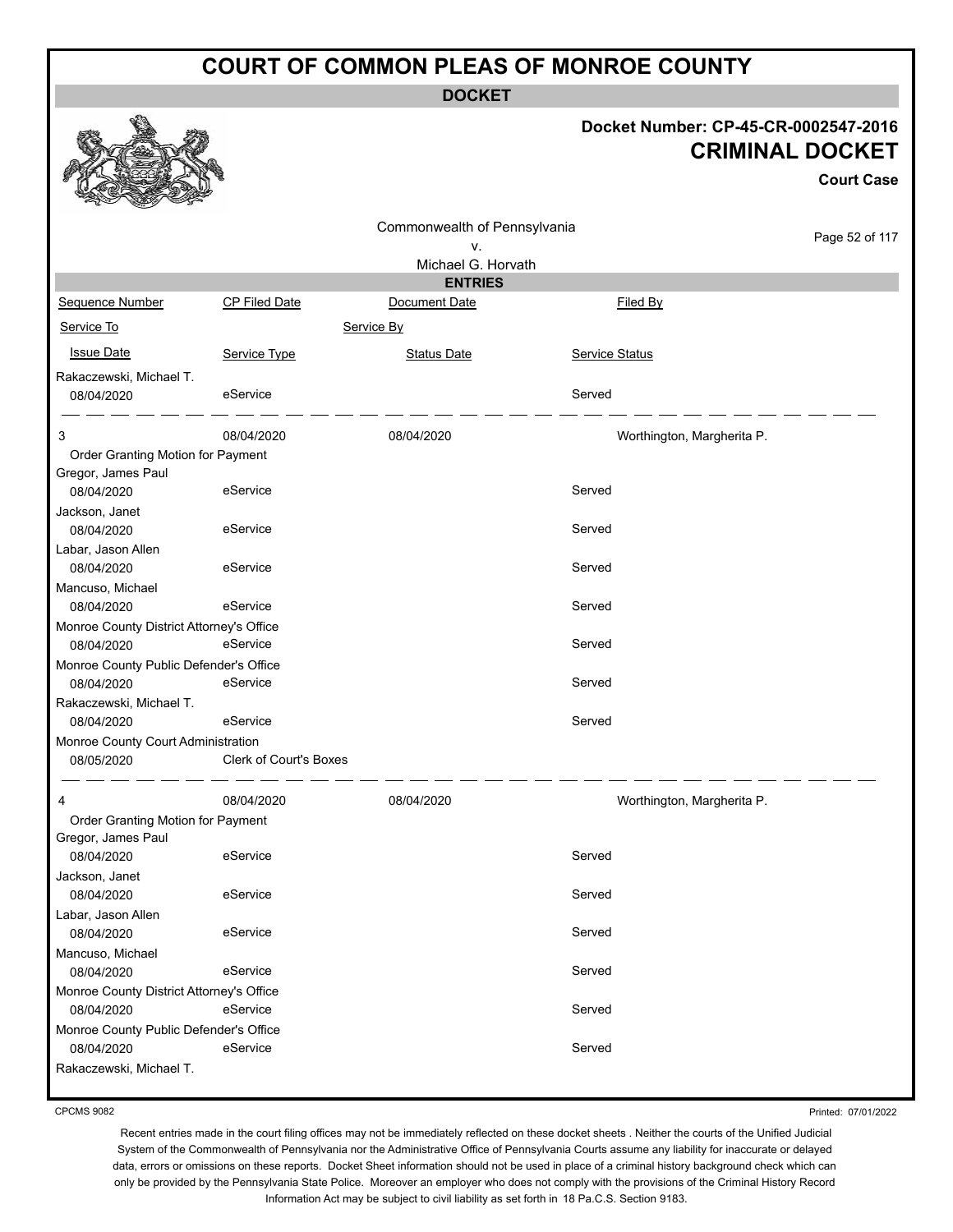**DOCKET**

#### **Docket Number: CP-45-CR-0002547-2016 CRIMINAL DOCKET**

**Court Case**

|                                                        |                               |                              |                            | <b>Court Case</b> |
|--------------------------------------------------------|-------------------------------|------------------------------|----------------------------|-------------------|
|                                                        |                               | Commonwealth of Pennsylvania |                            |                   |
|                                                        |                               | ۷.                           |                            | Page 53 of 117    |
|                                                        |                               | Michael G. Horvath           |                            |                   |
|                                                        |                               | <b>ENTRIES</b>               |                            |                   |
| Sequence Number                                        | <b>CP Filed Date</b>          | Document Date                | Filed By                   |                   |
| Service To                                             |                               | Service By                   |                            |                   |
| <b>Issue Date</b>                                      | Service Type                  | <b>Status Date</b>           | Service Status             |                   |
| 08/04/2020                                             | eService                      |                              | Served                     |                   |
| Monroe County Court Administration                     |                               |                              |                            |                   |
| 08/05/2020                                             | <b>Clerk of Court's Boxes</b> |                              |                            |                   |
| 1                                                      | 08/19/2020                    |                              | Jackson, Janet             |                   |
| <b>Motion for Continuance</b>                          |                               |                              |                            |                   |
| Gregor, James Paul                                     |                               |                              |                            |                   |
| 08/19/2020                                             | eService                      |                              | Served                     |                   |
| Labar, Jason Allen                                     |                               |                              |                            |                   |
| 08/19/2020                                             | eService                      |                              | Served                     |                   |
| Mancuso, Michael                                       |                               |                              |                            |                   |
| 08/19/2020                                             | eNotice                       |                              | Notified                   |                   |
| Monroe County District Attorney's Office               |                               |                              |                            |                   |
| 08/19/2020                                             | eNotice                       |                              | Notified                   |                   |
| Monroe County Public Defender's Office                 |                               |                              |                            |                   |
| 08/19/2020                                             | eService                      |                              | Served                     |                   |
| Rakaczewski, Michael T.                                |                               |                              |                            |                   |
| 08/19/2020                                             | eNotice                       |                              | Notified                   |                   |
| 1                                                      | 08/20/2020                    | 08/20/2020                   | Worthington, Margherita P. |                   |
| Order Granting Motion for Continuance                  |                               |                              |                            |                   |
| Cherundolo, David Paul                                 |                               |                              |                            |                   |
| 08/20/2020                                             | <b>First Class</b>            |                              |                            |                   |
| Gregor, James Paul                                     |                               |                              |                            |                   |
| 08/20/2020                                             | eService                      |                              | Served                     |                   |
| Jackson, Janet                                         |                               |                              |                            |                   |
| 08/20/2020                                             | eService                      |                              | Served                     |                   |
| Labar, Jason Allen                                     |                               |                              |                            |                   |
| 08/20/2020                                             | eService                      |                              | Served                     |                   |
| Mancuso, Michael                                       | eService                      |                              | Served                     |                   |
| 08/20/2020<br>Monroe County Court Administration       |                               |                              |                            |                   |
|                                                        | <b>Clerk of Court's Boxes</b> |                              |                            |                   |
| 08/20/2020<br>Monroe County District Attorney's Office |                               |                              |                            |                   |
| 08/20/2020                                             | eService                      |                              | Served                     |                   |
| Monroe County Probation Department                     |                               |                              |                            |                   |
| 08/20/2020                                             | Clerk of Court's Boxes        |                              |                            |                   |
|                                                        |                               |                              |                            |                   |

CPCMS 9082

Printed: 07/01/2022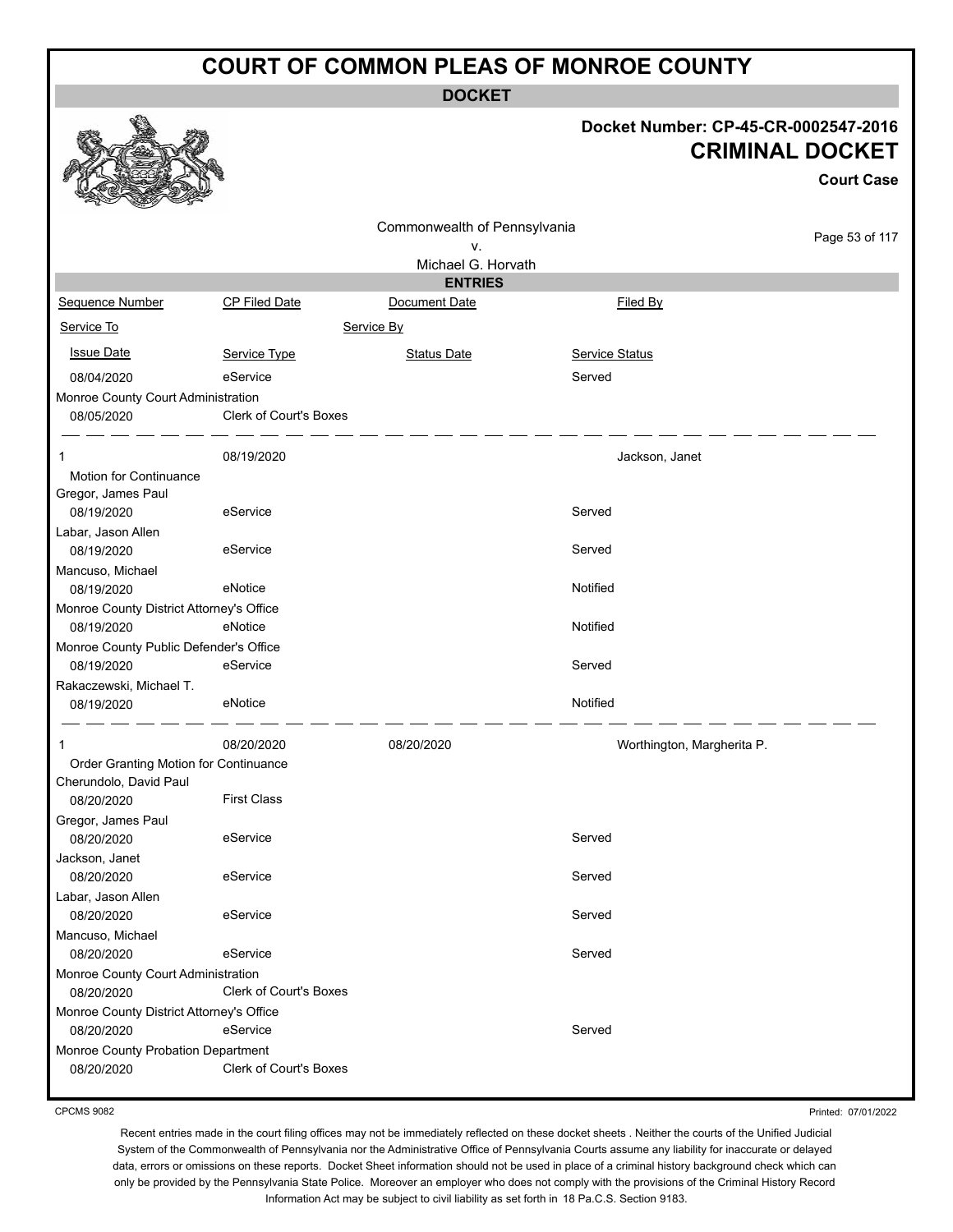**DOCKET**

#### **Docket Number: CP-45-CR-0002547-2016 CRIMINAL DOCKET**

|                                                  |                               |                                      |                            | URIIVIIIVAL DUUNE I |
|--------------------------------------------------|-------------------------------|--------------------------------------|----------------------------|---------------------|
|                                                  |                               |                                      |                            | <b>Court Case</b>   |
|                                                  |                               | Commonwealth of Pennsylvania         |                            | Page 54 of 117      |
|                                                  |                               | ۷.                                   |                            |                     |
|                                                  |                               | Michael G. Horvath<br><b>ENTRIES</b> |                            |                     |
| Sequence Number                                  | <b>CP Filed Date</b>          | Document Date                        | Filed By                   |                     |
| Service To                                       |                               | Service By                           |                            |                     |
| <b>Issue Date</b>                                | Service Type                  | <b>Status Date</b>                   | <b>Service Status</b>      |                     |
| Monroe County Public Defender's Office           |                               |                                      |                            |                     |
| 08/20/2020                                       | eService                      |                                      | Served                     |                     |
| Monroe County Sheriff's Department<br>08/20/2020 | <b>Clerk of Court's Boxes</b> |                                      |                            |                     |
| Other                                            |                               |                                      |                            |                     |
| 08/20/2020                                       | <b>Clerk of Court's Boxes</b> |                                      |                            |                     |
| Rakaczewski, Michael T.                          |                               |                                      |                            |                     |
| 08/20/2020                                       | eService                      |                                      | Served                     |                     |
| 1                                                | 08/25/2020                    |                                      | Jackson, Janet             |                     |
| Petition for Payment of Costs                    |                               |                                      |                            |                     |
| Gregor, James Paul                               |                               |                                      |                            |                     |
| 08/25/2020                                       | eService                      |                                      | Served                     |                     |
| Labar, Jason Allen                               |                               |                                      |                            |                     |
| 08/25/2020                                       | eService                      |                                      | Served                     |                     |
| Mancuso, Michael<br>08/25/2020                   | eService                      |                                      | Served                     |                     |
| Monroe County District Attorney's Office         |                               |                                      |                            |                     |
| 08/25/2020                                       | eService                      |                                      | Served                     |                     |
| Monroe County Public Defender's Office           |                               |                                      |                            |                     |
| 08/25/2020                                       | eService                      |                                      | Served                     |                     |
| Rakaczewski, Michael T.                          |                               |                                      |                            |                     |
| 08/25/2020                                       | eService                      |                                      | Served                     |                     |
| 2                                                | 08/25/2020                    | 08/25/2020                           | Worthington, Margherita P. |                     |
| Order Granting Motion for Payment                |                               |                                      |                            |                     |
| Gregor, James Paul                               |                               |                                      |                            |                     |
| 08/25/2020                                       | eService                      |                                      | Served                     |                     |
| Jackson, Janet                                   |                               |                                      |                            |                     |
| 08/25/2020                                       | eService                      |                                      | Served                     |                     |
| Labar, Jason Allen                               |                               |                                      |                            |                     |
| 08/25/2020                                       | eService                      |                                      | Served                     |                     |
| Mancuso, Michael<br>08/25/2020                   | eService                      |                                      | Served                     |                     |
| Monroe County Court Administration               |                               |                                      |                            |                     |
| 08/25/2020                                       | <b>Clerk of Court's Boxes</b> |                                      |                            |                     |
| Monroe County District Attorney's Office         |                               |                                      |                            |                     |
|                                                  |                               |                                      |                            |                     |

CPCMS 9082

**RAA** 

Printed: 07/01/2022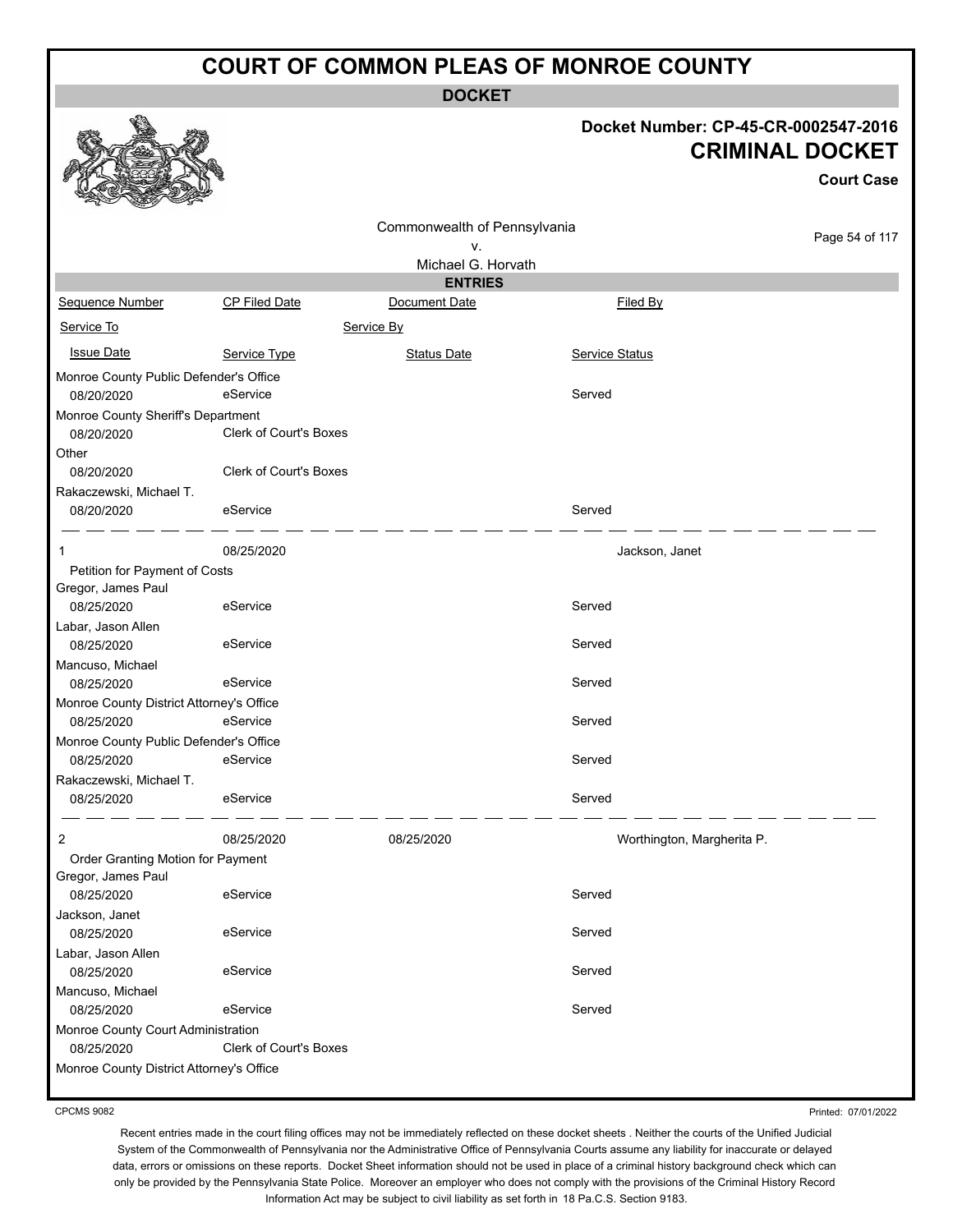**DOCKET**

#### **Docket Number: CP-45-CR-0002547-2016 CRIMINAL DOCKET**

**Court Case**

|                                          |               | Commonwealth of Pennsylvania |                            |                |
|------------------------------------------|---------------|------------------------------|----------------------------|----------------|
|                                          |               | ν.                           |                            | Page 55 of 117 |
|                                          |               | Michael G. Horvath           |                            |                |
|                                          |               | <b>ENTRIES</b>               |                            |                |
| Sequence Number                          | CP Filed Date | Document Date                | Filed By                   |                |
| Service To                               |               | Service By                   |                            |                |
| <b>Issue Date</b>                        | Service Type  | <b>Status Date</b>           | Service Status             |                |
| 08/25/2020                               | eService      |                              | Served                     |                |
| Monroe County Public Defender's Office   |               |                              |                            |                |
| 08/25/2020                               | eService      |                              | Served                     |                |
| Rakaczewski, Michael T.                  |               |                              |                            |                |
| 08/25/2020                               | eService      |                              | Served                     |                |
|                                          | 08/31/2020    |                              | Jackson, Janet             |                |
| Petition for Payment of Counsel Fee      |               |                              |                            |                |
| Gregor, James Paul                       |               |                              |                            |                |
| 08/31/2020                               | eService      |                              | Served                     |                |
| Labar, Jason Allen                       |               |                              |                            |                |
| 08/31/2020                               | eService      |                              | Served                     |                |
| Mancuso, Michael                         |               |                              |                            |                |
| 08/31/2020                               | eService      |                              | Served                     |                |
| Monroe County District Attorney's Office |               |                              |                            |                |
| 08/31/2020                               | eService      |                              | Served                     |                |
| Monroe County Public Defender's Office   |               |                              |                            |                |
| 08/31/2020                               | eService      |                              | Served                     |                |
| Rakaczewski, Michael T.                  |               |                              |                            |                |
| 08/31/2020                               | eService      |                              | Served                     |                |
| 1                                        | 09/03/2020    | 09/03/2020                   | Worthington, Margherita P. |                |
| Order Granting Motion for Payment        |               |                              |                            |                |
| Gregor, James Paul                       |               |                              |                            |                |
| 09/03/2020                               | eService      |                              | Served                     |                |
| Jackson, Janet                           |               |                              |                            |                |
| 09/03/2020                               | eService      |                              | Served                     |                |
| Labar, Jason Allen                       |               |                              |                            |                |
| 09/03/2020                               | eService      |                              | Served                     |                |
| Mancuso, Michael                         |               |                              |                            |                |
| 09/03/2020                               | eService      |                              | Served                     |                |
| Monroe County District Attorney's Office |               |                              |                            |                |
| 09/03/2020                               | eService      |                              | Served                     |                |
| Monroe County Public Defender's Office   |               |                              |                            |                |
| 09/03/2020                               | eService      |                              | Served                     |                |
| Rakaczewski, Michael T.                  |               |                              |                            |                |
| 09/03/2020                               | eService      |                              | Served                     |                |
|                                          |               |                              |                            |                |

CPCMS 9082

Printed: 07/01/2022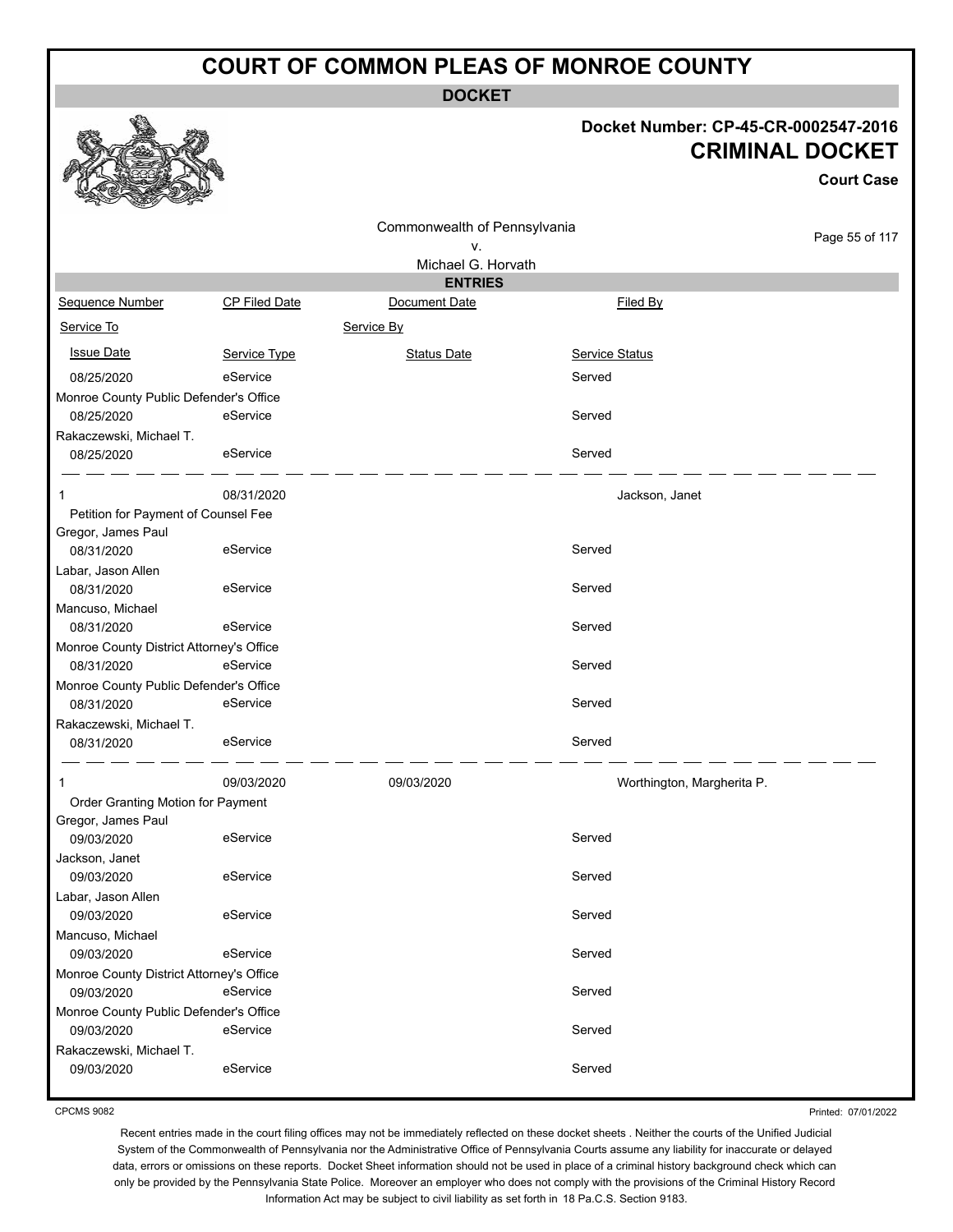**DOCKET**

| Docket Number: CP-45-CR-0002547-2016<br><b>CRIMINAL DOCKET</b><br>Commonwealth of Pennsylvania<br>v.<br>Michael G. Horvath<br><b>ENTRIES</b><br>Sequence Number<br><b>CP Filed Date</b><br>Document Date<br>Filed By<br>Service To<br>Service By<br><b>Issue Date</b><br><b>Service Status</b><br>Service Type<br><b>Status Date</b><br>Monroe County Court Administration<br>Clerk of Court's Boxes<br>09/04/2020<br>09/28/2020<br>Jackson, Janet<br>1<br>Petition for Payment of Costs<br>Gregor, James Paul<br>eService<br>Served<br>09/28/2020<br>Labar, Jason Allen<br>eService<br>Served<br>09/28/2020<br>Mancuso, Michael<br>eNotice<br>Notified<br>09/28/2020<br>Monroe County District Attorney's Office<br>Notified<br>eNotice<br>09/28/2020<br>Monroe County Public Defender's Office<br>eService<br>Served<br>09/28/2020<br>Rakaczewski, Michael T.<br>Notified<br>eNotice<br>09/28/2020<br>2<br>09/28/2020<br>09/28/2020<br>Worthington, Margherita P.<br>Order Granting Motion for Payment<br>Gregor, James Paul<br>eService<br>09/28/2020<br>Served<br>Jackson, Janet<br>eService<br>Served<br>09/28/2020<br>Labar, Jason Allen<br>eService<br>Served<br>09/28/2020<br>Mancuso, Michael<br>Served<br>09/28/2020<br>eService<br>Monroe County District Attorney's Office<br>Served<br>09/28/2020<br>eService<br>Monroe County Public Defender's Office<br>eService<br>Served<br>09/28/2020<br>Rakaczewski, Michael T.<br>eService<br>Served<br>09/28/2020<br>Monroe County Court Administration |            |                        |  |                   |
|---------------------------------------------------------------------------------------------------------------------------------------------------------------------------------------------------------------------------------------------------------------------------------------------------------------------------------------------------------------------------------------------------------------------------------------------------------------------------------------------------------------------------------------------------------------------------------------------------------------------------------------------------------------------------------------------------------------------------------------------------------------------------------------------------------------------------------------------------------------------------------------------------------------------------------------------------------------------------------------------------------------------------------------------------------------------------------------------------------------------------------------------------------------------------------------------------------------------------------------------------------------------------------------------------------------------------------------------------------------------------------------------------------------------------------------------------------------------------------------------------------------|------------|------------------------|--|-------------------|
|                                                                                                                                                                                                                                                                                                                                                                                                                                                                                                                                                                                                                                                                                                                                                                                                                                                                                                                                                                                                                                                                                                                                                                                                                                                                                                                                                                                                                                                                                                               |            |                        |  | <b>Court Case</b> |
|                                                                                                                                                                                                                                                                                                                                                                                                                                                                                                                                                                                                                                                                                                                                                                                                                                                                                                                                                                                                                                                                                                                                                                                                                                                                                                                                                                                                                                                                                                               |            |                        |  | Page 56 of 117    |
|                                                                                                                                                                                                                                                                                                                                                                                                                                                                                                                                                                                                                                                                                                                                                                                                                                                                                                                                                                                                                                                                                                                                                                                                                                                                                                                                                                                                                                                                                                               |            |                        |  |                   |
|                                                                                                                                                                                                                                                                                                                                                                                                                                                                                                                                                                                                                                                                                                                                                                                                                                                                                                                                                                                                                                                                                                                                                                                                                                                                                                                                                                                                                                                                                                               |            |                        |  |                   |
|                                                                                                                                                                                                                                                                                                                                                                                                                                                                                                                                                                                                                                                                                                                                                                                                                                                                                                                                                                                                                                                                                                                                                                                                                                                                                                                                                                                                                                                                                                               |            |                        |  |                   |
|                                                                                                                                                                                                                                                                                                                                                                                                                                                                                                                                                                                                                                                                                                                                                                                                                                                                                                                                                                                                                                                                                                                                                                                                                                                                                                                                                                                                                                                                                                               |            |                        |  |                   |
|                                                                                                                                                                                                                                                                                                                                                                                                                                                                                                                                                                                                                                                                                                                                                                                                                                                                                                                                                                                                                                                                                                                                                                                                                                                                                                                                                                                                                                                                                                               |            |                        |  |                   |
|                                                                                                                                                                                                                                                                                                                                                                                                                                                                                                                                                                                                                                                                                                                                                                                                                                                                                                                                                                                                                                                                                                                                                                                                                                                                                                                                                                                                                                                                                                               |            |                        |  |                   |
|                                                                                                                                                                                                                                                                                                                                                                                                                                                                                                                                                                                                                                                                                                                                                                                                                                                                                                                                                                                                                                                                                                                                                                                                                                                                                                                                                                                                                                                                                                               |            |                        |  |                   |
|                                                                                                                                                                                                                                                                                                                                                                                                                                                                                                                                                                                                                                                                                                                                                                                                                                                                                                                                                                                                                                                                                                                                                                                                                                                                                                                                                                                                                                                                                                               |            |                        |  |                   |
|                                                                                                                                                                                                                                                                                                                                                                                                                                                                                                                                                                                                                                                                                                                                                                                                                                                                                                                                                                                                                                                                                                                                                                                                                                                                                                                                                                                                                                                                                                               |            |                        |  |                   |
|                                                                                                                                                                                                                                                                                                                                                                                                                                                                                                                                                                                                                                                                                                                                                                                                                                                                                                                                                                                                                                                                                                                                                                                                                                                                                                                                                                                                                                                                                                               |            |                        |  |                   |
|                                                                                                                                                                                                                                                                                                                                                                                                                                                                                                                                                                                                                                                                                                                                                                                                                                                                                                                                                                                                                                                                                                                                                                                                                                                                                                                                                                                                                                                                                                               |            |                        |  |                   |
|                                                                                                                                                                                                                                                                                                                                                                                                                                                                                                                                                                                                                                                                                                                                                                                                                                                                                                                                                                                                                                                                                                                                                                                                                                                                                                                                                                                                                                                                                                               |            |                        |  |                   |
|                                                                                                                                                                                                                                                                                                                                                                                                                                                                                                                                                                                                                                                                                                                                                                                                                                                                                                                                                                                                                                                                                                                                                                                                                                                                                                                                                                                                                                                                                                               |            |                        |  |                   |
|                                                                                                                                                                                                                                                                                                                                                                                                                                                                                                                                                                                                                                                                                                                                                                                                                                                                                                                                                                                                                                                                                                                                                                                                                                                                                                                                                                                                                                                                                                               |            |                        |  |                   |
|                                                                                                                                                                                                                                                                                                                                                                                                                                                                                                                                                                                                                                                                                                                                                                                                                                                                                                                                                                                                                                                                                                                                                                                                                                                                                                                                                                                                                                                                                                               |            |                        |  |                   |
|                                                                                                                                                                                                                                                                                                                                                                                                                                                                                                                                                                                                                                                                                                                                                                                                                                                                                                                                                                                                                                                                                                                                                                                                                                                                                                                                                                                                                                                                                                               |            |                        |  |                   |
|                                                                                                                                                                                                                                                                                                                                                                                                                                                                                                                                                                                                                                                                                                                                                                                                                                                                                                                                                                                                                                                                                                                                                                                                                                                                                                                                                                                                                                                                                                               |            |                        |  |                   |
|                                                                                                                                                                                                                                                                                                                                                                                                                                                                                                                                                                                                                                                                                                                                                                                                                                                                                                                                                                                                                                                                                                                                                                                                                                                                                                                                                                                                                                                                                                               |            |                        |  |                   |
|                                                                                                                                                                                                                                                                                                                                                                                                                                                                                                                                                                                                                                                                                                                                                                                                                                                                                                                                                                                                                                                                                                                                                                                                                                                                                                                                                                                                                                                                                                               |            |                        |  |                   |
|                                                                                                                                                                                                                                                                                                                                                                                                                                                                                                                                                                                                                                                                                                                                                                                                                                                                                                                                                                                                                                                                                                                                                                                                                                                                                                                                                                                                                                                                                                               |            |                        |  |                   |
|                                                                                                                                                                                                                                                                                                                                                                                                                                                                                                                                                                                                                                                                                                                                                                                                                                                                                                                                                                                                                                                                                                                                                                                                                                                                                                                                                                                                                                                                                                               |            |                        |  |                   |
|                                                                                                                                                                                                                                                                                                                                                                                                                                                                                                                                                                                                                                                                                                                                                                                                                                                                                                                                                                                                                                                                                                                                                                                                                                                                                                                                                                                                                                                                                                               |            |                        |  |                   |
|                                                                                                                                                                                                                                                                                                                                                                                                                                                                                                                                                                                                                                                                                                                                                                                                                                                                                                                                                                                                                                                                                                                                                                                                                                                                                                                                                                                                                                                                                                               |            |                        |  |                   |
|                                                                                                                                                                                                                                                                                                                                                                                                                                                                                                                                                                                                                                                                                                                                                                                                                                                                                                                                                                                                                                                                                                                                                                                                                                                                                                                                                                                                                                                                                                               |            |                        |  |                   |
|                                                                                                                                                                                                                                                                                                                                                                                                                                                                                                                                                                                                                                                                                                                                                                                                                                                                                                                                                                                                                                                                                                                                                                                                                                                                                                                                                                                                                                                                                                               |            |                        |  |                   |
|                                                                                                                                                                                                                                                                                                                                                                                                                                                                                                                                                                                                                                                                                                                                                                                                                                                                                                                                                                                                                                                                                                                                                                                                                                                                                                                                                                                                                                                                                                               |            |                        |  |                   |
|                                                                                                                                                                                                                                                                                                                                                                                                                                                                                                                                                                                                                                                                                                                                                                                                                                                                                                                                                                                                                                                                                                                                                                                                                                                                                                                                                                                                                                                                                                               |            |                        |  |                   |
|                                                                                                                                                                                                                                                                                                                                                                                                                                                                                                                                                                                                                                                                                                                                                                                                                                                                                                                                                                                                                                                                                                                                                                                                                                                                                                                                                                                                                                                                                                               |            |                        |  |                   |
|                                                                                                                                                                                                                                                                                                                                                                                                                                                                                                                                                                                                                                                                                                                                                                                                                                                                                                                                                                                                                                                                                                                                                                                                                                                                                                                                                                                                                                                                                                               |            |                        |  |                   |
|                                                                                                                                                                                                                                                                                                                                                                                                                                                                                                                                                                                                                                                                                                                                                                                                                                                                                                                                                                                                                                                                                                                                                                                                                                                                                                                                                                                                                                                                                                               |            |                        |  |                   |
|                                                                                                                                                                                                                                                                                                                                                                                                                                                                                                                                                                                                                                                                                                                                                                                                                                                                                                                                                                                                                                                                                                                                                                                                                                                                                                                                                                                                                                                                                                               | 09/29/2020 | Clerk of Court's Boxes |  |                   |

CPCMS 9082

Printed: 07/01/2022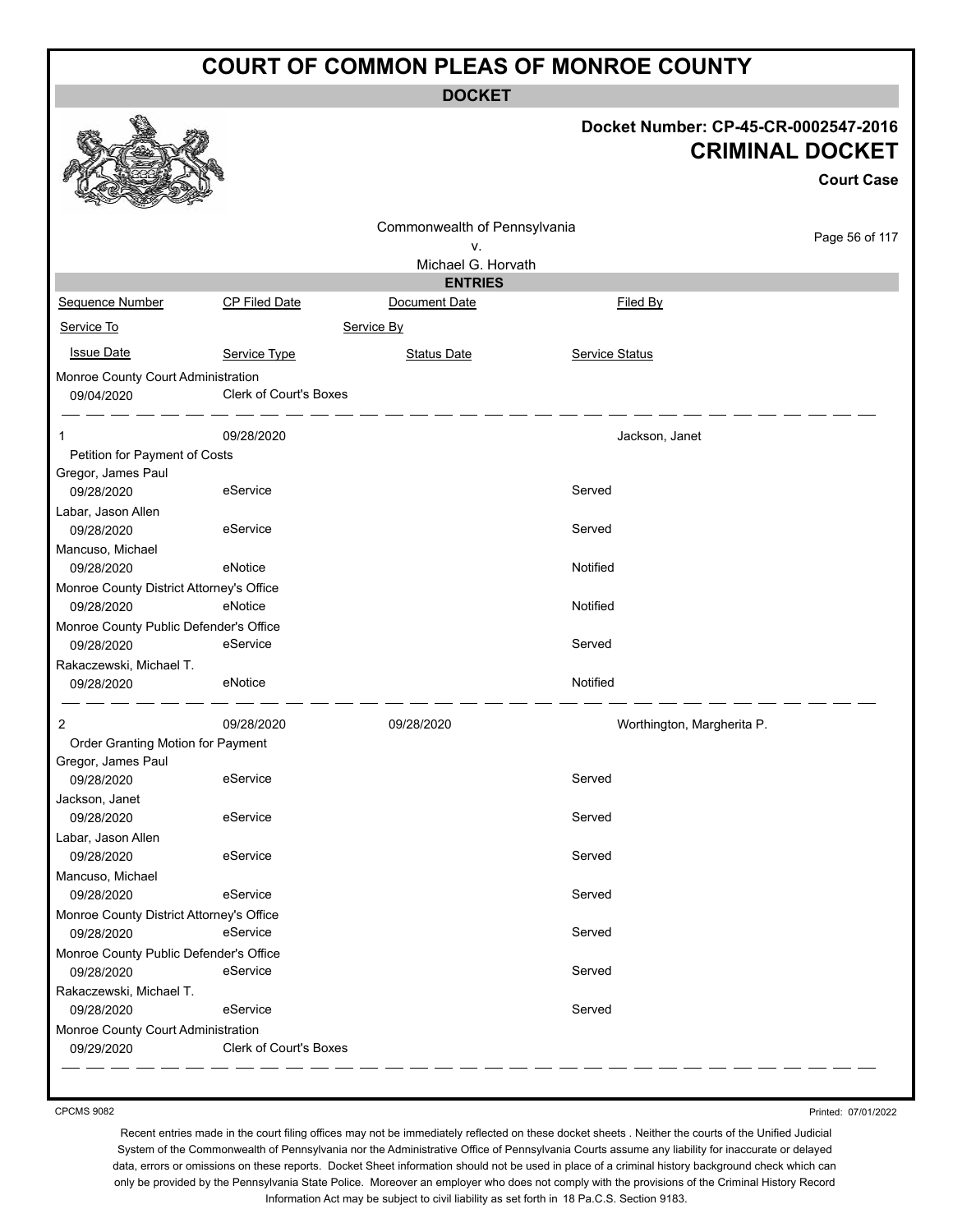**DOCKET**

#### **Docket Number: CP-45-CR-0002547-2016 CRIMINAL DOCKET**

**Court Case**

Printed: 07/01/2022

|                                                      |                        | Commonwealth of Pennsylvania    |                            |                |
|------------------------------------------------------|------------------------|---------------------------------|----------------------------|----------------|
|                                                      |                        | ۷.                              |                            | Page 57 of 117 |
|                                                      |                        | Michael G. Horvath              |                            |                |
| Sequence Number                                      | <b>CP Filed Date</b>   | <b>ENTRIES</b><br>Document Date | Filed By                   |                |
|                                                      |                        |                                 |                            |                |
| Service To                                           |                        | Service By                      |                            |                |
| <b>Issue Date</b>                                    | Service Type           | <b>Status Date</b>              | <b>Service Status</b>      |                |
| 1                                                    | 10/07/2020             |                                 | Jackson, Janet             |                |
| Petition for Payment of Counsel Fee                  |                        |                                 |                            |                |
| Gregor, James Paul                                   |                        |                                 |                            |                |
| 10/08/2020                                           | eService               |                                 | Served                     |                |
| Labar, Jason Allen<br>10/08/2020                     | eService               |                                 | Served                     |                |
| Mancuso, Michael                                     |                        |                                 |                            |                |
| 10/08/2020                                           | eService               |                                 | Served                     |                |
| Monroe County District Attorney's Office             |                        |                                 |                            |                |
| 10/08/2020                                           | eService               |                                 | Served                     |                |
| Monroe County Public Defender's Office               |                        |                                 |                            |                |
| 10/08/2020                                           | eService               |                                 | Served                     |                |
| Rakaczewski, Michael T.                              | eService               |                                 | Served                     |                |
| 10/08/2020                                           |                        |                                 |                            |                |
| 1                                                    | 10/09/2020             | 10/09/2020                      | Worthington, Margherita P. |                |
| Order Granting Motion for Payment                    |                        |                                 |                            |                |
| Gregor, James Paul                                   |                        |                                 |                            |                |
| 10/09/2020<br>Jackson, Janet                         | eService               |                                 | Served                     |                |
| 10/09/2020                                           | eService               |                                 | Served                     |                |
| Labar, Jason Allen                                   |                        |                                 |                            |                |
| 10/09/2020                                           | eService               |                                 | Served                     |                |
| Mancuso, Michael                                     |                        |                                 |                            |                |
| 10/09/2020                                           | eService               |                                 | Served                     |                |
| Monroe County District Attorney's Office             |                        |                                 |                            |                |
| 10/09/2020                                           | eService               |                                 | Served                     |                |
| Monroe County Public Defender's Office<br>10/09/2020 | eService               |                                 | Served                     |                |
| Rakaczewski, Michael T.                              |                        |                                 |                            |                |
| 10/09/2020                                           | eService               |                                 | Served                     |                |
| Monroe County Court Administration                   |                        |                                 |                            |                |
| 10/13/2020                                           | Clerk of Court's Boxes |                                 |                            |                |
| 1                                                    | 10/29/2020             |                                 | Jackson, Janet             |                |
| Petition For Payment of Costs                        |                        |                                 |                            |                |
| Gregor, James Paul                                   |                        |                                 |                            |                |

CPCMS 9082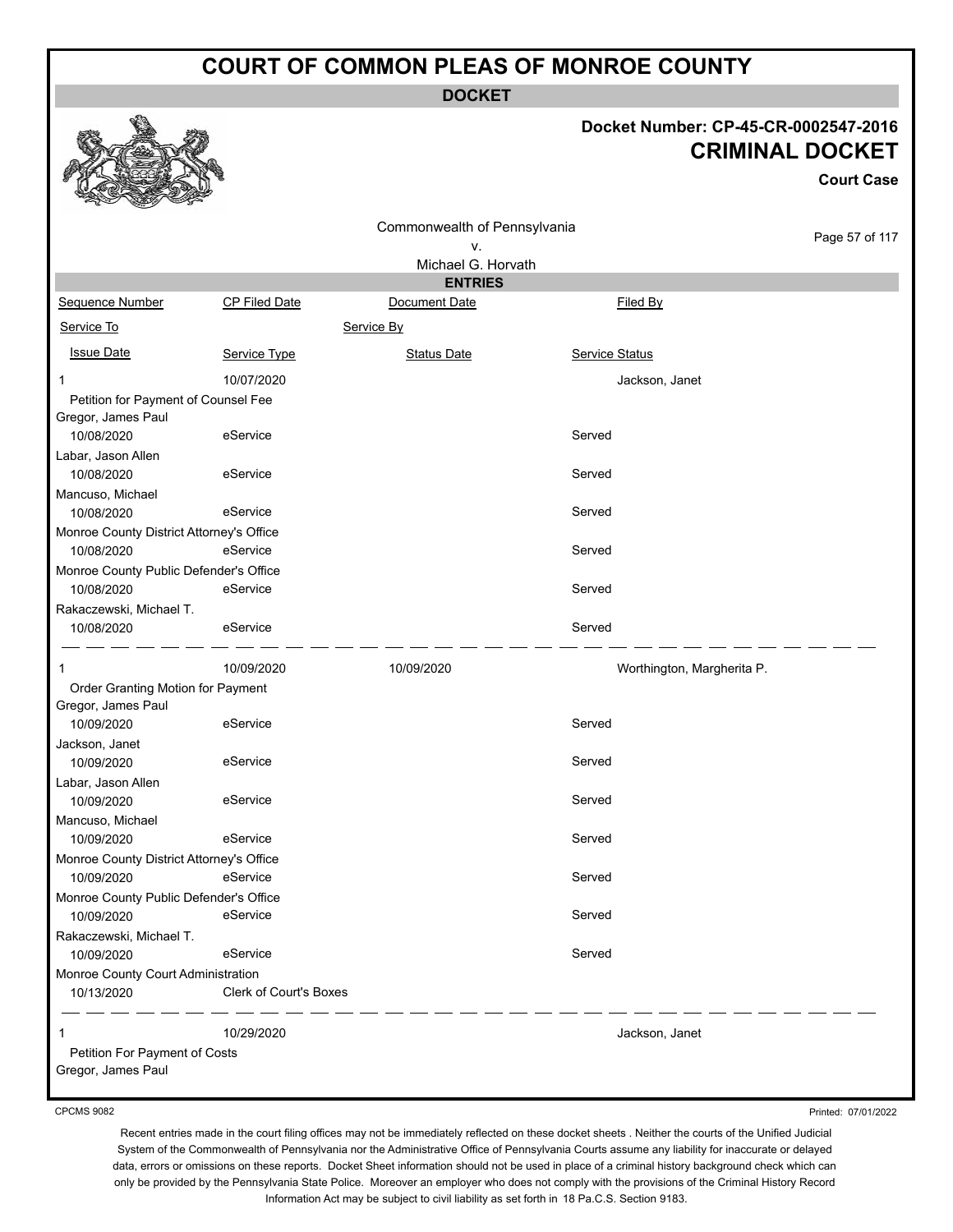**DOCKET**

#### **Docket Number: CP-45-CR-0002547-2016 CRIMINAL DOCKET**

**Court Case**

| SERI                                             |                        |                              |                            |                |
|--------------------------------------------------|------------------------|------------------------------|----------------------------|----------------|
|                                                  |                        | Commonwealth of Pennsylvania |                            |                |
|                                                  |                        | ۷.                           |                            | Page 58 of 117 |
|                                                  |                        | Michael G. Horvath           |                            |                |
|                                                  |                        | <b>ENTRIES</b>               |                            |                |
| Sequence Number                                  | <b>CP Filed Date</b>   | Document Date                | Filed By                   |                |
| Service To                                       |                        | Service By                   |                            |                |
| <b>Issue Date</b>                                | Service Type           | <b>Status Date</b>           | <b>Service Status</b>      |                |
| 10/29/2020                                       | eService               |                              | Served                     |                |
| Labar, Jason Allen                               |                        |                              |                            |                |
| 10/29/2020                                       | eService               |                              | Served                     |                |
| Mancuso, Michael                                 |                        |                              |                            |                |
| 10/29/2020                                       | eService               |                              | Served                     |                |
| Monroe County District Attorney's Office         |                        |                              |                            |                |
| 10/29/2020                                       | eService               |                              | Served                     |                |
| Monroe County Public Defender's Office           |                        |                              |                            |                |
| 10/29/2020                                       | eService               |                              | Served                     |                |
| Rakaczewski, Michael T.                          | eService               |                              | Served                     |                |
| 10/29/2020                                       |                        |                              |                            |                |
| 1                                                | 10/30/2020             | 10/30/2020                   | Worthington, Margherita P. |                |
| Order Granting Motion for Payment                |                        |                              |                            |                |
| Gregor, James Paul                               |                        |                              |                            |                |
| 10/30/2020                                       | eService               |                              | Served                     |                |
| Jackson, Janet                                   |                        |                              |                            |                |
| 10/30/2020                                       | eService               |                              | Served                     |                |
| Labar, Jason Allen                               |                        |                              |                            |                |
| 10/30/2020                                       | eService               |                              | Served                     |                |
| Mancuso, Michael<br>10/30/2020                   | eService               |                              | Served                     |                |
|                                                  |                        |                              |                            |                |
| Monroe County Court Administration<br>10/30/2020 | Clerk of Court's Boxes |                              |                            |                |
| Monroe County District Attorney's Office         |                        |                              |                            |                |
| 10/30/2020                                       | eService               |                              | Served                     |                |
| Monroe County Public Defender's Office           |                        |                              |                            |                |
| 10/30/2020                                       | eService               |                              | Served                     |                |
| Rakaczewski, Michael T.                          |                        |                              |                            |                |
| 10/30/2020                                       | eService               |                              | Served                     |                |
| 1                                                | 11/12/2020             |                              | Cherundolo, David Paul     |                |
| Petition for Payment of Counsel fee              |                        |                              |                            |                |
| Gregor, James Paul                               |                        |                              |                            |                |
| 11/12/2020                                       | eService               |                              | Served                     |                |
| Jackson, Janet                                   |                        |                              |                            |                |
| 11/12/2020                                       | eService               |                              | Served                     |                |
|                                                  |                        |                              |                            |                |

CPCMS 9082

Printed: 07/01/2022

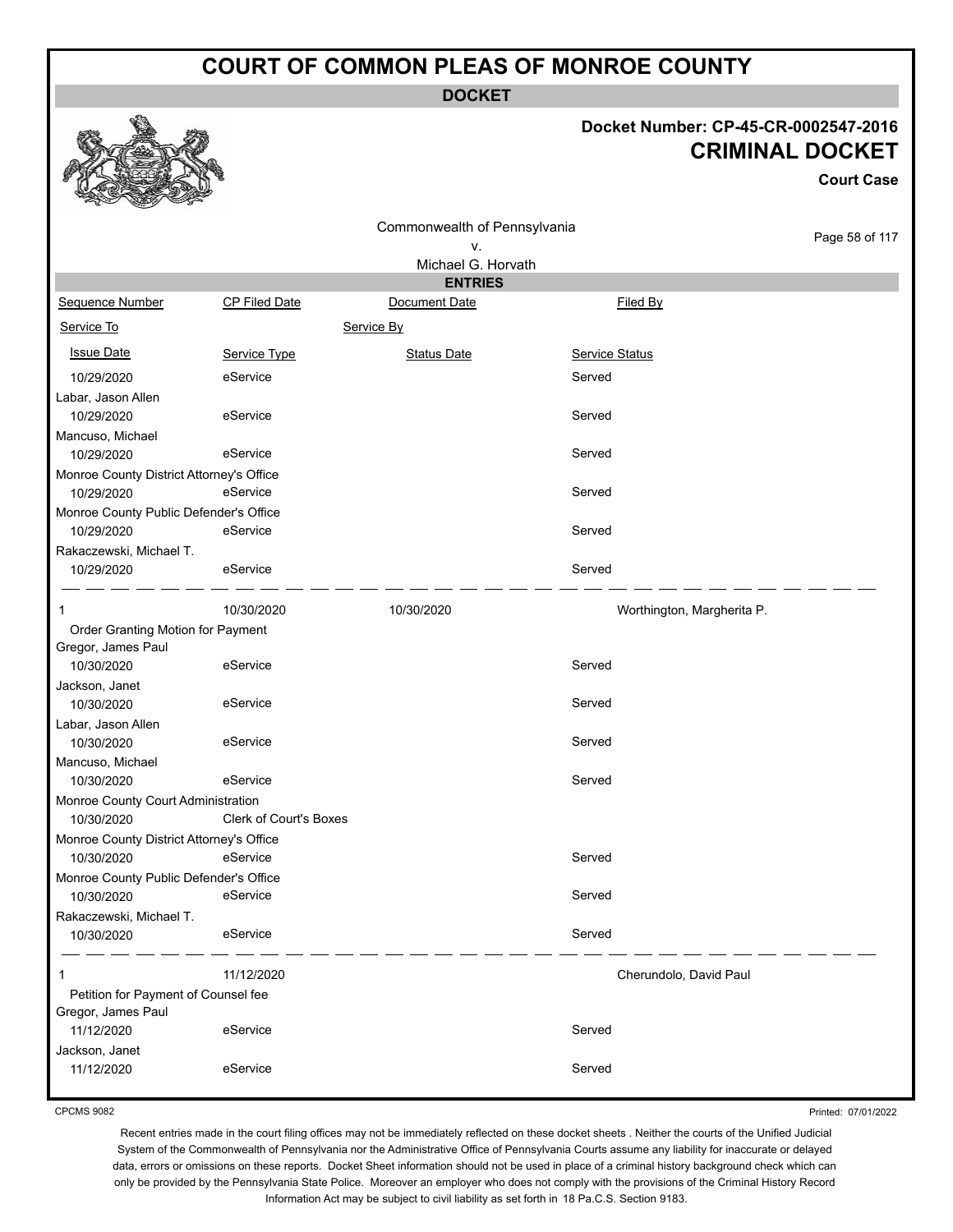**DOCKET**

#### **Docket Number: CP-45-CR-0002547-2016 CRIMINAL DOCKET**

**Court Case**

| ఞల                                       |                        |                              |                            |                |
|------------------------------------------|------------------------|------------------------------|----------------------------|----------------|
|                                          |                        | Commonwealth of Pennsylvania |                            |                |
|                                          |                        | ۷.                           |                            | Page 59 of 117 |
|                                          |                        | Michael G. Horvath           |                            |                |
|                                          |                        | <b>ENTRIES</b>               |                            |                |
| Sequence Number                          | CP Filed Date          | Document Date                | Filed By                   |                |
| Service To                               |                        | Service By                   |                            |                |
| <b>Issue Date</b>                        | Service Type           | <b>Status Date</b>           | Service Status             |                |
| Labar, Jason Allen<br>11/12/2020         | eService               |                              | Served                     |                |
| Mancuso, Michael                         |                        |                              |                            |                |
| 11/12/2020                               | eService               |                              | Served                     |                |
| Monroe County District Attorney's Office |                        |                              |                            |                |
| 11/12/2020                               | eService               |                              | Served                     |                |
| Monroe County Public Defender's Office   |                        |                              |                            |                |
| 11/12/2020                               | eService               |                              | Served                     |                |
| Rakaczewski, Michael T.                  |                        |                              |                            |                |
| 11/12/2020                               | eService               |                              | Served                     |                |
| 1                                        | 11/13/2020             | 11/13/2020                   | Worthington, Margherita P. |                |
| Order Granting Motion for Payment        |                        |                              |                            |                |
| Cherundolo, David Paul<br>11/13/2020     | <b>First Class</b>     |                              |                            |                |
| Gregor, James Paul                       |                        |                              |                            |                |
| 11/13/2020                               | eService               |                              | Served                     |                |
| Jackson, Janet                           |                        |                              |                            |                |
| 11/13/2020                               | eService               |                              | Served                     |                |
| Labar, Jason Allen                       |                        |                              |                            |                |
| 11/13/2020                               | eService               |                              | Served                     |                |
| Mancuso, Michael                         |                        |                              |                            |                |
| 11/13/2020                               | eService               |                              | Served                     |                |
| Monroe County Court Administration       |                        |                              |                            |                |
| 11/13/2020                               | Clerk of Court's Boxes |                              |                            |                |
| Monroe County District Attorney's Office |                        |                              |                            |                |
| 11/13/2020                               | eService               |                              | Served                     |                |
| Monroe County Public Defender's Office   |                        |                              |                            |                |
| 11/13/2020                               | eService               |                              | Served                     |                |
| Rakaczewski, Michael T.                  |                        |                              |                            |                |
| 11/13/2020                               | eService               |                              | Served                     |                |
| 1                                        | 11/17/2020             |                              | Jackson, Janet             |                |
| Petition For Payment of Costs            |                        |                              |                            |                |
| Gregor, James Paul                       |                        |                              |                            |                |
| 11/17/2020                               | eService               |                              | Served                     |                |
| Labar, Jason Allen                       |                        |                              |                            |                |

CPCMS 9082

Printed: 07/01/2022

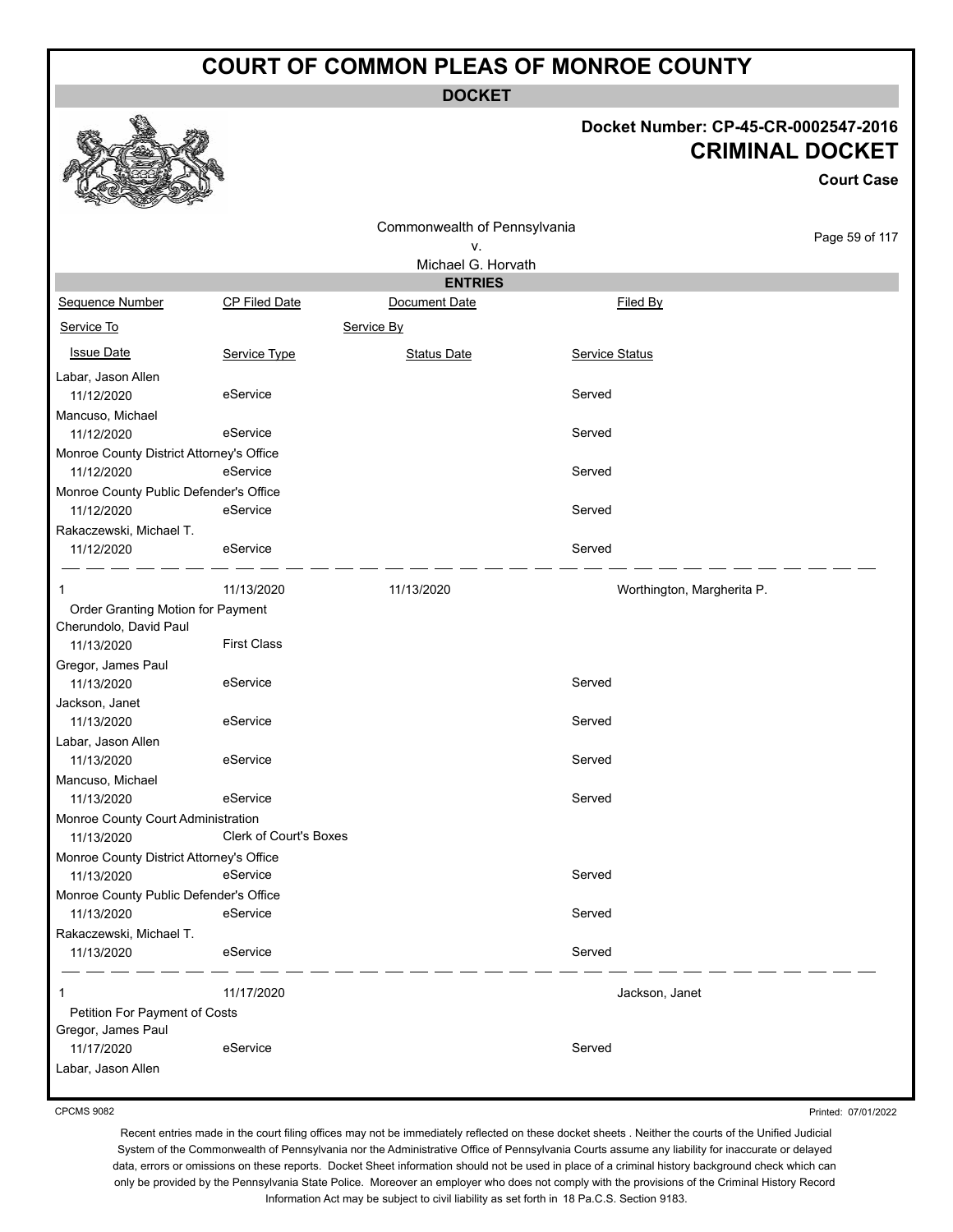**DOCKET**

#### **Docket Number: CP-45-CR-0002547-2016 CRIMINAL DOCKET**

**Court Case**

|                                                  |                        | Commonwealth of Pennsylvania |                            |                |
|--------------------------------------------------|------------------------|------------------------------|----------------------------|----------------|
|                                                  |                        | ۷.                           |                            | Page 60 of 117 |
|                                                  |                        | Michael G. Horvath           |                            |                |
|                                                  |                        | <b>ENTRIES</b>               |                            |                |
| <b>Sequence Number</b>                           | CP Filed Date          | Document Date                | Filed By                   |                |
| Service To                                       |                        | Service By                   |                            |                |
| <b>Issue Date</b>                                | Service Type           | <b>Status Date</b>           | Service Status             |                |
| 11/17/2020                                       | eService               |                              | Served                     |                |
| Mancuso, Michael                                 |                        |                              |                            |                |
| 11/17/2020                                       | eService               |                              | Served                     |                |
| Monroe County District Attorney's Office         |                        |                              |                            |                |
| 11/17/2020                                       | eService               |                              | Served                     |                |
| Monroe County Public Defender's Office           |                        |                              |                            |                |
| 11/17/2020                                       | eService               |                              | Served                     |                |
| Rakaczewski, Michael T.                          |                        |                              |                            |                |
| 11/17/2020                                       | eService               |                              | Served                     |                |
| 1                                                | 11/19/2020             | 11/19/2020                   | Worthington, Margherita P. |                |
| Order Granting Motion for Payment                |                        |                              |                            |                |
| Gregor, James Paul                               |                        |                              |                            |                |
| 11/19/2020                                       | eService               |                              | Served                     |                |
| Jackson, Janet                                   |                        |                              |                            |                |
| 11/19/2020                                       | eService               |                              | Served                     |                |
| Labar, Jason Allen                               |                        |                              |                            |                |
| 11/19/2020                                       | eService               |                              | Served                     |                |
| Mancuso, Michael                                 |                        |                              |                            |                |
| 11/19/2020                                       | eService               |                              | Served                     |                |
| Monroe County District Attorney's Office         |                        |                              |                            |                |
| 11/19/2020                                       | eService               |                              | Served                     |                |
| Monroe County Public Defender's Office           | eService               |                              | Served                     |                |
| 11/19/2020                                       |                        |                              |                            |                |
| Rakaczewski, Michael T.<br>11/19/2020            | eService               |                              | Served                     |                |
|                                                  |                        |                              |                            |                |
| Monroe County Court Administration<br>11/20/2020 | Clerk of Court's Boxes |                              |                            |                |
|                                                  |                        |                              |                            |                |
| 1                                                | 11/30/2020             |                              | Jackson, Janet             |                |
| Petition For Payment of Counsel Fees             |                        |                              |                            |                |
| Gregor, James Paul                               |                        |                              |                            |                |
| 11/30/2020                                       | eService               |                              | Served                     |                |
| Labar, Jason Allen                               |                        |                              |                            |                |
| 11/30/2020                                       | eService               |                              | Served                     |                |
| Mancuso, Michael                                 |                        |                              |                            |                |
| 11/30/2020                                       | eService               |                              | Served                     |                |
|                                                  |                        |                              |                            |                |

CPCMS 9082

Printed: 07/01/2022

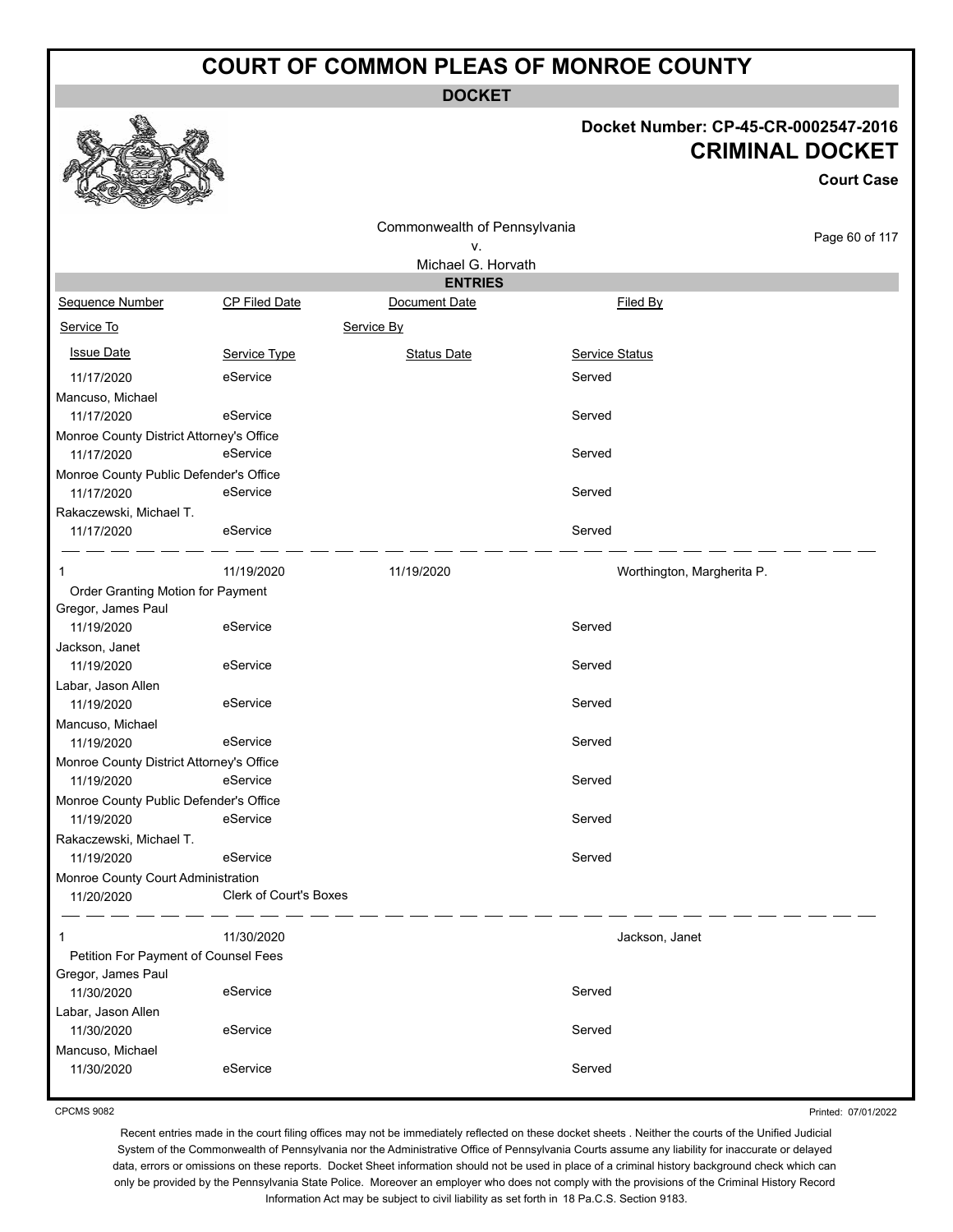**DOCKET**

#### **Docket Number: CP-45-CR-0002547-2016 CRIMINAL DOCKET**

**Court Case**

|                                          |                               | Commonwealth of Pennsylvania                                                                       |                            |                |
|------------------------------------------|-------------------------------|----------------------------------------------------------------------------------------------------|----------------------------|----------------|
|                                          |                               | ٧.                                                                                                 |                            | Page 61 of 117 |
|                                          |                               | Michael G. Horvath                                                                                 |                            |                |
|                                          |                               | <b>ENTRIES</b>                                                                                     |                            |                |
| Sequence Number                          | CP Filed Date                 | Document Date                                                                                      | Filed By                   |                |
| Service To                               |                               | Service By                                                                                         |                            |                |
| <b>Issue Date</b>                        | Service Type                  | <b>Status Date</b>                                                                                 | <b>Service Status</b>      |                |
| Monroe County District Attorney's Office |                               |                                                                                                    |                            |                |
| 11/30/2020                               | eService                      |                                                                                                    | Served                     |                |
| Monroe County Public Defender's Office   |                               |                                                                                                    |                            |                |
| 11/30/2020                               | eService                      |                                                                                                    | Served                     |                |
| Rakaczewski, Michael T.                  |                               |                                                                                                    |                            |                |
| 11/30/2020                               | eService                      |                                                                                                    | Served                     |                |
|                                          | 12/03/2020                    | 12/03/2020                                                                                         | Worthington, Margherita P. |                |
| Order Granting Motion for Payment        |                               |                                                                                                    |                            |                |
| Gregor, James Paul                       |                               |                                                                                                    |                            |                |
| 12/03/2020                               | eService                      |                                                                                                    | Served                     |                |
| Jackson, Janet                           |                               |                                                                                                    |                            |                |
| 12/03/2020                               | eService                      |                                                                                                    | Served                     |                |
| Labar, Jason Allen                       |                               |                                                                                                    |                            |                |
| 12/03/2020                               | eService                      |                                                                                                    | Served                     |                |
| Mancuso, Michael                         |                               |                                                                                                    |                            |                |
| 12/03/2020                               | eService                      |                                                                                                    | Served                     |                |
| Monroe County Court Administration       |                               |                                                                                                    |                            |                |
| 12/03/2020                               | <b>Clerk of Court's Boxes</b> |                                                                                                    |                            |                |
|                                          |                               |                                                                                                    |                            |                |
| Monroe County District Attorney's Office | eService                      |                                                                                                    | Served                     |                |
| 12/03/2020                               |                               |                                                                                                    |                            |                |
| Monroe County Public Defender's Office   |                               |                                                                                                    | Served                     |                |
| 12/03/2020                               | eService                      |                                                                                                    |                            |                |
| Rakaczewski, Michael T.                  |                               |                                                                                                    |                            |                |
| 12/03/2020                               | eService                      |                                                                                                    | Served                     |                |
|                                          | 12/07/2020                    |                                                                                                    | Worthington, Margherita P. |                |
|                                          |                               | Order Directing Jury Questionnaire be Submitted/PreTrial Conference Scheduled/Jan. 2022 Trial Term |                            |                |
| Cherundolo, David Paul                   |                               |                                                                                                    |                            |                |
| 12/08/2020                               | <b>First Class</b>            |                                                                                                    |                            |                |
| Gregor, James Paul                       |                               |                                                                                                    |                            |                |
| 12/08/2020                               | eService                      |                                                                                                    | Served                     |                |
| Jackson, Janet                           |                               |                                                                                                    |                            |                |
| 12/08/2020                               | eService                      |                                                                                                    | Served                     |                |
| Labar, Jason Allen                       |                               |                                                                                                    |                            |                |
| 12/08/2020                               | eService                      |                                                                                                    | Served                     |                |
| Mancuso, Michael                         |                               |                                                                                                    |                            |                |
|                                          |                               |                                                                                                    |                            |                |

CPCMS 9082

Printed: 07/01/2022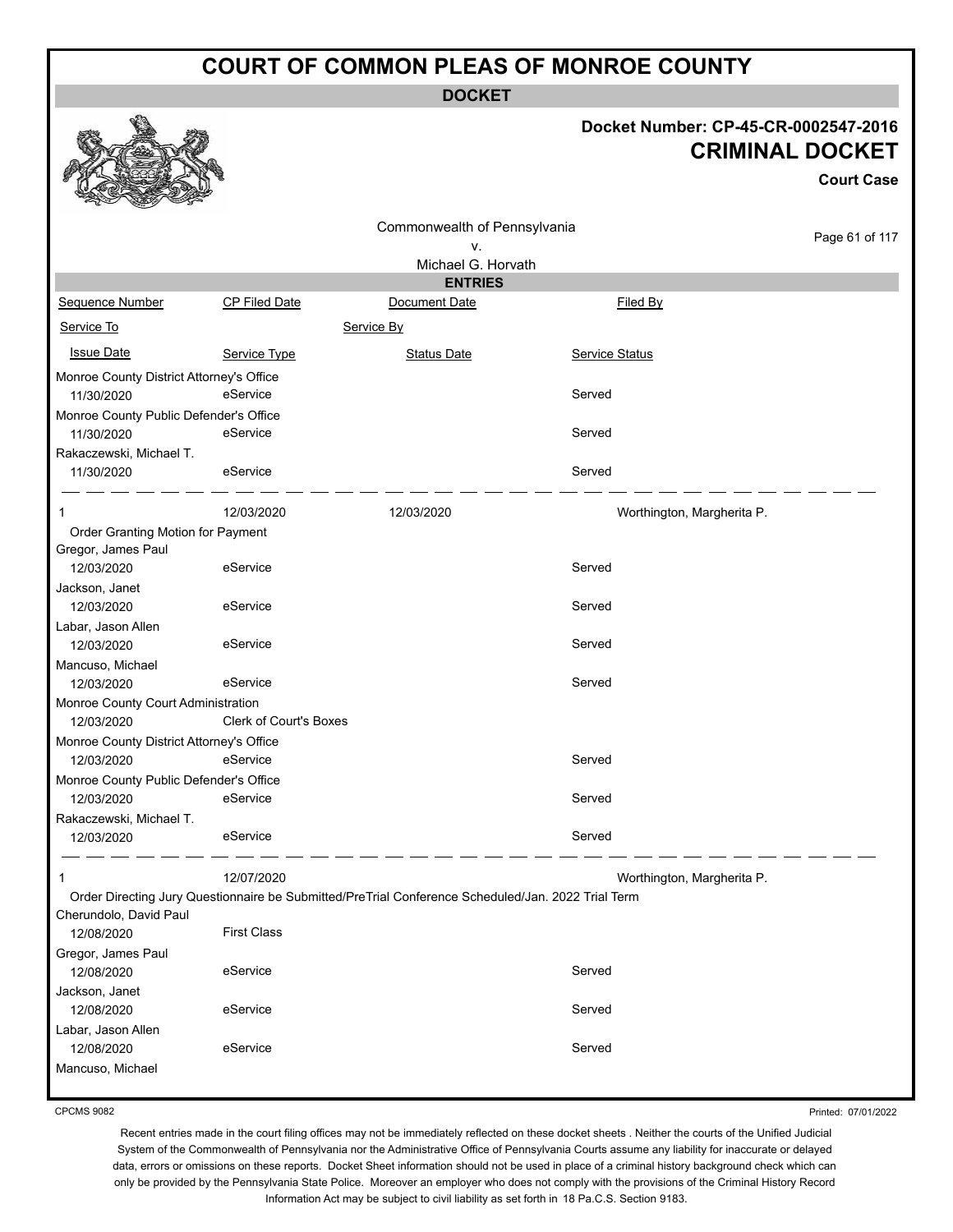**DOCKET**

#### **Docket Number: CP-45-CR-0002547-2016 CRIMINAL DOCKET**

**Court Case**

Printed: 07/01/2022

|                                                  |                               | Commonwealth of Pennsylvania |                            |                |
|--------------------------------------------------|-------------------------------|------------------------------|----------------------------|----------------|
|                                                  |                               | ν.                           |                            | Page 62 of 117 |
|                                                  |                               | Michael G. Horvath           |                            |                |
|                                                  |                               | <b>ENTRIES</b>               |                            |                |
| Sequence Number                                  | CP Filed Date                 | Document Date                | Filed By                   |                |
| Service To                                       |                               | Service By                   |                            |                |
| <b>Issue Date</b>                                | Service Type                  | <b>Status Date</b>           | <b>Service Status</b>      |                |
| 12/08/2020                                       | eService                      |                              | Served                     |                |
| Monroe County Court Administration               |                               |                              |                            |                |
| 12/08/2020                                       | <b>Clerk of Court's Boxes</b> |                              |                            |                |
| Monroe County District Attorney's Office         |                               |                              |                            |                |
| 12/08/2020                                       | eService                      |                              | Served                     |                |
| Monroe County Public Defender's Office           |                               |                              |                            |                |
| 12/08/2020                                       | eService                      |                              | Served                     |                |
| Monroe County Sheriff's Department               |                               |                              |                            |                |
| 12/08/2020                                       | Clerk of Court's Boxes        |                              |                            |                |
| Other                                            |                               |                              |                            |                |
| 12/08/2020                                       | Clerk of Court's Boxes        |                              |                            |                |
| Rakaczewski, Michael T.                          |                               |                              |                            |                |
| 12/08/2020                                       | eService                      |                              | Served                     |                |
| 1                                                | 12/08/2020                    |                              | Worthington, Margherita P. |                |
| Order Vacating Order Dated 11/13/20              |                               |                              |                            |                |
| Gregor, James Paul                               |                               |                              |                            |                |
| 12/09/2020                                       | eService                      |                              | Served                     |                |
| Jackson, Janet                                   |                               |                              |                            |                |
| 12/09/2020                                       | eService                      |                              | Served                     |                |
| Labar, Jason Allen                               |                               |                              |                            |                |
| 12/09/2020                                       | eService                      |                              | Served                     |                |
| Mancuso, Michael                                 |                               |                              |                            |                |
| 12/09/2020                                       | eService                      |                              | Served                     |                |
| Monroe County Court Administration<br>12/09/2020 |                               |                              |                            |                |
| Monroe County District Attorney's Office         |                               |                              |                            |                |
| 12/09/2020                                       | eService                      |                              | Served                     |                |
| Monroe County Public Defender's Office           |                               |                              |                            |                |
| 12/09/2020                                       | eService                      |                              | Served                     |                |
| Rakaczewski, Michael T.                          |                               |                              |                            |                |
| 12/09/2020                                       | eService                      |                              | Served                     |                |
| 2                                                | 12/09/2020                    | 12/09/2020                   | Worthington, Margherita P. |                |
| Order Granting Motion for Payment                |                               |                              |                            |                |
| Cherundolo, David Paul                           |                               |                              |                            |                |
| 12/09/2020                                       | <b>First Class</b>            |                              |                            |                |

CPCMS 9082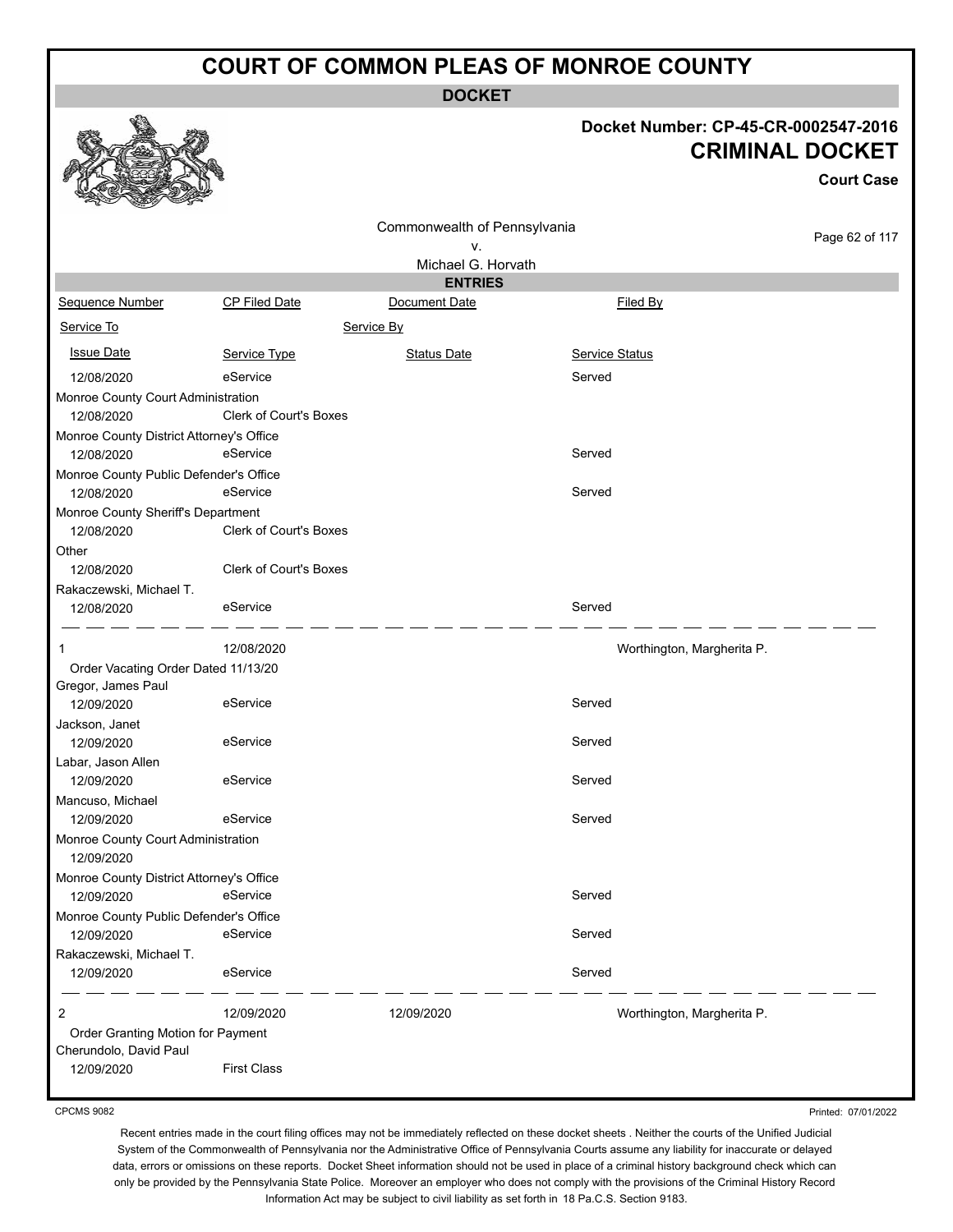**DOCKET**

#### **Docket Number: CP-45-CR-0002547-2016 CRIMINAL DOCKET**

**Court Case**

|                                                        |                               | Commonwealth of Pennsylvania    |                            |                |
|--------------------------------------------------------|-------------------------------|---------------------------------|----------------------------|----------------|
|                                                        |                               | ٧.                              |                            | Page 63 of 117 |
|                                                        |                               | Michael G. Horvath              |                            |                |
| Sequence Number                                        | <b>CP Filed Date</b>          | <b>ENTRIES</b><br>Document Date | Filed By                   |                |
|                                                        |                               |                                 |                            |                |
| Service To                                             |                               | Service By                      |                            |                |
| <b>Issue Date</b>                                      | Service Type                  | <b>Status Date</b>              | <b>Service Status</b>      |                |
| Gregor, James Paul<br>12/09/2020                       | eService                      |                                 | Served                     |                |
| Jackson, Janet<br>12/09/2020                           | eService                      |                                 | Served                     |                |
| Labar, Jason Allen                                     |                               |                                 |                            |                |
| 12/09/2020                                             | eService                      |                                 | Served                     |                |
| Mancuso, Michael<br>12/09/2020                         | eService                      |                                 | Served                     |                |
| Monroe County Court Administration                     |                               |                                 |                            |                |
| 12/09/2020                                             | <b>Clerk of Court's Boxes</b> |                                 |                            |                |
| Monroe County District Attorney's Office<br>12/09/2020 | eService                      |                                 | Served                     |                |
| Monroe County Public Defender's Office                 |                               |                                 |                            |                |
| 12/09/2020                                             | eService                      |                                 | Served                     |                |
| Rakaczewski, Michael T.                                |                               |                                 |                            |                |
| 12/09/2020                                             | eService                      |                                 | Served                     |                |
| 1                                                      | 01/13/2021                    |                                 | Jackson, Janet             |                |
| Petition for Payment of Costs                          |                               |                                 |                            |                |
| Gregor, James Paul                                     |                               |                                 |                            |                |
| 01/13/2021                                             | eService                      |                                 | Served                     |                |
| Labar, Jason Allen<br>01/13/2021                       | eService                      |                                 | Served                     |                |
|                                                        |                               |                                 |                            |                |
| Mancuso, Michael<br>01/13/2021                         | eService                      |                                 | Served                     |                |
| Monroe County District Attorney's Office               |                               |                                 |                            |                |
| 01/13/2021                                             | eService                      |                                 | Served                     |                |
| Monroe County Public Defender's Office                 |                               |                                 |                            |                |
| 01/13/2021                                             | eService                      |                                 | Served                     |                |
| Rakaczewski, Michael T.                                |                               |                                 |                            |                |
| 01/13/2021                                             | eService                      |                                 | Served                     |                |
| 1                                                      | 01/19/2021                    | 01/19/2021                      | Worthington, Margherita P. |                |
| Order Granting Motion for Payment                      |                               |                                 |                            |                |
| Gregor, James Paul                                     |                               |                                 |                            |                |
| 01/19/2021                                             | eService                      |                                 | Served                     |                |
| Jackson, Janet                                         |                               |                                 |                            |                |

CPCMS 9082

Printed: 07/01/2022

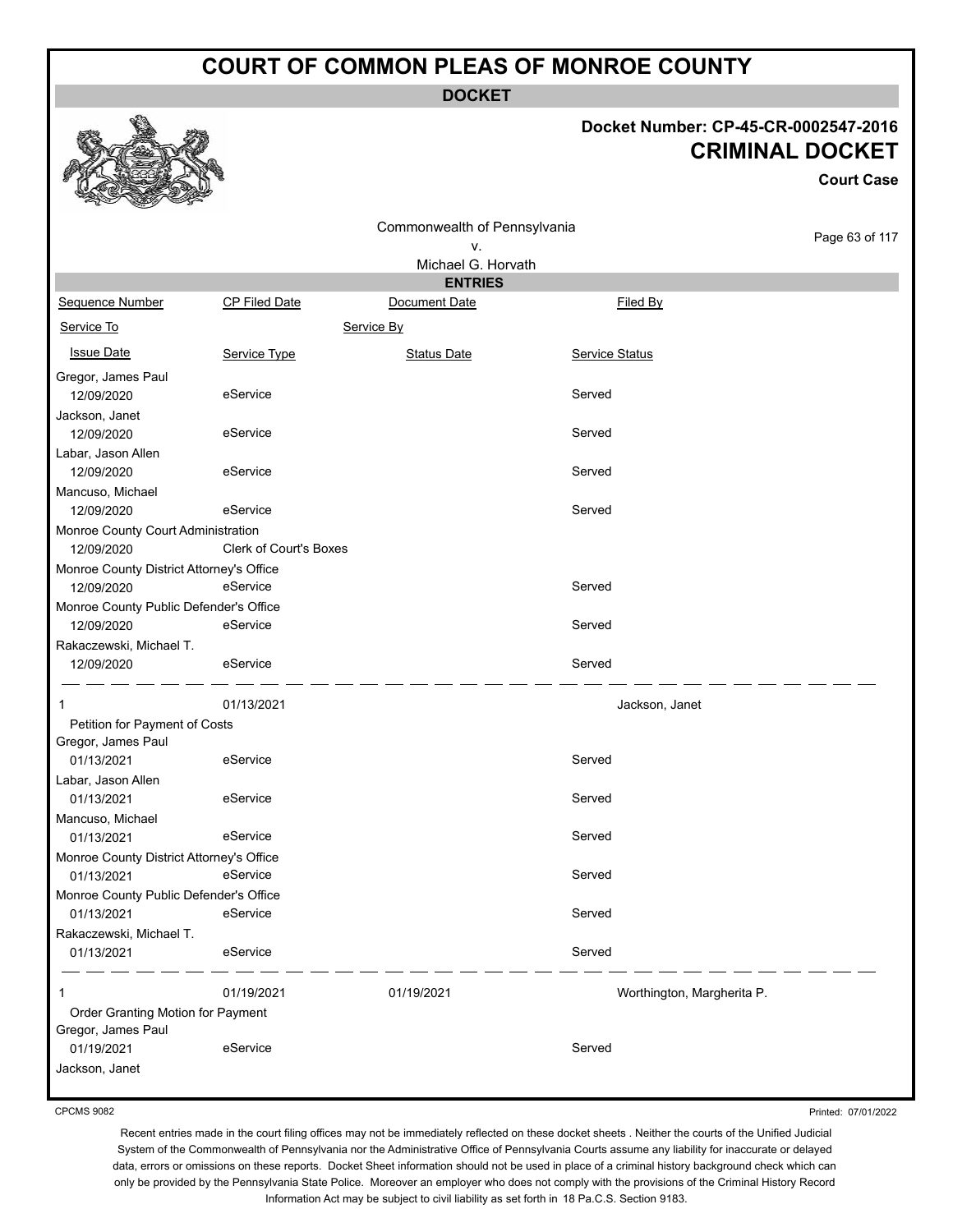**DOCKET**

#### **Docket Number: CP-45-CR-0002547-2016 CRIMINAL DOCKET**

**Court Case**

|                                          |                        | Commonwealth of Pennsylvania |                            |                |
|------------------------------------------|------------------------|------------------------------|----------------------------|----------------|
|                                          |                        | ۷.                           |                            | Page 64 of 117 |
|                                          |                        | Michael G. Horvath           |                            |                |
|                                          |                        | <b>ENTRIES</b>               |                            |                |
| Sequence Number                          | <b>CP Filed Date</b>   | Document Date                | Filed By                   |                |
| Service To                               |                        | Service By                   |                            |                |
| <b>Issue Date</b>                        | Service Type           | <b>Status Date</b>           | <b>Service Status</b>      |                |
| 01/19/2021                               | eService               |                              | Served                     |                |
| Labar, Jason Allen                       |                        |                              |                            |                |
| 01/19/2021                               | eService               |                              | Served                     |                |
| Mancuso, Michael                         |                        |                              |                            |                |
| 01/19/2021                               | eService               |                              | Served                     |                |
| Monroe County Court Administration       |                        |                              |                            |                |
| 01/19/2021                               | Clerk of Court's Boxes |                              |                            |                |
| Monroe County District Attorney's Office |                        |                              |                            |                |
| 01/19/2021                               | eService               |                              | Served                     |                |
| Monroe County Public Defender's Office   |                        |                              |                            |                |
| 01/19/2021                               | eService               |                              | Served                     |                |
| Rakaczewski, Michael T.                  |                        |                              |                            |                |
| 01/19/2021                               | eService               |                              | Served                     |                |
| 1                                        | 01/21/2021             |                              | Jackson, Janet             |                |
| Petition for Payment of Costs            |                        |                              |                            |                |
| Gregor, James Paul                       |                        |                              |                            |                |
| 01/21/2021                               | eService               |                              | Served                     |                |
| Labar, Jason Allen                       |                        |                              |                            |                |
| 01/21/2021                               | eService               |                              | Served                     |                |
| Mancuso, Michael                         |                        |                              |                            |                |
| 01/21/2021                               | eService               |                              | Served                     |                |
| Monroe County District Attorney's Office |                        |                              |                            |                |
| 01/21/2021                               | eService               |                              | Served                     |                |
| Monroe County Public Defender's Office   |                        |                              |                            |                |
| 01/21/2021                               | eService               |                              | Served                     |                |
| Rakaczewski, Michael T.                  |                        |                              |                            |                |
| 01/21/2021                               | eService               |                              | Served                     |                |
| $\mathbf{1}$                             | 01/22/2021             | 01/22/2021                   | Worthington, Margherita P. |                |
| Order Granting Motion for Payment        |                        |                              |                            |                |
| Gregor, James Paul                       |                        |                              |                            |                |
| 01/22/2021                               | eService               |                              | Served                     |                |
| Jackson, Janet                           |                        |                              |                            |                |
| 01/22/2021                               | eService               |                              | Served                     |                |
| Labar, Jason Allen                       |                        |                              |                            |                |
| 01/22/2021                               | eService               |                              | Served                     |                |
|                                          |                        |                              |                            |                |

CPCMS 9082

Printed: 07/01/2022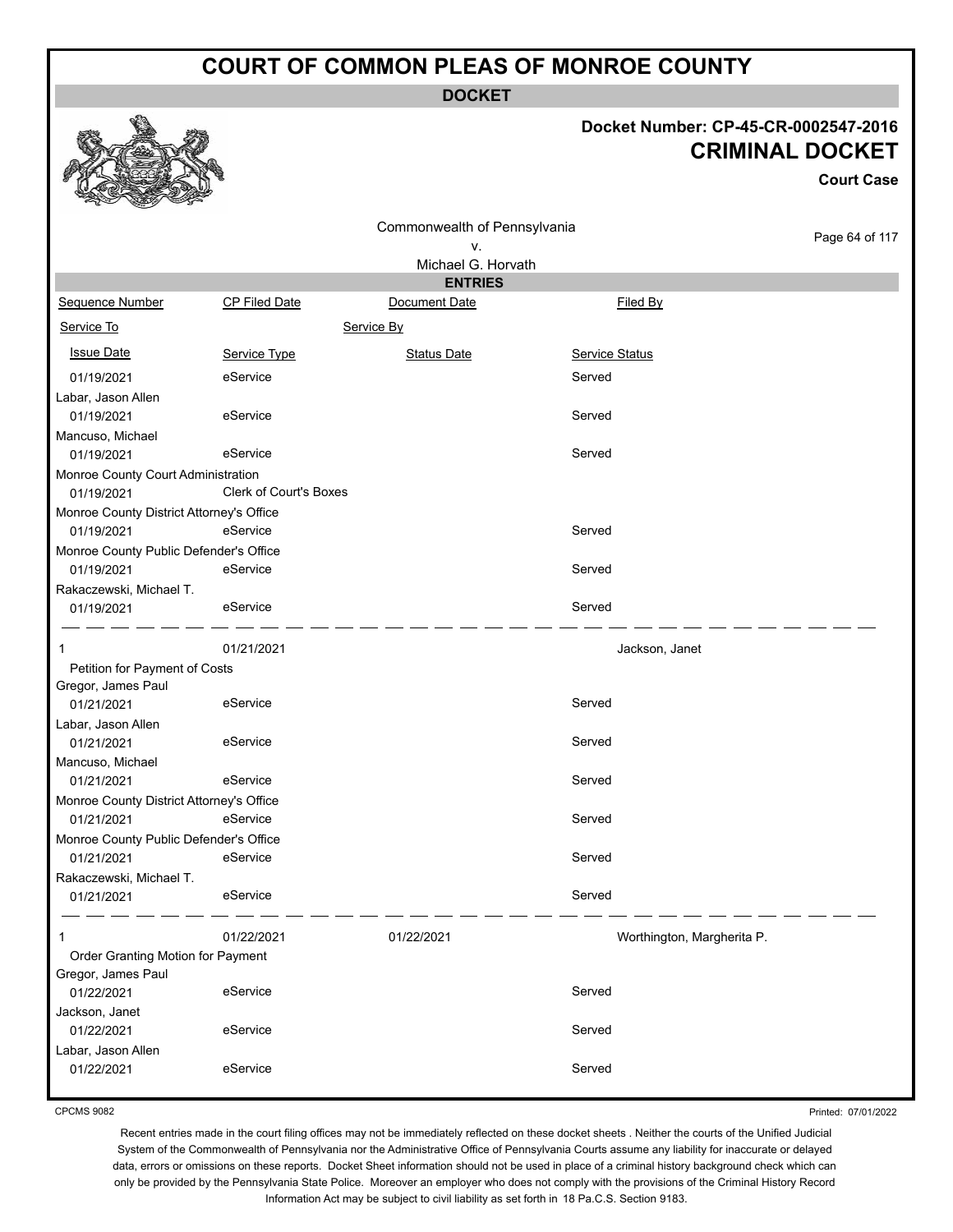**DOCKET**

#### **Docket Number: CP-45-CR-0002547-2016 CRIMINAL DOCKET**

|                                                            |                        |                              |                            | <b>Court Case</b> |
|------------------------------------------------------------|------------------------|------------------------------|----------------------------|-------------------|
|                                                            |                        | Commonwealth of Pennsylvania |                            | Page 65 of 117    |
|                                                            |                        | ٧.                           |                            |                   |
|                                                            |                        | Michael G. Horvath           |                            |                   |
|                                                            |                        | <b>ENTRIES</b>               |                            |                   |
| Sequence Number                                            | <b>CP Filed Date</b>   | Document Date                | Filed By                   |                   |
| Service To                                                 |                        | Service By                   |                            |                   |
| <b>Issue Date</b>                                          | Service Type           | <b>Status Date</b>           | <b>Service Status</b>      |                   |
| Mancuso, Michael<br>01/22/2021                             | eService               |                              | Served                     |                   |
| Monroe County Court Administration<br>01/22/2021           | Clerk of Court's Boxes |                              |                            |                   |
| Monroe County District Attorney's Office<br>01/22/2021     | eService               |                              | Served                     |                   |
| Monroe County Public Defender's Office<br>01/22/2021       | eService               |                              | Served                     |                   |
| Rakaczewski, Michael T.<br>01/22/2021                      | eService               |                              | Served                     |                   |
| 1                                                          | 03/04/2021             |                              | Jackson, Janet             |                   |
| Petition for Payment of Counsel Fees<br>Gregor, James Paul |                        |                              |                            |                   |
| 03/04/2021<br>Labar, Jason Allen                           | eService               |                              | Served                     |                   |
| 03/04/2021                                                 | eService               |                              | Served                     |                   |
| Mancuso, Michael<br>03/04/2021                             | eService               |                              | Served                     |                   |
| Monroe County District Attorney's Office                   |                        |                              |                            |                   |
| 03/04/2021                                                 | eService               |                              | Served                     |                   |
| Monroe County Public Defender's Office                     |                        |                              |                            |                   |
| 03/04/2021                                                 | eService               |                              | Served                     |                   |
| Rakaczewski, Michael T.                                    |                        |                              |                            |                   |
| 03/04/2021                                                 | eService               |                              | Served                     |                   |
| 1                                                          | 03/10/2021             | 03/10/2021                   | Worthington, Margherita P. |                   |
| Order Granting Motion for Payment<br>Gregor, James Paul    |                        |                              |                            |                   |
| 03/10/2021                                                 | eService               |                              | Served                     |                   |
| Jackson, Janet<br>03/10/2021                               | eService               |                              | Served                     |                   |
| Labar, Jason Allen                                         |                        |                              |                            |                   |
| 03/10/2021                                                 | eService               |                              | Served                     |                   |
| Mancuso, Michael                                           |                        |                              |                            |                   |
| 03/10/2021                                                 | eService               |                              | Served                     |                   |
| Monroe County Court Administration                         |                        |                              |                            |                   |

CPCMS 9082

Printed: 07/01/2022

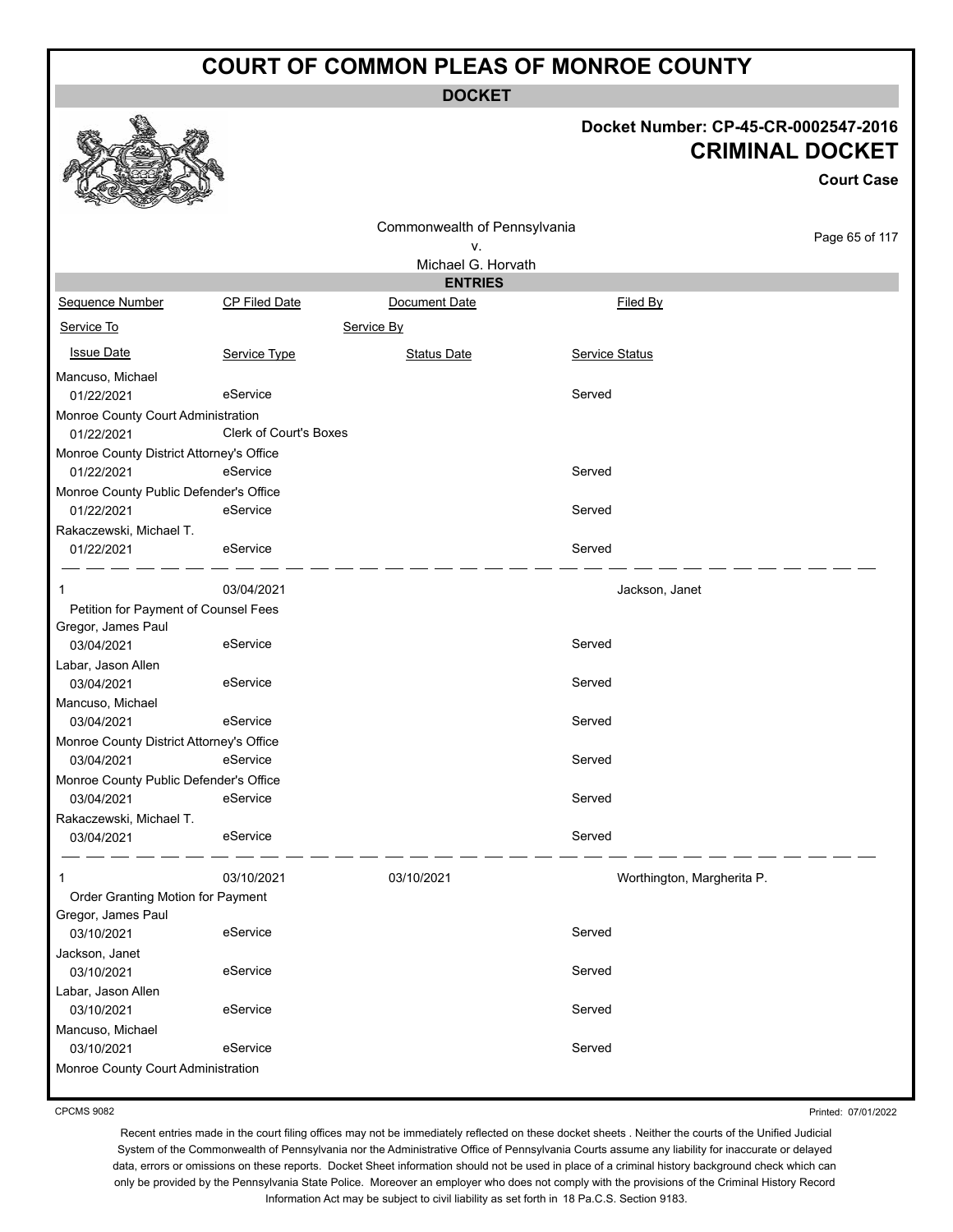**DOCKET**

#### **Docket Number: CP-45-CR-0002547-2016 CRIMINAL DOCKET**

**Court Case**

|                                          |                               |                              |                            | υυμιι υασσ     |
|------------------------------------------|-------------------------------|------------------------------|----------------------------|----------------|
|                                          |                               | Commonwealth of Pennsylvania |                            |                |
|                                          |                               | ٧.                           |                            | Page 66 of 117 |
|                                          |                               | Michael G. Horvath           |                            |                |
|                                          |                               | <b>ENTRIES</b>               |                            |                |
| Sequence Number                          | CP Filed Date                 | Document Date                | Filed By                   |                |
| Service To                               |                               | Service By                   |                            |                |
| <b>Issue Date</b>                        | Service Type                  | <b>Status Date</b>           | Service Status             |                |
| 03/10/2021                               | <b>Clerk of Court's Boxes</b> |                              |                            |                |
| Monroe County District Attorney's Office |                               |                              |                            |                |
| 03/10/2021                               | eService                      |                              | Served                     |                |
| Monroe County Public Defender's Office   |                               |                              |                            |                |
| 03/10/2021                               | eService                      |                              | Served                     |                |
| Rakaczewski, Michael T.                  |                               |                              |                            |                |
| 03/10/2021                               | eService                      |                              | Served                     |                |
| 2                                        | 03/10/2021                    |                              | Jackson, Janet             |                |
| Motion for Payment                       |                               |                              |                            |                |
| Gregor, James Paul                       |                               |                              |                            |                |
| 03/10/2021                               | eService                      |                              | Served                     |                |
| Labar, Jason Allen                       |                               |                              |                            |                |
| 03/10/2021                               | eService                      |                              | Served                     |                |
| Mancuso, Michael                         |                               |                              |                            |                |
| 03/10/2021                               | eService                      |                              | Served                     |                |
| Monroe County District Attorney's Office |                               |                              |                            |                |
| 03/10/2021                               | eService                      |                              | Served                     |                |
| Monroe County Public Defender's Office   |                               |                              |                            |                |
| 03/10/2021                               | eService                      |                              | Served                     |                |
| Rakaczewski, Michael T.                  |                               |                              |                            |                |
| 03/10/2021                               | eService                      |                              | Served                     |                |
|                                          |                               |                              |                            |                |
| 1                                        | 03/12/2021                    | 03/12/2021                   | Worthington, Margherita P. |                |
| Order Granting Motion for Payment        |                               |                              |                            |                |
| Gregor, James Paul                       |                               |                              |                            |                |
| 03/12/2021                               | eService                      |                              | Served                     |                |
| Jackson, Janet                           |                               |                              |                            |                |
| 03/12/2021                               | eService                      |                              | Served                     |                |
| Labar, Jason Allen                       |                               |                              |                            |                |
| 03/12/2021                               | eService                      |                              | Served                     |                |
| Mancuso, Michael                         |                               |                              |                            |                |
| 03/12/2021                               | eService                      |                              | Served                     |                |
| Monroe County Court Administration       |                               |                              |                            |                |
| 03/12/2021                               | Clerk of Court's Boxes        |                              |                            |                |
| Monroe County District Attorney's Office |                               |                              |                            |                |
| 03/12/2021                               | eService                      |                              | Served                     |                |

CPCMS 9082

Printed: 07/01/2022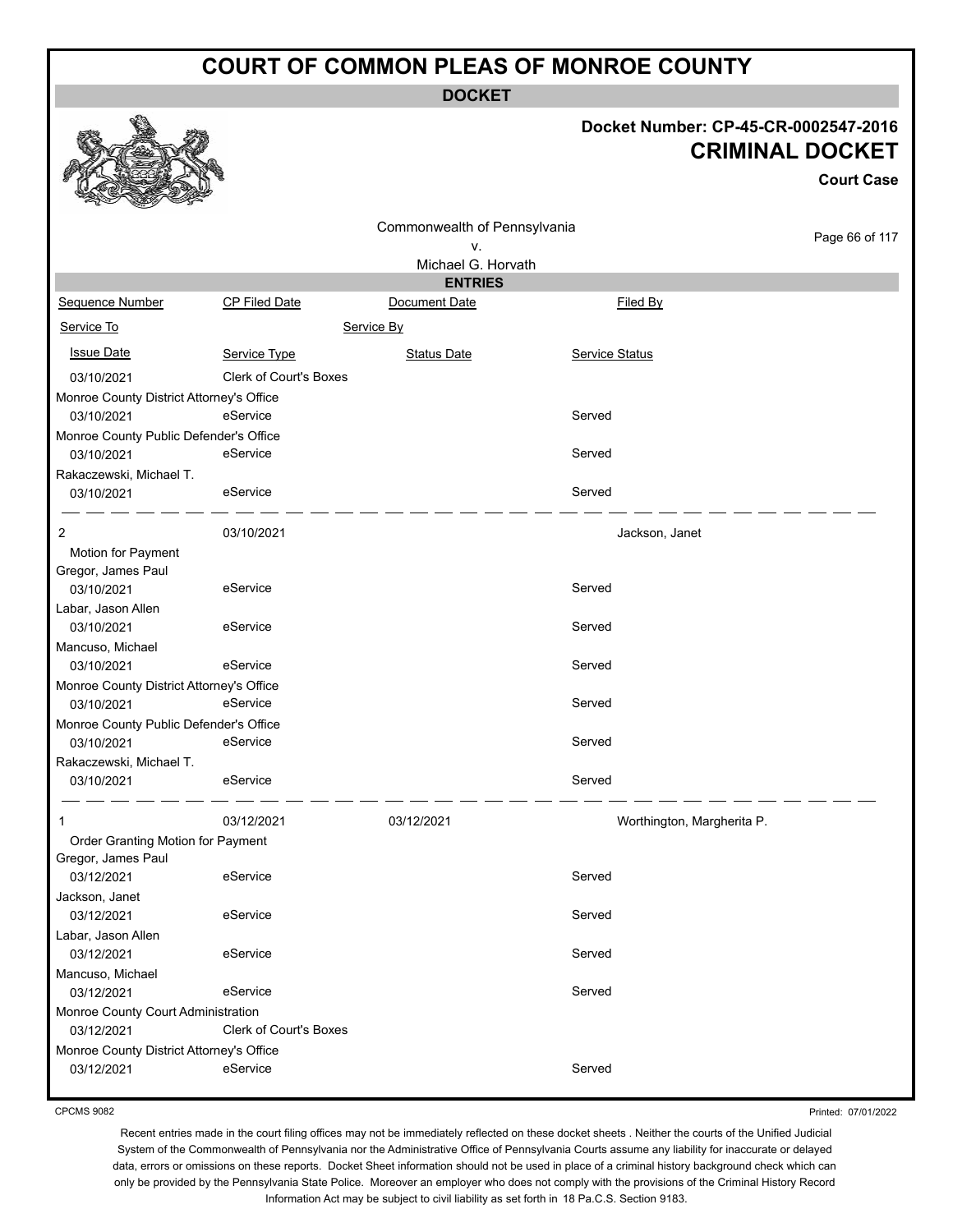**DOCKET**

#### **Docket Number: CP-45-CR-0002547-2016 CRIMINAL DOCKET**

|                                                  |                        |                                                                            |                            | <b>Court Case</b> |
|--------------------------------------------------|------------------------|----------------------------------------------------------------------------|----------------------------|-------------------|
|                                                  |                        | Commonwealth of Pennsylvania                                               |                            | Page 67 of 117    |
|                                                  |                        | v.                                                                         |                            |                   |
|                                                  |                        | Michael G. Horvath<br><b>ENTRIES</b>                                       |                            |                   |
| Sequence Number                                  | CP Filed Date          | Document Date                                                              | Filed By                   |                   |
|                                                  |                        |                                                                            |                            |                   |
| Service To                                       |                        | Service By                                                                 |                            |                   |
| <b>Issue Date</b>                                | Service Type           | <b>Status Date</b>                                                         | <b>Service Status</b>      |                   |
| Monroe County Public Defender's Office           |                        |                                                                            |                            |                   |
| 03/12/2021                                       | eService               |                                                                            | Served                     |                   |
| Rakaczewski, Michael T.<br>03/12/2021            | eService               |                                                                            | Served                     |                   |
| 1                                                | 03/17/2021             |                                                                            | Jackson, Janet             |                   |
|                                                  |                        | Ex Parte Petition For Approval of Engagement of Investigator and/or Expert |                            |                   |
| Gregor, James Paul                               |                        |                                                                            |                            |                   |
| 03/17/2021                                       | eService               |                                                                            | Served                     |                   |
| Labar, Jason Allen<br>03/17/2021                 | eService               |                                                                            | Served                     |                   |
| Mancuso, Michael                                 |                        |                                                                            |                            |                   |
| 03/17/2021                                       | eService               |                                                                            | Served                     |                   |
| Monroe County District Attorney's Office         |                        |                                                                            |                            |                   |
| 03/17/2021                                       | eService               |                                                                            | Served                     |                   |
| Monroe County Public Defender's Office           |                        |                                                                            |                            |                   |
| 03/17/2021                                       | eService               |                                                                            | Served                     |                   |
| Rakaczewski, Michael T.                          |                        |                                                                            |                            |                   |
| 03/17/2021                                       | eService               |                                                                            | Served                     |                   |
|                                                  | 03/18/2021             | 03/18/2021                                                                 | Worthington, Margherita P. |                   |
| Order Scheduling Hearing                         |                        |                                                                            |                            |                   |
| Gregor, James Paul<br>03/18/2021                 | eService               |                                                                            | Served                     |                   |
| Jackson, Janet                                   |                        |                                                                            |                            |                   |
| 03/18/2021                                       | eService               |                                                                            | Served                     |                   |
| Labar, Jason Allen                               |                        |                                                                            |                            |                   |
| 03/18/2021                                       | eService               |                                                                            | Served                     |                   |
| Mancuso, Michael                                 |                        |                                                                            |                            |                   |
| 03/18/2021                                       | eService               |                                                                            | Served                     |                   |
| Monroe County Court Administration<br>03/18/2021 | Clerk of Court's Boxes |                                                                            |                            |                   |
| Monroe County District Attorney's Office         |                        |                                                                            |                            |                   |
| 03/18/2021                                       | eService               |                                                                            | Served                     |                   |
| Monroe County Public Defender's Office           |                        |                                                                            |                            |                   |
| 03/18/2021                                       | eService               |                                                                            | Served                     |                   |
| Rakaczewski, Michael T.                          |                        |                                                                            |                            |                   |

CPCMS 9082

Printed: 07/01/2022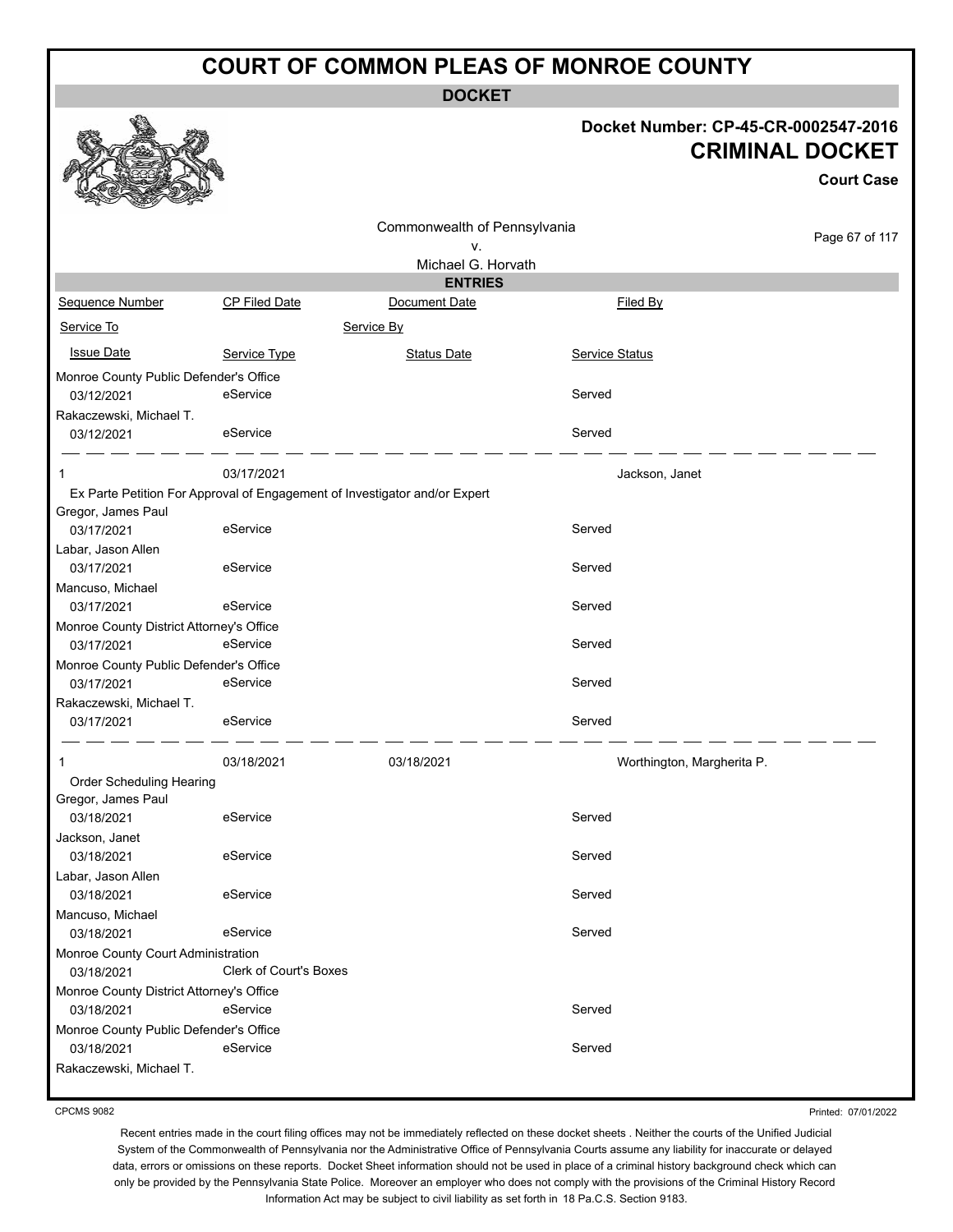**DOCKET**

#### **Docket Number: CP-45-CR-0002547-2016 CRIMINAL DOCKET**

**Court Case**

|                                          |                                                                       | Commonwealth of Pennsylvania |                            |                |
|------------------------------------------|-----------------------------------------------------------------------|------------------------------|----------------------------|----------------|
|                                          |                                                                       | ۷.                           |                            | Page 68 of 117 |
|                                          |                                                                       | Michael G. Horvath           |                            |                |
|                                          |                                                                       | <b>ENTRIES</b>               |                            |                |
| Sequence Number                          | <b>CP Filed Date</b>                                                  | Document Date                | <b>Filed By</b>            |                |
| Service To                               |                                                                       | Service By                   |                            |                |
| <b>Issue Date</b>                        | Service Type                                                          | <b>Status Date</b>           | <b>Service Status</b>      |                |
| 03/18/2021                               | eService                                                              |                              | Served                     |                |
| 1                                        | 03/22/2021                                                            |                              | Jackson, Janet             |                |
|                                          | Motion For Continuance of Trial Date And For Amended Scheduling Order |                              |                            |                |
| Gregor, James Paul                       |                                                                       |                              |                            |                |
| 03/22/2021                               | eService                                                              |                              | Served                     |                |
| Labar, Jason Allen                       |                                                                       |                              |                            |                |
| 03/22/2021                               | eService                                                              |                              | Served                     |                |
| Mancuso, Michael                         |                                                                       |                              |                            |                |
| 03/22/2021                               | eNotice                                                               |                              | Notified                   |                |
| Monroe County District Attorney's Office |                                                                       |                              |                            |                |
| 03/22/2021                               | eNotice                                                               |                              | Notified                   |                |
| Monroe County Public Defender's Office   |                                                                       |                              |                            |                |
| 03/22/2021                               | eService                                                              |                              | Served                     |                |
| Rakaczewski, Michael T.                  |                                                                       |                              |                            |                |
| 03/22/2021                               | eNotice                                                               |                              | Notified                   |                |
| 2                                        | 03/23/2021                                                            | 03/23/2021                   | Worthington, Margherita P. |                |
| Order Scheduling Hearing                 |                                                                       |                              |                            |                |
| Cherundolo, David Paul                   |                                                                       |                              |                            |                |
| 03/23/2021                               | <b>First Class</b>                                                    |                              |                            |                |
| Gregor, James Paul                       |                                                                       |                              |                            |                |
| 03/23/2021                               | eService                                                              |                              | Served                     |                |
| Jackson, Janet                           |                                                                       |                              |                            |                |
| 03/23/2021                               | eService                                                              |                              | Served                     |                |
| Labar, Jason Allen                       |                                                                       |                              |                            |                |
| 03/23/2021                               | eService                                                              |                              | Served                     |                |
| Mancuso, Michael                         |                                                                       |                              |                            |                |
| 03/23/2021                               | eService                                                              |                              | Served                     |                |
| Monroe County Court Administration       |                                                                       |                              |                            |                |
| 03/23/2021                               | Clerk of Court's Boxes                                                |                              |                            |                |
| Monroe County District Attorney's Office |                                                                       |                              |                            |                |
| 03/23/2021                               | eService                                                              |                              | Served                     |                |
| Monroe County Public Defender's Office   |                                                                       |                              |                            |                |
| 03/23/2021                               | eService                                                              |                              | Served                     |                |
| Monroe County Sheriff's Department       |                                                                       |                              |                            |                |
| 03/23/2021                               | <b>Clerk of Court's Boxes</b>                                         |                              |                            |                |
|                                          |                                                                       |                              |                            |                |

CPCMS 9082

Printed: 07/01/2022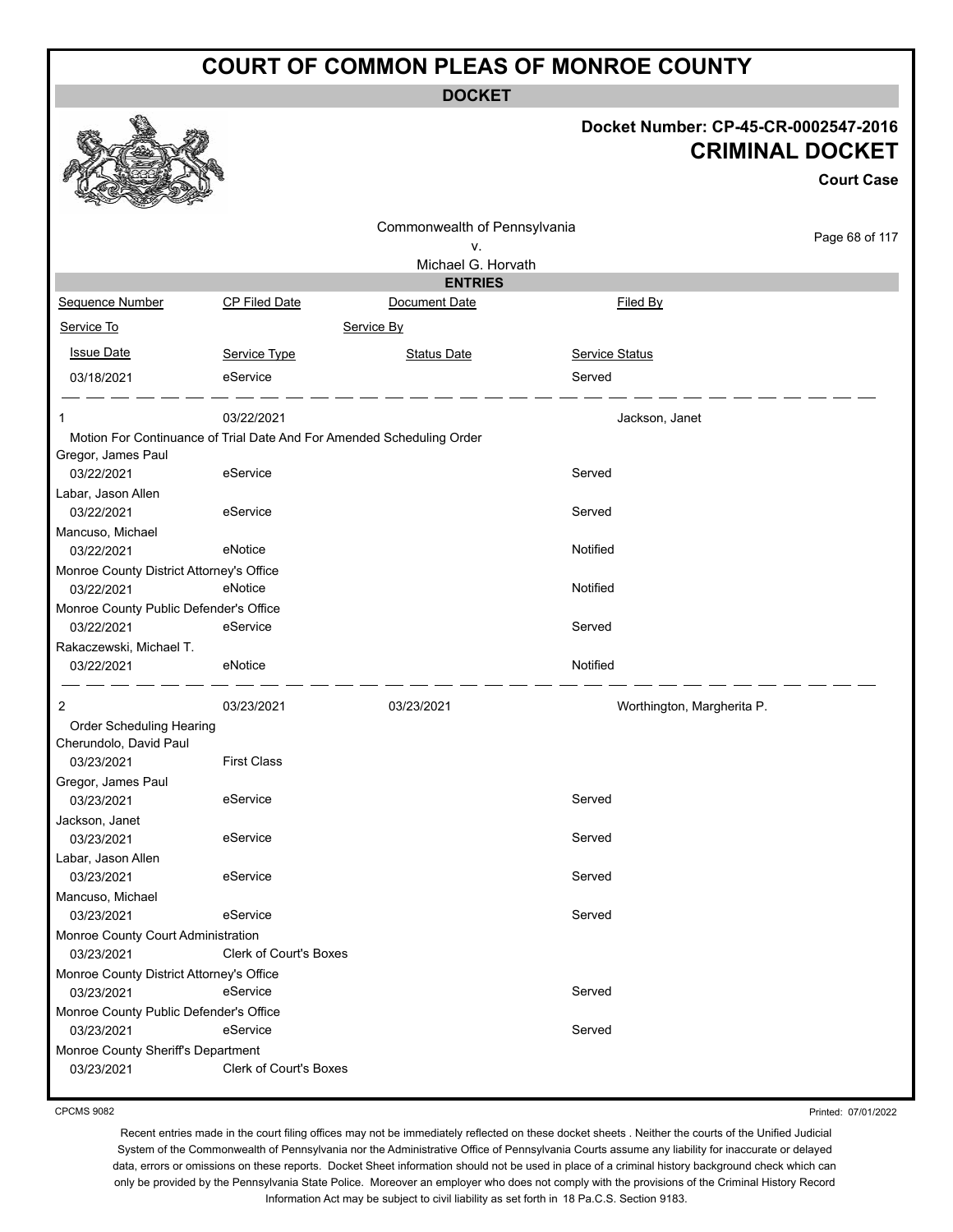**DOCKET**

| Docket Number: CP-45-CR-0002547-2016 |  |
|--------------------------------------|--|
| <b>CRIMINAL DOCKET</b>               |  |

**Court Case**

|                                                        |                        |                                                                                                   |                            | <b>Court Case</b> |
|--------------------------------------------------------|------------------------|---------------------------------------------------------------------------------------------------|----------------------------|-------------------|
|                                                        |                        | Commonwealth of Pennsylvania<br>۷.                                                                |                            | Page 69 of 117    |
|                                                        |                        | Michael G. Horvath                                                                                |                            |                   |
|                                                        |                        | <b>ENTRIES</b>                                                                                    |                            |                   |
| Sequence Number                                        | <b>CP Filed Date</b>   | Document Date                                                                                     | Filed By                   |                   |
| Service To                                             |                        | Service By                                                                                        |                            |                   |
| <b>Issue Date</b>                                      | Service Type           | <b>Status Date</b>                                                                                | <b>Service Status</b>      |                   |
| Rakaczewski, Michael T.<br>03/23/2021                  | eService               |                                                                                                   | Served                     |                   |
| -1                                                     | 03/29/2021             |                                                                                                   | Jackson, Janet             |                   |
| Gregor, James Paul                                     |                        | Ex Parte Petition For Approval of Engagement of Lic. Clinical Psych. As Consultant/Expert Witness |                            |                   |
| 03/29/2021                                             | eService               |                                                                                                   | Served                     |                   |
| Labar, Jason Allen                                     |                        |                                                                                                   |                            |                   |
| 03/29/2021<br>Mancuso, Michael                         | eService               |                                                                                                   | Served                     |                   |
| 03/29/2021                                             | eService               |                                                                                                   | Served                     |                   |
| Monroe County District Attorney's Office<br>03/29/2021 | eService               |                                                                                                   | Served                     |                   |
| Monroe County Public Defender's Office                 |                        |                                                                                                   |                            |                   |
| 03/29/2021                                             | eService               |                                                                                                   | Served                     |                   |
| Rakaczewski, Michael T.                                |                        |                                                                                                   |                            |                   |
| 03/29/2021                                             | eService               |                                                                                                   | Served                     |                   |
| 2                                                      | 03/29/2021             | 03/29/2021                                                                                        | Worthington, Margherita P. |                   |
| Order Scheduling Hearing<br>Cherundolo, David Paul     |                        |                                                                                                   |                            |                   |
| 03/29/2021                                             | <b>First Class</b>     |                                                                                                   |                            |                   |
| Gregor, James Paul                                     |                        |                                                                                                   |                            |                   |
| 03/29/2021                                             | eService               |                                                                                                   | Served                     |                   |
| Jackson, Janet<br>03/29/2021                           | eService               |                                                                                                   | Served                     |                   |
| Labar, Jason Allen                                     |                        |                                                                                                   |                            |                   |
| 03/29/2021                                             | eService               |                                                                                                   | Served                     |                   |
| Mancuso, Michael<br>03/29/2021                         | eService               |                                                                                                   | Served                     |                   |
| Monroe County Court Administration<br>03/29/2021       | Clerk of Court's Boxes |                                                                                                   |                            |                   |
| Monroe County District Attorney's Office               |                        |                                                                                                   |                            |                   |
| 03/29/2021                                             | eService               |                                                                                                   | Served                     |                   |
| Monroe County Public Defender's Office                 | eService               |                                                                                                   | Served                     |                   |
| 03/29/2021<br>Rakaczewski, Michael T.                  |                        |                                                                                                   |                            |                   |
|                                                        |                        |                                                                                                   |                            |                   |

CPCMS 9082

Printed: 07/01/2022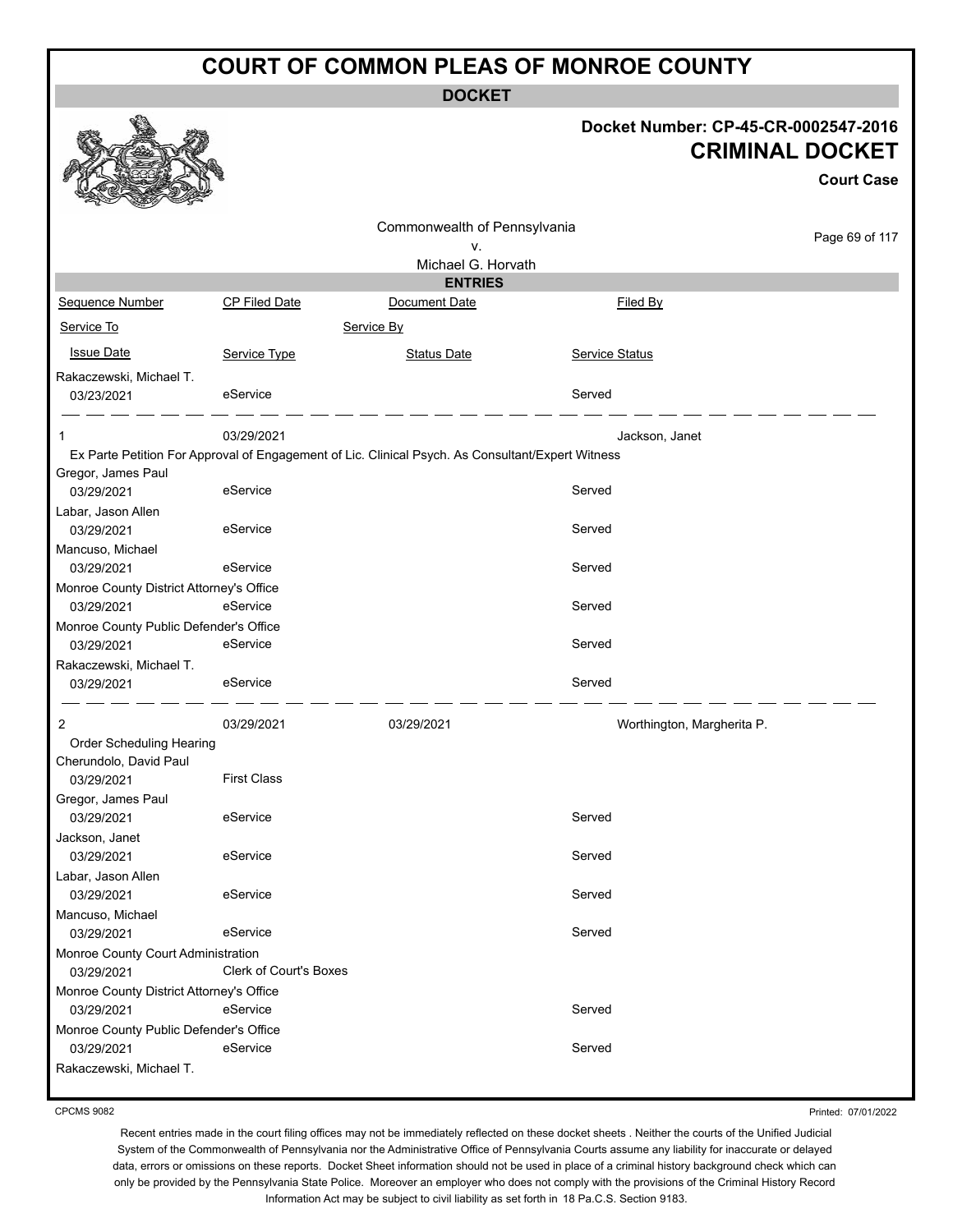**DOCKET**

#### **Docket Number: CP-45-CR-0002547-2016 CRIMINAL DOCKET**

**Court Case**

|                                          |                        | Commonwealth of Pennsylvania                                                     |                |                            |
|------------------------------------------|------------------------|----------------------------------------------------------------------------------|----------------|----------------------------|
|                                          |                        | ۷.                                                                               |                | Page 70 of 117             |
|                                          |                        | Michael G. Horvath                                                               |                |                            |
|                                          |                        | <b>ENTRIES</b>                                                                   |                |                            |
| Sequence Number                          | <b>CP Filed Date</b>   | Document Date                                                                    | Filed By       |                            |
| Service To                               |                        | Service By                                                                       |                |                            |
| <b>Issue Date</b>                        | Service Type           | <b>Status Date</b>                                                               | Service Status |                            |
| 03/29/2021                               | eService               |                                                                                  | Served         |                            |
| 1                                        | 04/08/2021             |                                                                                  | Jackson, Janet |                            |
| Petition For Payment of Costs            |                        |                                                                                  |                |                            |
| Gregor, James Paul                       |                        |                                                                                  |                |                            |
| 04/08/2021                               | eService               |                                                                                  | Served         |                            |
| Labar, Jason Allen                       |                        |                                                                                  |                |                            |
| 04/08/2021                               | eService               |                                                                                  | Served         |                            |
| Mancuso, Michael                         |                        |                                                                                  |                |                            |
| 04/08/2021                               | eService               |                                                                                  | Served         |                            |
| Monroe County District Attorney's Office |                        |                                                                                  |                |                            |
| 04/08/2021                               | eService               |                                                                                  | Served         |                            |
| Monroe County Public Defender's Office   |                        |                                                                                  |                |                            |
| 04/08/2021                               | eService               |                                                                                  | Served         |                            |
| Rakaczewski, Michael T.<br>04/08/2021    | eService               |                                                                                  | Served         |                            |
| 1                                        | 04/12/2021             |                                                                                  |                | Worthington, Margherita P. |
|                                          |                        | Order Granting Petition for Approval of Engagement of Investigator and/or Expert |                |                            |
| Cherundolo, David Paul                   |                        |                                                                                  |                |                            |
| 04/12/2021                               | <b>First Class</b>     |                                                                                  |                |                            |
| Gregor, James Paul                       |                        |                                                                                  |                |                            |
| 04/12/2021                               | eService               |                                                                                  | Served         |                            |
| Jackson, Janet                           |                        |                                                                                  |                |                            |
| 04/12/2021                               | eService               |                                                                                  | Served         |                            |
| Labar, Jason Allen                       |                        |                                                                                  |                |                            |
| 04/12/2021                               | eService               |                                                                                  | Served         |                            |
| Mancuso, Michael                         |                        |                                                                                  |                |                            |
| 04/12/2021                               | eService               |                                                                                  | Served         |                            |
| Monroe County Court Administration       |                        |                                                                                  |                |                            |
| 04/12/2021                               | Clerk of Court's Boxes |                                                                                  |                |                            |
| Monroe County District Attorney's Office |                        |                                                                                  |                |                            |
| 04/12/2021                               | eService               |                                                                                  | Served         |                            |
| Monroe County Public Defender's Office   |                        |                                                                                  |                |                            |
| 04/12/2021                               | eService               |                                                                                  | Served         |                            |
| Rakaczewski, Michael T.                  |                        |                                                                                  |                |                            |
| 04/12/2021                               | eService               |                                                                                  | Served         |                            |

CPCMS 9082

Printed: 07/01/2022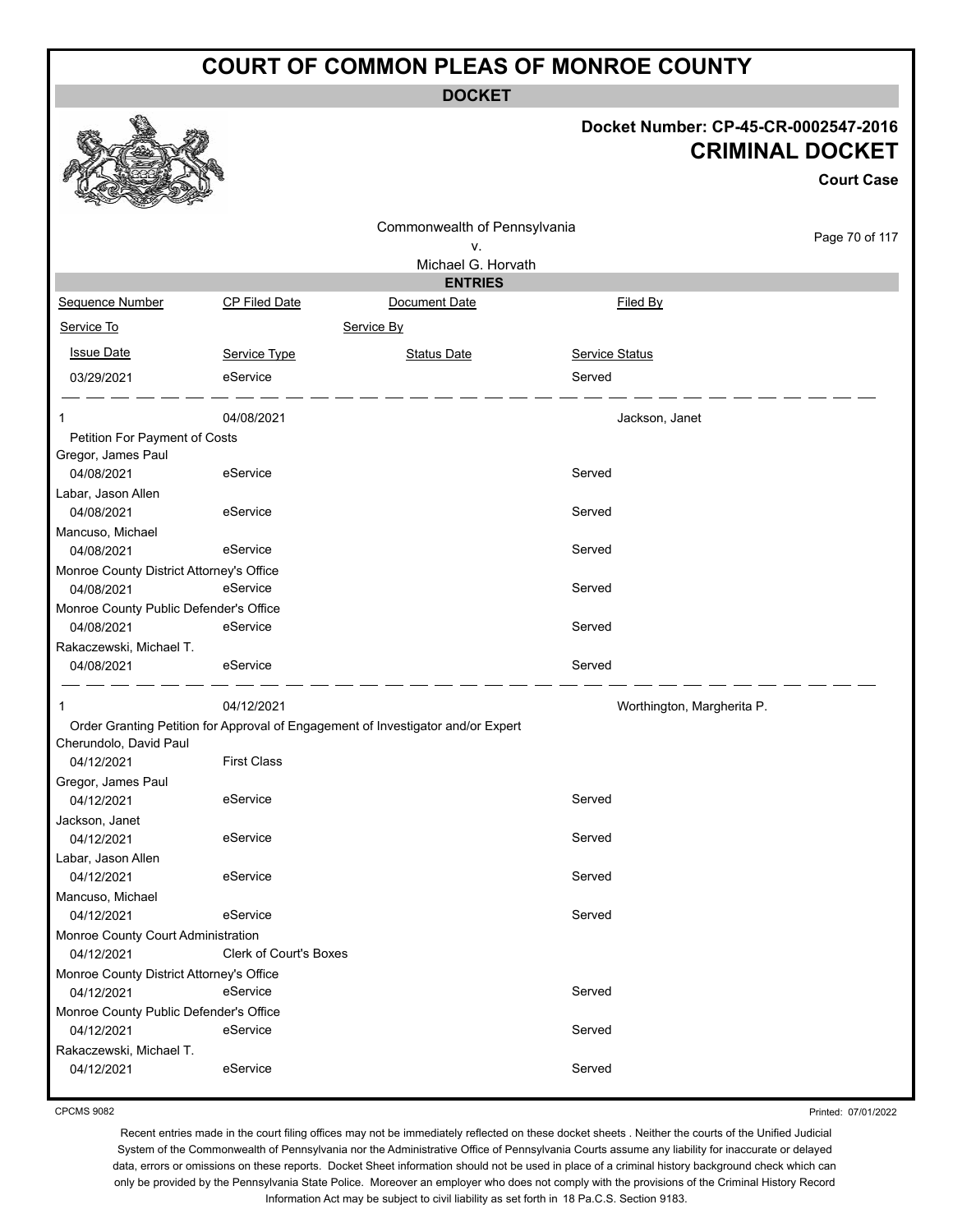**DOCKET**

|                                                        |                        |                                                                                                     |                            | Docket Number: CP-45-CR-0002547-2016<br><b>CRIMINAL DOCKET</b><br><b>Court Case</b> |
|--------------------------------------------------------|------------------------|-----------------------------------------------------------------------------------------------------|----------------------------|-------------------------------------------------------------------------------------|
|                                                        |                        | Commonwealth of Pennsylvania                                                                        |                            | Page 71 of 117                                                                      |
|                                                        |                        | ν.                                                                                                  |                            |                                                                                     |
|                                                        |                        | Michael G. Horvath                                                                                  |                            |                                                                                     |
| Sequence Number                                        | <b>CP Filed Date</b>   | <b>ENTRIES</b><br>Document Date                                                                     |                            |                                                                                     |
|                                                        |                        |                                                                                                     | Filed By                   |                                                                                     |
| Service To                                             |                        | Service By                                                                                          |                            |                                                                                     |
| <b>Issue Date</b>                                      | Service Type           | <b>Status Date</b>                                                                                  | <b>Service Status</b>      |                                                                                     |
| 2                                                      | 04/12/2021             |                                                                                                     | Worthington, Margherita P. |                                                                                     |
|                                                        |                        | Order Granting Petition for Approval of Licensed Clinical Psychologist as Consultant/Expert Witness |                            |                                                                                     |
| Cherundolo, David Paul                                 |                        |                                                                                                     |                            |                                                                                     |
| 04/12/2021                                             | <b>First Class</b>     |                                                                                                     |                            |                                                                                     |
| Gregor, James Paul                                     |                        |                                                                                                     |                            |                                                                                     |
| 04/12/2021                                             | eService               |                                                                                                     | Served                     |                                                                                     |
| Jackson, Janet                                         |                        |                                                                                                     |                            |                                                                                     |
| 04/12/2021                                             | eService               |                                                                                                     | Served                     |                                                                                     |
| Labar, Jason Allen                                     |                        |                                                                                                     |                            |                                                                                     |
| 04/12/2021                                             | eService               |                                                                                                     | Served                     |                                                                                     |
| Mancuso, Michael                                       |                        |                                                                                                     |                            |                                                                                     |
| 04/12/2021                                             | eService               |                                                                                                     | Served                     |                                                                                     |
| Monroe County Court Administration                     | Clerk of Court's Boxes |                                                                                                     |                            |                                                                                     |
| 04/12/2021                                             |                        |                                                                                                     |                            |                                                                                     |
| Monroe County District Attorney's Office<br>04/12/2021 | eService               |                                                                                                     | Served                     |                                                                                     |
|                                                        |                        |                                                                                                     |                            |                                                                                     |
| Monroe County Public Defender's Office<br>04/12/2021   | eService               |                                                                                                     | Served                     |                                                                                     |
| Rakaczewski, Michael T.                                |                        |                                                                                                     |                            |                                                                                     |
| 04/12/2021                                             | eService               |                                                                                                     | Served                     |                                                                                     |
|                                                        |                        |                                                                                                     |                            |                                                                                     |
|                                                        | 04/12/2021             | 04/12/2021                                                                                          | Worthington, Margherita P. |                                                                                     |
| Order Granting Motion for Payment                      |                        |                                                                                                     |                            |                                                                                     |
| Gregor, James Paul                                     |                        |                                                                                                     |                            |                                                                                     |
| 04/12/2021                                             | eService               |                                                                                                     | Served                     |                                                                                     |
| Jackson, Janet                                         |                        |                                                                                                     |                            |                                                                                     |
| 04/12/2021                                             | eService               |                                                                                                     | Served                     |                                                                                     |
| Labar, Jason Allen                                     |                        |                                                                                                     |                            |                                                                                     |
| 04/12/2021                                             | eService               |                                                                                                     | Served                     |                                                                                     |
| Mancuso, Michael                                       |                        |                                                                                                     |                            |                                                                                     |
| 04/12/2021                                             | eService               |                                                                                                     | Served                     |                                                                                     |
| Monroe County District Attorney's Office               |                        |                                                                                                     |                            |                                                                                     |
| 04/12/2021                                             | eService               |                                                                                                     | Served                     |                                                                                     |
| Monroe County Public Defender's Office                 |                        |                                                                                                     |                            |                                                                                     |
| 04/12/2021                                             | eService               |                                                                                                     | Served                     |                                                                                     |
| Rakaczewski, Michael T.                                |                        |                                                                                                     |                            |                                                                                     |

CPCMS 9082

Printed: 07/01/2022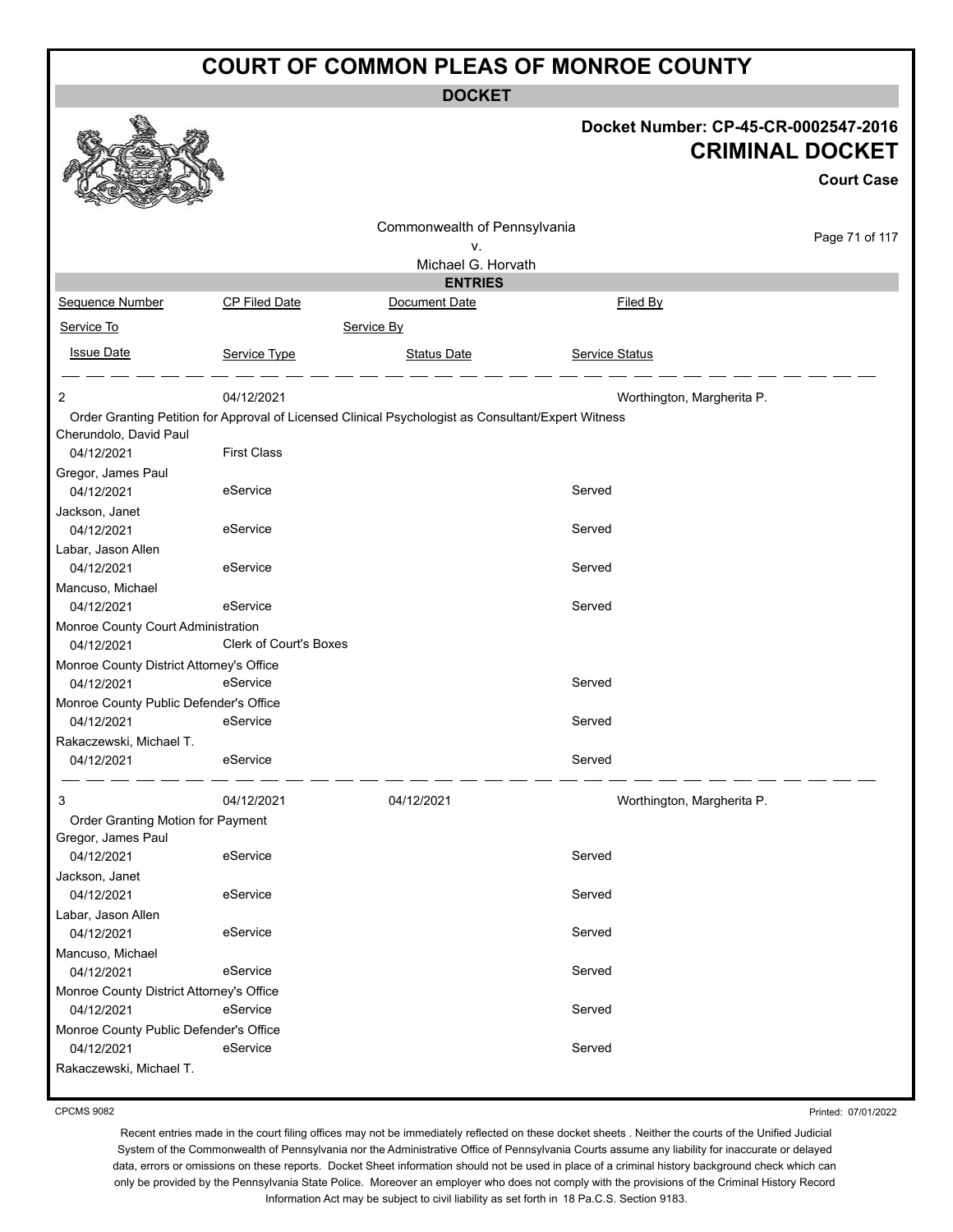|                                                                 |                        | <b>DOCKET</b>                        |                                      |                                             |
|-----------------------------------------------------------------|------------------------|--------------------------------------|--------------------------------------|---------------------------------------------|
|                                                                 |                        |                                      | Docket Number: CP-45-CR-0002547-2016 | <b>CRIMINAL DOCKET</b><br><b>Court Case</b> |
|                                                                 |                        | Commonwealth of Pennsylvania<br>ν.   |                                      | Page 72 of 117                              |
|                                                                 |                        | Michael G. Horvath<br><b>ENTRIES</b> |                                      |                                             |
| Sequence Number                                                 | CP Filed Date          | Document Date                        | Filed By                             |                                             |
| Service To                                                      |                        | Service By                           |                                      |                                             |
| <b>Issue Date</b>                                               | Service Type           | <b>Status Date</b>                   | Service Status                       |                                             |
| 04/12/2021                                                      | eService               |                                      | Served                               |                                             |
| Monroe County Court Administration                              |                        |                                      |                                      |                                             |
| 04/13/2021                                                      | Clerk of Court's Boxes |                                      |                                      |                                             |
| 1                                                               | 04/13/2021             | 04/13/2021                           | Worthington, Margherita P.           |                                             |
| Order Granting Motion for Continuance<br>Cherundolo, David Paul |                        |                                      |                                      |                                             |
| 04/13/2021                                                      | <b>First Class</b>     |                                      |                                      |                                             |
| Gregor, James Paul<br>04/13/2021                                | eService               |                                      | Served                               |                                             |
| Jackson, Janet                                                  |                        |                                      |                                      |                                             |
| 04/13/2021                                                      | eService               |                                      | Served                               |                                             |
| Labar, Jason Allen                                              |                        |                                      |                                      |                                             |
| 04/13/2021                                                      | eService               |                                      | Served                               |                                             |
| Mancuso, Michael                                                |                        |                                      |                                      |                                             |
| 04/13/2021                                                      | eService               |                                      | Served                               |                                             |
| Monroe County Court Administration                              |                        |                                      |                                      |                                             |
| 04/13/2021                                                      | Clerk of Court's Boxes |                                      |                                      |                                             |
| Monroe County District Attorney's Office                        |                        |                                      |                                      |                                             |
| 04/13/2021<br>Monroe County Public Defender's Office            | eService               |                                      | Served                               |                                             |
|                                                                 |                        |                                      |                                      |                                             |

Monroe County District 04/13/2021 Monroe County Public Defender's Office 04/13/2021 eService Served Monroe County Sheriff's Department 04/13/2021 Clerk of Court's Boxes Rakaczewski, Michael T. 04/13/2021 eService Served - - -1 04/15/2021 Jackson, Janet Petition For Payment of Costs Gregor, James Paul 04/15/2021 eService Served Labar, Jason Allen 04/15/2021 eService eService Served Mancuso, Michael 04/15/2021 eService Served Monroe County District Attorney's Office 04/15/2021 eService entertainment of the Served

CPCMS 9082

Printed: 07/01/2022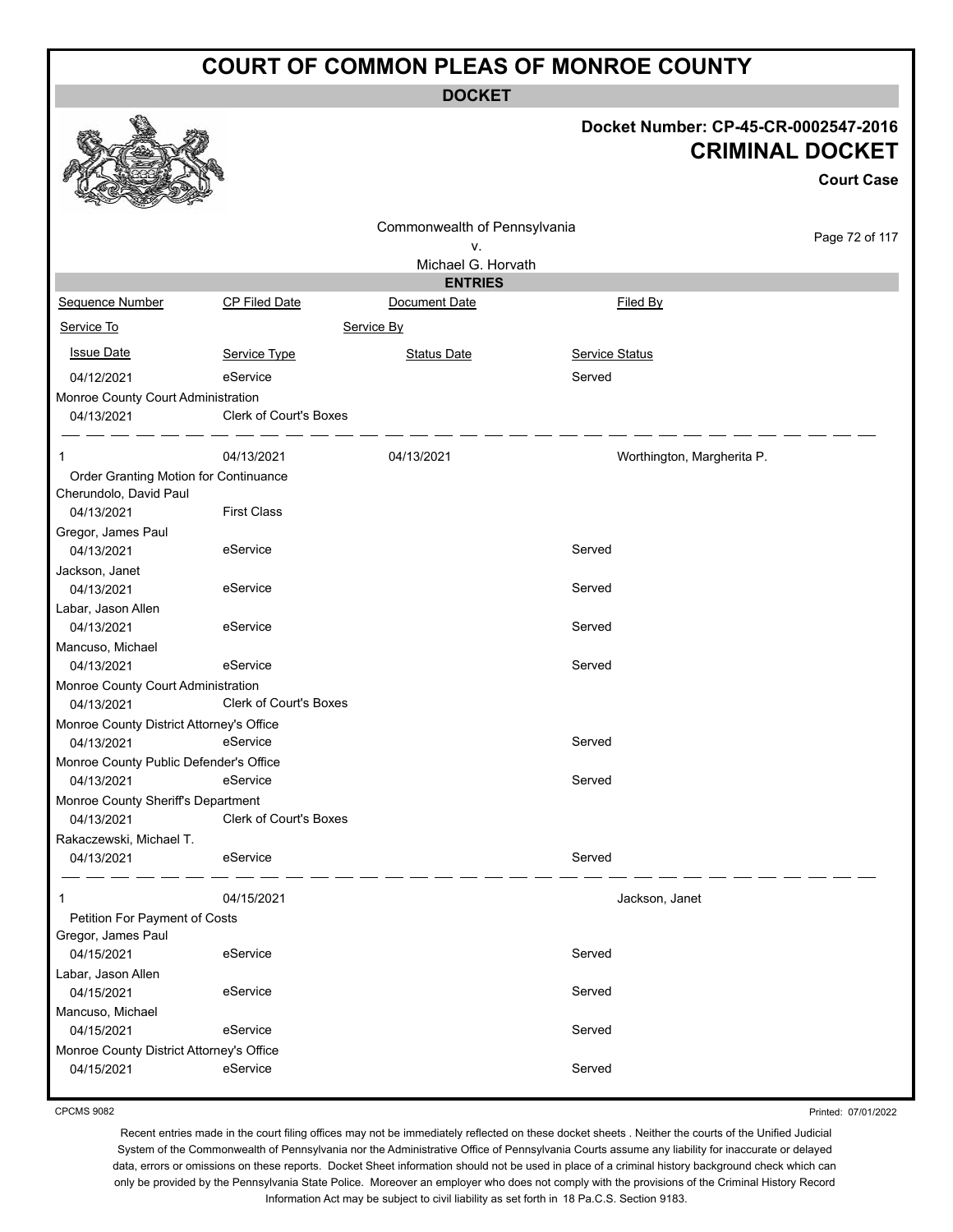**DOCKET**

### **Docket Number: CP-45-CR-0002547-2016 CRIMINAL DOCKET**

|                                                         |                               |                                 |                            | <b>Court Case</b> |
|---------------------------------------------------------|-------------------------------|---------------------------------|----------------------------|-------------------|
|                                                         |                               | Commonwealth of Pennsylvania    |                            |                   |
|                                                         |                               | ٧.                              |                            | Page 73 of 117    |
|                                                         |                               | Michael G. Horvath              |                            |                   |
| Sequence Number                                         | <b>CP Filed Date</b>          | <b>ENTRIES</b><br>Document Date | Filed By                   |                   |
|                                                         |                               |                                 |                            |                   |
| Service To                                              |                               | Service By                      |                            |                   |
| <b>Issue Date</b>                                       | Service Type                  | <b>Status Date</b>              | Service Status             |                   |
| Monroe County Public Defender's Office<br>04/15/2021    | eService                      |                                 | Served                     |                   |
| Rakaczewski, Michael T.<br>04/15/2021                   | eService                      |                                 | Served                     |                   |
| 1                                                       | 04/21/2021                    | 04/21/2021                      | Worthington, Margherita P. |                   |
| Order Granting Motion for Payment<br>Gregor, James Paul |                               |                                 |                            |                   |
| 04/21/2021                                              | eService                      |                                 | Served                     |                   |
| Jackson, Janet                                          |                               |                                 |                            |                   |
| 04/21/2021                                              | eService                      |                                 | Served                     |                   |
| Labar, Jason Allen                                      |                               |                                 | Served                     |                   |
| 04/21/2021<br>Mancuso, Michael                          | eService                      |                                 |                            |                   |
| 04/21/2021                                              | eService                      |                                 | Served                     |                   |
| Monroe County Court Administration                      |                               |                                 |                            |                   |
| 04/21/2021                                              | <b>Clerk of Court's Boxes</b> |                                 |                            |                   |
| Monroe County District Attorney's Office<br>04/21/2021  | eService                      |                                 | Served                     |                   |
| Monroe County Public Defender's Office                  |                               |                                 |                            |                   |
| 04/21/2021                                              | eService                      |                                 | Served                     |                   |
| Rakaczewski, Michael T.                                 |                               |                                 |                            |                   |
| 04/21/2021                                              | eService                      |                                 | Served                     |                   |
| 1                                                       | 04/27/2021                    |                                 | Worthington, Margherita P. |                   |
| Order Scheduling Hearing/Memorandum of law Scheduled    |                               |                                 |                            |                   |
| Cherundolo, David Paul<br>04/28/2021                    | <b>First Class</b>            |                                 |                            |                   |
| Gregor, James Paul                                      |                               |                                 |                            |                   |
| 04/28/2021                                              | eService                      |                                 | Served                     |                   |
| Jackson, Janet                                          |                               |                                 |                            |                   |
| 04/28/2021                                              | eService                      |                                 | Served                     |                   |
| Labar, Jason Allen                                      |                               |                                 |                            |                   |
| 04/28/2021<br>Mancuso, Michael                          | eService                      |                                 | Served                     |                   |
| 04/28/2021                                              | eService                      |                                 | Served                     |                   |
| Monroe County Court Administration                      |                               |                                 |                            |                   |
|                                                         |                               |                                 |                            |                   |

CPCMS 9082

Printed: 07/01/2022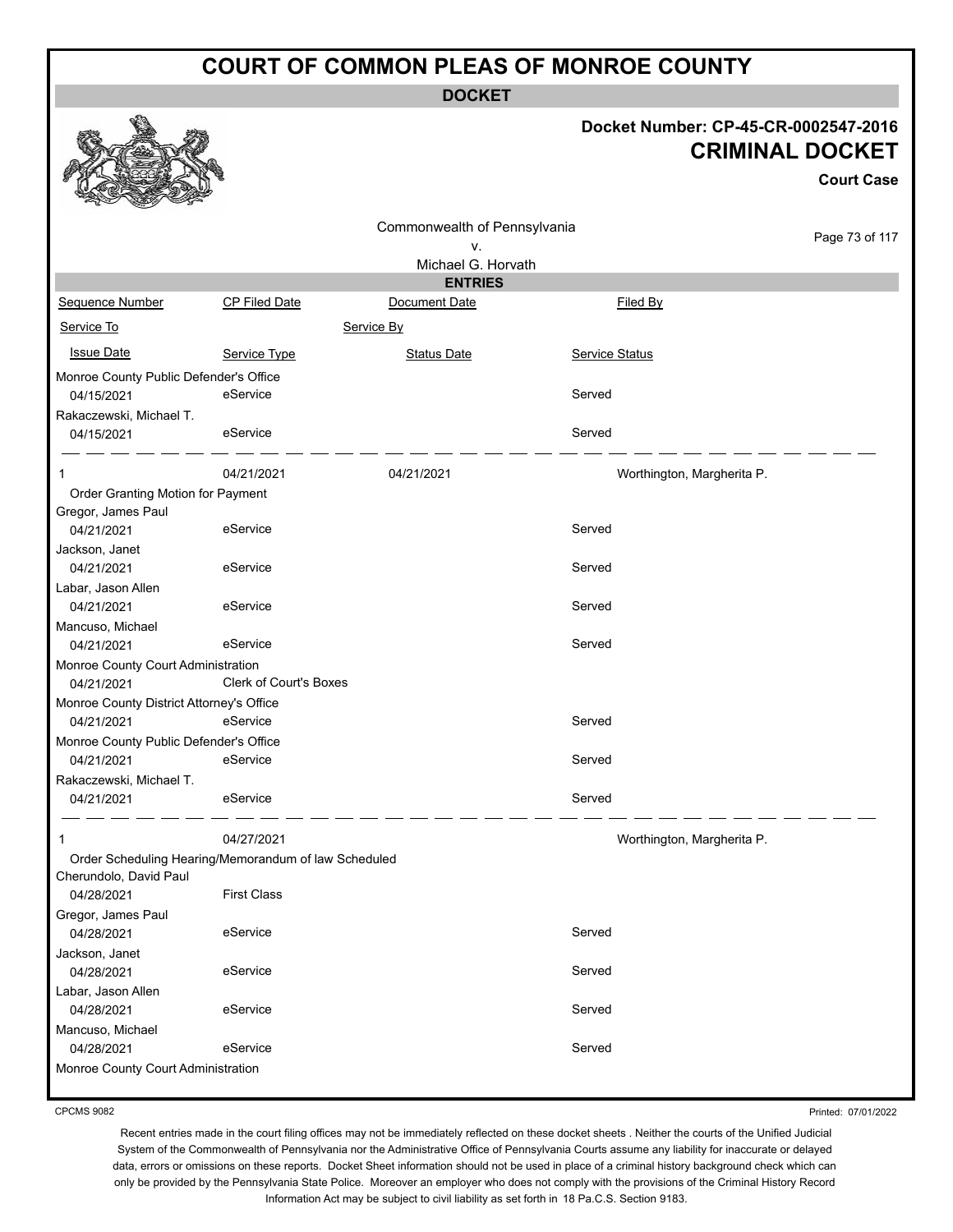**DOCKET**

### **Docket Number: CP-45-CR-0002547-2016 CRIMINAL DOCKET**

|                                          |                        |                              |                            | ШШТАР Р<br>ັ<br>vı |
|------------------------------------------|------------------------|------------------------------|----------------------------|--------------------|
|                                          |                        |                              |                            | <b>Court Case</b>  |
|                                          |                        | Commonwealth of Pennsylvania |                            |                    |
|                                          |                        | ν.                           |                            | Page 74 of 117     |
|                                          |                        | Michael G. Horvath           |                            |                    |
|                                          |                        | <b>ENTRIES</b>               |                            |                    |
| Sequence Number                          | CP Filed Date          | Document Date                | Filed By                   |                    |
| Service To                               |                        | Service By                   |                            |                    |
| <b>Issue Date</b>                        | Service Type           | <b>Status Date</b>           | Service Status             |                    |
| 04/28/2021                               | Clerk of Court's Boxes |                              |                            |                    |
| Monroe County District Attorney's Office |                        |                              |                            |                    |
| 04/28/2021                               | eService               |                              | Served                     |                    |
| Monroe County Public Defender's Office   |                        |                              |                            |                    |
| 04/28/2021                               | eService               |                              | Served                     |                    |
| Monroe County Sheriff's Department       |                        |                              |                            |                    |
| 04/28/2021                               | Clerk of Court's Boxes |                              |                            |                    |
| Other                                    |                        |                              |                            |                    |
| 04/28/2021                               | Clerk of Court's Boxes |                              |                            |                    |
| Rakaczewski, Michael T.                  |                        |                              |                            |                    |
| 04/28/2021                               | eService               |                              | Served                     |                    |
| $\mathbf 1$                              | 05/12/2021             |                              | Jackson, Janet             |                    |
| Petition For Payment of Costs            |                        |                              |                            |                    |
| Cherundolo, David Paul                   |                        |                              |                            |                    |
| 05/12/2021                               | eService               |                              | Served                     |                    |
| Gregor, James Paul                       |                        |                              |                            |                    |
| 05/12/2021                               | eService               |                              | Served                     |                    |
| Labar, Jason Allen                       |                        |                              |                            |                    |
| 05/12/2021                               | eService               |                              | Served                     |                    |
| Mancuso, Michael                         |                        |                              |                            |                    |
| 05/12/2021                               | eService               |                              | Served                     |                    |
| Monroe County District Attorney's Office |                        |                              |                            |                    |
| 05/12/2021                               | eService               |                              | Served                     |                    |
| Monroe County Public Defender's Office   |                        |                              |                            |                    |
| 05/12/2021                               | eService               |                              | Served                     |                    |
| Rakaczewski, Michael T.                  |                        |                              |                            |                    |
| 05/12/2021                               | eService               |                              | Served                     |                    |
| 1                                        | 05/13/2021             | 05/13/2021                   | Worthington, Margherita P. |                    |
| Order Granting Motion for Payment        |                        |                              |                            |                    |
| Cherundolo, David Paul                   |                        |                              |                            |                    |
| 05/13/2021                               | eService               |                              | Served                     |                    |
| Gregor, James Paul                       |                        |                              |                            |                    |
| 05/13/2021                               | eService               |                              | Served                     |                    |
| Jackson, Janet                           |                        |                              |                            |                    |
| 05/13/2021                               | eService               |                              | Served                     |                    |
|                                          |                        |                              |                            |                    |

CPCMS 9082

Printed: 07/01/2022

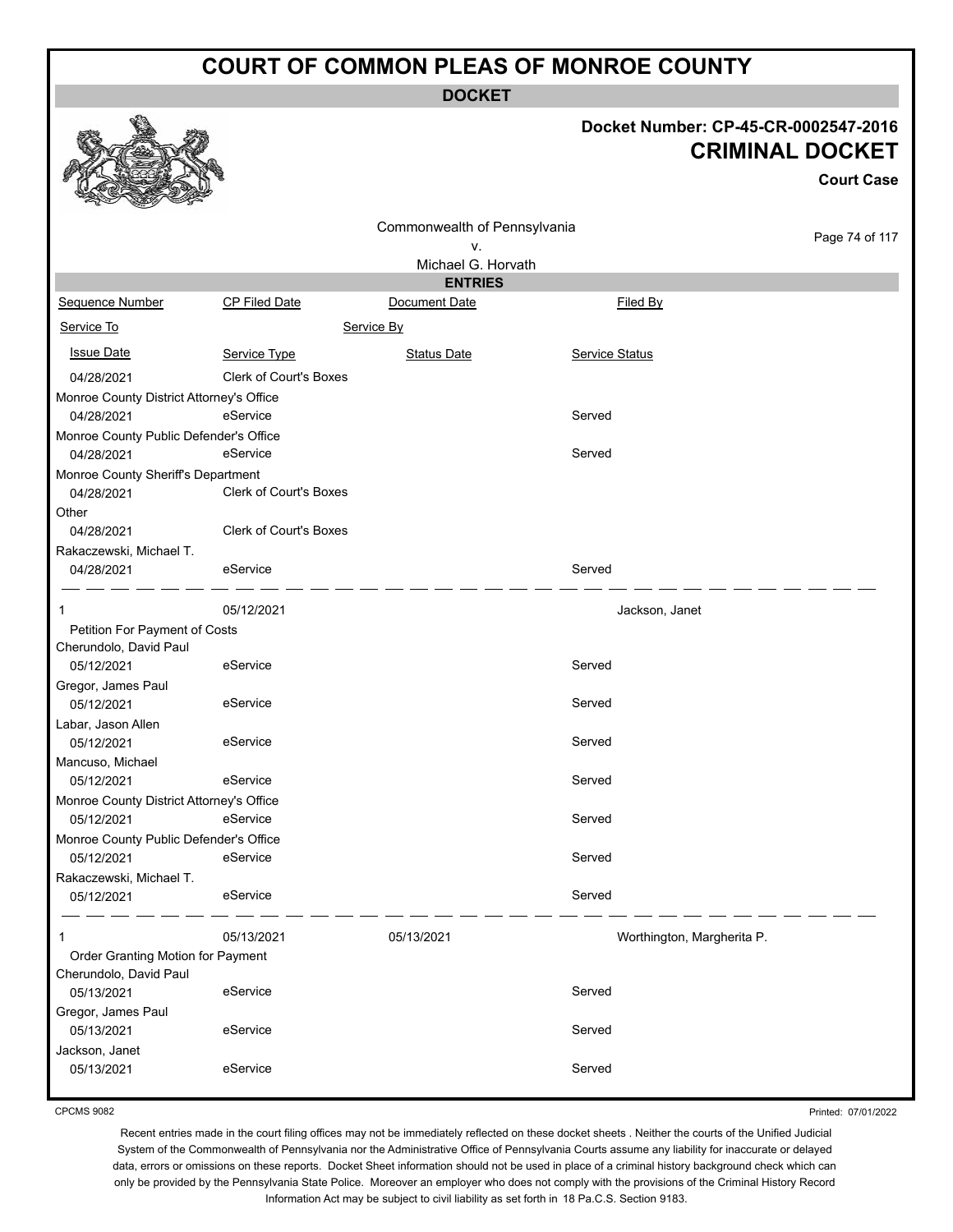**DOCKET**

### **Docket Number: CP-45-CR-0002547-2016 CRIMINAL DOCKET**

**Court Case**

|                                          |                        | Commonwealth of Pennsylvania |                            |                |
|------------------------------------------|------------------------|------------------------------|----------------------------|----------------|
|                                          |                        | ۷.                           |                            | Page 75 of 117 |
|                                          |                        | Michael G. Horvath           |                            |                |
|                                          |                        | <b>ENTRIES</b>               |                            |                |
| Sequence Number                          | <b>CP Filed Date</b>   | Document Date                | Filed By                   |                |
| Service To                               |                        | Service By                   |                            |                |
| <b>Issue Date</b>                        | Service Type           | <b>Status Date</b>           | Service Status             |                |
| Labar, Jason Allen                       |                        |                              |                            |                |
| 05/13/2021                               | eService               |                              | Served                     |                |
| Mancuso, Michael                         |                        |                              |                            |                |
| 05/13/2021                               | eService               |                              | Served                     |                |
| Monroe County Court Administration       |                        |                              |                            |                |
| 05/13/2021                               | Clerk of Court's Boxes |                              |                            |                |
| Monroe County District Attorney's Office |                        |                              |                            |                |
| 05/13/2021                               | eService               |                              | Served                     |                |
| Monroe County Public Defender's Office   |                        |                              |                            |                |
| 05/13/2021                               | eService               |                              | Served                     |                |
| Rakaczewski, Michael T.                  |                        |                              |                            |                |
| 05/13/2021                               | eService               |                              | Served                     |                |
| 1                                        | 06/07/2021             |                              | Jackson, Janet             |                |
| Petition for Payment of Costs            |                        |                              |                            |                |
| Cherundolo, David Paul                   |                        |                              |                            |                |
| 06/07/2021                               | eService               |                              | Served                     |                |
| Gregor, James Paul                       |                        |                              |                            |                |
| 06/07/2021                               | eService               |                              | Served                     |                |
| Labar, Jason Allen<br>06/07/2021         | eService               |                              | Served                     |                |
|                                          |                        |                              |                            |                |
| Mancuso, Michael<br>06/07/2021           | eService               |                              | Served                     |                |
| Monroe County District Attorney's Office |                        |                              |                            |                |
| 06/07/2021                               | eService               |                              | Served                     |                |
| Monroe County Public Defender's Office   |                        |                              |                            |                |
| 06/07/2021                               | eService               |                              | Served                     |                |
| Rakaczewski, Michael T.                  |                        |                              |                            |                |
| 06/07/2021                               | eService               |                              | Served                     |                |
| 1                                        | 06/08/2021             | 06/08/2021                   | Worthington, Margherita P. |                |
| Order Granting Motion for Payment        |                        |                              |                            |                |
| Cherundolo, David Paul                   |                        |                              |                            |                |
| 06/08/2021                               | eService               |                              | Served                     |                |
| Gregor, James Paul                       |                        |                              |                            |                |
| 06/08/2021                               | eService               |                              | Served                     |                |
| Jackson, Janet                           |                        |                              |                            |                |
|                                          |                        |                              |                            |                |

CPCMS 9082

Printed: 07/01/2022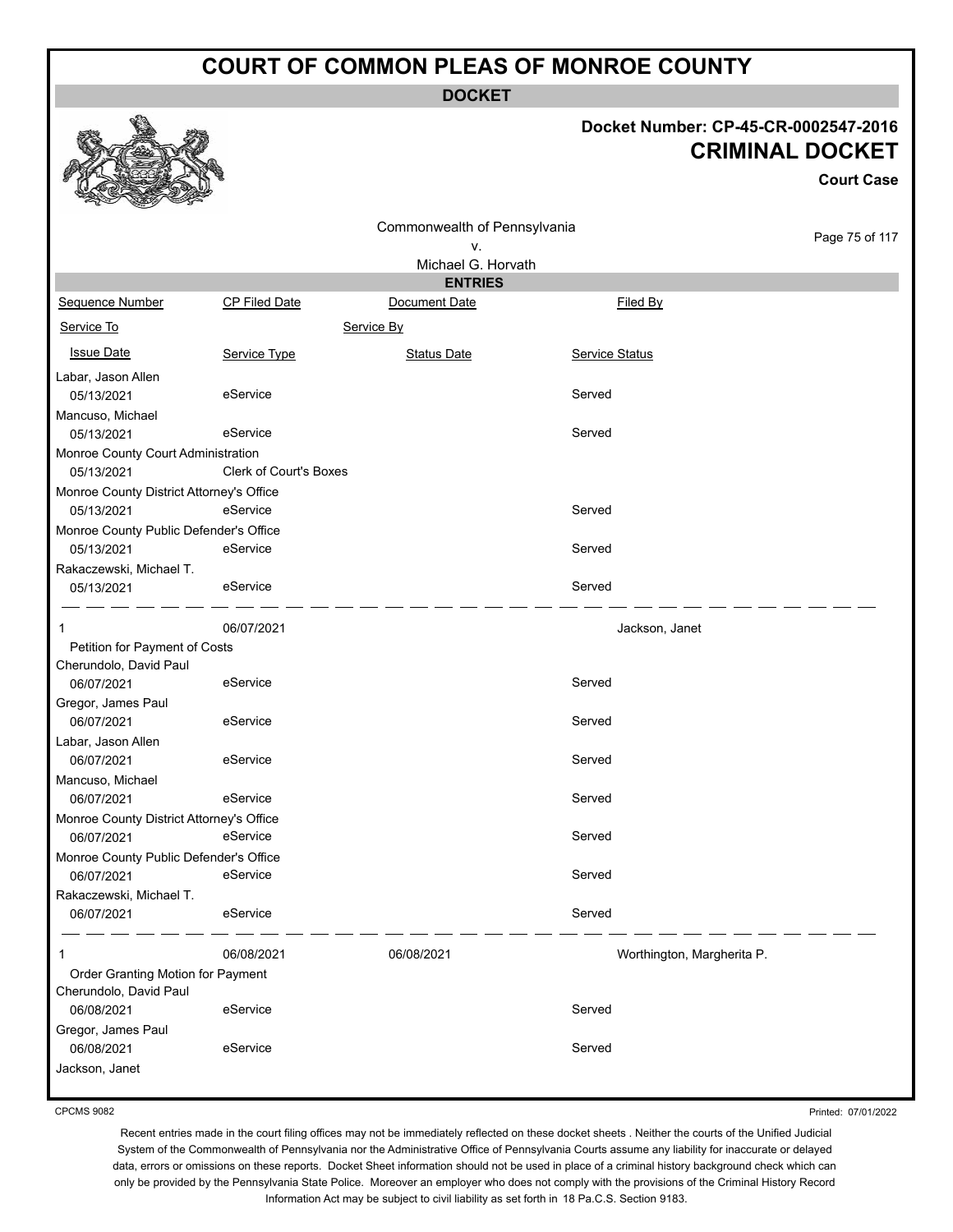**DOCKET**

### **Docket Number: CP-45-CR-0002547-2016 CRIMINAL DOCKET**

**Court Case**

#### Page 76 of 117 Commonwealth of Pennsylvania v. Michael G. Horvath **ENTRIES** Sequence Number CP Filed Date Document Date **Document Date** Filed By Service To Service By **Issue Date Service Type** Service Type Status Date Service Status Date Service Status Service Status Date Service Status 06/08/2021 eService Served Labar, Jason Allen 06/08/2021 eService Served Mancuso, Michael 06/08/2021 eService eService Served Monroe County Court Administration 06/08/2021 Clerk of Court's Boxes Monroe County District Attorney's Office 06/08/2021 eService Served Monroe County Public Defender's Office 06/08/2021 eService Served Rakaczewski, Michael T. 06/08/2021 eService Served 1 06/24/2021 Cherundolo, David Paul Motion for Counsel Fees Gregor, James Paul 06/24/2021 eService Served Jackson, Janet 06/24/2021 eService Served Labar, Jason Allen 06/24/2021 eService Served Mancuso, Michael 06/24/2021 eService entertainment of the Served Monroe County District Attorney's Office 06/24/2021 eService Served Monroe County Public Defender's Office 06/24/2021 eService Served Rakaczewski, Michael T. 06/24/2021 eService Served 1 06/30/2021 06/30/2021 Worthington, Margherita P. Order Granting Motion for Payment Cherundolo, David Paul 06/30/2021 eService Served Gregor, James Paul 06/30/2021 eService Served

CPCMS 9082

Printed: 07/01/2022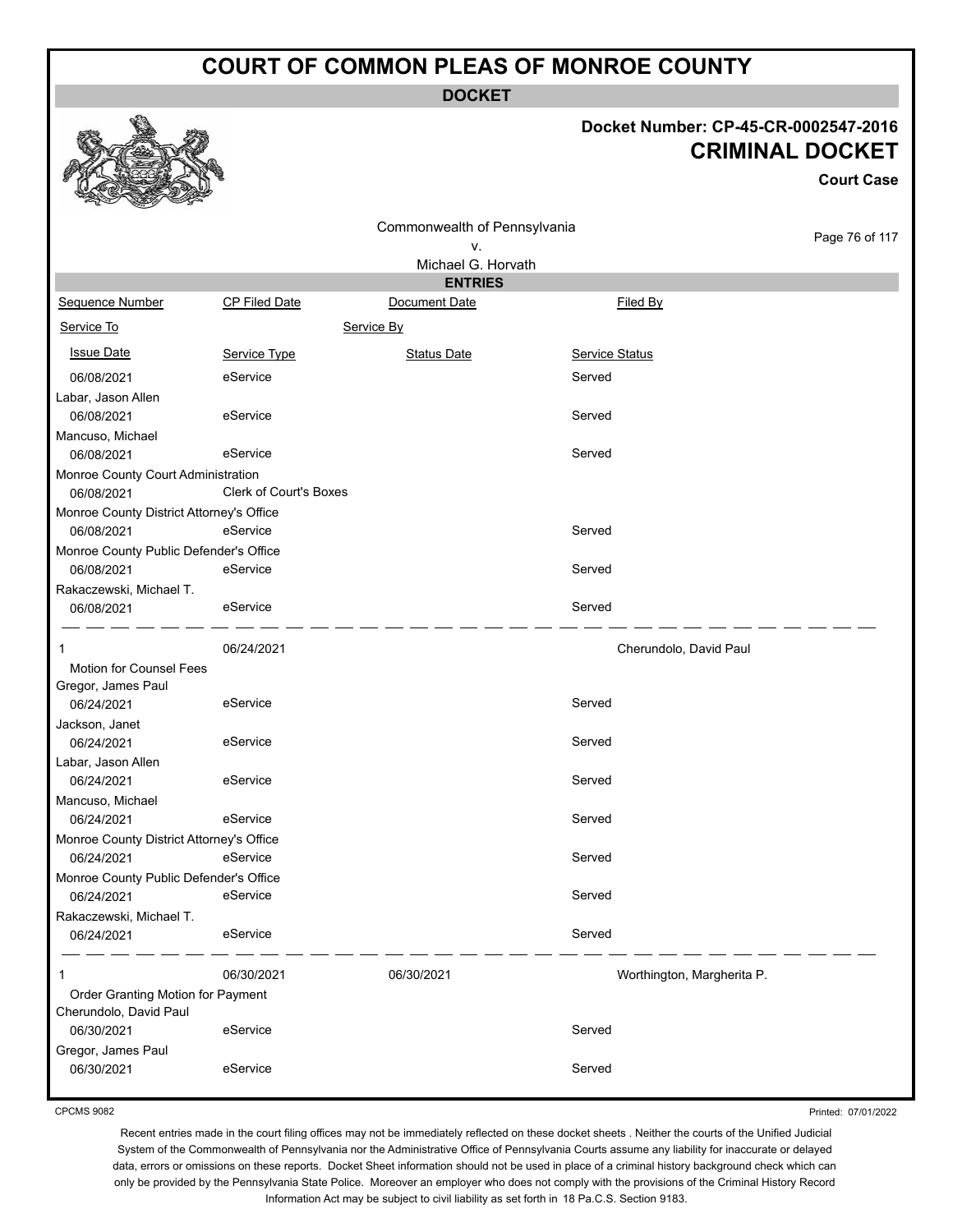**DOCKET**

### **Docket Number: CP-45-CR-0002547-2016 CRIMINAL DOCKET**

**Court Case**

|                                          |                               | Commonwealth of Pennsylvania |                            |                |
|------------------------------------------|-------------------------------|------------------------------|----------------------------|----------------|
|                                          |                               | ۷.                           |                            | Page 77 of 117 |
|                                          |                               | Michael G. Horvath           |                            |                |
|                                          |                               | <b>ENTRIES</b>               |                            |                |
| <b>Sequence Number</b>                   | <b>CP Filed Date</b>          | Document Date                | Filed By                   |                |
| Service To                               |                               | Service By                   |                            |                |
| <b>Issue Date</b>                        | Service Type                  | <b>Status Date</b>           | Service Status             |                |
| Jackson, Janet                           |                               |                              |                            |                |
| 06/30/2021                               | eService                      |                              | Served                     |                |
| Labar, Jason Allen                       |                               |                              |                            |                |
| 06/30/2021                               | eService                      |                              | Served                     |                |
| Mancuso, Michael                         |                               |                              |                            |                |
| 06/30/2021                               | eService                      |                              | Served                     |                |
| Monroe County District Attorney's Office |                               |                              |                            |                |
| 06/30/2021                               | eService                      |                              | Served                     |                |
| Monroe County Public Defender's Office   |                               |                              |                            |                |
| 06/30/2021                               | eService                      |                              | Served                     |                |
| Rakaczewski, Michael T.                  |                               |                              |                            |                |
| 06/30/2021                               | eService                      |                              | Served                     |                |
| Monroe County Court Administration       |                               |                              |                            |                |
| 07/01/2021                               | <b>Clerk of Court's Boxes</b> |                              |                            |                |
| -1                                       | 07/21/2021                    |                              | Jackson, Janet             |                |
| Petition For Payment of Costs            |                               |                              |                            |                |
| Cherundolo, David Paul                   |                               |                              |                            |                |
| 07/21/2021                               | eService                      |                              | Served                     |                |
| Gregor, James Paul                       |                               |                              |                            |                |
| 07/21/2021                               | eService                      |                              | Served                     |                |
| Labar, Jason Allen                       |                               |                              |                            |                |
| 07/21/2021                               | eService                      |                              | Served                     |                |
| Mancuso, Michael                         |                               |                              |                            |                |
| 07/21/2021                               | eService                      |                              | Served                     |                |
| Monroe County District Attorney's Office |                               |                              |                            |                |
| 07/21/2021                               | eService                      |                              | Served                     |                |
| Monroe County Public Defender's Office   |                               |                              |                            |                |
| 07/21/2021                               | eService                      |                              | Served                     |                |
| Rakaczewski, Michael T.                  |                               |                              |                            |                |
| 07/21/2021                               | eService                      |                              | Served                     |                |
| 1                                        | 07/26/2021                    | 07/26/2021                   | Worthington, Margherita P. |                |
| Order Granting Motion for Payment        |                               |                              |                            |                |
| Cherundolo, David Paul                   |                               |                              |                            |                |
| 07/26/2021                               | eService                      |                              | Served                     |                |
| Gregor, James Paul                       |                               |                              |                            |                |

CPCMS 9082

Printed: 07/01/2022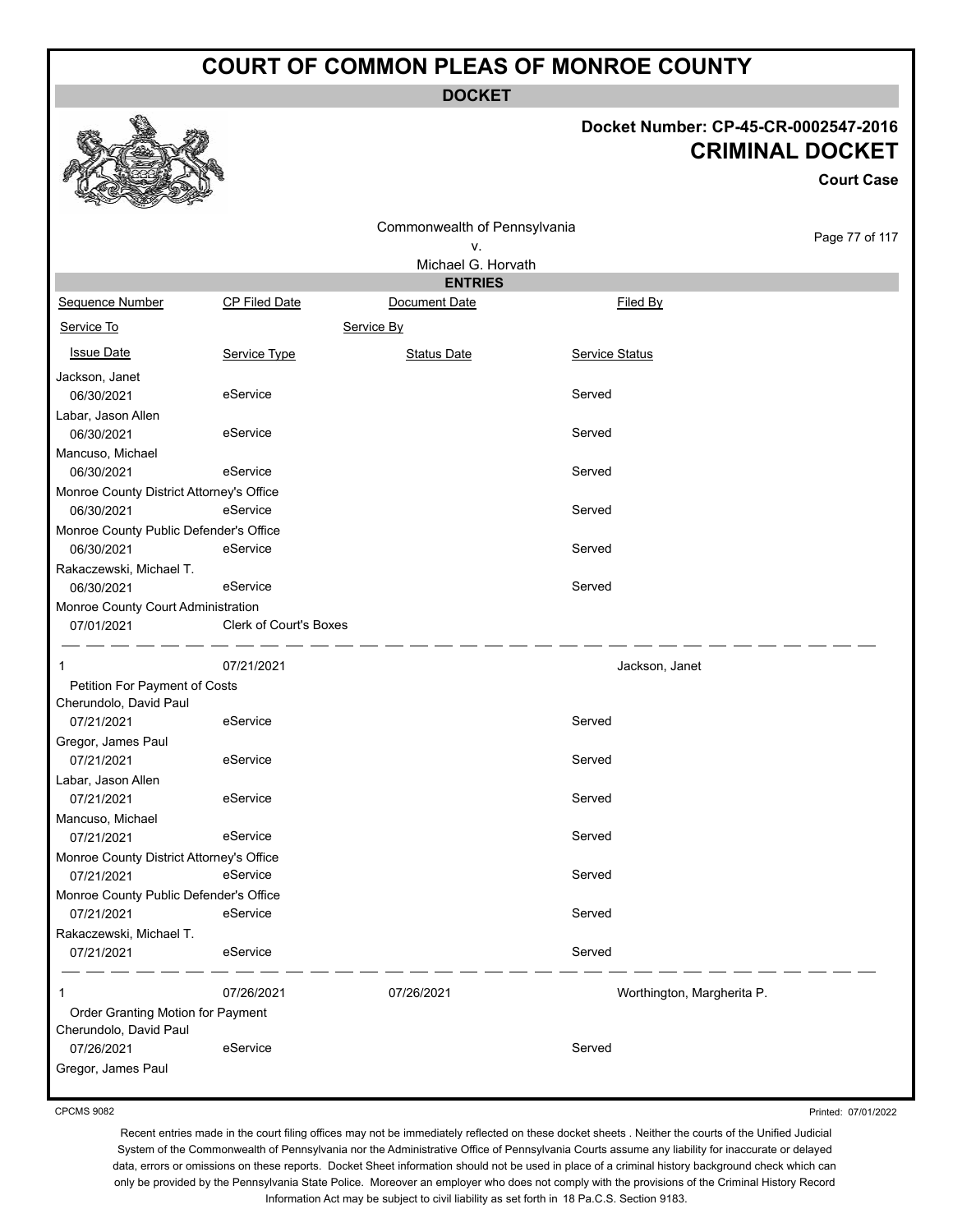**DOCKET**

### **Docket Number: CP-45-CR-0002547-2016 CRIMINAL DOCKET**

**Court Case**

| Commonwealth of Pennsylvania                                |                        |                    |                            |                |  |  |  |
|-------------------------------------------------------------|------------------------|--------------------|----------------------------|----------------|--|--|--|
|                                                             |                        | ۷.                 |                            | Page 78 of 117 |  |  |  |
|                                                             |                        | Michael G. Horvath |                            |                |  |  |  |
|                                                             |                        | <b>ENTRIES</b>     |                            |                |  |  |  |
| Sequence Number                                             | CP Filed Date          | Document Date      | Filed By                   |                |  |  |  |
| Service To                                                  | Service By             |                    |                            |                |  |  |  |
| <b>Issue Date</b>                                           | Service Type           | <b>Status Date</b> | Service Status             |                |  |  |  |
| 07/26/2021                                                  | eService               |                    | Served                     |                |  |  |  |
| Jackson, Janet                                              |                        |                    |                            |                |  |  |  |
| 07/26/2021                                                  | eService               |                    | Served                     |                |  |  |  |
| Labar, Jason Allen                                          |                        |                    |                            |                |  |  |  |
| 07/26/2021                                                  | eService               |                    | Served                     |                |  |  |  |
| Mancuso, Michael                                            |                        |                    |                            |                |  |  |  |
| 07/26/2021                                                  | eService               |                    | Served                     |                |  |  |  |
| Monroe County Court Administration                          |                        |                    |                            |                |  |  |  |
| 07/26/2021                                                  | Clerk of Court's Boxes |                    |                            |                |  |  |  |
| Monroe County District Attorney's Office                    |                        |                    |                            |                |  |  |  |
| 07/26/2021                                                  | eService               |                    | Served                     |                |  |  |  |
| Monroe County Public Defender's Office                      |                        |                    |                            |                |  |  |  |
| 07/26/2021                                                  | eService               |                    | Served                     |                |  |  |  |
| Rakaczewski, Michael T.                                     |                        |                    |                            |                |  |  |  |
| 07/26/2021                                                  | eService               |                    | Served                     |                |  |  |  |
| 1                                                           | 08/02/2021             |                    | Jackson, Janet             |                |  |  |  |
| Petition For Payment of Counsel Fees                        |                        |                    |                            |                |  |  |  |
| Cherundolo, David Paul                                      |                        |                    |                            |                |  |  |  |
| 08/02/2021                                                  | eService               |                    | Served                     |                |  |  |  |
| Gregor, James Paul                                          |                        |                    |                            |                |  |  |  |
| 08/02/2021                                                  | eService               |                    | Served                     |                |  |  |  |
| Labar, Jason Allen                                          |                        |                    |                            |                |  |  |  |
| 08/02/2021                                                  | eService               |                    | Served                     |                |  |  |  |
| Mancuso, Michael                                            |                        |                    |                            |                |  |  |  |
| 08/02/2021                                                  | eService               |                    | Served                     |                |  |  |  |
| Monroe County District Attorney's Office                    |                        |                    |                            |                |  |  |  |
| 08/02/2021                                                  | eService               |                    | Served                     |                |  |  |  |
| Monroe County Public Defender's Office                      |                        |                    |                            |                |  |  |  |
| 08/02/2021                                                  | eService               |                    | Served                     |                |  |  |  |
| Rakaczewski, Michael T.                                     |                        |                    |                            |                |  |  |  |
| 08/02/2021                                                  | eService               |                    | Served                     |                |  |  |  |
|                                                             | 08/10/2021             | 08/10/2021         | Worthington, Margherita P. |                |  |  |  |
| Order Granting Motion for Payment<br>Cherundolo, David Paul |                        |                    |                            |                |  |  |  |
| 08/10/2021                                                  | eService               |                    | Served                     |                |  |  |  |

CPCMS 9082

Printed: 07/01/2022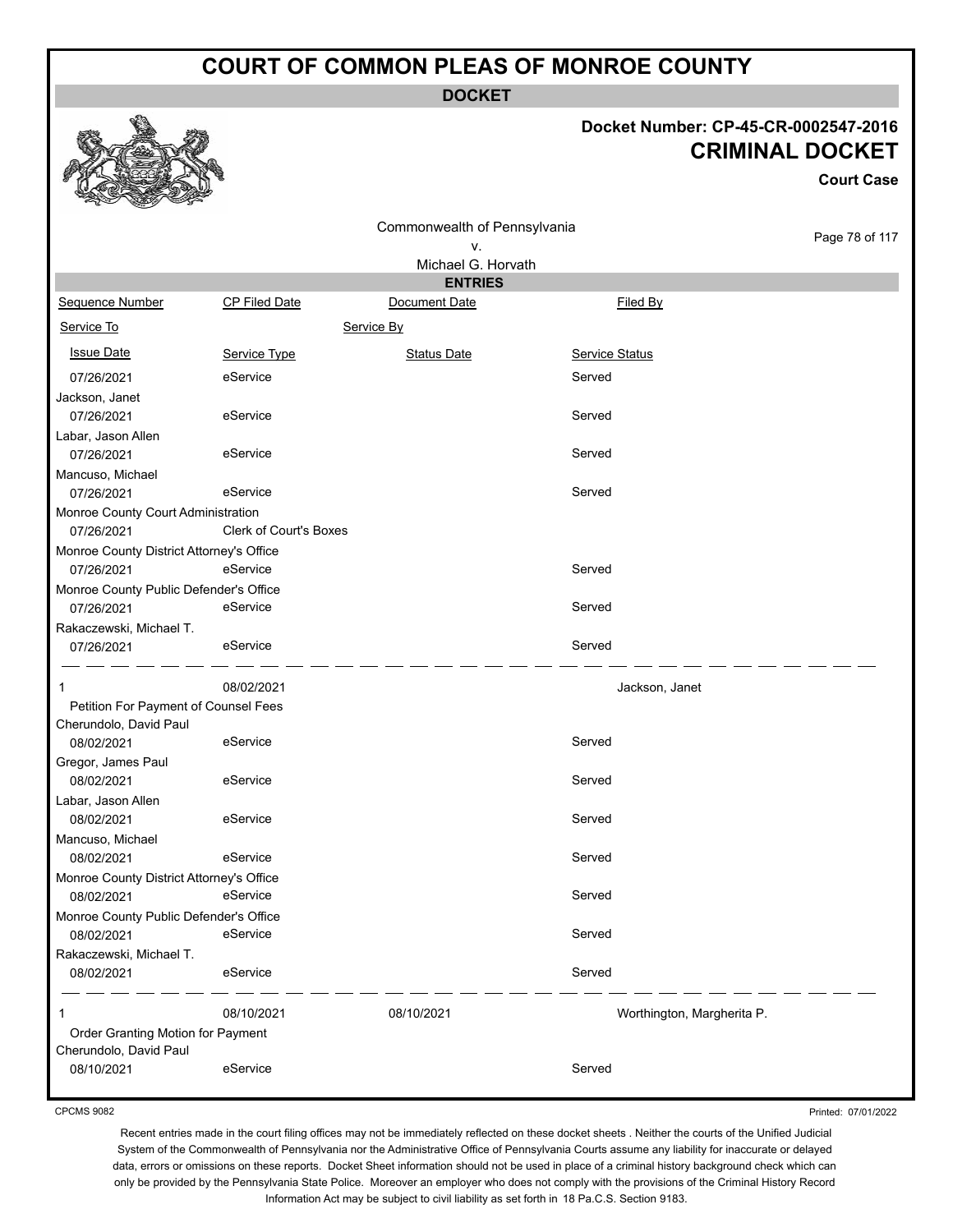**DOCKET**

### **Docket Number: CP-45-CR-0002547-2016 CRIMINAL DOCKET**

**Court Case**

|                                                             |               | Commonwealth of Pennsylvania |                            |                |
|-------------------------------------------------------------|---------------|------------------------------|----------------------------|----------------|
|                                                             |               | ٧.                           |                            | Page 79 of 117 |
|                                                             |               | Michael G. Horvath           |                            |                |
|                                                             |               | <b>ENTRIES</b>               |                            |                |
| Sequence Number                                             | CP Filed Date | Document Date                | Filed By                   |                |
| Service To                                                  |               | Service By                   |                            |                |
| <b>Issue Date</b>                                           | Service Type  | <b>Status Date</b>           | <b>Service Status</b>      |                |
| Gregor, James Paul<br>08/10/2021                            | eService      |                              | Served                     |                |
| Jackson, Janet<br>08/10/2021                                | eService      |                              | Served                     |                |
| Labar, Jason Allen<br>08/10/2021                            | eService      |                              | Served                     |                |
| Mancuso, Michael<br>08/10/2021                              | eService      |                              | Served                     |                |
| Monroe County District Attorney's Office<br>08/10/2021      | eService      |                              | Served                     |                |
| Monroe County Public Defender's Office<br>08/10/2021        | eService      |                              | Served                     |                |
| Rakaczewski, Michael T.<br>08/10/2021                       | eService      |                              | Served                     |                |
| 1                                                           | 08/12/2021    |                              | Jackson, Janet             |                |
| Petition For Payment of Costs                               |               |                              |                            |                |
| Cherundolo, David Paul<br>08/12/2021                        | eService      |                              | Served                     |                |
| Gregor, James Paul                                          |               |                              |                            |                |
| 08/12/2021                                                  | eService      |                              | Served                     |                |
| Labar, Jason Allen                                          |               |                              |                            |                |
| 08/12/2021                                                  | eService      |                              | Served                     |                |
| Mancuso, Michael                                            |               |                              |                            |                |
| 08/12/2021                                                  | eService      |                              | Served                     |                |
| Monroe County District Attorney's Office                    |               |                              |                            |                |
| 08/12/2021                                                  | eService      |                              | Served                     |                |
| Monroe County Public Defender's Office                      |               |                              |                            |                |
| 08/12/2021                                                  | eService      |                              | Served                     |                |
| Rakaczewski, Michael T.<br>08/12/2021                       | eService      |                              | Served                     |                |
| 1                                                           | 08/16/2021    | 08/16/2021                   | Worthington, Margherita P. |                |
| Order Granting Motion for Payment<br>Cherundolo, David Paul |               |                              |                            |                |
| 08/16/2021<br>Gregor, James Paul                            | eService      |                              | Served                     |                |
|                                                             |               |                              |                            |                |

CPCMS 9082

Printed: 07/01/2022

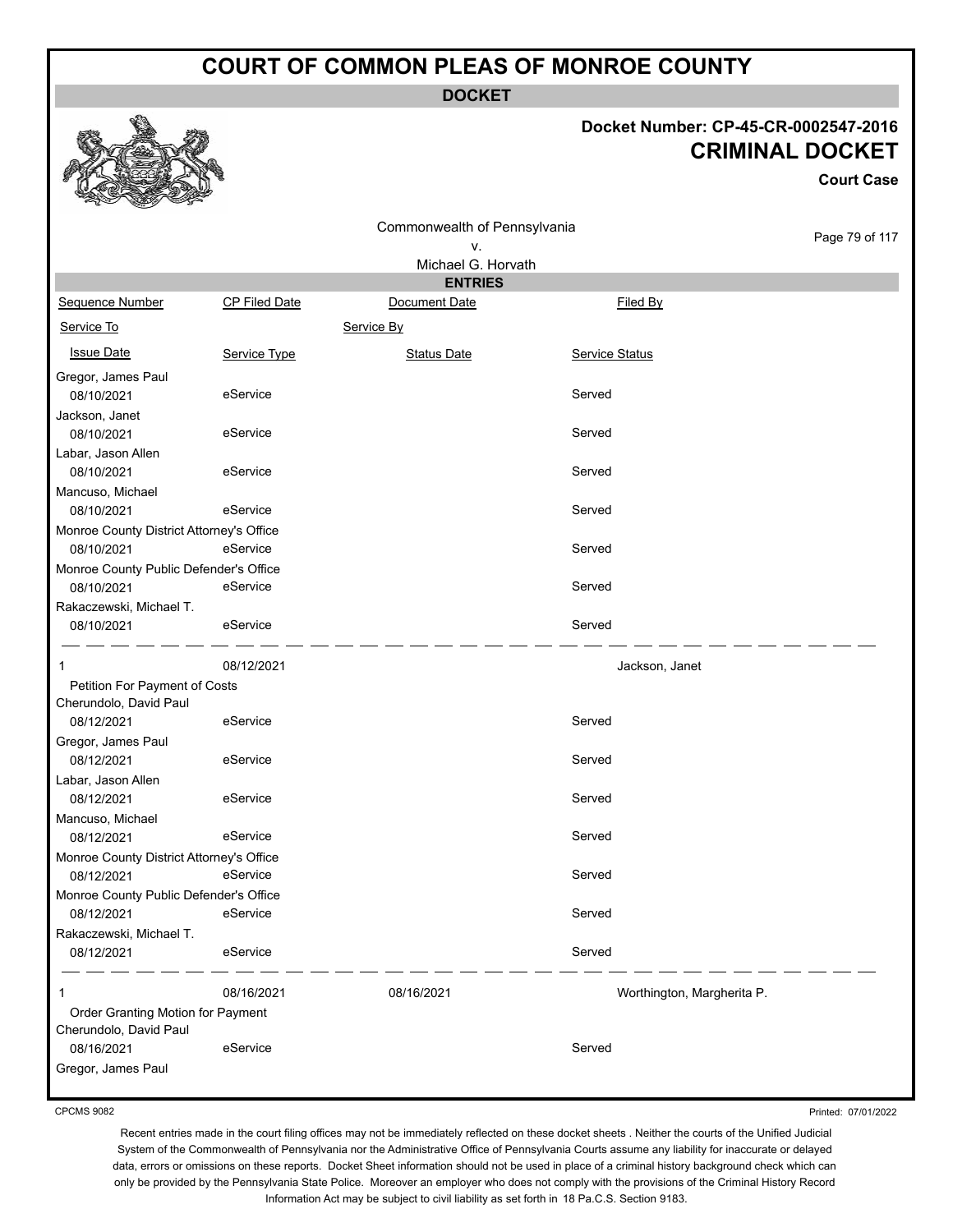**DOCKET**

### **Docket Number: CP-45-CR-0002547-2016 CRIMINAL DOCKET**

**Court Case**

| 20<br><b>READY</b><br><b>REAL PROPERTY</b>       |                               |                              |                            |                |
|--------------------------------------------------|-------------------------------|------------------------------|----------------------------|----------------|
|                                                  |                               | Commonwealth of Pennsylvania |                            |                |
|                                                  |                               | ۷.                           |                            | Page 80 of 117 |
|                                                  |                               | Michael G. Horvath           |                            |                |
|                                                  |                               | <b>ENTRIES</b>               |                            |                |
| Sequence Number                                  | <b>CP Filed Date</b>          | Document Date                | Filed By                   |                |
| Service To                                       |                               | Service By                   |                            |                |
| <b>Issue Date</b>                                | Service Type                  | <b>Status Date</b>           | Service Status             |                |
| 08/16/2021                                       | eService                      |                              | Served                     |                |
| Jackson, Janet                                   |                               |                              |                            |                |
| 08/16/2021                                       | eService                      |                              | Served                     |                |
| Labar, Jason Allen                               |                               |                              |                            |                |
| 08/16/2021                                       | eService                      |                              | Served                     |                |
| Mancuso, Michael                                 |                               |                              |                            |                |
| 08/16/2021                                       | eService                      |                              | Served                     |                |
| Monroe County Court Administration<br>08/16/2021 | <b>Clerk of Court's Boxes</b> |                              |                            |                |
| Monroe County District Attorney's Office         |                               |                              |                            |                |
| 08/16/2021                                       | eService                      |                              | Served                     |                |
| Monroe County Public Defender's Office           | eService                      |                              | Served                     |                |
| 08/16/2021<br>Rakaczewski, Michael T.            |                               |                              |                            |                |
| 08/16/2021                                       | eService                      |                              | Served                     |                |
| 1                                                | 09/03/2021                    |                              | Jackson, Janet             |                |
| Motion for Counsel Fees                          |                               |                              |                            |                |
| Cherundolo, David Paul                           |                               |                              |                            |                |
| 09/03/2021                                       | eService                      |                              | Served                     |                |
| Gregor, James Paul                               |                               |                              |                            |                |
| 09/03/2021                                       | eService                      |                              | Served                     |                |
| Labar, Jason Allen                               |                               |                              |                            |                |
| 09/03/2021                                       | eService                      |                              | Served                     |                |
| Mancuso, Michael                                 |                               |                              |                            |                |
| 09/03/2021                                       | eService                      |                              | Served                     |                |
| Monroe County District Attorney's Office         |                               |                              |                            |                |
| 09/03/2021 eService                              |                               |                              | Served                     |                |
| Monroe County Public Defender's Office           |                               |                              |                            |                |
| 09/03/2021                                       | eService                      |                              | Served                     |                |
| Rakaczewski, Michael T.                          |                               |                              |                            |                |
| 09/03/2021                                       | eService                      |                              | Served                     |                |
| 2                                                | 09/03/2021                    | 09/03/2021                   | Worthington, Margherita P. |                |
| Order Granting Motion for Payment                |                               |                              |                            |                |
| Cherundolo, David Paul                           |                               |                              |                            |                |
| 09/03/2021                                       | eService                      |                              | Served                     |                |
|                                                  |                               |                              |                            |                |

CPCMS 9082

Printed: 07/01/2022

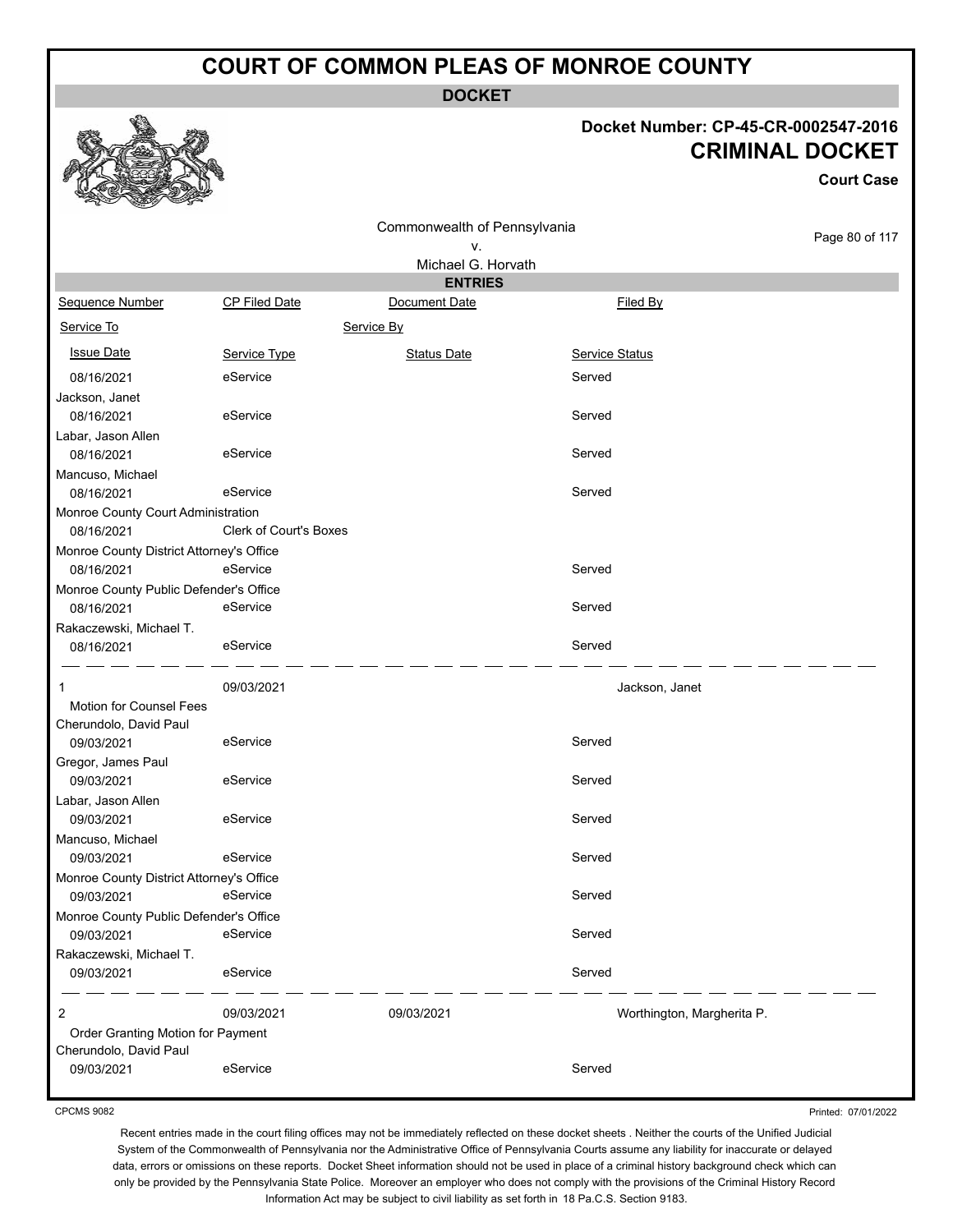**DOCKET**

### **Docket Number: CP-45-CR-0002547-2016 CRIMINAL DOCKET**

**Court Case**

|                                                   |                               | 10/04/2021                           | Worthington, Margherita P. |                |
|---------------------------------------------------|-------------------------------|--------------------------------------|----------------------------|----------------|
| 09/14/2021                                        | eService                      |                                      | Served                     |                |
| Rakaczewski, Michael T.                           |                               |                                      |                            |                |
| 09/14/2021                                        | eService                      |                                      | Served                     |                |
| Monroe County Public Defender's Office            |                               |                                      |                            |                |
| 09/14/2021                                        | eService                      |                                      | Served                     |                |
| Monroe County District Attorney's Office          |                               |                                      |                            |                |
| Mancuso, Michael<br>09/14/2021                    | eService                      |                                      | Served                     |                |
| 09/14/2021                                        | eService                      |                                      | Served                     |                |
| Labar, Jason Allen                                |                               |                                      |                            |                |
| 09/14/2021                                        | eService                      |                                      | Served                     |                |
| Gregor, James Paul                                |                               |                                      |                            |                |
| 09/14/2021                                        | eService                      |                                      | Served                     |                |
| Motion for Counsel Fees<br>Cherundolo, David Paul |                               |                                      |                            |                |
| 1                                                 | 09/14/2021                    |                                      | Jackson, Janet             |                |
|                                                   |                               |                                      |                            |                |
| Monroe County Court Administration<br>09/07/2021  | <b>Clerk of Court's Boxes</b> |                                      |                            |                |
| 09/03/2021                                        | eService                      |                                      |                            |                |
| Rakaczewski, Michael T.                           |                               |                                      | Served                     |                |
| 09/03/2021                                        | eService                      |                                      | Served                     |                |
| Monroe County Public Defender's Office            |                               |                                      |                            |                |
| 09/03/2021                                        | eService                      |                                      | Served                     |                |
| Monroe County District Attorney's Office          |                               |                                      |                            |                |
| 09/03/2021                                        | eService                      |                                      | Served                     |                |
| Mancuso, Michael                                  |                               |                                      |                            |                |
| 09/03/2021                                        | eService                      |                                      | Served                     |                |
| Labar, Jason Allen                                |                               |                                      |                            |                |
| 09/03/2021                                        | eService                      |                                      | Served                     |                |
| Jackson, Janet                                    |                               |                                      |                            |                |
| Gregor, James Paul<br>09/03/2021                  | eService                      |                                      | Served                     |                |
|                                                   |                               |                                      |                            |                |
| <b>Issue Date</b>                                 | Service Type                  | Service By<br><b>Status Date</b>     | Service Status             |                |
| Service To                                        |                               |                                      |                            |                |
| Sequence Number                                   | CP Filed Date                 | Document Date                        | Filed By                   |                |
|                                                   |                               | Michael G. Horvath<br><b>ENTRIES</b> |                            |                |
|                                                   |                               | ٧.                                   |                            | Page 81 of 117 |
|                                                   |                               |                                      |                            |                |

CPCMS 9082

Printed: 07/01/2022

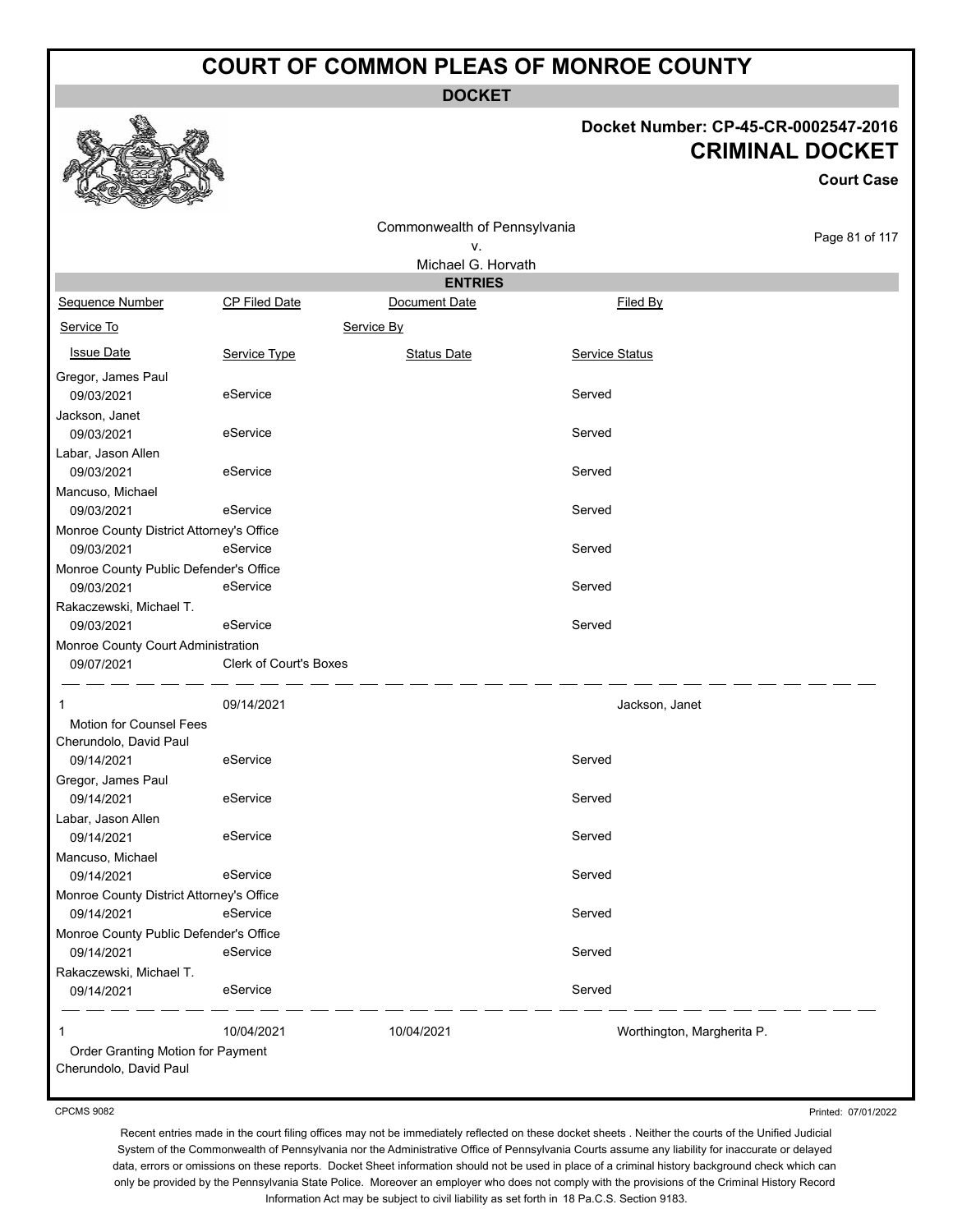**DOCKET**

### **Docket Number: CP-45-CR-0002547-2016 CRIMINAL DOCKET**

**Court Case**

|                                          |                        | Commonwealth of Pennsylvania |                       |                |
|------------------------------------------|------------------------|------------------------------|-----------------------|----------------|
|                                          |                        | ٧.                           |                       | Page 82 of 117 |
|                                          |                        | Michael G. Horvath           |                       |                |
|                                          |                        | <b>ENTRIES</b>               |                       |                |
| Sequence Number                          | CP Filed Date          | Document Date                | Filed By              |                |
| Service To                               |                        | Service By                   |                       |                |
| <b>Issue Date</b>                        | Service Type           | <b>Status Date</b>           | <b>Service Status</b> |                |
| 10/04/2021                               | eService               |                              | Served                |                |
| Gregor, James Paul                       |                        |                              |                       |                |
| 10/04/2021                               | eService               |                              | Served                |                |
| Jackson, Janet                           |                        |                              |                       |                |
| 10/04/2021                               | eService               |                              | Served                |                |
| Labar, Jason Allen                       |                        |                              |                       |                |
| 10/04/2021                               | eService               |                              | Served                |                |
| Mancuso, Michael                         |                        |                              |                       |                |
| 10/04/2021                               | eService               |                              | Served                |                |
| Monroe County Court Administration       |                        |                              |                       |                |
| 10/04/2021                               | Clerk of Court's Boxes |                              |                       |                |
| Monroe County District Attorney's Office |                        |                              |                       |                |
| 10/04/2021                               | eService               |                              | Served                |                |
| Monroe County Public Defender's Office   |                        |                              |                       |                |
| 10/04/2021                               | eService               |                              | Served                |                |
| Rakaczewski, Michael T.                  |                        |                              |                       |                |
| 10/04/2021                               | eService               |                              | Served                |                |
| -1                                       | 10/05/2021             |                              | Jackson, Janet        |                |
| Motion for Payment                       |                        |                              |                       |                |
| Cherundolo, David Paul                   |                        |                              |                       |                |
| 10/05/2021                               | eService               |                              | Served                |                |
| Gregor, James Paul                       |                        |                              |                       |                |
| 10/05/2021                               | eService               |                              | Served                |                |
| Labar, Jason Allen                       |                        |                              |                       |                |
| 10/05/2021                               | eService               |                              | Served                |                |
| Mancuso, Michael                         |                        |                              |                       |                |
| 10/05/2021                               | eService               |                              | Served                |                |
| Monroe County District Attorney's Office |                        |                              |                       |                |
| 10/05/2021                               | eService               |                              | Served                |                |
| Monroe County Public Defender's Office   |                        |                              |                       |                |
| 10/05/2021                               | eService               |                              | Served                |                |
| Rakaczewski, Michael T.                  |                        |                              |                       |                |
| 10/05/2021                               | eService               |                              | Served                |                |
| 1                                        | 10/07/2021             |                              | Jackson, Janet        |                |
| Motion for Payment                       |                        |                              |                       |                |
|                                          |                        |                              |                       |                |

#### CPCMS 9082

Printed: 07/01/2022

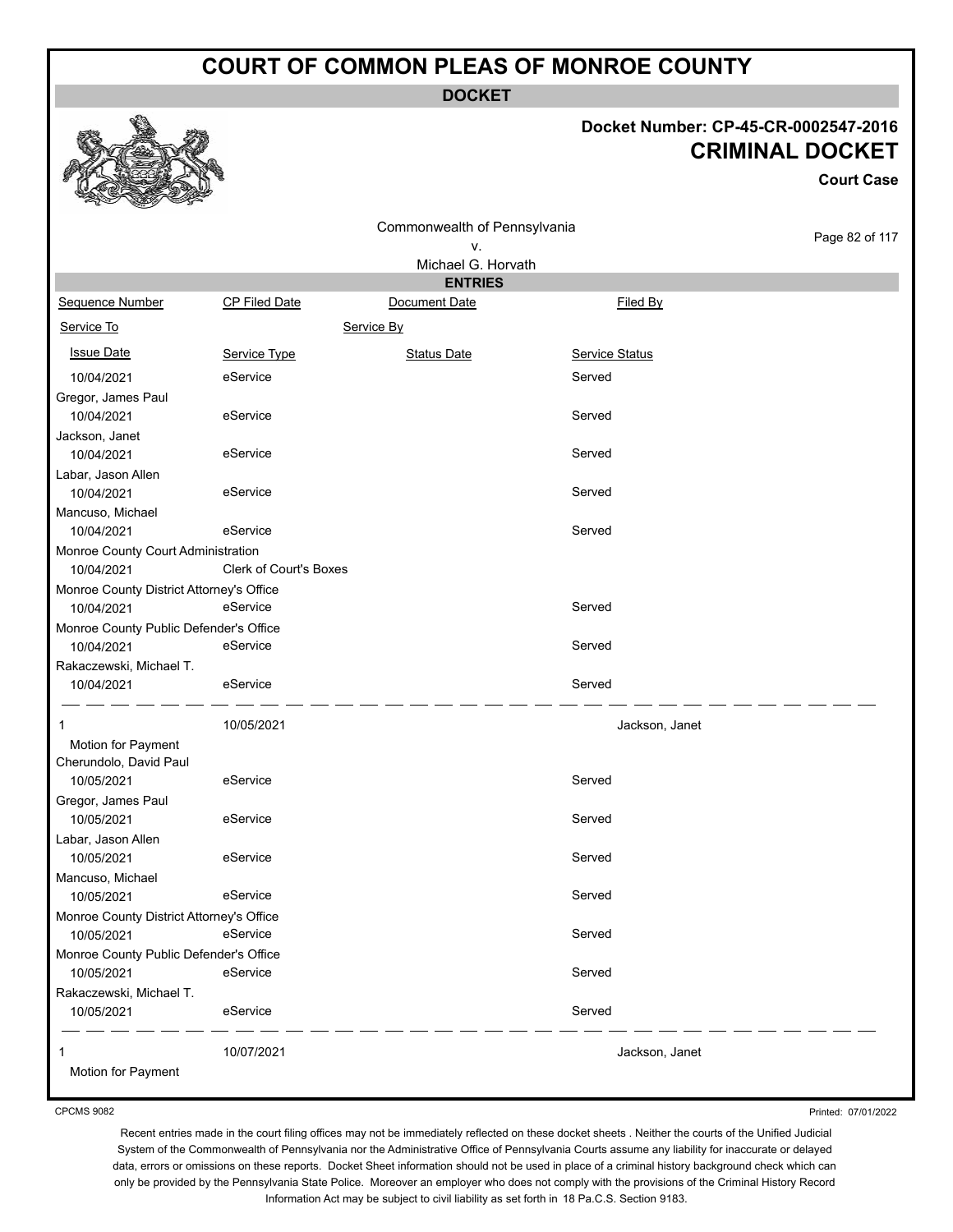**DOCKET**

### **Docket Number: CP-45-CR-0002547-2016 CRIMINAL DOCKET**

**Court Case**

|                                          |                        | Commonwealth of Pennsylvania |                            |                |
|------------------------------------------|------------------------|------------------------------|----------------------------|----------------|
|                                          |                        | ٧.                           |                            | Page 83 of 117 |
|                                          |                        | Michael G. Horvath           |                            |                |
|                                          |                        | <b>ENTRIES</b>               |                            |                |
| Sequence Number                          | CP Filed Date          | Document Date                | Filed By                   |                |
| Service To                               |                        | Service By                   |                            |                |
| <b>Issue Date</b>                        | Service Type           | <b>Status Date</b>           | Service Status             |                |
| Cherundolo, David Paul                   |                        |                              |                            |                |
| 10/07/2021                               | eService               |                              | Served                     |                |
| Gregor, James Paul                       |                        |                              |                            |                |
| 10/07/2021                               | eService               |                              | Served                     |                |
| Labar, Jason Allen                       |                        |                              |                            |                |
| 10/07/2021                               | eService               |                              | Served                     |                |
| Mancuso, Michael                         |                        |                              |                            |                |
| 10/07/2021                               | eService               |                              | Served                     |                |
| Monroe County District Attorney's Office |                        |                              |                            |                |
| 10/07/2021                               | eService               |                              | Served                     |                |
| Monroe County Public Defender's Office   |                        |                              |                            |                |
| 10/07/2021                               | eService               |                              | Served                     |                |
| Rakaczewski, Michael T.                  |                        |                              |                            |                |
| 10/07/2021                               | eService               |                              | Served                     |                |
| -1                                       | 10/14/2021             | 10/14/2021                   | Worthington, Margherita P. |                |
| Order Granting Motion for Payment        |                        |                              |                            |                |
| Cherundolo, David Paul                   |                        |                              |                            |                |
| 10/14/2021                               | eService               |                              | Served                     |                |
| Gregor, James Paul                       |                        |                              |                            |                |
| 10/14/2021                               | eService               |                              | Served                     |                |
| Jackson, Janet                           |                        |                              |                            |                |
| 10/14/2021                               | eService               |                              | Served                     |                |
| Labar, Jason Allen                       |                        |                              |                            |                |
| 10/14/2021                               | eService               |                              | Served                     |                |
| Mancuso, Michael                         |                        |                              |                            |                |
| 10/14/2021                               | eService               |                              | Served                     |                |
| Monroe County Court Administration       |                        |                              |                            |                |
| 10/14/2021                               | Clerk of Court's Boxes |                              |                            |                |
| Monroe County District Attorney's Office |                        |                              |                            |                |
| 10/14/2021                               | eService               |                              | Served                     |                |
| Monroe County Public Defender's Office   |                        |                              |                            |                |
| 10/14/2021                               | eService               |                              | Served                     |                |
| Rakaczewski, Michael T.                  |                        |                              |                            |                |
| 10/14/2021                               | eService               |                              | Served                     |                |

CPCMS 9082

Printed: 07/01/2022

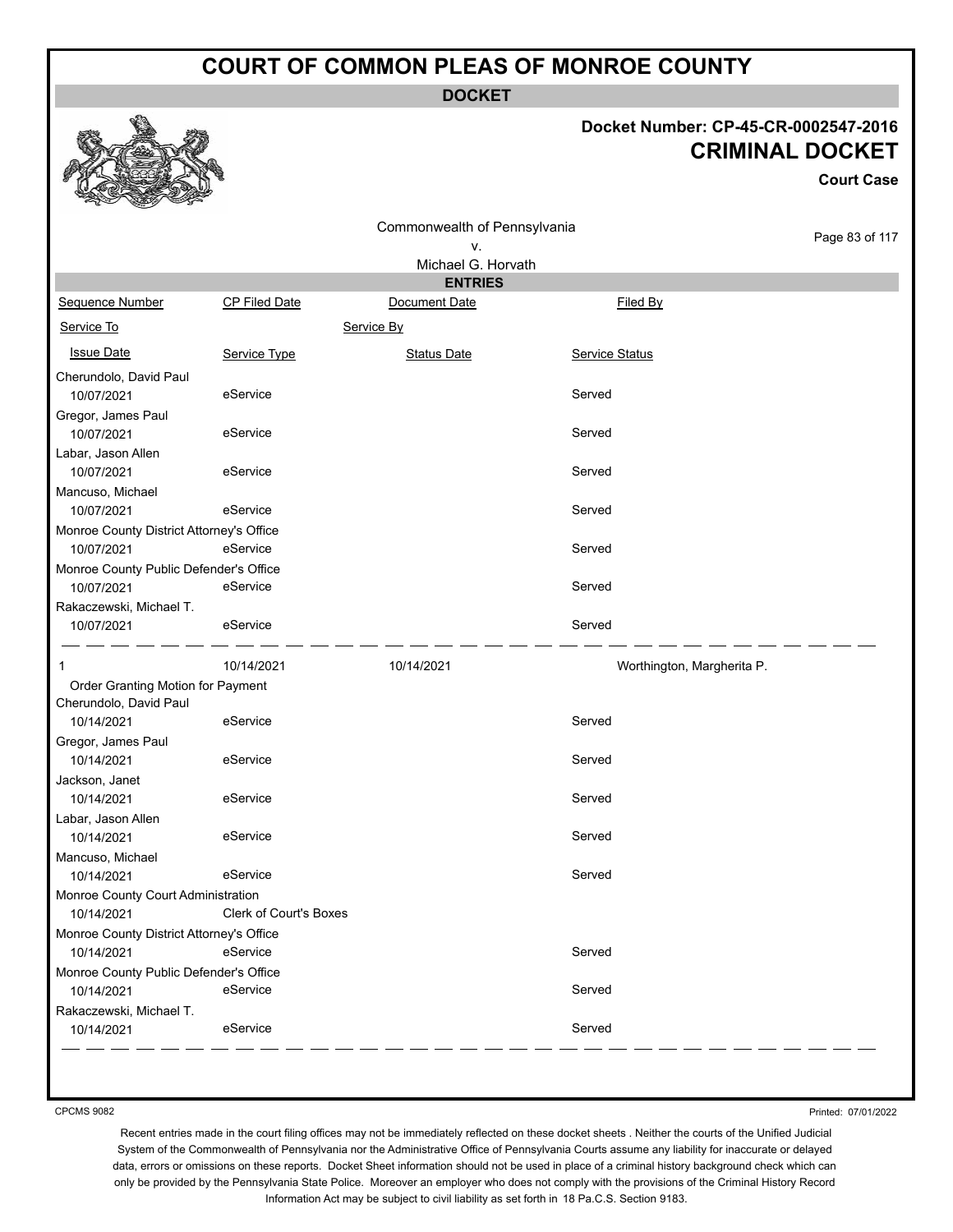**DOCKET**

### **Docket Number: CP-45-CR-0002547-2016 CRIMINAL DOCKET**

**Court Case**

|                                          |                        | Commonwealth of Pennsylvania |                |                            |
|------------------------------------------|------------------------|------------------------------|----------------|----------------------------|
|                                          |                        | ٧.                           |                | Page 84 of 117             |
|                                          |                        | Michael G. Horvath           |                |                            |
|                                          |                        | <b>ENTRIES</b>               |                |                            |
| Sequence Number                          | <b>CP Filed Date</b>   | Document Date                | Filed By       |                            |
| Service To                               |                        | Service By                   |                |                            |
| <b>Issue Date</b>                        | Service Type           | <b>Status Date</b>           | Service Status |                            |
| $\overline{2}$                           | 10/14/2021             | 10/14/2021                   |                | Worthington, Margherita P. |
| Order Granting Motion for Payment        |                        |                              |                |                            |
| Cherundolo, David Paul                   |                        |                              |                |                            |
| 10/14/2021                               | eService               |                              | Served         |                            |
| Gregor, James Paul                       |                        |                              |                |                            |
| 10/14/2021                               | eService               |                              | Served         |                            |
| Jackson, Janet                           |                        |                              |                |                            |
| 10/14/2021                               | eService               |                              | Served         |                            |
| Labar, Jason Allen                       |                        |                              |                |                            |
| 10/14/2021                               | eService               |                              | Served         |                            |
| Mancuso, Michael                         |                        |                              |                |                            |
| 10/14/2021                               | eService               |                              | Served         |                            |
| Monroe County Court Administration       |                        |                              |                |                            |
| 10/14/2021                               | Clerk of Court's Boxes |                              |                |                            |
| Monroe County District Attorney's Office |                        |                              |                |                            |
| 10/14/2021                               | eService               |                              | Served         |                            |
| Monroe County Public Defender's Office   |                        |                              |                |                            |
| 10/14/2021                               | eService               |                              | Served         |                            |
| Rakaczewski, Michael T.                  |                        |                              |                |                            |
| 10/14/2021                               | eService               |                              | Served         |                            |
| -1                                       | 11/10/2021             |                              |                | Jackson, Janet             |
| Petition for Payment of Costs            |                        |                              |                |                            |
| Cherundolo, David Paul                   |                        |                              |                |                            |
| 11/12/2021                               | eService               |                              | Served         |                            |
| Gregor, James Paul                       |                        |                              |                |                            |
| 11/12/2021                               | eService               |                              | Served         |                            |
| Labar, Jason Allen                       |                        |                              |                |                            |
| 11/12/2021                               | eService               |                              | Served         |                            |
| Mancuso, Michael                         |                        |                              |                |                            |
| 11/12/2021                               | eService               |                              | Served         |                            |
| Monroe County District Attorney's Office |                        |                              |                |                            |
| 11/12/2021                               | eService               |                              | Served         |                            |
| Monroe County Public Defender's Office   |                        |                              |                |                            |
| 11/12/2021                               | eService               |                              | Served         |                            |
| Rakaczewski, Michael T.                  |                        |                              |                |                            |
| 11/12/2021                               | eService               |                              | Served         |                            |

CPCMS 9082

Printed: 07/01/2022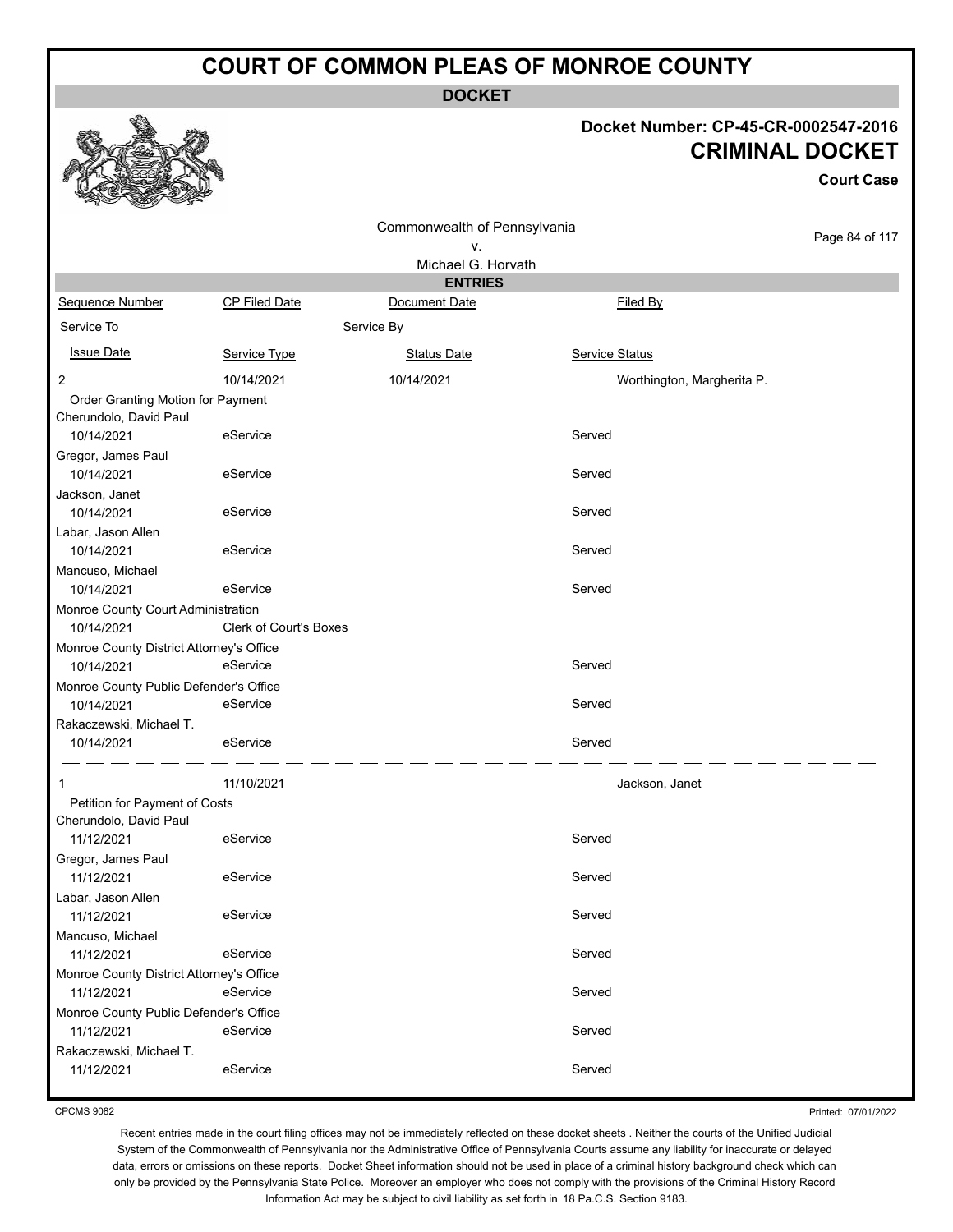**DOCKET**

#### **Docket Number: CP-45-CR-0002547-2016 CRIMINAL DOCKET**

|                                                      |                      |                              |                            | <b>Court Case</b> |
|------------------------------------------------------|----------------------|------------------------------|----------------------------|-------------------|
|                                                      |                      | Commonwealth of Pennsylvania |                            |                   |
|                                                      |                      | v.                           |                            | Page 85 of 117    |
|                                                      |                      | Michael G. Horvath           |                            |                   |
|                                                      |                      | <b>ENTRIES</b>               |                            |                   |
| Sequence Number                                      | <b>CP Filed Date</b> | Document Date                | Filed By                   |                   |
| Service To                                           |                      | Service By                   |                            |                   |
| <b>Issue Date</b>                                    | Service Type         | <b>Status Date</b>           | Service Status             |                   |
| 1                                                    | 11/18/2021           |                              | Cherundolo, David Paul     |                   |
| Petition for Payment of Counsel Fee                  |                      |                              |                            |                   |
| Gregor, James Paul                                   |                      |                              |                            |                   |
| 11/18/2021<br>Jackson, Janet                         | eService             |                              | Served                     |                   |
| 11/18/2021                                           | eService             |                              | Served                     |                   |
| Labar, Jason Allen                                   |                      |                              |                            |                   |
| 11/18/2021                                           | eService             |                              | Served                     |                   |
| Mancuso, Michael                                     |                      |                              |                            |                   |
| 11/18/2021                                           | eService             |                              | Served                     |                   |
| Monroe County District Attorney's Office             |                      |                              |                            |                   |
| 11/18/2021                                           | eService             |                              | Served                     |                   |
| Monroe County Public Defender's Office               |                      |                              |                            |                   |
| 11/18/2021                                           | eService             |                              | Served                     |                   |
| Rakaczewski, Michael T.                              |                      |                              |                            |                   |
| 11/18/2021                                           | eService             |                              | Served                     |                   |
| $\overline{2}$                                       | 11/18/2021           | 11/18/2021                   | Worthington, Margherita P. |                   |
| Order Granting Motion for Payment                    |                      |                              |                            |                   |
| Cherundolo, David Paul<br>11/18/2021                 | eService             |                              | Served                     |                   |
| Gregor, James Paul                                   |                      |                              |                            |                   |
| 11/18/2021                                           | eService             |                              | Served                     |                   |
| Jackson, Janet                                       |                      |                              |                            |                   |
| 11/18/2021                                           | eService             |                              | Served                     |                   |
| Labar, Jason Allen                                   |                      |                              |                            |                   |
| 11/18/2021                                           | eService             |                              | Served                     |                   |
| Mancuso, Michael                                     |                      |                              |                            |                   |
| 11/18/2021                                           | eService             |                              | Served                     |                   |
| Monroe County District Attorney's Office             |                      |                              |                            |                   |
| 11/18/2021                                           | eService             |                              | Served                     |                   |
| Monroe County Public Defender's Office<br>11/18/2021 | eService             |                              | Served                     |                   |
| Rakaczewski, Michael T.                              |                      |                              |                            |                   |
| 11/18/2021                                           | eService             |                              | Served                     |                   |
| Monroe County Court Administration                   |                      |                              |                            |                   |
|                                                      |                      |                              |                            |                   |

CPCMS 9082

Printed: 07/01/2022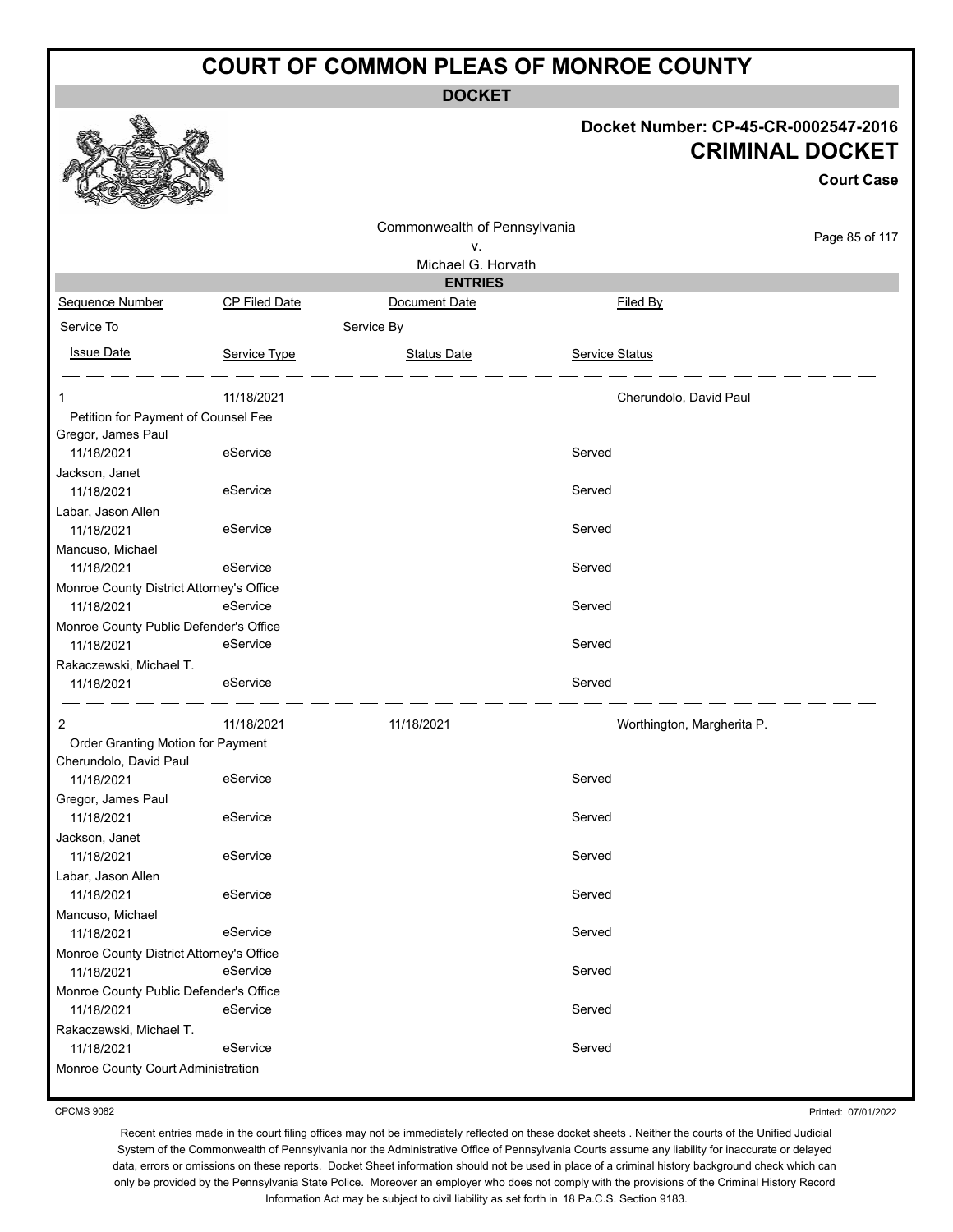**DOCKET**

### **Docket Number: CP-45-CR-0002547-2016 CRIMINAL DOCKET**

**Court Case**

|                                                   |                        |                                      |                            | <b>Court Case</b> |
|---------------------------------------------------|------------------------|--------------------------------------|----------------------------|-------------------|
|                                                   |                        | Commonwealth of Pennsylvania<br>٧.   |                            | Page 86 of 117    |
|                                                   |                        | Michael G. Horvath<br><b>ENTRIES</b> |                            |                   |
| Sequence Number                                   | CP Filed Date          | Document Date                        | Filed By                   |                   |
| Service To                                        |                        | Service By                           |                            |                   |
| <b>Issue Date</b>                                 | Service Type           | <b>Status Date</b>                   | Service Status             |                   |
| 11/19/2021                                        | Clerk of Court's Boxes |                                      |                            |                   |
|                                                   |                        |                                      |                            |                   |
| -1                                                | 11/23/2021             |                                      | Jackson, Janet             |                   |
| Motion for Counsel Fees<br>Cherundolo, David Paul |                        |                                      |                            |                   |
| 11/23/2021                                        | eService               |                                      | Served                     |                   |
| Gregor, James Paul                                |                        |                                      |                            |                   |
| 11/23/2021                                        | eService               |                                      | Served                     |                   |
| Labar, Jason Allen                                |                        |                                      |                            |                   |
| 11/23/2021                                        | eService               |                                      | Served                     |                   |
| Mancuso, Michael                                  |                        |                                      |                            |                   |
| 11/23/2021                                        | eService               |                                      | Served                     |                   |
| Monroe County District Attorney's Office          |                        |                                      |                            |                   |
| 11/23/2021                                        | eService               |                                      | Served                     |                   |
| Monroe County Public Defender's Office            |                        |                                      |                            |                   |
| 11/23/2021                                        | eService               |                                      | Served                     |                   |
| Rakaczewski, Michael T.                           |                        |                                      |                            |                   |
| 11/23/2021                                        | eService               |                                      | Served                     |                   |
| 1                                                 | 11/29/2021             | 11/29/2021                           | Worthington, Margherita P. |                   |
| Order Granting Motion for Payment                 |                        |                                      |                            |                   |
| Cherundolo, David Paul                            |                        |                                      |                            |                   |
| 11/29/2021                                        | eService               |                                      | Served                     |                   |
| Gregor, James Paul                                |                        |                                      |                            |                   |
| 11/29/2021                                        | eService               |                                      | Served                     |                   |
| Jackson, Janet                                    |                        |                                      |                            |                   |
| 11/29/2021                                        | eService               |                                      | Served                     |                   |
| Labar, Jason Allen<br>11/29/2021                  | eService               |                                      | Served                     |                   |
| Mancuso, Michael                                  |                        |                                      |                            |                   |
| 11/29/2021                                        | eService               |                                      | Served                     |                   |
| Monroe County Court Administration                |                        |                                      |                            |                   |
| 11/29/2021                                        | Clerk of Court's Boxes |                                      |                            |                   |
| Monroe County District Attorney's Office          |                        |                                      |                            |                   |
| 11/29/2021                                        | eService               |                                      | Served                     |                   |
| Monroe County Public Defender's Office            |                        |                                      |                            |                   |
| 11/29/2021                                        | eService               |                                      | Served                     |                   |
|                                                   |                        |                                      |                            |                   |

CPCMS 9082

Printed: 07/01/2022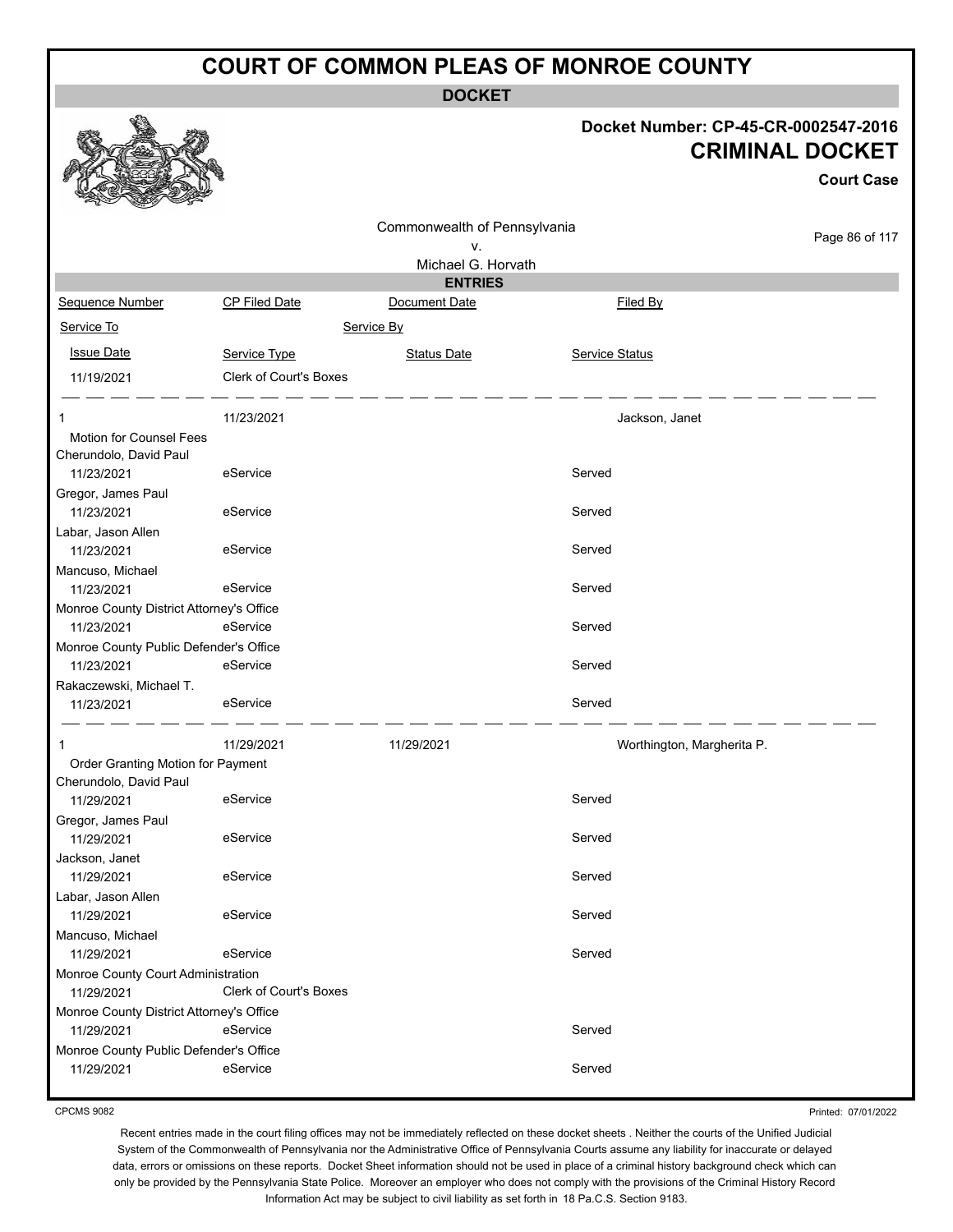**DOCKET**

### **Docket Number: CP-45-CR-0002547-2016 CRIMINAL DOCKET**

**Court Case**

|                                                        |                               |                              |                            | GUULL GASA     |
|--------------------------------------------------------|-------------------------------|------------------------------|----------------------------|----------------|
|                                                        |                               | Commonwealth of Pennsylvania |                            |                |
|                                                        |                               | ٧.                           |                            | Page 87 of 117 |
|                                                        |                               | Michael G. Horvath           |                            |                |
|                                                        |                               | <b>ENTRIES</b>               |                            |                |
| Sequence Number                                        | CP Filed Date                 | Document Date                | Filed By                   |                |
| Service To                                             |                               | Service By                   |                            |                |
| <b>Issue Date</b>                                      | Service Type                  | <b>Status Date</b>           | <b>Service Status</b>      |                |
| Rakaczewski, Michael T.                                |                               |                              |                            |                |
| 11/29/2021                                             | eService                      |                              | Served                     |                |
| $\overline{2}$                                         | 11/29/2021                    | 11/29/2021                   | Worthington, Margherita P. |                |
| Order Granting Motion for Payment                      |                               |                              |                            |                |
| Cherundolo, David Paul                                 |                               |                              |                            |                |
| 11/29/2021                                             | eService                      |                              | Served                     |                |
| Gregor, James Paul                                     |                               |                              |                            |                |
| 11/29/2021                                             | eService                      |                              | Served                     |                |
| Jackson, Janet                                         |                               |                              |                            |                |
| 11/29/2021                                             | eService                      |                              | Served                     |                |
| Labar, Jason Allen                                     |                               |                              |                            |                |
| 11/29/2021                                             | eService                      |                              | Served                     |                |
| Mancuso, Michael                                       |                               |                              |                            |                |
| 11/29/2021                                             | eService                      |                              | Served                     |                |
| Monroe County Court Administration                     |                               |                              |                            |                |
| 11/29/2021                                             | <b>Clerk of Court's Boxes</b> |                              |                            |                |
|                                                        |                               |                              |                            |                |
| Monroe County District Attorney's Office<br>11/29/2021 | eService                      |                              | Served                     |                |
|                                                        |                               |                              |                            |                |
| Monroe County Public Defender's Office                 |                               |                              |                            |                |
| 11/29/2021                                             | eService                      |                              | Served                     |                |
| Rakaczewski, Michael T.                                |                               |                              |                            |                |
| 11/29/2021                                             | eService                      |                              | Served                     |                |
| -1                                                     | 12/07/2021                    |                              | Jackson, Janet             |                |
| Petition For Payment of Fees<br>Cherundolo, David Paul |                               |                              |                            |                |
| 12/07/2021                                             | eService                      |                              | Served                     |                |
| Gregor, James Paul                                     |                               |                              |                            |                |
| 12/07/2021                                             | eService                      |                              | Served                     |                |
| Labar, Jason Allen                                     |                               |                              |                            |                |
| 12/07/2021                                             | eService                      |                              | Served                     |                |
| Mancuso, Michael                                       |                               |                              |                            |                |
| 12/07/2021                                             | eService                      |                              | Served                     |                |
| Monroe County District Attorney's Office               |                               |                              |                            |                |
| 12/07/2021                                             | eService                      |                              | Served                     |                |
| Monroe County Public Defender's Office                 |                               |                              |                            |                |
|                                                        |                               |                              |                            |                |

CPCMS 9082

Printed: 07/01/2022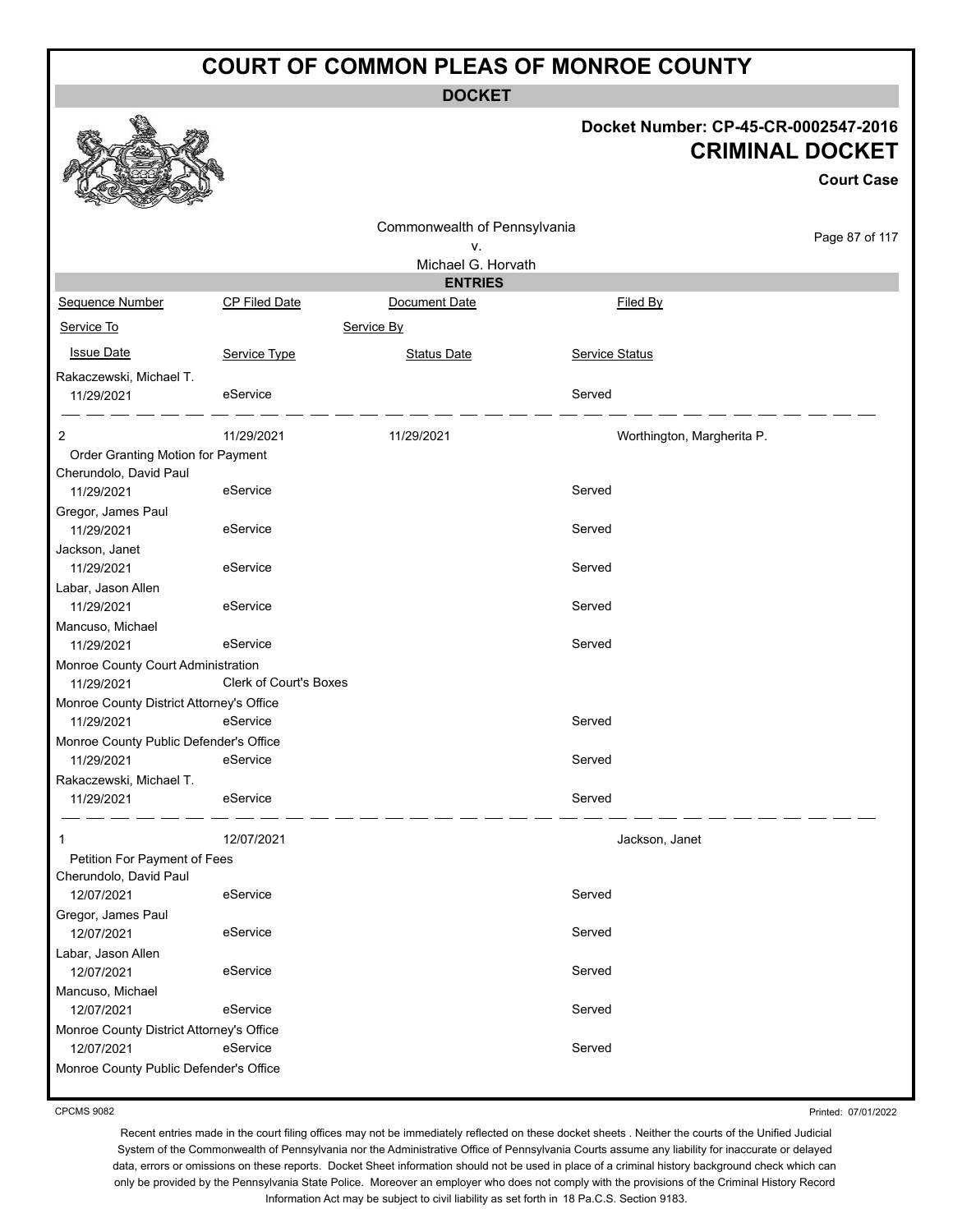**DOCKET**

### **Docket Number: CP-45-CR-0002547-2016 CRIMINAL DOCKET**

**Court Case**

|                                          |                        |                              |                            | <b>Court Case</b> |
|------------------------------------------|------------------------|------------------------------|----------------------------|-------------------|
|                                          |                        | Commonwealth of Pennsylvania |                            |                   |
|                                          |                        | ν.                           |                            | Page 88 of 117    |
|                                          |                        | Michael G. Horvath           |                            |                   |
|                                          |                        | <b>ENTRIES</b>               |                            |                   |
| Sequence Number                          | <b>CP Filed Date</b>   | Document Date                | Filed By                   |                   |
| Service To                               |                        | Service By                   |                            |                   |
| <b>Issue Date</b>                        | Service Type           | <b>Status Date</b>           | <b>Service Status</b>      |                   |
| 12/07/2021                               | eService               |                              | Served                     |                   |
| Rakaczewski, Michael T.                  |                        |                              |                            |                   |
| 12/07/2021                               | eService               |                              | Served                     |                   |
| 1                                        | 12/09/2021             | 12/09/2021                   | Worthington, Margherita P. |                   |
| Order Granting Motion for Payment        |                        |                              |                            |                   |
| Cherundolo, David Paul                   |                        |                              |                            |                   |
| 12/09/2021                               | eService               |                              | Served                     |                   |
| Gregor, James Paul                       |                        |                              |                            |                   |
| 12/09/2021                               | eService               |                              | Served                     |                   |
| Jackson, Janet                           |                        |                              |                            |                   |
| 12/09/2021                               | eService               |                              | Served                     |                   |
| Labar, Jason Allen                       |                        |                              |                            |                   |
| 12/09/2021                               | eService               |                              | Served                     |                   |
| Mancuso, Michael                         |                        |                              |                            |                   |
| 12/09/2021                               | eService               |                              | Served                     |                   |
| Monroe County Court Administration       |                        |                              |                            |                   |
| 12/09/2021                               | Clerk of Court's Boxes |                              |                            |                   |
| Monroe County District Attorney's Office |                        |                              |                            |                   |
| 12/09/2021                               | eService               |                              | Served                     |                   |
| Monroe County Public Defender's Office   |                        |                              |                            |                   |
| 12/09/2021                               | eService               |                              | Served                     |                   |
| Rakaczewski, Michael T.                  |                        |                              |                            |                   |
| 12/09/2021                               | eService               |                              | Served                     |                   |
| 1                                        | 12/16/2021             |                              | Jackson, Janet             |                   |
| Petition for Payment of Counsel Fees     |                        |                              |                            |                   |
| Cherundolo, David Paul                   |                        |                              |                            |                   |
| 12/17/2021                               | eService               |                              | Served                     |                   |
| Gregor, James Paul                       |                        |                              |                            |                   |
| 12/17/2021                               | eService               |                              | Served                     |                   |
| Labar, Jason Allen                       |                        |                              |                            |                   |
| 12/17/2021                               | eService               |                              | Served                     |                   |
| Mancuso, Michael                         |                        |                              |                            |                   |
| 12/17/2021                               | eService               |                              | Served                     |                   |
| Monroe County District Attorney's Office |                        |                              |                            |                   |
| 12/17/2021                               | eService               |                              | Served                     |                   |

CPCMS 9082

Printed: 07/01/2022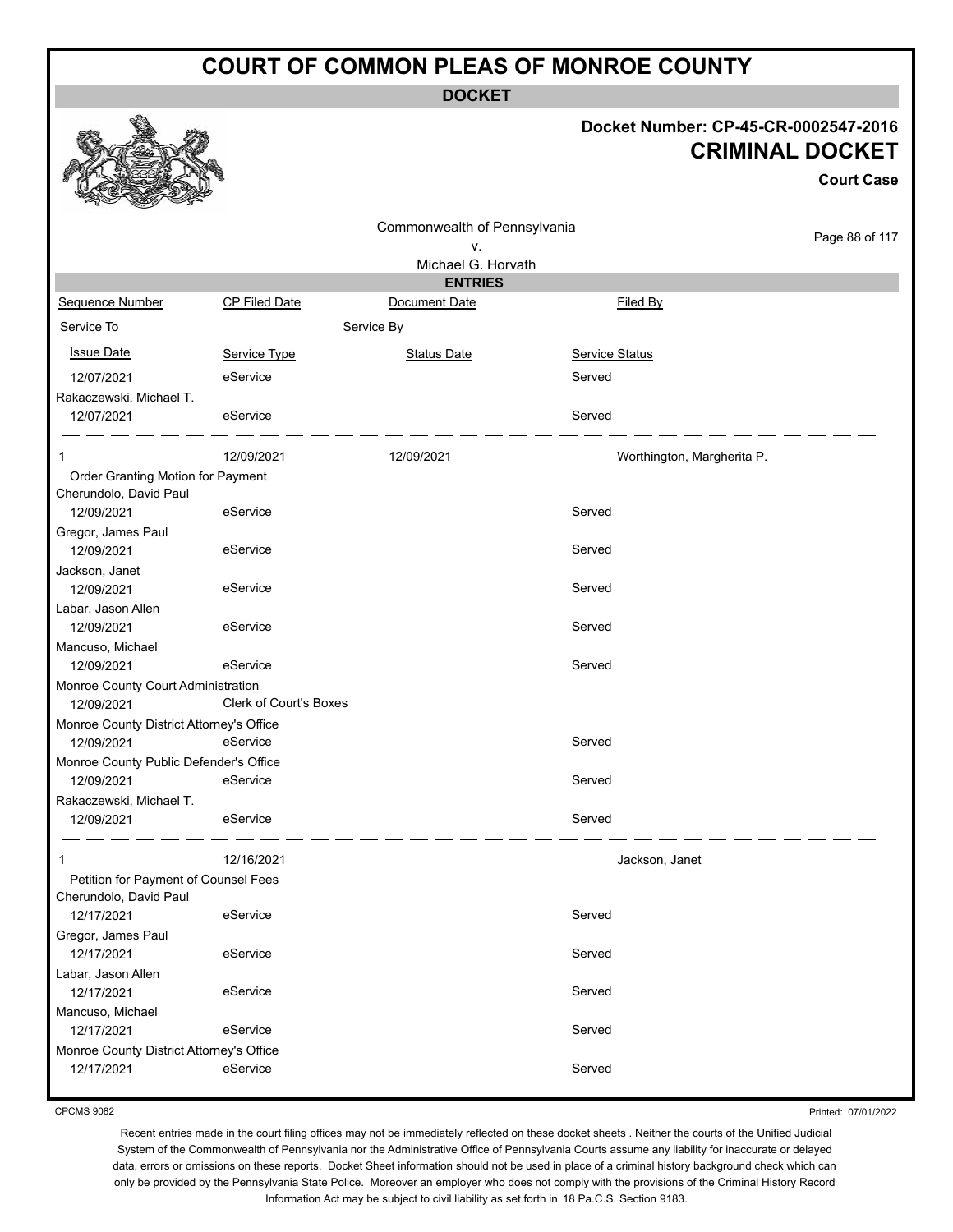**DOCKET**

### **Docket Number: CP-45-CR-0002547-2016 CRIMINAL DOCKET**

|                                                             |                        |                                    |                            | <b>Court Case</b> |
|-------------------------------------------------------------|------------------------|------------------------------------|----------------------------|-------------------|
|                                                             |                        | Commonwealth of Pennsylvania<br>۷. |                            | Page 89 of 117    |
|                                                             |                        | Michael G. Horvath                 |                            |                   |
|                                                             |                        | <b>ENTRIES</b>                     |                            |                   |
| Sequence Number                                             | CP Filed Date          | Document Date                      | Filed By                   |                   |
| Service To                                                  |                        | Service By                         |                            |                   |
| <b>Issue Date</b>                                           | Service Type           | <b>Status Date</b>                 | Service Status             |                   |
| Monroe County Public Defender's Office                      |                        |                                    |                            |                   |
| 12/17/2021                                                  | eService               |                                    | Served                     |                   |
| Rakaczewski, Michael T.<br>12/17/2021                       | eService               |                                    | Served                     |                   |
| 1                                                           | 12/22/2021             | 12/22/2021                         | Worthington, Margherita P. |                   |
| Order Granting Motion for Payment<br>Cherundolo, David Paul |                        |                                    |                            |                   |
| 12/22/2021                                                  | eService               |                                    | Served                     |                   |
| Gregor, James Paul<br>12/22/2021                            | eService               |                                    | Served                     |                   |
| Jackson, Janet                                              |                        |                                    |                            |                   |
| 12/22/2021                                                  | eService               |                                    | Served                     |                   |
| Labar, Jason Allen                                          |                        |                                    |                            |                   |
| 12/22/2021                                                  | eService               |                                    | Served                     |                   |
| Mancuso, Michael                                            | eService               |                                    | Served                     |                   |
| 12/22/2021<br>Monroe County Court Administration            |                        |                                    |                            |                   |
| 12/22/2021                                                  | Clerk of Court's Boxes |                                    |                            |                   |
| Monroe County District Attorney's Office                    |                        |                                    |                            |                   |
| 12/22/2021                                                  | eService               |                                    | Served                     |                   |
| Monroe County Public Defender's Office                      |                        |                                    |                            |                   |
| 12/22/2021                                                  | eService               |                                    | Served                     |                   |
| Rakaczewski, Michael T.                                     |                        |                                    |                            |                   |
| 12/22/2021                                                  | eService               |                                    | Served                     |                   |
| $\mathbf{1}$                                                | 12/30/2021             |                                    | Jackson, Janet             |                   |
| Motion for Continuance                                      |                        |                                    |                            |                   |
| Cherundolo, David Paul<br>01/03/2022                        | eService               |                                    | Served                     |                   |
| Gregor, James Paul                                          |                        |                                    |                            |                   |
| 01/03/2022                                                  | eService               |                                    | Served                     |                   |
| Labar, Jason Allen                                          |                        |                                    |                            |                   |
| 01/03/2022                                                  | eService               |                                    | Served                     |                   |
| Mancuso, Michael                                            |                        |                                    |                            |                   |
| 01/03/2022                                                  | eNotice                |                                    | Notified                   |                   |
| Monroe County District Attorney's Office                    |                        |                                    |                            |                   |

CPCMS 9082

Printed: 07/01/2022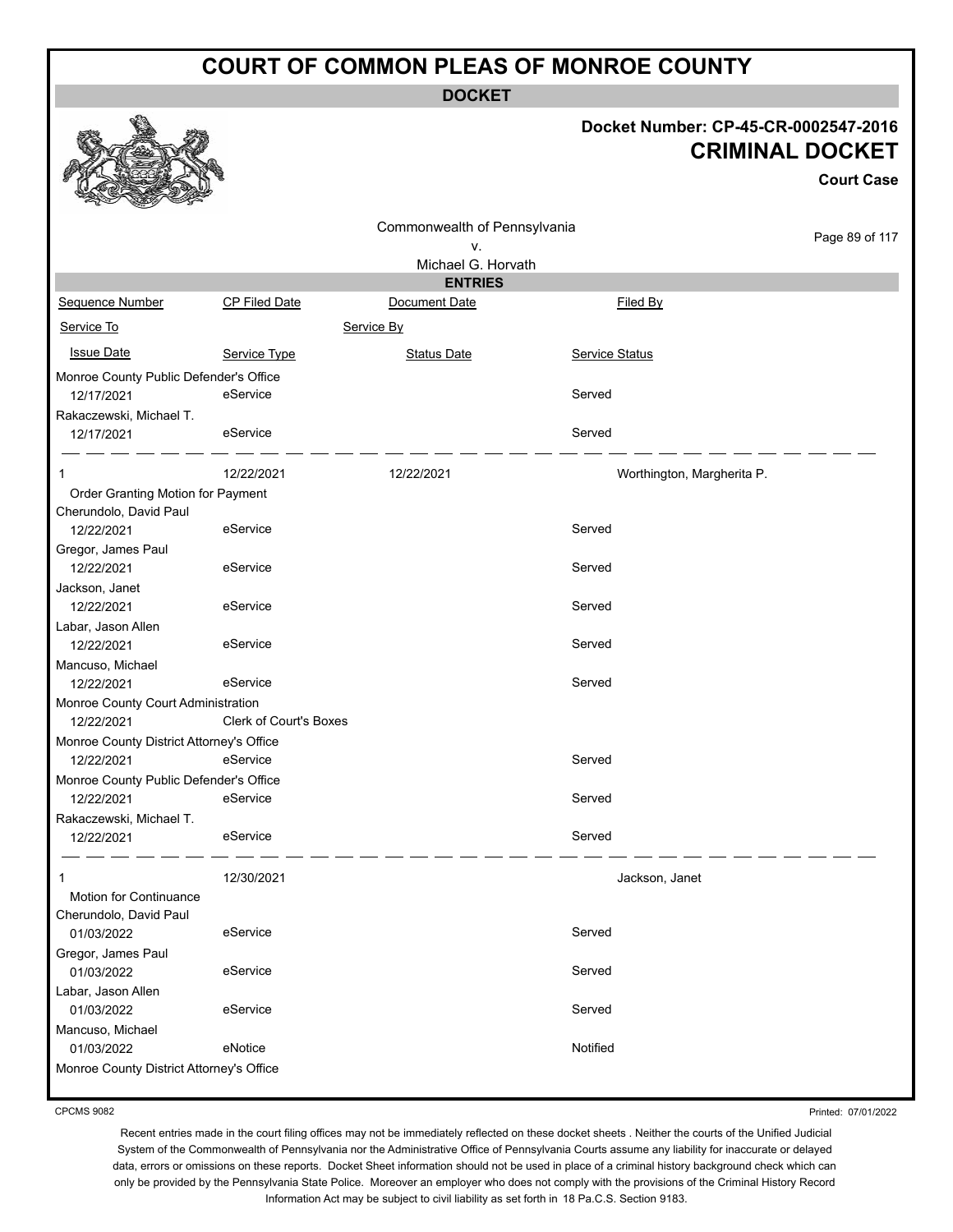**DOCKET**

### **Docket Number: CP-45-CR-0002547-2016 CRIMINAL DOCKET**

**Court Case**

|                                                        |                               | Commonwealth of Pennsylvania                                                        |                | Page 90 of 117             |
|--------------------------------------------------------|-------------------------------|-------------------------------------------------------------------------------------|----------------|----------------------------|
|                                                        |                               | ٧.                                                                                  |                |                            |
|                                                        |                               | Michael G. Horvath                                                                  |                |                            |
|                                                        |                               | <b>ENTRIES</b>                                                                      |                |                            |
| Sequence Number                                        | <b>CP Filed Date</b>          | Document Date                                                                       | Filed By       |                            |
| Service To                                             |                               | Service By                                                                          |                |                            |
| <b>Issue Date</b>                                      | Service Type                  | <b>Status Date</b>                                                                  | Service Status |                            |
| 01/03/2022                                             | eNotice                       |                                                                                     | Notified       |                            |
| Monroe County Public Defender's Office                 |                               |                                                                                     |                |                            |
| 01/03/2022                                             | eService                      |                                                                                     | Served         |                            |
| Rakaczewski, Michael T.                                |                               |                                                                                     |                |                            |
| 01/03/2022                                             | eNotice                       |                                                                                     | Notified       |                            |
| 1                                                      | 01/03/2022                    |                                                                                     |                | Worthington, Margherita P. |
| Order Denying Motion for Continuance                   |                               |                                                                                     |                |                            |
| Cherundolo, David Paul                                 |                               |                                                                                     |                |                            |
| 01/03/2022                                             | eService                      |                                                                                     | Served         |                            |
| Gregor, James Paul                                     |                               |                                                                                     |                |                            |
| 01/03/2022                                             | eService                      |                                                                                     | Served         |                            |
| Jackson, Janet                                         |                               |                                                                                     |                |                            |
| 01/03/2022                                             | eService                      |                                                                                     | Served         |                            |
| Labar, Jason Allen                                     |                               |                                                                                     |                |                            |
| 01/03/2022                                             | eService                      |                                                                                     | Served         |                            |
| Mancuso, Michael                                       |                               |                                                                                     |                |                            |
| 01/03/2022                                             | eService                      |                                                                                     | Served         |                            |
| Monroe County Court Administration                     |                               |                                                                                     |                |                            |
| 01/03/2022                                             | <b>Clerk of Court's Boxes</b> |                                                                                     |                |                            |
| Monroe County District Attorney's Office<br>01/03/2022 | eService                      |                                                                                     | Served         |                            |
|                                                        |                               |                                                                                     |                |                            |
| Monroe County Public Defender's Office<br>01/03/2022   | eService                      |                                                                                     | Served         |                            |
| Rakaczewski, Michael T.                                |                               |                                                                                     |                |                            |
| 01/03/2022                                             | eService                      |                                                                                     | Served         |                            |
|                                                        |                               |                                                                                     |                |                            |
|                                                        | 01/05/2022                    |                                                                                     | Jackson, Janet |                            |
| Cherundolo, David Paul                                 |                               | Ex Parte Petition to Subst. Previously Approved Budget to Engage Alt Expert Witness |                |                            |
| 01/06/2022                                             | eService                      |                                                                                     | Served         |                            |
| Gregor, James Paul                                     |                               |                                                                                     |                |                            |
| 01/06/2022                                             | eService                      |                                                                                     | Served         |                            |
| Labar, Jason Allen                                     |                               |                                                                                     |                |                            |
| 01/06/2022                                             | eService                      |                                                                                     | Served         |                            |
| Mancuso, Michael                                       |                               |                                                                                     |                |                            |
| 01/06/2022                                             | eService                      |                                                                                     | Served         |                            |
|                                                        |                               |                                                                                     |                |                            |

CPCMS 9082

Printed: 07/01/2022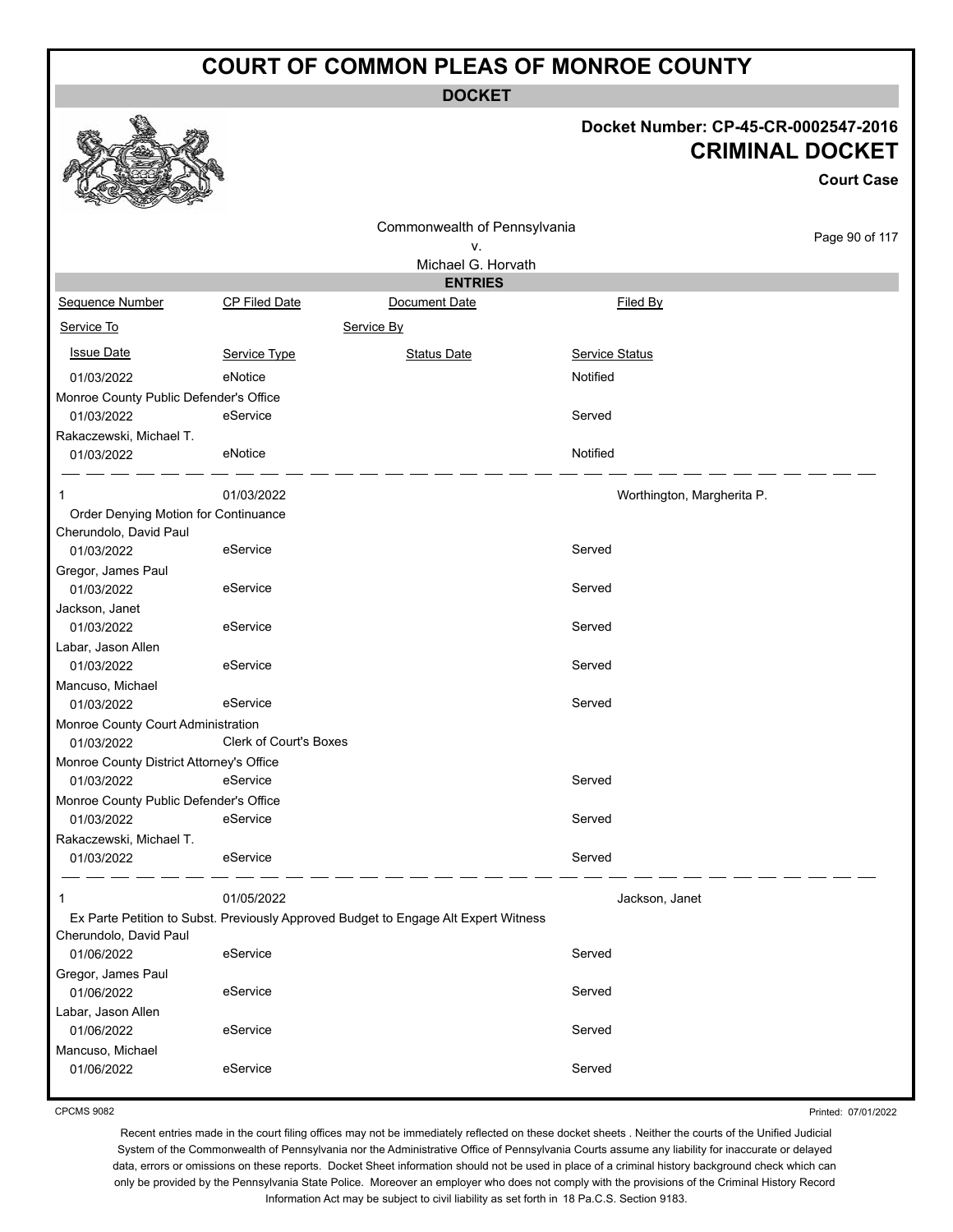**DOCKET**

### **Docket Number: CP-45-CR-0002547-2016 CRIMINAL DOCKET**

**Court Case**

|                                          |                        |                                                                           |                            | <b>Court Case</b> |
|------------------------------------------|------------------------|---------------------------------------------------------------------------|----------------------------|-------------------|
|                                          |                        | Commonwealth of Pennsylvania                                              |                            |                   |
|                                          |                        | v.                                                                        |                            | Page 91 of 117    |
|                                          |                        | Michael G. Horvath                                                        |                            |                   |
|                                          |                        | <b>ENTRIES</b>                                                            |                            |                   |
| Sequence Number                          | <b>CP Filed Date</b>   | Document Date                                                             | Filed By                   |                   |
| Service To                               |                        | Service By                                                                |                            |                   |
| <b>Issue Date</b>                        | Service Type           | <b>Status Date</b>                                                        | Service Status             |                   |
| Monroe County District Attorney's Office |                        |                                                                           |                            |                   |
| 01/06/2022                               | eService               |                                                                           | Served                     |                   |
| Monroe County Public Defender's Office   |                        |                                                                           |                            |                   |
| 01/06/2022                               | eService               |                                                                           | Served                     |                   |
| Rakaczewski, Michael T.                  |                        |                                                                           |                            |                   |
| 01/06/2022                               | eService               |                                                                           | Served                     |                   |
| 1                                        | 01/07/2022             |                                                                           | Worthington, Margherita P. |                   |
| Cherundolo, David Paul                   |                        | Order Granting Ex Parte Petition to Substitute Previously Approved Budget |                            |                   |
| 01/11/2022                               | eService               |                                                                           | Served                     |                   |
| Gregor, James Paul                       |                        |                                                                           |                            |                   |
| 01/11/2022                               | eService               |                                                                           | Served                     |                   |
| Jackson, Janet                           |                        |                                                                           |                            |                   |
| 01/11/2022                               | eService               |                                                                           | Served                     |                   |
| Labar, Jason Allen                       | eService               |                                                                           | Served                     |                   |
| 01/11/2022                               |                        |                                                                           |                            |                   |
| Mancuso, Michael<br>01/11/2022           | eService               |                                                                           | Served                     |                   |
| Monroe County Court Administration       |                        |                                                                           |                            |                   |
| 01/11/2022                               | Clerk of Court's Boxes |                                                                           |                            |                   |
| Monroe County District Attorney's Office |                        |                                                                           |                            |                   |
| 01/11/2022                               | eService               |                                                                           | Served                     |                   |
| Monroe County Public Defender's Office   |                        |                                                                           |                            |                   |
| 01/11/2022                               | eService               |                                                                           | Served                     |                   |
| Rakaczewski, Michael T.                  |                        |                                                                           |                            |                   |
| 01/11/2022                               | eService               |                                                                           | Served                     |                   |
| 1                                        | 01/24/2022             |                                                                           | Jackson, Janet             |                   |
| <b>Motion for Transcripts</b>            |                        |                                                                           |                            |                   |
| Cherundolo, David Paul                   |                        |                                                                           |                            |                   |
| 01/24/2022                               | eService               |                                                                           | Served                     |                   |
| Gregor, James Paul                       |                        |                                                                           |                            |                   |
| 01/24/2022                               | eService               |                                                                           | Served                     |                   |
| Labar, Jason Allen                       |                        |                                                                           |                            |                   |
| 01/24/2022                               | eService               |                                                                           | Served                     |                   |
| Mancuso, Michael                         |                        |                                                                           |                            |                   |

CPCMS 9082

Recent entries made in the court filing offices may not be immediately reflected on these docket sheets . Neither the courts of the Unified Judicial System of the Commonwealth of Pennsylvania nor the Administrative Office of Pennsylvania Courts assume any liability for inaccurate or delayed data, errors or omissions on these reports. Docket Sheet information should not be used in place of a criminal history background check which can only be provided by the Pennsylvania State Police. Moreover an employer who does not comply with the provisions of the Criminal History Record

Information Act may be subject to civil liability as set forth in 18 Pa.C.S. Section 9183.

Printed: 07/01/2022

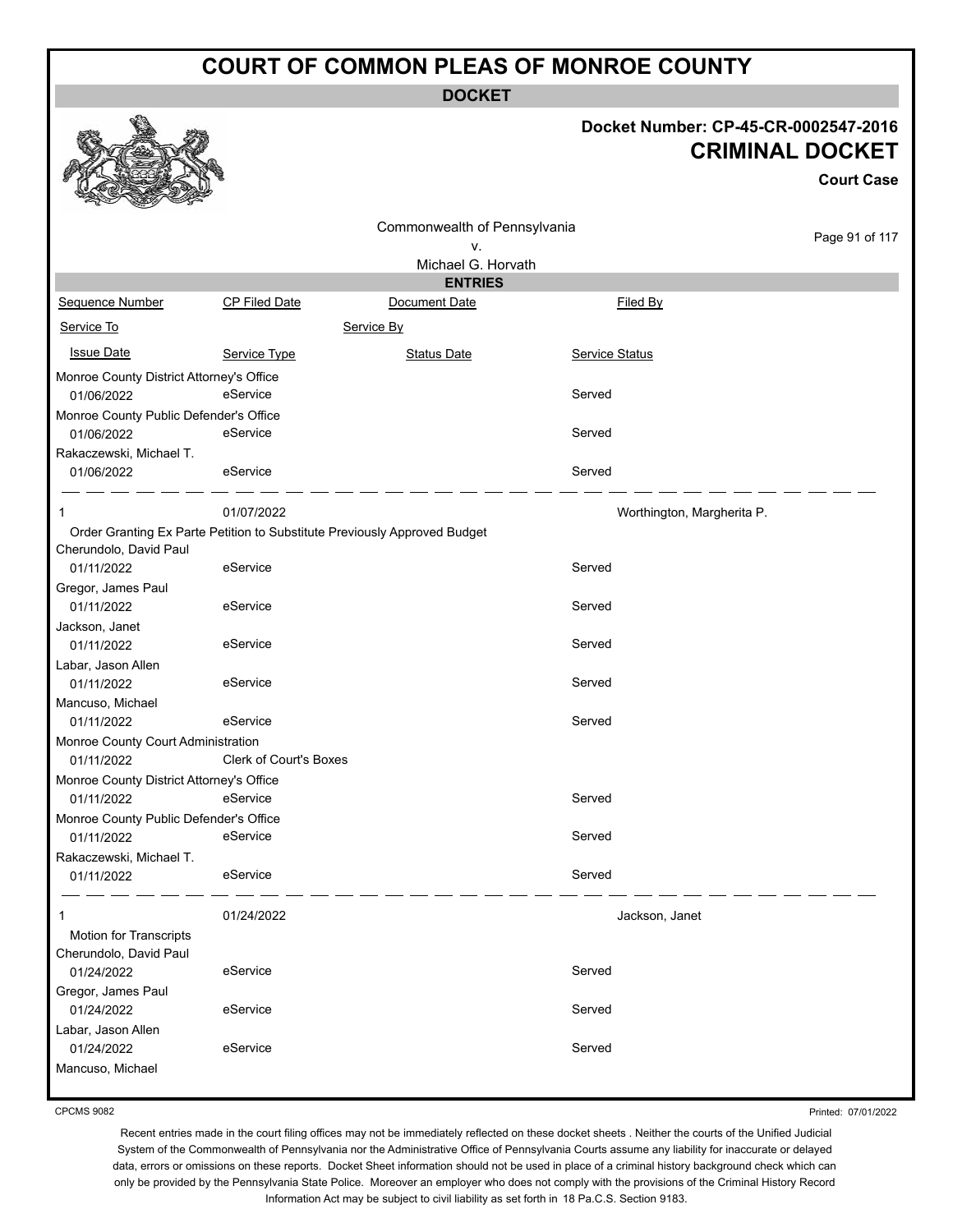**DOCKET**

### **Docket Number: CP-45-CR-0002547-2016 CRIMINAL DOCKET**

**Court Case**

|                                                        |               | Commonwealth of Pennsylvania |                       |                |
|--------------------------------------------------------|---------------|------------------------------|-----------------------|----------------|
|                                                        |               | ٧.                           |                       | Page 92 of 117 |
|                                                        |               | Michael G. Horvath           |                       |                |
|                                                        |               | <b>ENTRIES</b>               |                       |                |
| Sequence Number                                        | CP Filed Date | Document Date                | Filed By              |                |
| Service To                                             |               | Service By                   |                       |                |
| <b>Issue Date</b>                                      | Service Type  | <b>Status Date</b>           | <b>Service Status</b> |                |
| 01/24/2022                                             | eNotice       |                              | Notified              |                |
| Monroe County District Attorney's Office               |               |                              |                       |                |
| 01/24/2022                                             | eNotice       |                              | Notified              |                |
| Monroe County Public Defender's Office                 |               |                              |                       |                |
| 01/24/2022                                             | eService      |                              | Served                |                |
| Rakaczewski, Michael T.                                |               |                              |                       |                |
| 01/24/2022                                             | eNotice       |                              | Notified              |                |
| 2                                                      | 01/24/2022    |                              | Jackson, Janet        |                |
| <b>Motion for Transcripts</b>                          |               |                              |                       |                |
| Cherundolo, David Paul                                 |               |                              |                       |                |
| 01/24/2022                                             | eService      |                              | Served                |                |
| Gregor, James Paul                                     |               |                              |                       |                |
| 01/24/2022                                             | eService      |                              | Served                |                |
| Labar, Jason Allen                                     |               |                              |                       |                |
| 01/24/2022                                             | eService      |                              | Served                |                |
| Mancuso, Michael                                       |               |                              |                       |                |
| 01/24/2022                                             | eNotice       |                              | Notified              |                |
| Monroe County District Attorney's Office<br>01/24/2022 | eNotice       |                              | Notified              |                |
| Monroe County Public Defender's Office                 |               |                              |                       |                |
| 01/24/2022                                             | eService      |                              | Served                |                |
| Rakaczewski, Michael T.                                |               |                              |                       |                |
| 01/24/2022                                             | eNotice       |                              | Notified              |                |
| 3                                                      | 01/24/2022    |                              | Jackson, Janet        |                |
| <b>Motion for Transcripts</b>                          |               |                              |                       |                |
| Cherundolo, David Paul                                 |               |                              |                       |                |
| 01/24/2022                                             | eService      |                              | Served                |                |
| Gregor, James Paul                                     |               |                              |                       |                |
| 01/24/2022                                             | eService      |                              | Served                |                |
| Labar, Jason Allen                                     |               |                              |                       |                |
| 01/24/2022                                             | eService      |                              | Served                |                |
| Mancuso, Michael                                       |               |                              |                       |                |
| 01/24/2022                                             | eNotice       |                              | Notified              |                |
| Monroe County District Attorney's Office               |               |                              |                       |                |
| 01/24/2022                                             | eNotice       |                              | Notified              |                |
|                                                        |               |                              |                       |                |

CPCMS 9082

Printed: 07/01/2022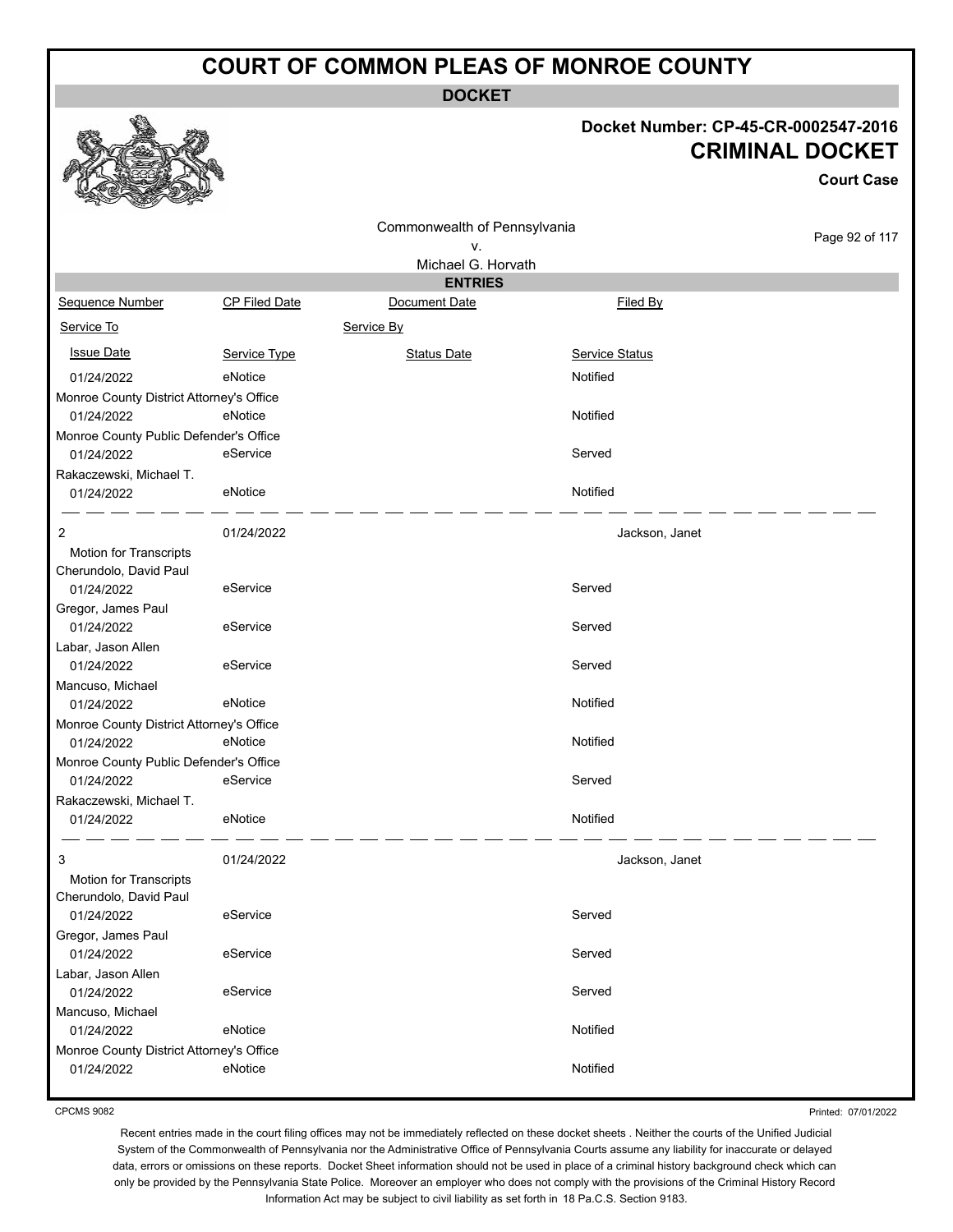**DOCKET**

### **Docket Number: CP-45-CR-0002547-2016 CRIMINAL DOCKET**

**Court Case**

|                                                          |                      |                              |                       | <b>Court Case</b> |
|----------------------------------------------------------|----------------------|------------------------------|-----------------------|-------------------|
|                                                          |                      | Commonwealth of Pennsylvania |                       |                   |
|                                                          |                      | ٧.                           |                       | Page 93 of 117    |
|                                                          |                      | Michael G. Horvath           |                       |                   |
|                                                          |                      | <b>ENTRIES</b>               |                       |                   |
| Sequence Number                                          | <b>CP Filed Date</b> | Document Date                | Filed By              |                   |
| Service To                                               |                      | Service By                   |                       |                   |
| <b>Issue Date</b>                                        | Service Type         | <b>Status Date</b>           | <b>Service Status</b> |                   |
| Monroe County Public Defender's Office                   |                      |                              |                       |                   |
| 01/24/2022                                               | eService             |                              | Served                |                   |
| Rakaczewski, Michael T.                                  |                      |                              |                       |                   |
| 01/24/2022                                               | eNotice              |                              | Notified              |                   |
| 4                                                        | 01/24/2022           |                              | Jackson, Janet        |                   |
| <b>Request For Transcripts</b><br>Cherundolo, David Paul |                      |                              |                       |                   |
| 01/24/2022                                               | eService             |                              | Served                |                   |
| Gregor, James Paul                                       |                      |                              |                       |                   |
| 01/24/2022                                               | eService             |                              | Served                |                   |
| Labar, Jason Allen                                       |                      |                              |                       |                   |
| 01/24/2022                                               | eService             |                              | Served                |                   |
| Mancuso, Michael                                         |                      |                              |                       |                   |
| 01/24/2022                                               | eNotice              |                              | Notified              |                   |
| Monroe County District Attorney's Office<br>01/24/2022   | eNotice              |                              | Notified              |                   |
| Monroe County Public Defender's Office                   |                      |                              |                       |                   |
| 01/24/2022                                               | eService             |                              | Served                |                   |
| Rakaczewski, Michael T.                                  |                      |                              |                       |                   |
| 01/24/2022                                               | eNotice              |                              | Notified              |                   |
| 5                                                        | 01/24/2022           |                              | Jackson, Janet        |                   |
| <b>Request For Transcripts</b>                           |                      |                              |                       |                   |
| Cherundolo, David Paul                                   |                      |                              |                       |                   |
| 01/24/2022                                               | eService             |                              | Served                |                   |
| Gregor, James Paul                                       |                      |                              |                       |                   |
| 01/24/2022                                               | eService             |                              | Served                |                   |
| Labar, Jason Allen                                       |                      |                              |                       |                   |
| 01/24/2022                                               | eService             |                              | Served                |                   |
| Mancuso, Michael                                         |                      |                              |                       |                   |
| 01/24/2022                                               | eNotice              |                              | Notified              |                   |
| Monroe County District Attorney's Office<br>01/24/2022   | eNotice              |                              | Notified              |                   |
| Monroe County Public Defender's Office                   |                      |                              |                       |                   |
| 01/24/2022                                               | eService             |                              | Served                |                   |
| Rakaczewski, Michael T.                                  |                      |                              |                       |                   |
|                                                          |                      |                              |                       |                   |

CPCMS 9082

Printed: 07/01/2022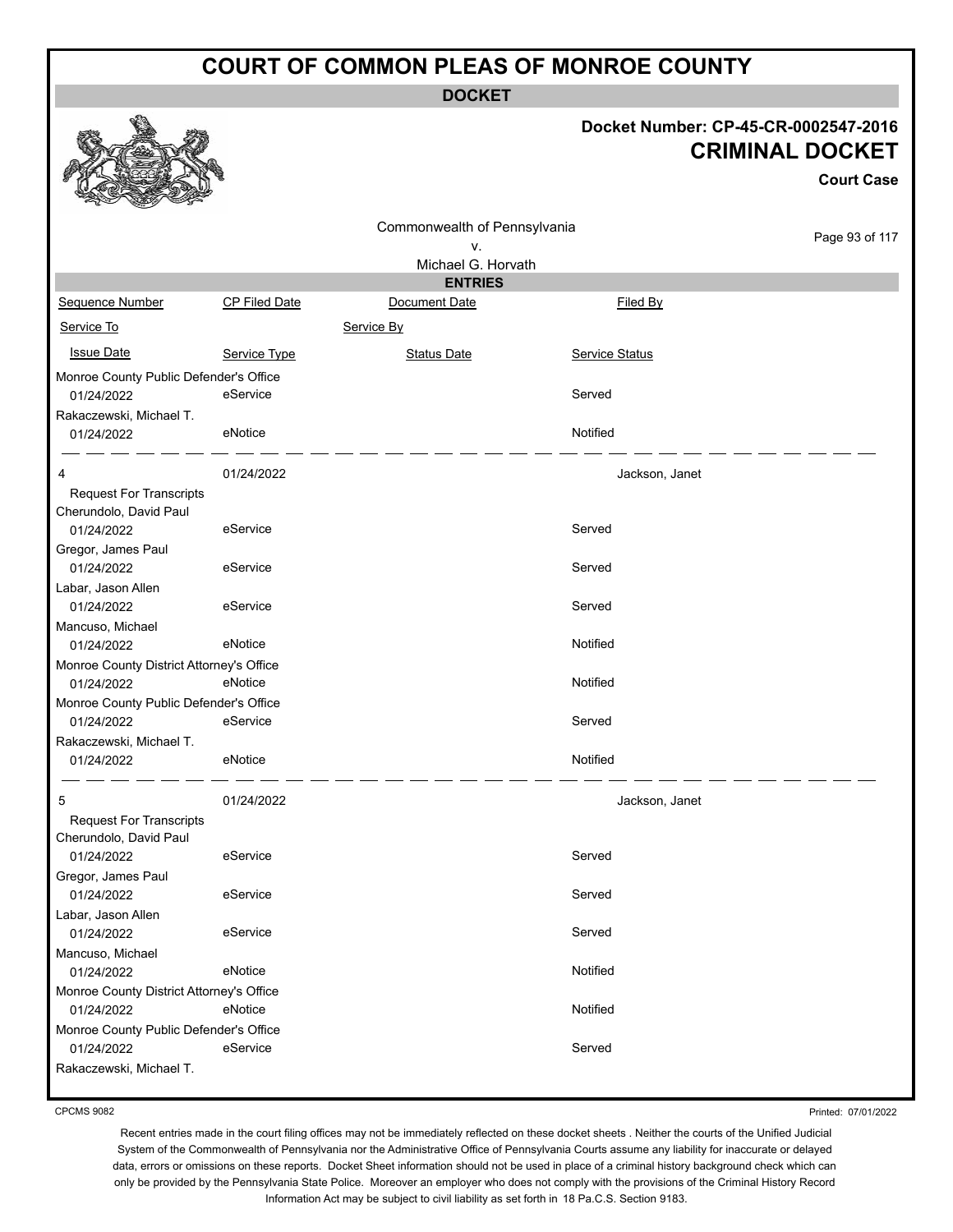**DOCKET**

#### **Docket Number: CP-45-CR-0002547-2016 CRIMINAL DOCKET**

|                                                               |                      |                                    |                | <b>Court Case</b>                 |
|---------------------------------------------------------------|----------------------|------------------------------------|----------------|-----------------------------------|
|                                                               |                      | Commonwealth of Pennsylvania<br>٧. |                | Page 94 of 117                    |
|                                                               |                      | Michael G. Horvath                 |                |                                   |
|                                                               |                      | <b>ENTRIES</b>                     |                |                                   |
| Sequence Number                                               | <b>CP Filed Date</b> | Document Date                      | Filed By       |                                   |
| Service To                                                    |                      | Service By                         |                |                                   |
| <b>Issue Date</b>                                             | Service Type         | <b>Status Date</b>                 | Service Status |                                   |
| 01/24/2022                                                    | eNotice              |                                    | Notified       |                                   |
| 6<br><b>Request For Transcripts</b><br>Cherundolo, David Paul | 01/24/2022           |                                    | Jackson, Janet |                                   |
| 01/24/2022                                                    | eService             |                                    | Served         |                                   |
| Gregor, James Paul<br>01/24/2022                              | eService             |                                    | Served         |                                   |
| Labar, Jason Allen<br>01/24/2022                              | eService             |                                    | Served         |                                   |
| Mancuso, Michael<br>01/24/2022                                | eNotice              |                                    | Notified       |                                   |
| Monroe County District Attorney's Office                      |                      |                                    |                |                                   |
| 01/24/2022                                                    | eNotice              |                                    | Notified       |                                   |
| Monroe County Public Defender's Office                        |                      |                                    |                |                                   |
| 01/24/2022                                                    | eService             |                                    | Served         |                                   |
| Rakaczewski, Michael T.                                       |                      |                                    |                |                                   |
| 01/24/2022                                                    | eNotice              |                                    | Notified       |                                   |
| 1                                                             | 01/25/2022           |                                    | Office         | Monroe County District Attorney's |
| Motion for Transcripts<br>Cherundolo, David Paul              |                      |                                    |                |                                   |
| 01/25/2022                                                    | eService             |                                    | Served         |                                   |
| Gregor, James Paul                                            |                      |                                    |                |                                   |
| 01/25/2022                                                    | eService             |                                    | Served         |                                   |
| Jackson, Janet                                                |                      |                                    |                |                                   |
| 01/25/2022                                                    | eService             |                                    | Served         |                                   |
| Labar, Jason Allen                                            |                      |                                    |                |                                   |
| 01/25/2022                                                    | eService             |                                    | Served         |                                   |
| Mancuso, Michael                                              |                      |                                    |                |                                   |
| 01/25/2022                                                    | eService             |                                    | Served         |                                   |
| Monroe County Public Defender's Office                        |                      |                                    |                |                                   |
| 01/25/2022                                                    | eService             |                                    | Served         |                                   |
| Rakaczewski, Michael T.<br>01/25/2022                         | eService             |                                    | Served         |                                   |
|                                                               |                      |                                    |                |                                   |

CPCMS 9082

Printed: 07/01/2022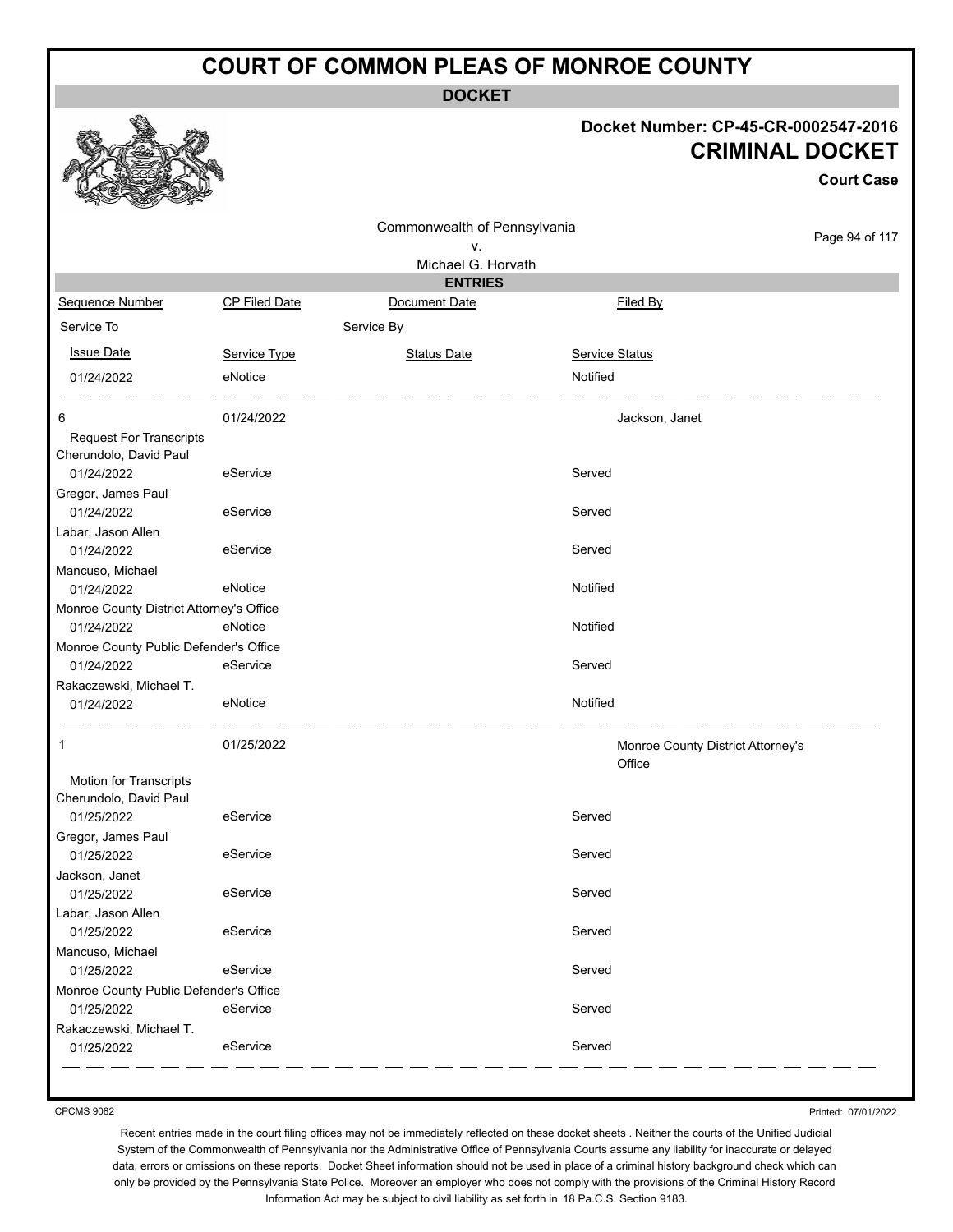**DOCKET**

### **Docket Number: CP-45-CR-0002547-2016 CRIMINAL DOCKET**

**Court Case**

|                                        |               | Commonwealth of Pennsylvania |                                   | Page 95 of 117 |
|----------------------------------------|---------------|------------------------------|-----------------------------------|----------------|
|                                        |               | ν.<br>Michael G. Horvath     |                                   |                |
|                                        |               | <b>ENTRIES</b>               |                                   |                |
| Sequence Number                        | CP Filed Date | Document Date                | Filed By                          |                |
| Service To                             |               | Service By                   |                                   |                |
| <b>Issue Date</b>                      | Service Type  | <b>Status Date</b>           | Service Status                    |                |
| 2                                      | 01/25/2022    |                              | Monroe County District Attorney's |                |
|                                        |               |                              | Office                            |                |
| Motion for Transcripts                 |               |                              |                                   |                |
| Cherundolo, David Paul                 |               |                              |                                   |                |
| 01/25/2022                             | eService      |                              | Served                            |                |
| Gregor, James Paul                     |               |                              | Served                            |                |
| 01/25/2022<br>Jackson, Janet           | eService      |                              |                                   |                |
| 01/25/2022                             | eService      |                              | Served                            |                |
| Labar, Jason Allen                     |               |                              |                                   |                |
| 01/25/2022                             | eService      |                              | Served                            |                |
| Mancuso, Michael                       |               |                              |                                   |                |
| 01/25/2022                             | eService      |                              | Served                            |                |
| Monroe County Public Defender's Office |               |                              |                                   |                |
| 01/25/2022                             | eService      |                              | Served                            |                |
| Rakaczewski, Michael T.<br>01/25/2022  | eService      |                              | Served                            |                |
|                                        |               |                              |                                   |                |
| 3                                      | 01/25/2022    |                              | Monroe County District Attorney's |                |
|                                        |               |                              | Office                            |                |
| Motion for Transcripts                 |               |                              |                                   |                |
| Cherundolo, David Paul<br>01/25/2022   | eService      |                              | Served                            |                |
| Gregor, James Paul                     |               |                              |                                   |                |
| 01/25/2022                             | eService      |                              | Served                            |                |
| Jackson, Janet                         |               |                              |                                   |                |
| 01/25/2022                             | eService      |                              | Served                            |                |
| Labar, Jason Allen                     |               |                              |                                   |                |
| 01/25/2022                             | eService      |                              | Served                            |                |
| Mancuso, Michael                       |               |                              |                                   |                |
| 01/25/2022                             | eService      |                              | Served                            |                |
| Monroe County Public Defender's Office |               |                              |                                   |                |
| 01/25/2022<br>Rakaczewski, Michael T.  | eService      |                              | Served                            |                |
| 01/25/2022                             | eService      |                              | Served                            |                |
|                                        |               |                              |                                   |                |
| 4                                      | 01/25/2022    | 01/25/2022                   | Worthington, Margherita P.        |                |
| Order to Transcribe Notes of Testimony |               |                              |                                   |                |

CPCMS 9082

Printed: 07/01/2022

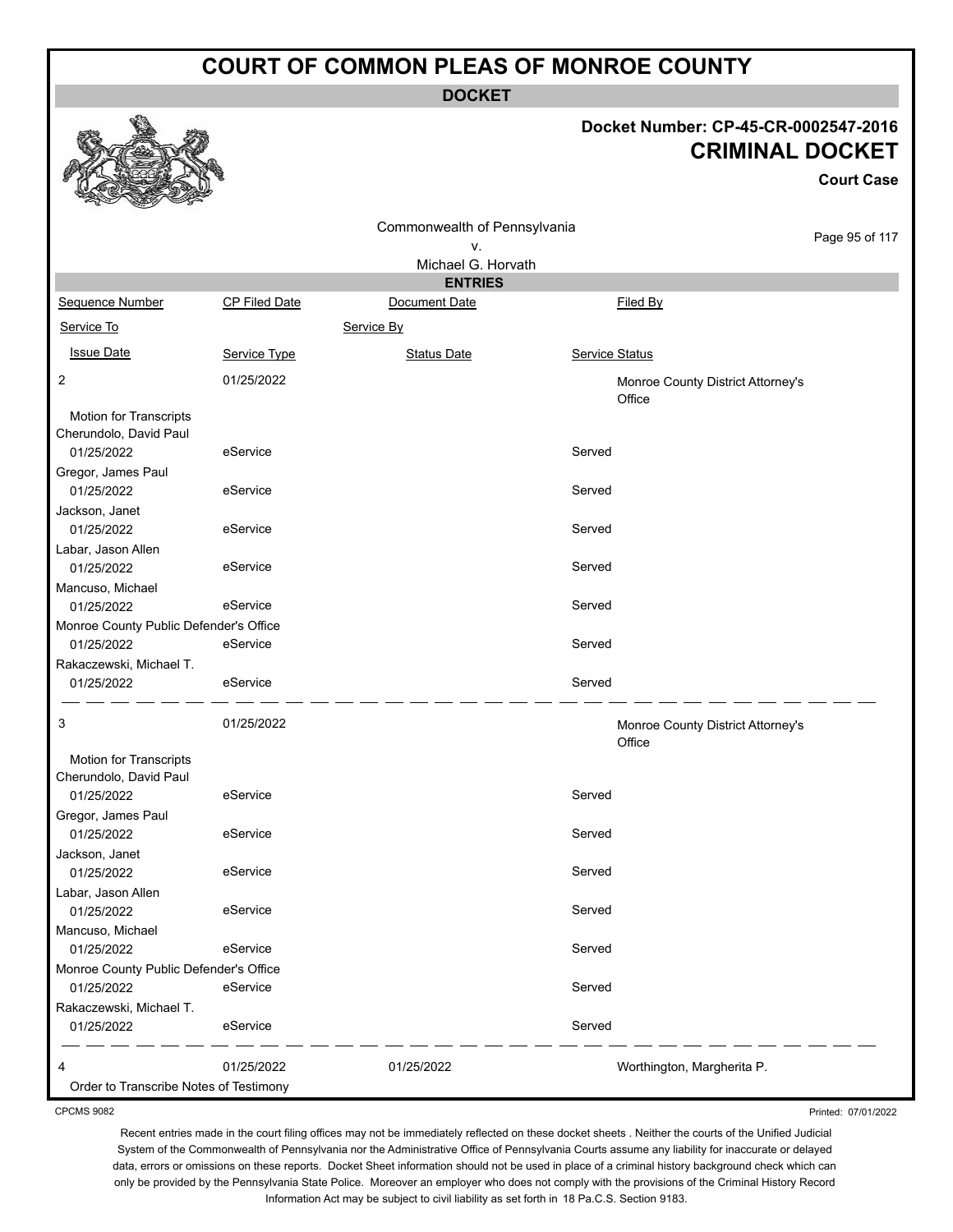**DOCKET**

### **Docket Number: CP-45-CR-0002547-2016 CRIMINAL DOCKET**

|                                                                  |                        |                                    |                            | <b>Court Case</b> |
|------------------------------------------------------------------|------------------------|------------------------------------|----------------------------|-------------------|
|                                                                  |                        | Commonwealth of Pennsylvania<br>v. |                            | Page 96 of 117    |
|                                                                  |                        | Michael G. Horvath                 |                            |                   |
|                                                                  |                        | <b>ENTRIES</b>                     |                            |                   |
| Sequence Number                                                  | <b>CP Filed Date</b>   | Document Date                      | Filed By                   |                   |
| Service To                                                       |                        | Service By                         |                            |                   |
| <b>Issue Date</b>                                                | Service Type           | <b>Status Date</b>                 | <b>Service Status</b>      |                   |
| Cherundolo, David Paul<br>01/25/2022                             | eService               |                                    | Served                     |                   |
| Gregor, James Paul<br>01/25/2022                                 | eService               |                                    | Served                     |                   |
| Jackson, Janet<br>01/25/2022                                     | eService               |                                    | Served                     |                   |
| Labar, Jason Allen<br>01/25/2022                                 | eService               |                                    | Served                     |                   |
| Mancuso, Michael<br>01/25/2022                                   | eService               |                                    | Served                     |                   |
| Monroe County District Attorney's Office<br>01/25/2022           | eService               |                                    | Served                     |                   |
| Monroe County Public Defender's Office<br>01/25/2022             | eService               |                                    | Served                     |                   |
| Rakaczewski, Michael T.<br>01/25/2022                            | eService               |                                    | Served                     |                   |
| Monroe County Court Administration<br>01/26/2022                 | Clerk of Court's Boxes |                                    |                            |                   |
| 5                                                                | 01/25/2022             | 01/25/2022                         | Worthington, Margherita P. |                   |
| Order to Transcribe Notes of Testimony<br>Cherundolo, David Paul |                        |                                    |                            |                   |
| 01/25/2022                                                       | eService               |                                    | Served                     |                   |
| Gregor, James Paul                                               |                        |                                    |                            |                   |
| 01/25/2022                                                       | eService               |                                    | Served                     |                   |
| Jackson, Janet<br>01/25/2022                                     | eService               |                                    | Served                     |                   |
| Labar, Jason Allen<br>01/25/2022                                 | eService               |                                    | Served                     |                   |
| Mancuso, Michael                                                 |                        |                                    |                            |                   |
| 01/25/2022                                                       | eService               |                                    | Served                     |                   |
| Monroe County District Attorney's Office                         |                        |                                    |                            |                   |
| 01/25/2022                                                       | eService               |                                    | Served                     |                   |
| Monroe County Public Defender's Office                           |                        |                                    |                            |                   |
| 01/25/2022                                                       | eService               |                                    | Served                     |                   |
| Rakaczewski, Michael T.<br>01/25/2022                            | eService               |                                    | Served                     |                   |

CPCMS 9082

Printed: 07/01/2022

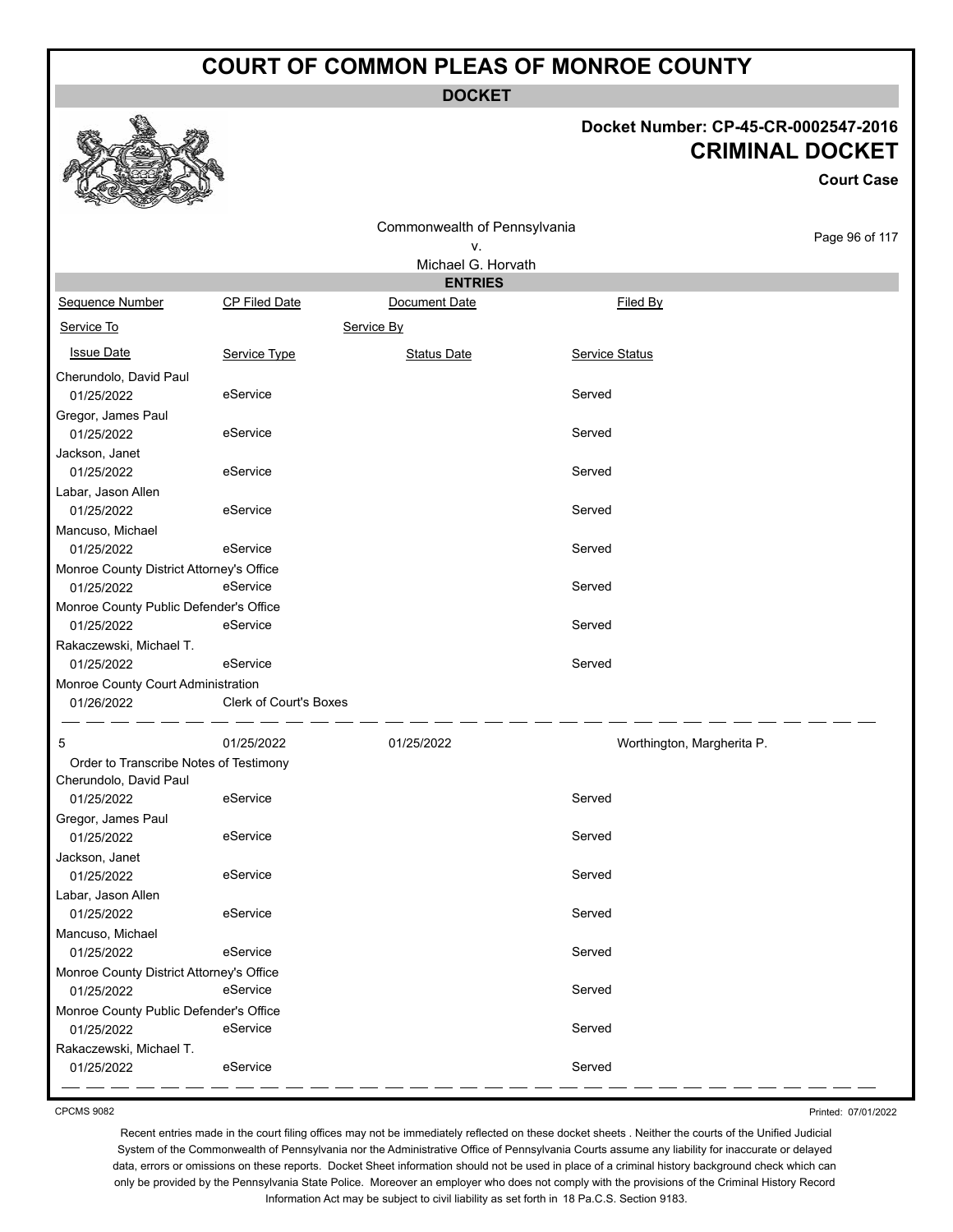**DOCKET**

### **Docket Number: CP-45-CR-0002547-2016 CRIMINAL DOCKET**

**Court Case**

|                                                                  |                        | Commonwealth of Pennsylvania |                                             |                |
|------------------------------------------------------------------|------------------------|------------------------------|---------------------------------------------|----------------|
|                                                                  |                        | ۷.                           |                                             | Page 97 of 117 |
|                                                                  |                        | Michael G. Horvath           |                                             |                |
|                                                                  |                        | <b>ENTRIES</b>               |                                             |                |
| Sequence Number                                                  | <b>CP Filed Date</b>   | Document Date                | Filed By                                    |                |
| Service To                                                       |                        | Service By                   |                                             |                |
| <b>Issue Date</b>                                                | Service Type           | <b>Status Date</b>           | <b>Service Status</b>                       |                |
| 1                                                                | 02/01/2022             |                              | Monroe County District Attorney's<br>Office |                |
| Motion For Hearing - Waiver Jury Trial<br>Cherundolo, David Paul |                        |                              |                                             |                |
| 02/01/2022                                                       | eNotice                |                              | Notified                                    |                |
| Gregor, James Paul                                               |                        |                              |                                             |                |
| 02/01/2022                                                       | eNotice                |                              | Notified                                    |                |
| Jackson, Janet                                                   |                        |                              |                                             |                |
| 02/01/2022                                                       | eNotice                |                              | Notified                                    |                |
| Labar, Jason Allen                                               |                        |                              |                                             |                |
| 02/01/2022                                                       | eNotice                |                              | Notified                                    |                |
| Mancuso, Michael                                                 |                        |                              |                                             |                |
| 02/01/2022                                                       | eService               |                              | Served                                      |                |
| Monroe County Public Defender's Office                           |                        |                              |                                             |                |
| 02/01/2022                                                       | eNotice                |                              | Notified                                    |                |
| Rakaczewski, Michael T.                                          |                        |                              |                                             |                |
| 02/01/2022                                                       | eService               |                              | Served                                      |                |
| 3                                                                | 02/01/2022             | 02/01/2022                   | Worthington, Margherita P.                  |                |
| Order Scheduling Hearing                                         |                        |                              |                                             |                |
| Cherundolo, David Paul                                           |                        |                              | Served                                      |                |
| 02/01/2022                                                       | eService               |                              |                                             |                |
| Gregor, James Paul                                               | eService               |                              | Served                                      |                |
| 02/01/2022                                                       |                        |                              |                                             |                |
| Jackson, Janet<br>02/01/2022                                     | eService               |                              | Served                                      |                |
| Labar, Jason Allen                                               |                        |                              |                                             |                |
| 02/01/2022                                                       | eService               |                              | Served                                      |                |
| Mancuso, Michael                                                 |                        |                              |                                             |                |
| 02/01/2022                                                       | eService               |                              | Served                                      |                |
| Monroe County Court Administration                               |                        |                              |                                             |                |
| 02/01/2022                                                       | Clerk of Court's Boxes |                              |                                             |                |
| Monroe County District Attorney's Office                         |                        |                              |                                             |                |
| 02/01/2022                                                       | eService               |                              | Served                                      |                |
| Monroe County Probation Department                               |                        |                              |                                             |                |
| 02/01/2022                                                       | Clerk of Court's Boxes |                              |                                             |                |
| Monroe County Public Defender's Office                           |                        |                              |                                             |                |

CPCMS 9082

Printed: 07/01/2022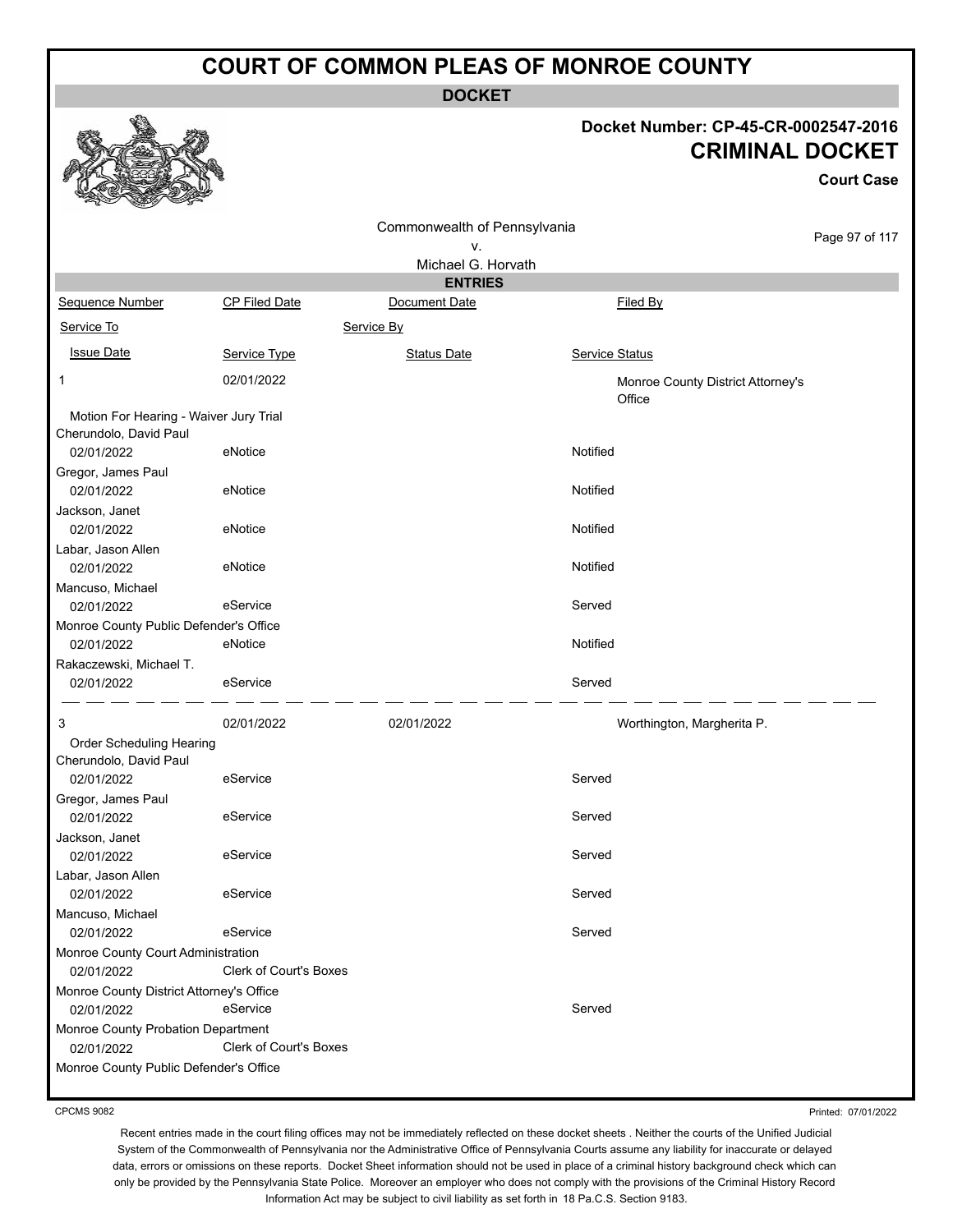**DOCKET**

### **Docket Number: CP-45-CR-0002547-2016 CRIMINAL DOCKET**

**Court Case**

|                                          |                               |                              |                |                               | <b>Court Case</b> |
|------------------------------------------|-------------------------------|------------------------------|----------------|-------------------------------|-------------------|
|                                          |                               | Commonwealth of Pennsylvania |                |                               |                   |
|                                          |                               | ٧.                           |                |                               | Page 98 of 117    |
|                                          |                               | Michael G. Horvath           |                |                               |                   |
|                                          |                               | <b>ENTRIES</b>               |                |                               |                   |
| Sequence Number                          | <b>CP Filed Date</b>          | Document Date                |                | Filed By                      |                   |
| Service To                               |                               | Service By                   |                |                               |                   |
| <b>Issue Date</b>                        | Service Type                  | <b>Status Date</b>           | Service Status |                               |                   |
| 02/01/2022                               | eService                      |                              | Served         |                               |                   |
| Monroe County Sheriff's Department       |                               |                              |                |                               |                   |
| 02/01/2022                               | <b>Clerk of Court's Boxes</b> |                              |                |                               |                   |
| Rakaczewski, Michael T.                  |                               |                              |                |                               |                   |
| 02/01/2022                               | eService                      |                              | Served         |                               |                   |
| 1                                        | 02/03/2022                    |                              |                | Monroe County Court Reporters |                   |
| Notice of Completion of Transcript       |                               |                              |                |                               |                   |
| Cherundolo, David Paul                   |                               |                              |                |                               |                   |
| 02/03/2022                               | eService                      |                              | Served         |                               |                   |
| Gregor, James Paul                       |                               |                              |                |                               |                   |
| 02/03/2022                               | eService                      |                              | Served         |                               |                   |
| Jackson, Janet                           |                               |                              |                |                               |                   |
| 02/03/2022                               | eService                      |                              | Served         |                               |                   |
| Labar, Jason Allen                       |                               |                              |                |                               |                   |
| 02/03/2022                               | eService                      |                              | Served         |                               |                   |
| Mancuso, Michael                         |                               |                              |                |                               |                   |
| 02/03/2022                               | eService                      |                              | Served         |                               |                   |
| Monroe County District Attorney's Office |                               |                              |                |                               |                   |
| 02/03/2022                               | eService                      |                              | Served         |                               |                   |
| Monroe County Public Defender's Office   |                               |                              |                |                               |                   |
| 02/03/2022                               | eService                      |                              | Served         |                               |                   |
| Rakaczewski, Michael T.                  |                               |                              |                |                               |                   |
| 02/03/2022                               | eService                      |                              | Served         |                               |                   |
| 2                                        | 02/03/2022                    |                              |                | Monroe County Court Reporters |                   |
| Notice of Completion of Transcript       |                               |                              |                |                               |                   |
| Cherundolo, David Paul                   |                               |                              |                |                               |                   |
| 02/03/2022                               | eService                      |                              | Served         |                               |                   |
| Gregor, James Paul                       |                               |                              |                |                               |                   |
| 02/03/2022                               | eService                      |                              | Served         |                               |                   |
| Jackson, Janet                           |                               |                              |                |                               |                   |
| 02/03/2022                               | eService                      |                              | Served         |                               |                   |
| Labar, Jason Allen                       |                               |                              |                |                               |                   |
| 02/03/2022                               | eService                      |                              | Served         |                               |                   |
| Mancuso, Michael                         |                               |                              |                |                               |                   |
| 02/03/2022                               | eService                      |                              | Served         |                               |                   |
|                                          |                               |                              |                |                               |                   |

CPCMS 9082

Printed: 07/01/2022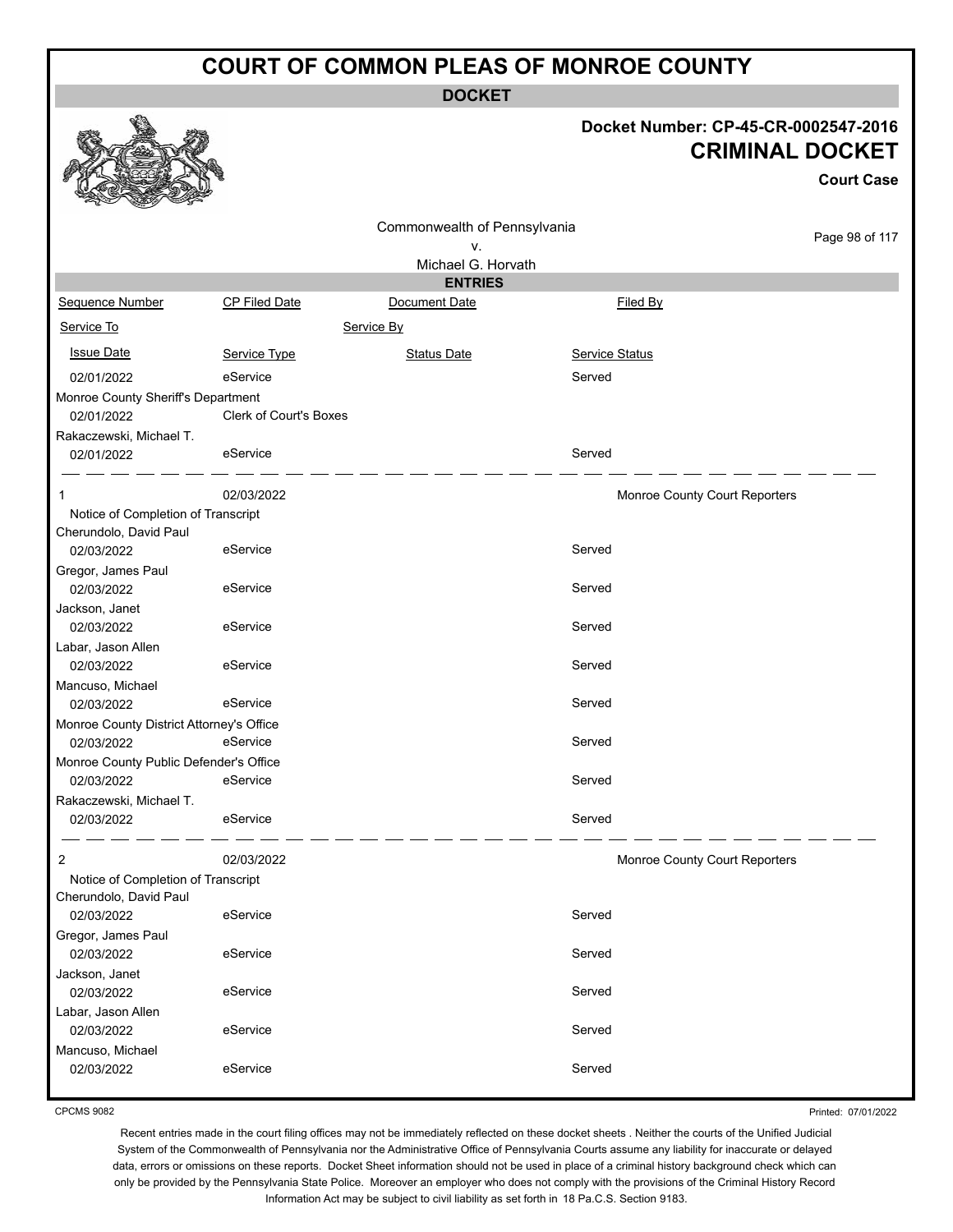**DOCKET**

### **Docket Number: CP-45-CR-0002547-2016 CRIMINAL DOCKET**

**Court Case**

|                                                                 |               | Commonwealth of Pennsylvania |                               |                |
|-----------------------------------------------------------------|---------------|------------------------------|-------------------------------|----------------|
|                                                                 |               | v.                           |                               | Page 99 of 117 |
|                                                                 |               | Michael G. Horvath           |                               |                |
|                                                                 |               | <b>ENTRIES</b>               |                               |                |
| Sequence Number                                                 | CP Filed Date | Document Date                | Filed By                      |                |
| Service To                                                      |               | Service By                   |                               |                |
| <b>Issue Date</b>                                               | Service Type  | <b>Status Date</b>           | Service Status                |                |
| Monroe County District Attorney's Office                        |               |                              |                               |                |
| 02/03/2022                                                      | eService      |                              | Served                        |                |
| Monroe County Public Defender's Office                          |               |                              |                               |                |
| 02/03/2022                                                      | eService      |                              | Served                        |                |
| Rakaczewski, Michael T.                                         |               |                              |                               |                |
| 02/03/2022                                                      | eService      |                              | Served                        |                |
| 3                                                               | 02/03/2022    | 09/06/2019                   | Monroe County Court Reporters |                |
| <b>Transcript of Proceedings Filed</b>                          |               |                              |                               |                |
| Cherundolo, David Paul                                          |               |                              |                               |                |
| 02/03/2022                                                      | eService      |                              | Served                        |                |
| Gregor, James Paul                                              |               |                              |                               |                |
| 02/03/2022                                                      | eService      |                              | Served                        |                |
| Jackson, Janet                                                  |               |                              |                               |                |
| 02/03/2022                                                      | eService      |                              | Served                        |                |
| Labar, Jason Allen                                              | eService      |                              | Served                        |                |
| 02/03/2022                                                      |               |                              |                               |                |
| Mancuso, Michael<br>02/03/2022                                  | eService      |                              | Served                        |                |
| Monroe County District Attorney's Office                        |               |                              |                               |                |
| 02/03/2022                                                      | eService      |                              | Served                        |                |
| Monroe County Public Defender's Office                          |               |                              |                               |                |
| 02/03/2022                                                      | eService      |                              | Served                        |                |
| Rakaczewski, Michael T.                                         |               |                              |                               |                |
| 02/03/2022                                                      | eService      |                              | Served                        |                |
|                                                                 |               |                              |                               |                |
|                                                                 | 02/07/2022    | 02/07/2022                   | Worthington, Margherita P.    |                |
| Order Granting Motion for Continuance<br>Cherundolo, David Paul |               |                              |                               |                |
| 02/07/2022                                                      | eService      |                              | Served                        |                |
| Gregor, James Paul                                              |               |                              |                               |                |
| 02/07/2022                                                      | eService      |                              | Served                        |                |
| Jackson, Janet                                                  |               |                              |                               |                |
| 02/07/2022                                                      | eService      |                              | Served                        |                |
| Labar, Jason Allen                                              |               |                              |                               |                |
| 02/07/2022                                                      | eService      |                              | Served                        |                |
| Mancuso, Michael                                                |               |                              |                               |                |
|                                                                 |               |                              |                               |                |

CPCMS 9082

Recent entries made in the court filing offices may not be immediately reflected on these docket sheets . Neither the courts of the Unified Judicial System of the Commonwealth of Pennsylvania nor the Administrative Office of Pennsylvania Courts assume any liability for inaccurate or delayed data, errors or omissions on these reports. Docket Sheet information should not be used in place of a criminal history background check which can only be provided by the Pennsylvania State Police. Moreover an employer who does not comply with the provisions of the Criminal History Record Information Act may be subject to civil liability as set forth in 18 Pa.C.S. Section 9183.

Printed: 07/01/2022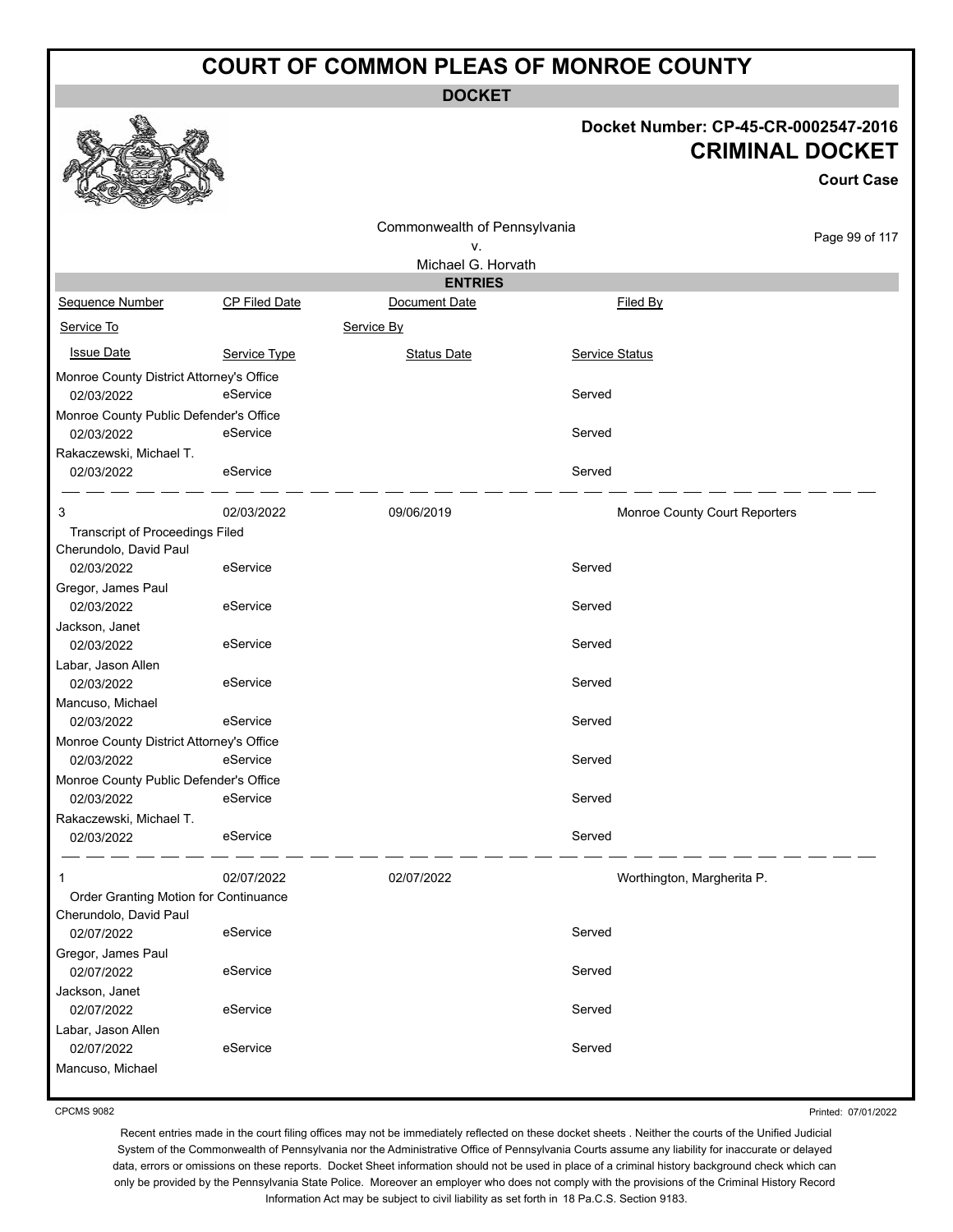**DOCKET**

### **Docket Number: CP-45-CR-0002547-2016 CRIMINAL DOCKET**

**Court Case**

| Commonwealth of Pennsylvania                         |                               |                    | Page 100 of 117 |  |
|------------------------------------------------------|-------------------------------|--------------------|-----------------|--|
|                                                      |                               | ν.                 |                 |  |
|                                                      |                               | Michael G. Horvath |                 |  |
|                                                      |                               | <b>ENTRIES</b>     |                 |  |
| Sequence Number                                      | CP Filed Date                 | Document Date      | Filed By        |  |
| Service To                                           |                               | Service By         |                 |  |
| <b>Issue Date</b>                                    | Service Type                  | <b>Status Date</b> | Service Status  |  |
| 02/07/2022                                           | eService                      |                    | Served          |  |
| Monroe County Court Administration                   |                               |                    |                 |  |
| 02/07/2022                                           | <b>Clerk of Court's Boxes</b> |                    |                 |  |
| Monroe County District Attorney's Office             |                               |                    |                 |  |
| 02/07/2022                                           | eService                      |                    | Served          |  |
| Monroe County Probation Department                   | Clerk of Court's Boxes        |                    |                 |  |
| 02/07/2022                                           |                               |                    |                 |  |
| Monroe County Public Defender's Office<br>02/07/2022 | eService                      |                    | Served          |  |
| Monroe County Sheriff's Department                   |                               |                    |                 |  |
| 02/07/2022                                           | Clerk of Court's Boxes        |                    |                 |  |
| Rakaczewski, Michael T.                              |                               |                    |                 |  |
| 02/07/2022                                           | eService                      |                    | Served          |  |
| 1                                                    | 02/15/2022                    |                    | Jackson, Janet  |  |
| <b>Motion for Counsel Fees</b>                       |                               |                    |                 |  |
| Cherundolo, David Paul                               |                               |                    |                 |  |
| 02/15/2022                                           | eService                      |                    | Served          |  |
| Gregor, James Paul                                   |                               |                    |                 |  |
| 02/15/2022                                           | eService                      |                    | Served          |  |
| Labar, Jason Allen<br>02/15/2022                     | eService                      |                    | Served          |  |
| Mancuso, Michael                                     |                               |                    |                 |  |
| 02/15/2022                                           | eService                      |                    | Served          |  |
| Monroe County District Attorney's Office             |                               |                    |                 |  |
| 02/15/2022                                           | eService                      |                    | Served          |  |
| Monroe County Public Defender's Office               |                               |                    |                 |  |
| 02/15/2022                                           | eService                      |                    | Served          |  |
| Rakaczewski, Michael T.                              |                               |                    |                 |  |
| 02/15/2022                                           | eService                      |                    | Served          |  |
| 2                                                    | 02/15/2022                    |                    | Jackson, Janet  |  |
| Motion for Counsel Fees                              |                               |                    |                 |  |
| Cherundolo, David Paul                               |                               |                    |                 |  |
| 02/15/2022                                           | eService                      |                    | Served          |  |
| Gregor, James Paul                                   |                               |                    |                 |  |
| 02/15/2022                                           | eService                      |                    | Served          |  |

CPCMS 9082

Printed: 07/01/2022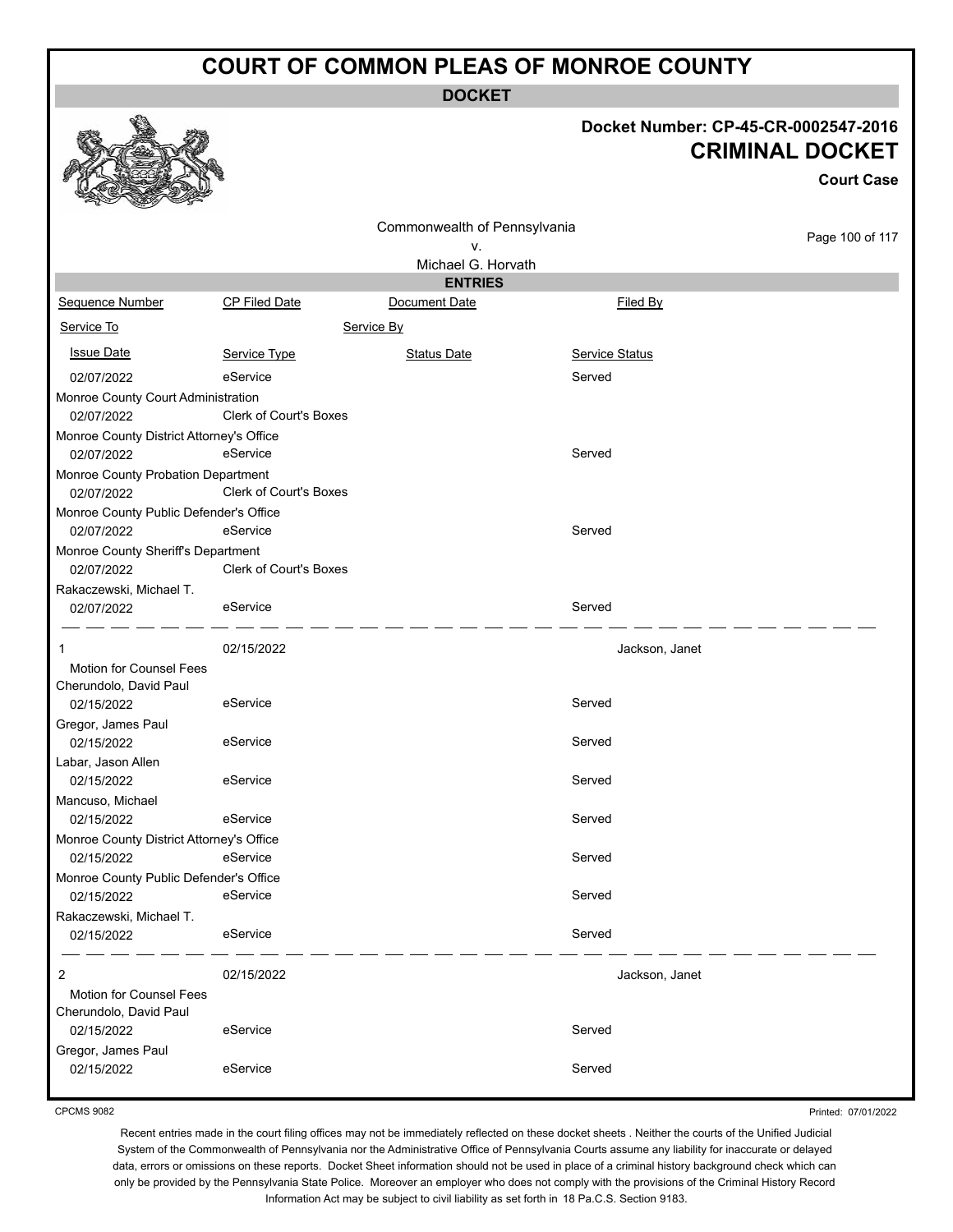**DOCKET**

### **Docket Number: CP-45-CR-0002547-2016 CRIMINAL DOCKET**

Printed: 07/01/2022

|                                          |                      |                                    |                            | <b>Court Case</b> |
|------------------------------------------|----------------------|------------------------------------|----------------------------|-------------------|
|                                          |                      | Commonwealth of Pennsylvania<br>٧. |                            | Page 101 of 117   |
|                                          |                      | Michael G. Horvath                 |                            |                   |
|                                          |                      | <b>ENTRIES</b>                     |                            |                   |
| Sequence Number                          | <b>CP Filed Date</b> | Document Date                      | Filed By                   |                   |
| Service To                               |                      | Service By                         |                            |                   |
| <b>Issue Date</b>                        | Service Type         | Status Date                        | <b>Service Status</b>      |                   |
| Labar, Jason Allen                       |                      |                                    |                            |                   |
| 02/15/2022                               | eService             |                                    | Served                     |                   |
| Mancuso, Michael                         |                      |                                    |                            |                   |
| 02/15/2022                               | eService             |                                    | Served                     |                   |
| Monroe County District Attorney's Office |                      |                                    |                            |                   |
| 02/15/2022                               | eService             |                                    | Served                     |                   |
| Monroe County Public Defender's Office   |                      |                                    |                            |                   |
| 02/15/2022                               | eService             |                                    | Served                     |                   |
| Rakaczewski, Michael T.                  |                      |                                    |                            |                   |
| 02/15/2022                               | eService             |                                    | Served                     |                   |
| 3                                        | 02/15/2022           |                                    | Jackson, Janet             |                   |
| Motion for Counsel Fees                  |                      |                                    |                            |                   |
| Cherundolo, David Paul                   |                      |                                    |                            |                   |
| 02/15/2022                               | eService             |                                    | Served                     |                   |
| Gregor, James Paul                       |                      |                                    |                            |                   |
| 02/15/2022                               | eService             |                                    | Served                     |                   |
| Labar, Jason Allen                       |                      |                                    |                            |                   |
| 02/15/2022                               | eService             |                                    | Served                     |                   |
| Mancuso, Michael                         |                      |                                    |                            |                   |
| 02/15/2022                               | eService             |                                    | Served                     |                   |
| Monroe County District Attorney's Office |                      |                                    |                            |                   |
| 02/15/2022                               | eService             |                                    | Served                     |                   |
| Monroe County Public Defender's Office   |                      |                                    |                            |                   |
| 02/15/2022                               | eService             |                                    | Served                     |                   |
| Rakaczewski, Michael T.                  |                      |                                    |                            |                   |
| 02/15/2022                               | eService             |                                    | Served                     |                   |
| 1                                        | 02/17/2022           |                                    | Worthington, Margherita P. |                   |
| Order Approving Waiver of Jury Trial     |                      |                                    |                            |                   |
| Cherundolo, David Paul                   |                      |                                    |                            |                   |
| 02/25/2022                               | eService             |                                    | Served                     |                   |
| Gregor, James Paul                       |                      |                                    |                            |                   |
| 02/25/2022                               | eService             |                                    | Served                     |                   |
| Horvath, Michael G.                      |                      |                                    |                            |                   |
| 02/25/2022                               | <b>First Class</b>   |                                    |                            |                   |
| Jackson, Janet                           |                      |                                    |                            |                   |
|                                          |                      |                                    |                            |                   |

CPCMS 9082

Recent entries made in the court filing offices may not be immediately reflected on these docket sheets . Neither the courts of the Unified Judicial System of the Commonwealth of Pennsylvania nor the Administrative Office of Pennsylvania Courts assume any liability for inaccurate or delayed data, errors or omissions on these reports. Docket Sheet information should not be used in place of a criminal history background check which can only be provided by the Pennsylvania State Police. Moreover an employer who does not comply with the provisions of the Criminal History Record

Information Act may be subject to civil liability as set forth in 18 Pa.C.S. Section 9183.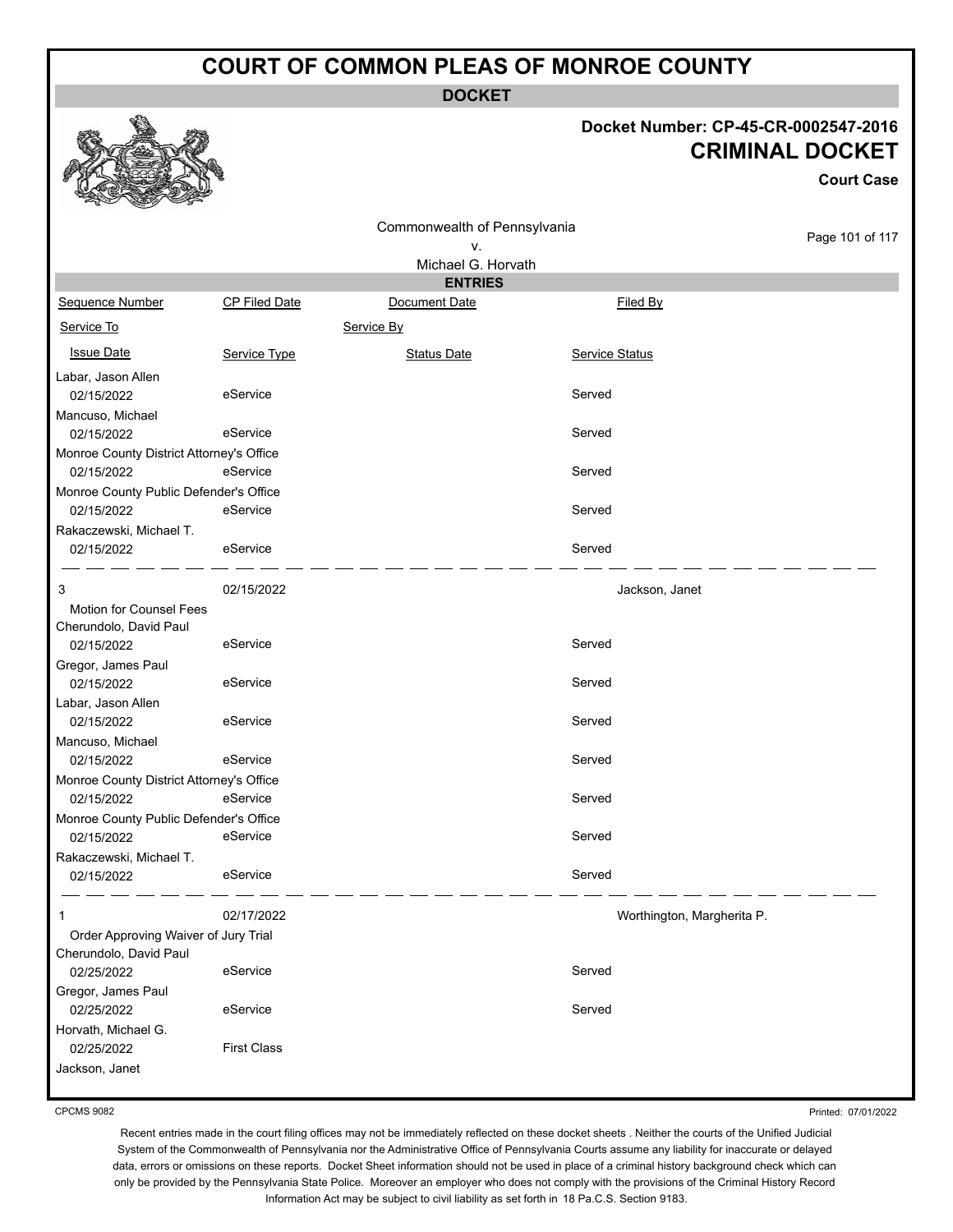**DOCKET**

### **Docket Number: CP-45-CR-0002547-2016 CRIMINAL DOCKET**

**Court Case**

|                                                           |                      | Commonwealth of Pennsylvania |                               |                 |
|-----------------------------------------------------------|----------------------|------------------------------|-------------------------------|-----------------|
|                                                           |                      | ۷.                           |                               | Page 102 of 117 |
|                                                           |                      | Michael G. Horvath           |                               |                 |
|                                                           |                      | <b>ENTRIES</b>               |                               |                 |
| <b>Sequence Number</b>                                    | <b>CP Filed Date</b> | Document Date                | Filed By                      |                 |
| Service To                                                |                      | Service By                   |                               |                 |
| <b>Issue Date</b>                                         | Service Type         | <b>Status Date</b>           | <b>Service Status</b>         |                 |
| 02/25/2022                                                | eService             |                              | Served                        |                 |
| Labar, Jason Allen                                        |                      |                              |                               |                 |
| 02/25/2022                                                | eService             |                              | Served                        |                 |
| Mancuso, Michael                                          |                      |                              |                               |                 |
| 02/25/2022                                                | eService             |                              | Served                        |                 |
| Monroe County District Attorney's Office<br>02/25/2022    | eService             |                              | Served                        |                 |
| Monroe County Public Defender's Office                    |                      |                              |                               |                 |
| 02/25/2022                                                | eService             |                              | Served                        |                 |
| Rakaczewski, Michael T.                                   |                      |                              |                               |                 |
| 02/25/2022                                                | eService             |                              | Served                        |                 |
| $\overline{2}$                                            | 02/17/2022           |                              |                               |                 |
| Form A: Notice of Completion of Transcript                |                      |                              | Monroe County Court Reporters |                 |
| Cherundolo, David Paul                                    |                      |                              |                               |                 |
| 02/17/2022                                                | eService             |                              | Served                        |                 |
| Gregor, James Paul                                        |                      |                              |                               |                 |
| 02/17/2022                                                | eService             |                              | Served                        |                 |
| Jackson, Janet                                            |                      |                              |                               |                 |
| 02/17/2022                                                | eService             |                              | Served                        |                 |
| Labar, Jason Allen                                        |                      |                              |                               |                 |
| 02/17/2022                                                | eService             |                              | Served                        |                 |
| Mancuso, Michael                                          |                      |                              |                               |                 |
| 02/17/2022                                                | eService             |                              | Served                        |                 |
| Monroe County District Attorney's Office                  |                      |                              |                               |                 |
| 02/17/2022                                                | eService             |                              | Served                        |                 |
| Monroe County Public Defender's Office<br>02/17/2022      | eService             |                              | Served                        |                 |
| Rakaczewski, Michael T.                                   |                      |                              |                               |                 |
| 02/17/2022                                                | eService             |                              | Served                        |                 |
|                                                           |                      |                              |                               |                 |
| 3                                                         | 02/17/2022           | 08/02/2019                   | Monroe County Court Reporters |                 |
| Transcript of Proceedings Filed<br>Cherundolo, David Paul |                      |                              |                               |                 |
| 02/17/2022                                                | eService             |                              | Served                        |                 |
| Gregor, James Paul                                        |                      |                              |                               |                 |
| 02/17/2022                                                | eService             |                              | Served                        |                 |
|                                                           |                      |                              |                               |                 |

CPCMS 9082

Printed: 07/01/2022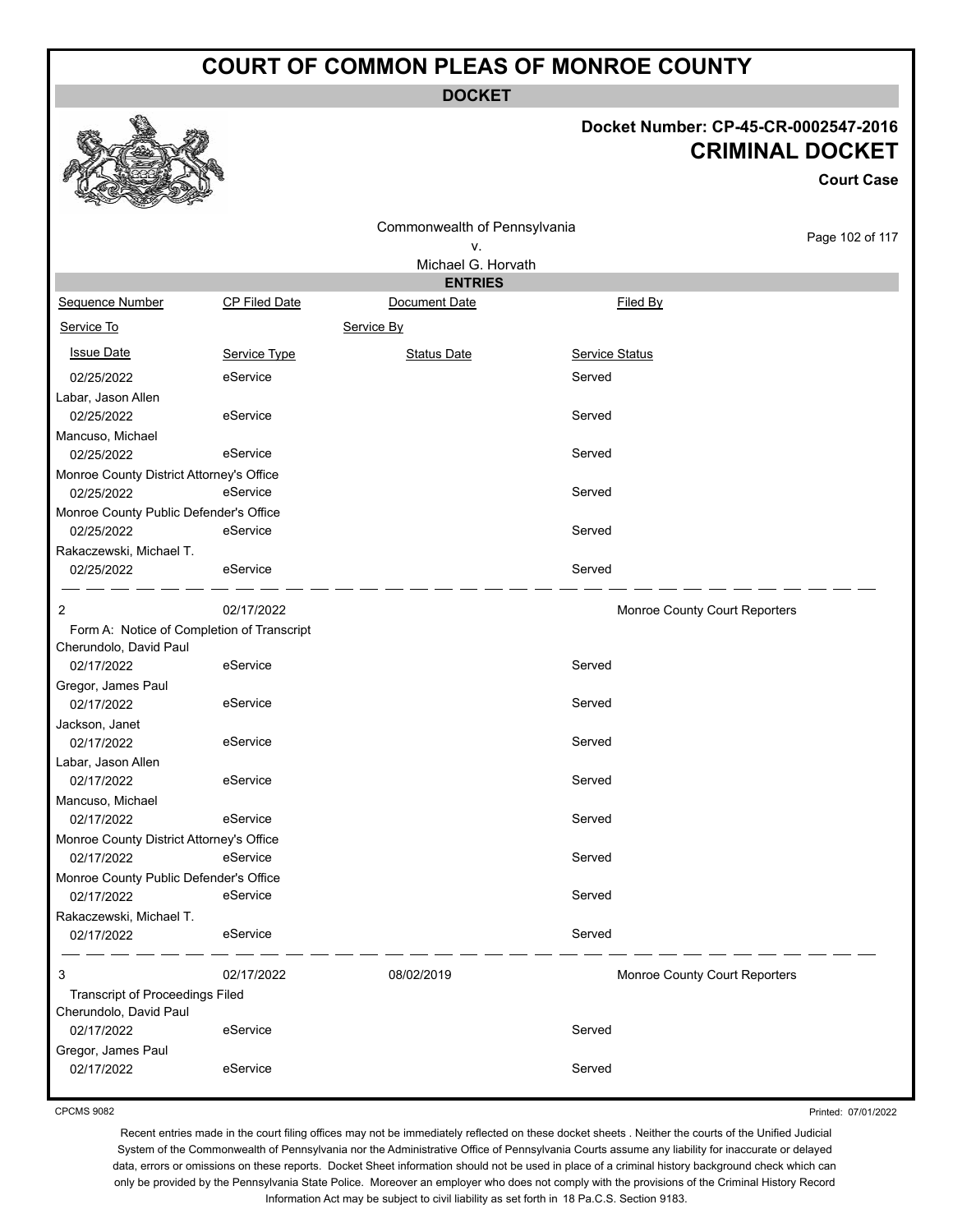**DOCKET**

### **Docket Number: CP-45-CR-0002547-2016 CRIMINAL DOCKET**

**Court Case**

|                                          |                      | Commonwealth of Pennsylvania |                            |                 |
|------------------------------------------|----------------------|------------------------------|----------------------------|-----------------|
|                                          | v.                   |                              |                            | Page 103 of 117 |
|                                          |                      | Michael G. Horvath           |                            |                 |
|                                          |                      | <b>ENTRIES</b>               |                            |                 |
| Sequence Number                          | <b>CP Filed Date</b> | Document Date                | Filed By                   |                 |
| Service To                               |                      | Service By                   |                            |                 |
| <b>Issue Date</b>                        | Service Type         | <b>Status Date</b>           | Service Status             |                 |
| Jackson, Janet                           |                      |                              |                            |                 |
| 02/17/2022                               | eService             |                              | Served                     |                 |
| Labar, Jason Allen                       |                      |                              |                            |                 |
| 02/17/2022                               | eService             |                              | Served                     |                 |
| Mancuso, Michael                         |                      |                              |                            |                 |
| 02/17/2022                               | eService             |                              | Served                     |                 |
| Monroe County District Attorney's Office |                      |                              |                            |                 |
| 02/17/2022                               | eService             |                              | Served                     |                 |
| Monroe County Public Defender's Office   |                      |                              |                            |                 |
| 02/17/2022                               | eService             |                              | Served                     |                 |
| Rakaczewski, Michael T.                  |                      |                              |                            |                 |
| 02/17/2022                               | eService             |                              | Served                     |                 |
| 5                                        | 02/17/2022           |                              | Worthington, Margherita P. |                 |
| Order/Waiver Jury Trial                  |                      |                              |                            |                 |
| Cherundolo, David Paul                   |                      |                              |                            |                 |
| 02/18/2022                               | eService             |                              | Served                     |                 |
| Gregor, James Paul                       |                      |                              |                            |                 |
| 02/18/2022                               | eService             |                              | Served                     |                 |
| Horvath, Michael G.                      |                      |                              |                            |                 |
| 02/18/2022                               | <b>First Class</b>   |                              |                            |                 |
| Jackson, Janet                           |                      |                              |                            |                 |
| 02/18/2022                               | eService             |                              | Served                     |                 |
| Labar, Jason Allen                       |                      |                              |                            |                 |
| 02/18/2022                               | eService             |                              | Served                     |                 |
| Mancuso, Michael                         |                      |                              |                            |                 |
| 02/18/2022                               | eService             |                              | Served                     |                 |
| Monroe County District Attorney's Office |                      |                              |                            |                 |
| 02/18/2022                               | eService             |                              | Served                     |                 |
| Monroe County Public Defender's Office   |                      |                              |                            |                 |
| 02/18/2022                               | eService             |                              | Served                     |                 |
| Rakaczewski, Michael T.                  |                      |                              |                            |                 |
| 02/18/2022                               | eService             |                              | Served                     |                 |
| 6                                        | 02/17/2022           |                              | Worthington, Margherita P. |                 |
| Order Approving Waiver of Jury Trial     |                      |                              |                            |                 |
| Horvath, Michael G.                      |                      |                              |                            |                 |

CPCMS 9082

Printed: 07/01/2022

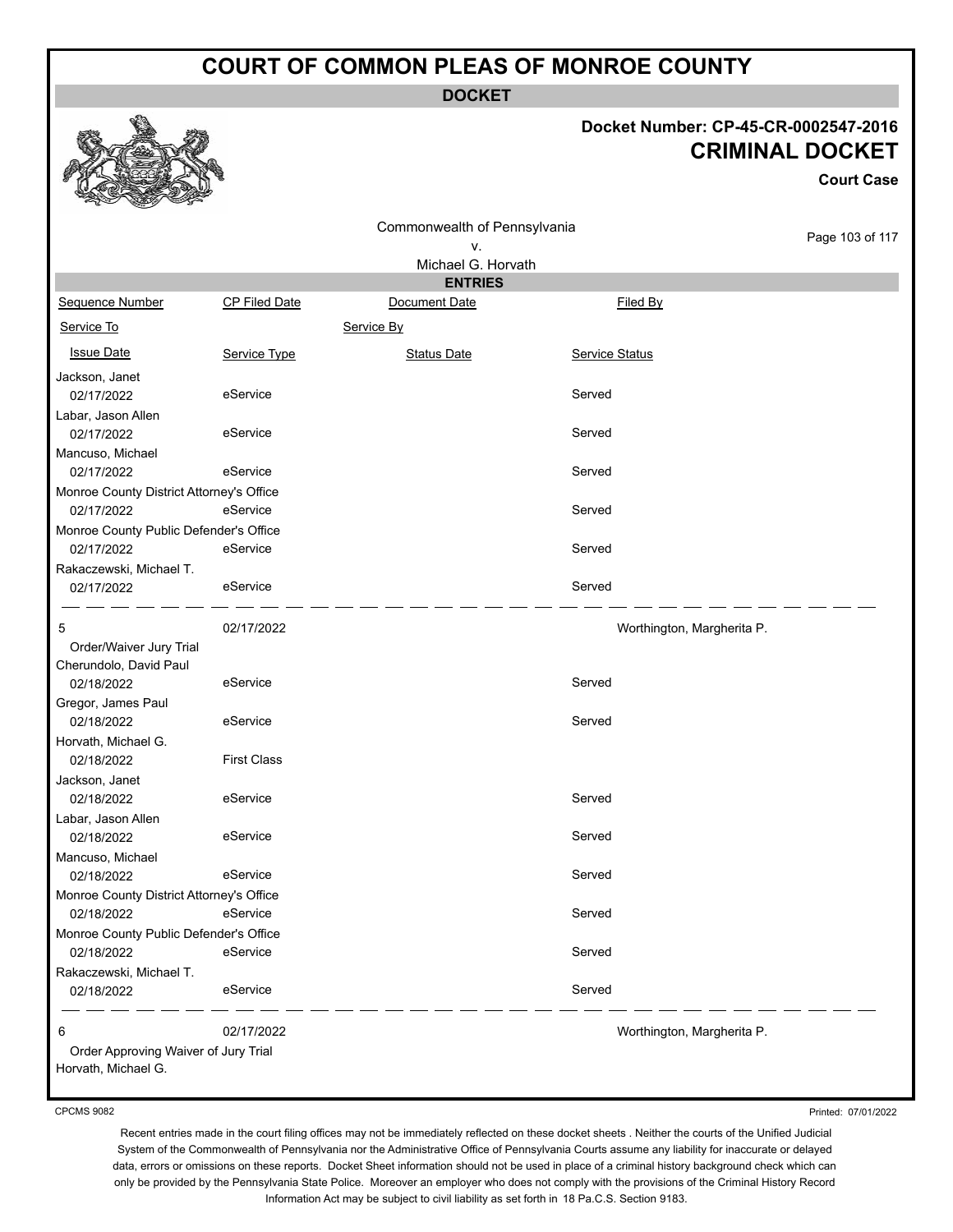**DOCKET**

### **Docket Number: CP-45-CR-0002547-2016 CRIMINAL DOCKET**

**Court Case**

| Page 104 of 117 |                            |                                                                    |                              |                                                                      |                                                                                                                                                                                                                                                                                                                        |
|-----------------|----------------------------|--------------------------------------------------------------------|------------------------------|----------------------------------------------------------------------|------------------------------------------------------------------------------------------------------------------------------------------------------------------------------------------------------------------------------------------------------------------------------------------------------------------------|
|                 |                            |                                                                    | Commonwealth of Pennsylvania |                                                                      |                                                                                                                                                                                                                                                                                                                        |
|                 |                            |                                                                    | ν.                           |                                                                      |                                                                                                                                                                                                                                                                                                                        |
|                 |                            |                                                                    | Michael G. Horvath           |                                                                      |                                                                                                                                                                                                                                                                                                                        |
|                 |                            |                                                                    | <b>ENTRIES</b>               |                                                                      |                                                                                                                                                                                                                                                                                                                        |
|                 | Filed By                   |                                                                    | Document Date                | <b>CP Filed Date</b>                                                 | Sequence Number                                                                                                                                                                                                                                                                                                        |
|                 |                            |                                                                    | Service By                   |                                                                      | Service To                                                                                                                                                                                                                                                                                                             |
|                 |                            | Service Status                                                     | <b>Status Date</b>           | Service Type                                                         | <b>Issue Date</b>                                                                                                                                                                                                                                                                                                      |
|                 |                            |                                                                    |                              | <b>First Class</b>                                                   | 02/28/2022                                                                                                                                                                                                                                                                                                             |
|                 |                            |                                                                    |                              |                                                                      | Cherundolo, David Paul                                                                                                                                                                                                                                                                                                 |
|                 |                            | Served                                                             |                              | eService                                                             | 03/01/2022                                                                                                                                                                                                                                                                                                             |
|                 |                            |                                                                    |                              |                                                                      | Gregor, James Paul                                                                                                                                                                                                                                                                                                     |
|                 |                            |                                                                    |                              | eService                                                             |                                                                                                                                                                                                                                                                                                                        |
|                 |                            |                                                                    |                              |                                                                      |                                                                                                                                                                                                                                                                                                                        |
|                 |                            |                                                                    |                              |                                                                      |                                                                                                                                                                                                                                                                                                                        |
|                 |                            |                                                                    |                              |                                                                      |                                                                                                                                                                                                                                                                                                                        |
|                 |                            |                                                                    |                              |                                                                      |                                                                                                                                                                                                                                                                                                                        |
|                 |                            | Served                                                             |                              | eService                                                             |                                                                                                                                                                                                                                                                                                                        |
|                 |                            |                                                                    |                              |                                                                      |                                                                                                                                                                                                                                                                                                                        |
|                 |                            | Served                                                             |                              | eService                                                             | 03/01/2022                                                                                                                                                                                                                                                                                                             |
|                 |                            |                                                                    |                              |                                                                      | Monroe County Public Defender's Office                                                                                                                                                                                                                                                                                 |
|                 |                            | Served                                                             |                              | eService                                                             | 03/01/2022                                                                                                                                                                                                                                                                                                             |
|                 |                            |                                                                    |                              |                                                                      | Rakaczewski, Michael T.                                                                                                                                                                                                                                                                                                |
|                 |                            | Served                                                             |                              | eService                                                             | 03/01/2022                                                                                                                                                                                                                                                                                                             |
|                 | Worthington, Margherita P. |                                                                    |                              | 02/17/2022                                                           | 7                                                                                                                                                                                                                                                                                                                      |
|                 |                            |                                                                    |                              |                                                                      | Order Scheduling Non-Jury Hearing                                                                                                                                                                                                                                                                                      |
|                 |                            |                                                                    |                              |                                                                      | Cherundolo, David Paul                                                                                                                                                                                                                                                                                                 |
|                 |                            | Served                                                             |                              | eService                                                             | 02/18/2022                                                                                                                                                                                                                                                                                                             |
|                 |                            |                                                                    |                              |                                                                      | Gregor, James Paul                                                                                                                                                                                                                                                                                                     |
|                 |                            |                                                                    |                              |                                                                      |                                                                                                                                                                                                                                                                                                                        |
|                 |                            |                                                                    |                              |                                                                      |                                                                                                                                                                                                                                                                                                                        |
|                 |                            |                                                                    |                              |                                                                      |                                                                                                                                                                                                                                                                                                                        |
|                 |                            |                                                                    |                              |                                                                      |                                                                                                                                                                                                                                                                                                                        |
|                 |                            |                                                                    |                              |                                                                      |                                                                                                                                                                                                                                                                                                                        |
|                 |                            |                                                                    |                              |                                                                      |                                                                                                                                                                                                                                                                                                                        |
|                 |                            |                                                                    |                              |                                                                      |                                                                                                                                                                                                                                                                                                                        |
|                 |                            |                                                                    |                              | Clerk of Court's Boxes                                               | 02/18/2022                                                                                                                                                                                                                                                                                                             |
|                 |                            |                                                                    |                              |                                                                      | Monroe County District Attorney's Office                                                                                                                                                                                                                                                                               |
|                 |                            | Served                                                             |                              | eService                                                             | 02/18/2022                                                                                                                                                                                                                                                                                                             |
|                 |                            |                                                                    |                              |                                                                      | Monroe County Public Defender's Office                                                                                                                                                                                                                                                                                 |
|                 |                            | Served                                                             |                              | eService                                                             | 02/18/2022                                                                                                                                                                                                                                                                                                             |
|                 |                            |                                                                    |                              |                                                                      | Monroe County Sheriff's Department                                                                                                                                                                                                                                                                                     |
|                 |                            | Served<br>Served<br>Served<br>Served<br>Served<br>Served<br>Served |                              | eService<br>eService<br>eService<br>eService<br>eService<br>eService | 03/01/2022<br>Jackson, Janet<br>03/01/2022<br>Labar, Jason Allen<br>03/01/2022<br>Mancuso, Michael<br>03/01/2022<br>Monroe County District Attorney's Office<br>02/18/2022<br>Jackson, Janet<br>02/18/2022<br>Labar, Jason Allen<br>02/18/2022<br>Mancuso, Michael<br>02/18/2022<br>Monroe County Court Administration |

CPCMS 9082

Printed: 07/01/2022

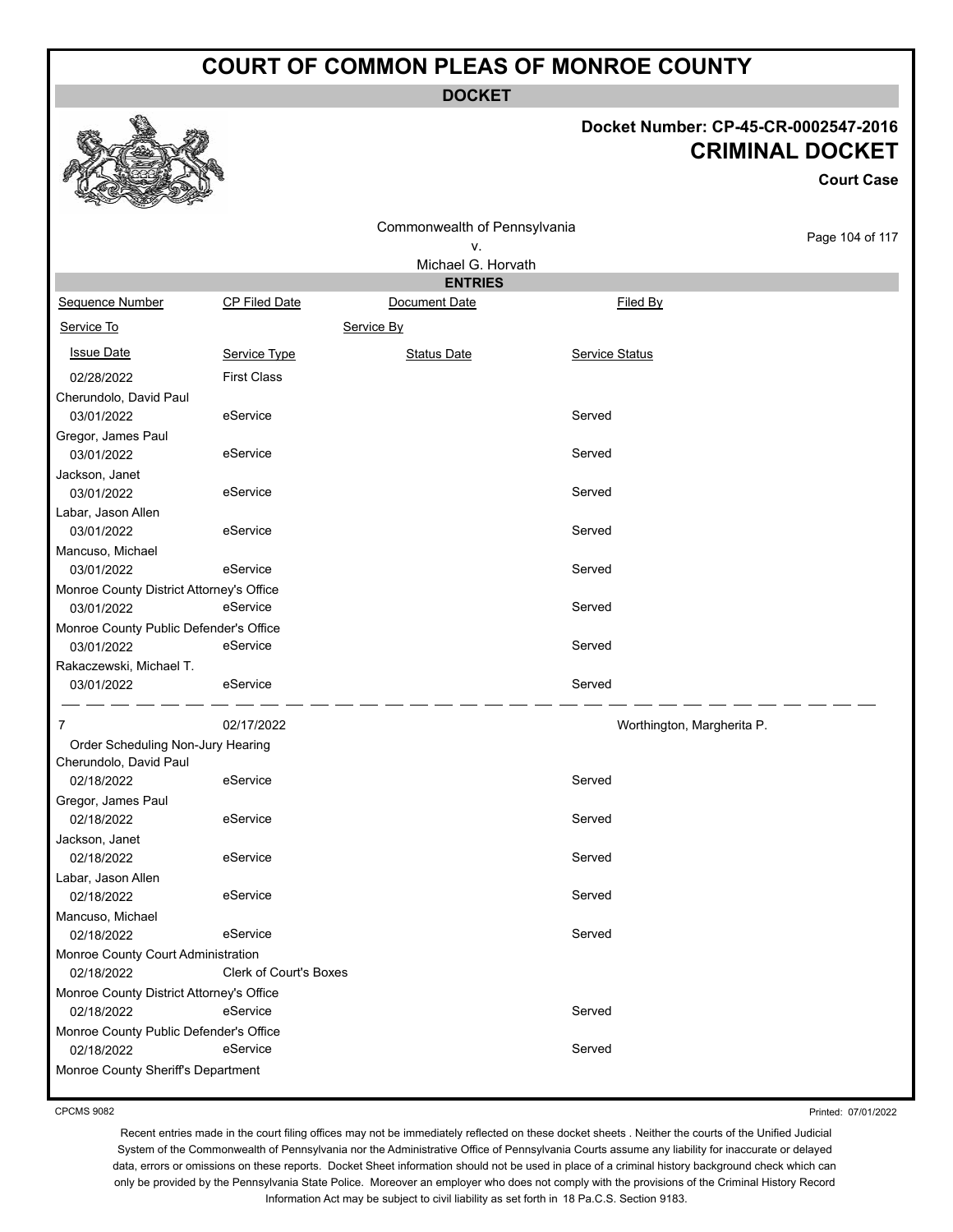**DOCKET**

### **Docket Number: CP-45-CR-0002547-2016 CRIMINAL DOCKET**

**Court Case**

|                                                 |                               | Commonwealth of Pennsylvania |                |                               |
|-------------------------------------------------|-------------------------------|------------------------------|----------------|-------------------------------|
|                                                 |                               | ν.                           |                | Page 105 of 117               |
|                                                 |                               | Michael G. Horvath           |                |                               |
|                                                 |                               | <b>ENTRIES</b>               |                |                               |
| Sequence Number                                 | CP Filed Date                 | Document Date                | Filed By       |                               |
| Service To                                      |                               | Service By                   |                |                               |
| <b>Issue Date</b>                               | Service Type                  | <b>Status Date</b>           | Service Status |                               |
| 02/18/2022                                      | <b>Clerk of Court's Boxes</b> |                              |                |                               |
| Other                                           |                               |                              |                |                               |
| 02/18/2022                                      | <b>Clerk of Court's Boxes</b> |                              |                |                               |
| Rakaczewski, Michael T.                         |                               |                              |                |                               |
| 02/18/2022                                      | eService                      |                              | Served         |                               |
|                                                 |                               |                              |                |                               |
|                                                 | 02/22/2022                    |                              |                | Monroe County Court Reporters |
| Notice of Completion of Transcript              |                               |                              |                |                               |
| Cherundolo, David Paul                          |                               |                              |                |                               |
| 02/22/2022                                      | eService                      |                              | Served         |                               |
| Gregor, James Paul                              |                               |                              |                |                               |
| 02/22/2022                                      | eService                      |                              | Served         |                               |
| Jackson, Janet                                  |                               |                              |                |                               |
| 02/22/2022                                      | eService                      |                              | Served         |                               |
| Labar, Jason Allen                              |                               |                              |                |                               |
| 02/22/2022                                      | eService                      |                              | Served         |                               |
| Mancuso, Michael                                |                               |                              |                |                               |
| 02/22/2022                                      | eService                      |                              | Served         |                               |
| Monroe County District Attorney's Office        |                               |                              |                |                               |
| 02/22/2022                                      | eService                      |                              | Served         |                               |
| Monroe County Public Defender's Office          |                               |                              |                |                               |
| 02/22/2022                                      | eService                      |                              | Served         |                               |
| Rakaczewski, Michael T.                         |                               |                              |                |                               |
| 02/22/2022                                      | eService                      |                              | Served         |                               |
| 2                                               | 02/22/2022                    |                              |                | Monroe County Court Reporters |
| Transcript of Proceedings Filed on Sep. 30 2019 |                               |                              |                |                               |
| Cherundolo, David Paul                          |                               |                              |                |                               |
| 02/22/2022                                      | eService                      |                              | Served         |                               |
| Gregor, James Paul                              |                               |                              |                |                               |
| 02/22/2022                                      | eService                      |                              | Served         |                               |
| Jackson, Janet                                  |                               |                              |                |                               |
| 02/22/2022                                      | eService                      |                              | Served         |                               |
| Labar, Jason Allen                              |                               |                              |                |                               |
| 02/22/2022                                      | eService                      |                              | Served         |                               |
| Mancuso, Michael                                |                               |                              |                |                               |
| 02/22/2022                                      | eService                      |                              | Served         |                               |
|                                                 |                               |                              |                |                               |

CPCMS 9082

Printed: 07/01/2022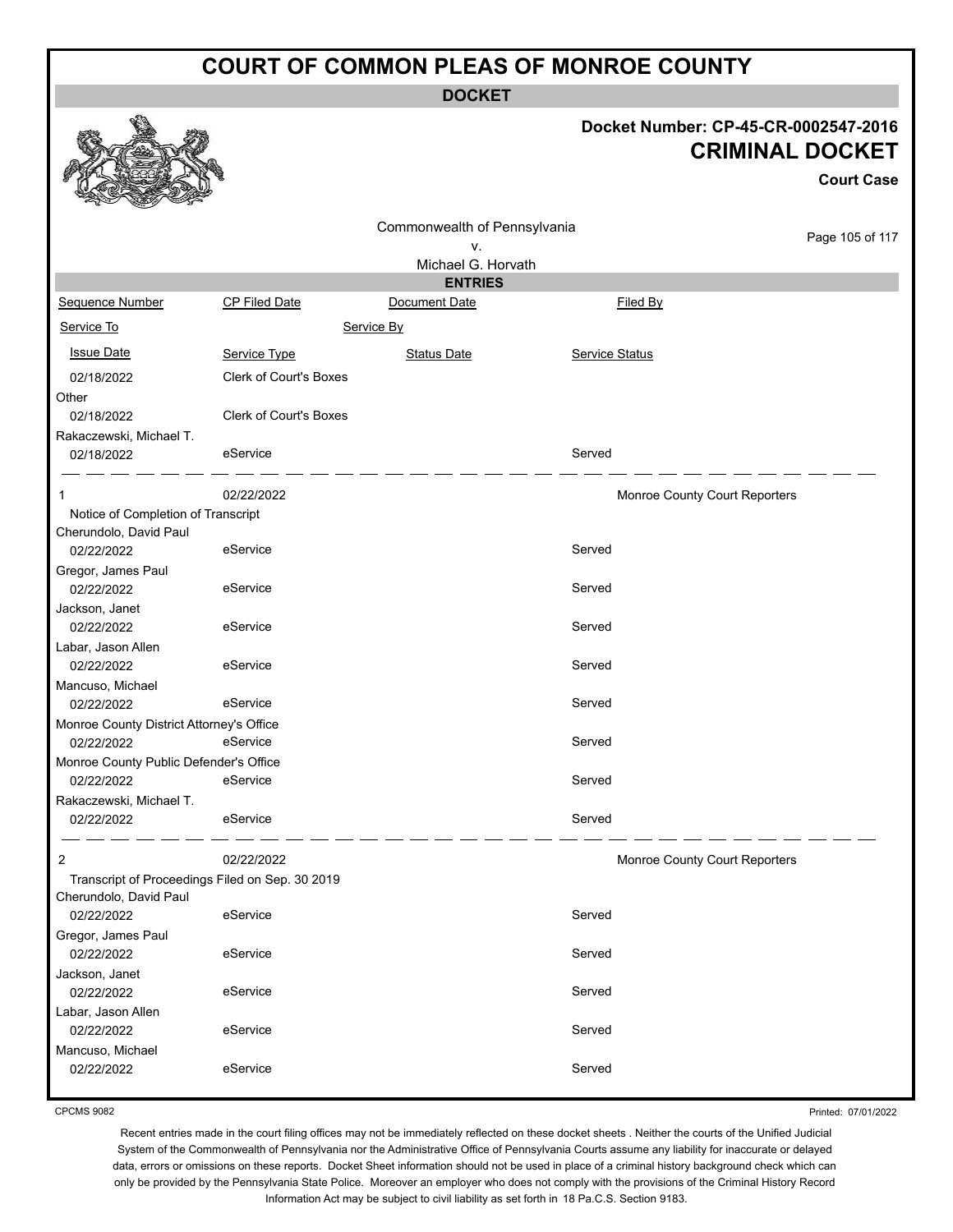**DOCKET**

### **Docket Number: CP-45-CR-0002547-2016 CRIMINAL DOCKET**

**Court Case**

|                                                      |                      |                                 |                            | <b>Court Case</b> |
|------------------------------------------------------|----------------------|---------------------------------|----------------------------|-------------------|
|                                                      |                      | Commonwealth of Pennsylvania    |                            |                   |
|                                                      |                      | ٧.                              |                            | Page 106 of 117   |
|                                                      |                      | Michael G. Horvath              |                            |                   |
| Sequence Number                                      | <b>CP Filed Date</b> | <b>ENTRIES</b><br>Document Date | Filed By                   |                   |
|                                                      |                      |                                 |                            |                   |
| Service To                                           |                      | Service By                      |                            |                   |
| <b>Issue Date</b>                                    | Service Type         | <b>Status Date</b>              | <b>Service Status</b>      |                   |
| Monroe County District Attorney's Office             |                      |                                 |                            |                   |
| 02/22/2022                                           | eService             |                                 | Served                     |                   |
| Monroe County Public Defender's Office               |                      |                                 |                            |                   |
| 02/22/2022<br>Rakaczewski, Michael T.                | eService             |                                 | Served                     |                   |
| 02/22/2022                                           | eService             |                                 | Served                     |                   |
|                                                      |                      |                                 |                            |                   |
| 3                                                    | 02/22/2022           | 02/22/2022                      | Worthington, Margherita P. |                   |
| Order Granting Motion for Payment                    |                      |                                 |                            |                   |
| Cherundolo, David Paul                               |                      |                                 |                            |                   |
| 02/22/2022                                           | eService             |                                 | Served                     |                   |
| Gregor, James Paul<br>02/22/2022                     | eService             |                                 | Served                     |                   |
| Jackson, Janet                                       |                      |                                 |                            |                   |
| 02/22/2022                                           | eService             |                                 | Served                     |                   |
| Labar, Jason Allen                                   |                      |                                 |                            |                   |
| 02/22/2022                                           | eService             |                                 | Served                     |                   |
| Mancuso, Michael                                     |                      |                                 |                            |                   |
| 02/22/2022                                           | eService             |                                 | Served                     |                   |
| Monroe County District Attorney's Office             |                      |                                 |                            |                   |
| 02/22/2022                                           | eService             |                                 | Served                     |                   |
| Monroe County Public Defender's Office<br>02/22/2022 | eService             |                                 | Served                     |                   |
| Rakaczewski, Michael T.                              |                      |                                 |                            |                   |
| 02/22/2022                                           | eService             |                                 | Served                     |                   |
|                                                      |                      |                                 |                            |                   |
| 4                                                    | 02/22/2022           | 02/22/2022                      | Worthington, Margherita P. |                   |
| Order Granting Motion for Payment                    |                      |                                 |                            |                   |
| Cherundolo, David Paul                               |                      |                                 |                            |                   |
| 02/22/2022                                           | eService             |                                 | Served                     |                   |
| Gregor, James Paul                                   |                      |                                 |                            |                   |
| 02/22/2022                                           | eService             |                                 | Served                     |                   |
| Jackson, Janet<br>02/22/2022                         | eService             |                                 | Served                     |                   |
| Labar, Jason Allen                                   |                      |                                 |                            |                   |
| 02/22/2022                                           | eService             |                                 | Served                     |                   |
| Mancuso, Michael                                     |                      |                                 |                            |                   |
|                                                      |                      |                                 |                            |                   |

CPCMS 9082

Printed: 07/01/2022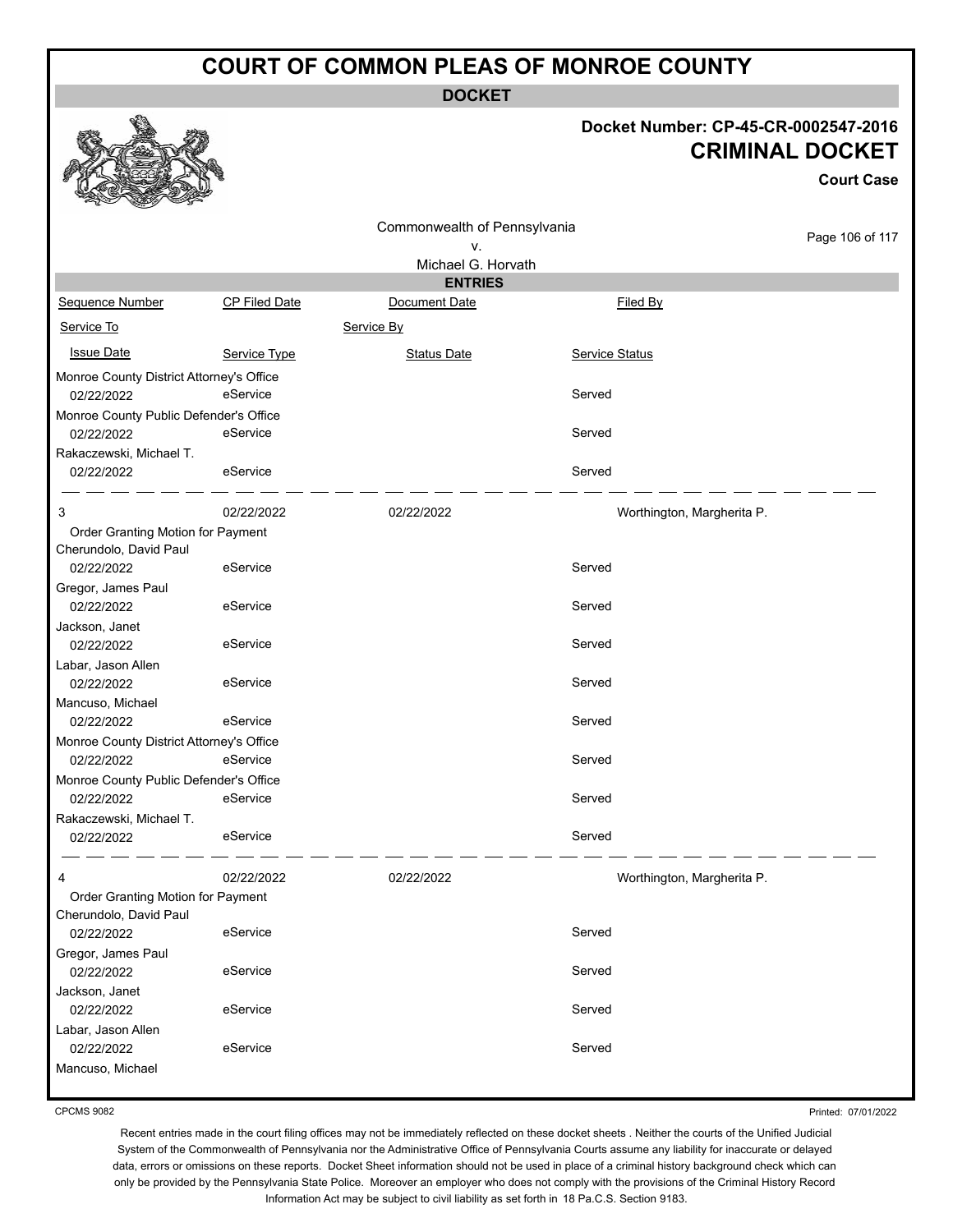**DOCKET**

### **Docket Number: CP-45-CR-0002547-2016 CRIMINAL DOCKET**

**Court Case**

|                                                        |                        | Commonwealth of Pennsylvania |                            |                 |
|--------------------------------------------------------|------------------------|------------------------------|----------------------------|-----------------|
|                                                        |                        | v.                           |                            | Page 107 of 117 |
|                                                        |                        | Michael G. Horvath           |                            |                 |
|                                                        |                        | <b>ENTRIES</b>               |                            |                 |
| Sequence Number                                        | <b>CP Filed Date</b>   | Document Date                | Filed By                   |                 |
| Service To                                             |                        | Service By                   |                            |                 |
| <b>Issue Date</b>                                      | Service Type           | <b>Status Date</b>           | Service Status             |                 |
| 02/22/2022                                             | eService               |                              | Served                     |                 |
| Monroe County District Attorney's Office               |                        |                              |                            |                 |
| 02/22/2022                                             | eService               |                              | Served                     |                 |
| Monroe County Public Defender's Office                 |                        |                              |                            |                 |
| 02/22/2022                                             | eService               |                              | Served                     |                 |
| Rakaczewski, Michael T.                                |                        |                              |                            |                 |
| 02/22/2022                                             | eService               |                              | Served                     |                 |
| Monroe County Court Administration<br>02/23/2022       | Clerk of Court's Boxes |                              |                            |                 |
|                                                        |                        |                              |                            |                 |
| 5                                                      | 02/22/2022             | 02/22/2022                   | Worthington, Margherita P. |                 |
| Order Granting Motion for Payment                      |                        |                              |                            |                 |
| Cherundolo, David Paul                                 |                        |                              |                            |                 |
| 02/22/2022                                             | eService               |                              | Served                     |                 |
| Gregor, James Paul                                     |                        |                              |                            |                 |
| 02/22/2022                                             | eService               |                              | Served                     |                 |
| Jackson, Janet                                         |                        |                              |                            |                 |
| 02/22/2022                                             | eService               |                              | Served                     |                 |
| Labar, Jason Allen                                     |                        |                              |                            |                 |
| 02/22/2022                                             | eService               |                              | Served                     |                 |
| Mancuso, Michael                                       | eService               |                              | Served                     |                 |
| 02/22/2022                                             |                        |                              |                            |                 |
| Monroe County District Attorney's Office<br>02/22/2022 | eService               |                              | Served                     |                 |
| Monroe County Public Defender's Office                 |                        |                              |                            |                 |
| 02/22/2022                                             | eService               |                              | Served                     |                 |
| Rakaczewski, Michael T.                                |                        |                              |                            |                 |
| 02/22/2022                                             | eService               |                              | Served                     |                 |
|                                                        |                        |                              |                            |                 |
| 1                                                      | 03/14/2022             |                              | Jackson, Janet             |                 |
| Petition For Payment of Costs                          |                        |                              |                            |                 |
| Cherundolo, David Paul                                 |                        |                              |                            |                 |
| 03/14/2022                                             | eService               |                              | Served                     |                 |
| Gregor, James Paul                                     |                        |                              |                            |                 |
| 03/14/2022                                             | eService               |                              | Served                     |                 |
| Labar, Jason Allen<br>03/14/2022                       | eService               |                              | Served                     |                 |
|                                                        |                        |                              |                            |                 |

CPCMS 9082

Printed: 07/01/2022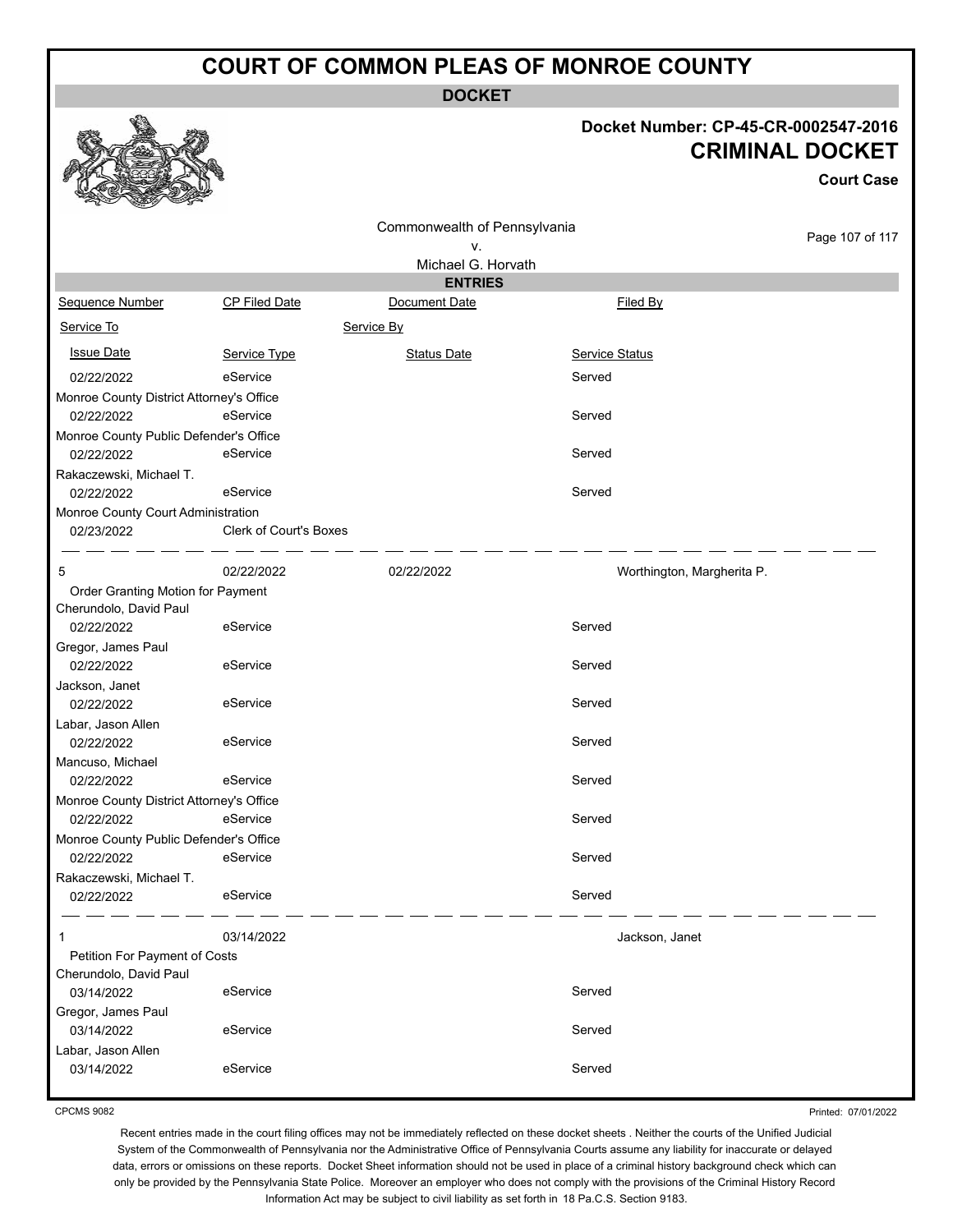**DOCKET**

### **Docket Number: CP-45-CR-0002547-2016 CRIMINAL DOCKET**

**Court Case**

|                                          |               | Commonwealth of Pennsylvania |                            |                 |
|------------------------------------------|---------------|------------------------------|----------------------------|-----------------|
|                                          |               | ٧.                           |                            | Page 108 of 117 |
|                                          |               | Michael G. Horvath           |                            |                 |
|                                          |               | <b>ENTRIES</b>               |                            |                 |
| Sequence Number                          | CP Filed Date | Document Date                | Filed By                   |                 |
| Service To                               |               | Service By                   |                            |                 |
| <b>Issue Date</b>                        | Service Type  | <b>Status Date</b>           | Service Status             |                 |
| Mancuso, Michael                         |               |                              |                            |                 |
| 03/14/2022                               | eService      |                              | Served                     |                 |
| Monroe County District Attorney's Office |               |                              |                            |                 |
| 03/14/2022                               | eService      |                              | Served                     |                 |
| Monroe County Public Defender's Office   |               |                              |                            |                 |
| 03/14/2022                               | eService      |                              | Served                     |                 |
| Rakaczewski, Michael T.                  |               |                              |                            |                 |
| 03/14/2022                               | eService      |                              | Served                     |                 |
| 1                                        | 03/15/2022    | 03/15/2022                   | Worthington, Margherita P. |                 |
| Order Granting Motion for Payment        |               |                              |                            |                 |
| Cherundolo, David Paul                   |               |                              |                            |                 |
| 03/15/2022                               | eService      |                              | Served                     |                 |
| Gregor, James Paul                       |               |                              |                            |                 |
| 03/15/2022                               | eService      |                              | Served                     |                 |
| Jackson, Janet                           |               |                              |                            |                 |
| 03/15/2022                               | eService      |                              | Served                     |                 |
| Labar, Jason Allen                       |               |                              |                            |                 |
| 03/15/2022                               | eService      |                              | Served                     |                 |
| Mancuso, Michael                         |               |                              |                            |                 |
| 03/15/2022                               | eService      |                              | Served                     |                 |
| Monroe County District Attorney's Office |               |                              |                            |                 |
| 03/15/2022                               | eService      |                              | Served                     |                 |
| Monroe County Public Defender's Office   |               |                              |                            |                 |
| 03/15/2022                               | eService      |                              | Served                     |                 |
| Rakaczewski, Michael T.                  |               |                              |                            |                 |
| 03/15/2022                               | eService      |                              | Served                     |                 |
| 1                                        | 03/18/2022    | 03/18/2022                   | Worthington, Margherita P. |                 |
| Order Granting Motion for Continuance    |               |                              |                            |                 |
| Cherundolo, David Paul                   |               |                              |                            |                 |
| 03/18/2022                               | eService      |                              | Served                     |                 |
| Gregor, James Paul                       |               |                              |                            |                 |
| 03/18/2022                               | eService      |                              | Served                     |                 |
| Jackson, Janet                           |               |                              |                            |                 |
| 03/18/2022                               | eService      |                              | Served                     |                 |
| Labar, Jason Allen                       |               |                              |                            |                 |
|                                          |               |                              |                            |                 |

CPCMS 9082

Printed: 07/01/2022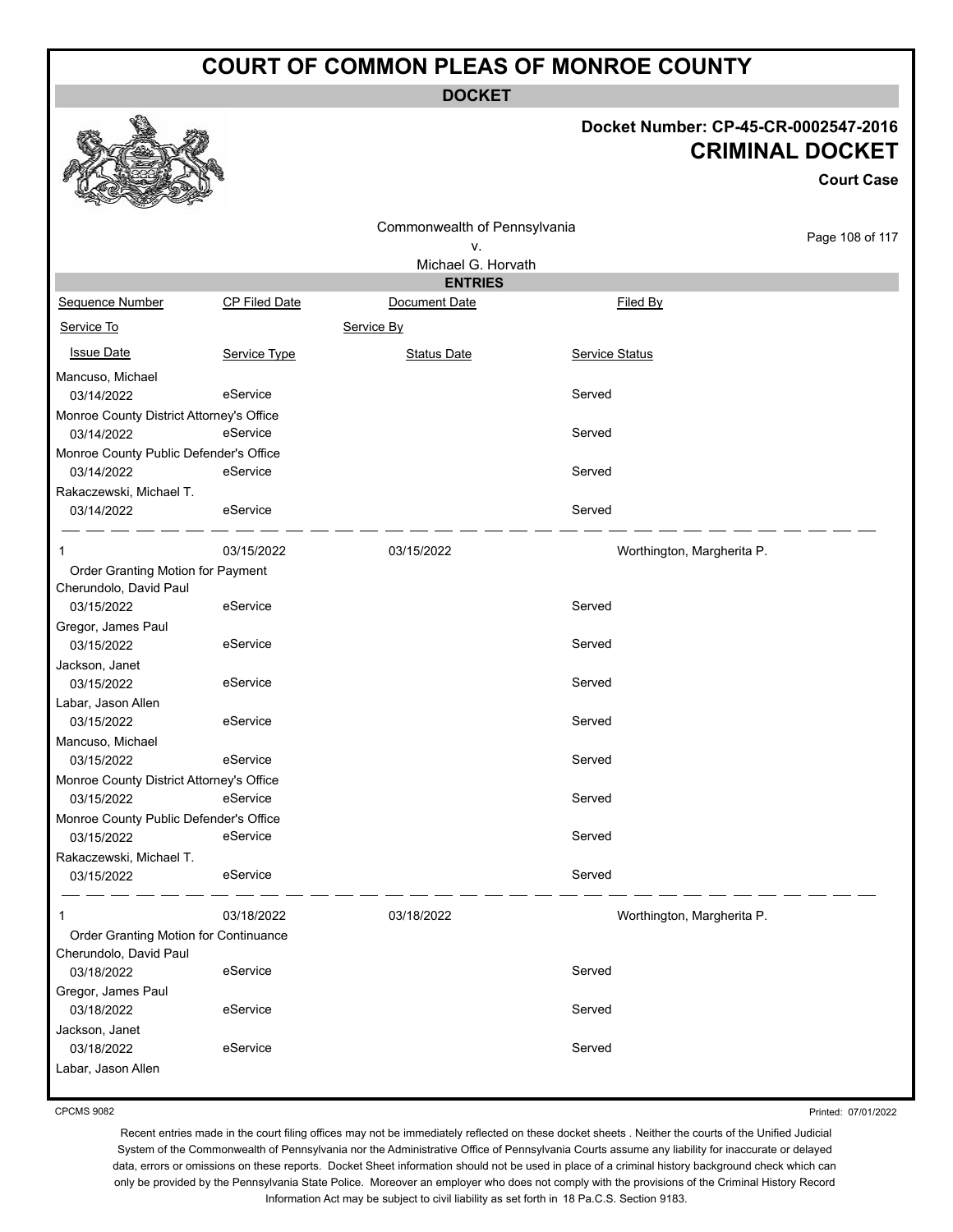**DOCKET**

### **Docket Number: CP-45-CR-0002547-2016 CRIMINAL DOCKET**

**Court Case**

|                                          |                                             | Commonwealth of Pennsylvania |                            | Page 109 of 117 |
|------------------------------------------|---------------------------------------------|------------------------------|----------------------------|-----------------|
|                                          |                                             | ٧.                           |                            |                 |
|                                          |                                             | Michael G. Horvath           |                            |                 |
|                                          |                                             | <b>ENTRIES</b>               |                            |                 |
| Sequence Number                          | CP Filed Date                               | Document Date                | Filed By                   |                 |
| Service To                               |                                             | Service By                   |                            |                 |
| <b>Issue Date</b>                        | Service Type                                | <b>Status Date</b>           | <b>Service Status</b>      |                 |
| 03/18/2022                               | eService                                    |                              | Served                     |                 |
| Mancuso, Michael                         |                                             |                              |                            |                 |
| 03/18/2022                               | eService                                    |                              | Served                     |                 |
| Monroe County Court Administration       |                                             |                              |                            |                 |
| 03/18/2022                               | <b>Clerk of Court's Boxes</b>               |                              |                            |                 |
| Monroe County District Attorney's Office |                                             |                              |                            |                 |
| 03/18/2022                               | eService                                    |                              | Served                     |                 |
| Monroe County Probation Department       |                                             |                              |                            |                 |
| 03/18/2022                               | <b>Clerk of Court's Boxes</b>               |                              |                            |                 |
| Monroe County Public Defender's Office   |                                             |                              |                            |                 |
| 03/18/2022                               | eService                                    |                              | Served                     |                 |
| Monroe County Sheriff's Department       |                                             |                              |                            |                 |
| 03/18/2022                               | <b>Clerk of Court's Boxes</b>               |                              |                            |                 |
| Rakaczewski, Michael T.                  |                                             |                              |                            |                 |
| 03/18/2022                               | eService                                    |                              | Served                     |                 |
| 1                                        | 04/07/2022                                  | 04/06/2022                   | Worthington, Margherita P. |                 |
|                                          | Order Scheduling Final Pre-Trial Conference |                              |                            |                 |
| Cherundolo, David Paul                   |                                             |                              |                            |                 |
| 04/07/2022                               | eService                                    |                              | Served                     |                 |
| Gregor, James Paul                       |                                             |                              |                            |                 |
| 04/07/2022                               | eService                                    |                              | Served                     |                 |
| Jackson, Janet                           |                                             |                              |                            |                 |
| 04/07/2022                               | eService                                    |                              | Served                     |                 |
| Labar, Jason Allen                       |                                             |                              |                            |                 |
| 04/07/2022                               | eService                                    |                              | Served                     |                 |
| Mancuso, Michael                         |                                             |                              |                            |                 |
| 04/07/2022                               | eService                                    |                              | Served                     |                 |
| Monroe County Court Administration       |                                             |                              |                            |                 |
| 04/07/2022                               | Clerk of Court's Boxes                      |                              |                            |                 |
| Monroe County District Attorney's Office |                                             |                              |                            |                 |
| 04/07/2022                               | eService                                    |                              | Served                     |                 |
| Monroe County Public Defender's Office   |                                             |                              |                            |                 |
| 04/07/2022                               | eService                                    |                              | Served                     |                 |
| Rakaczewski, Michael T.<br>04/07/2022    | eService                                    |                              | Served                     |                 |
|                                          |                                             |                              |                            |                 |
|                                          |                                             |                              |                            |                 |

CPCMS 9082

Printed: 07/01/2022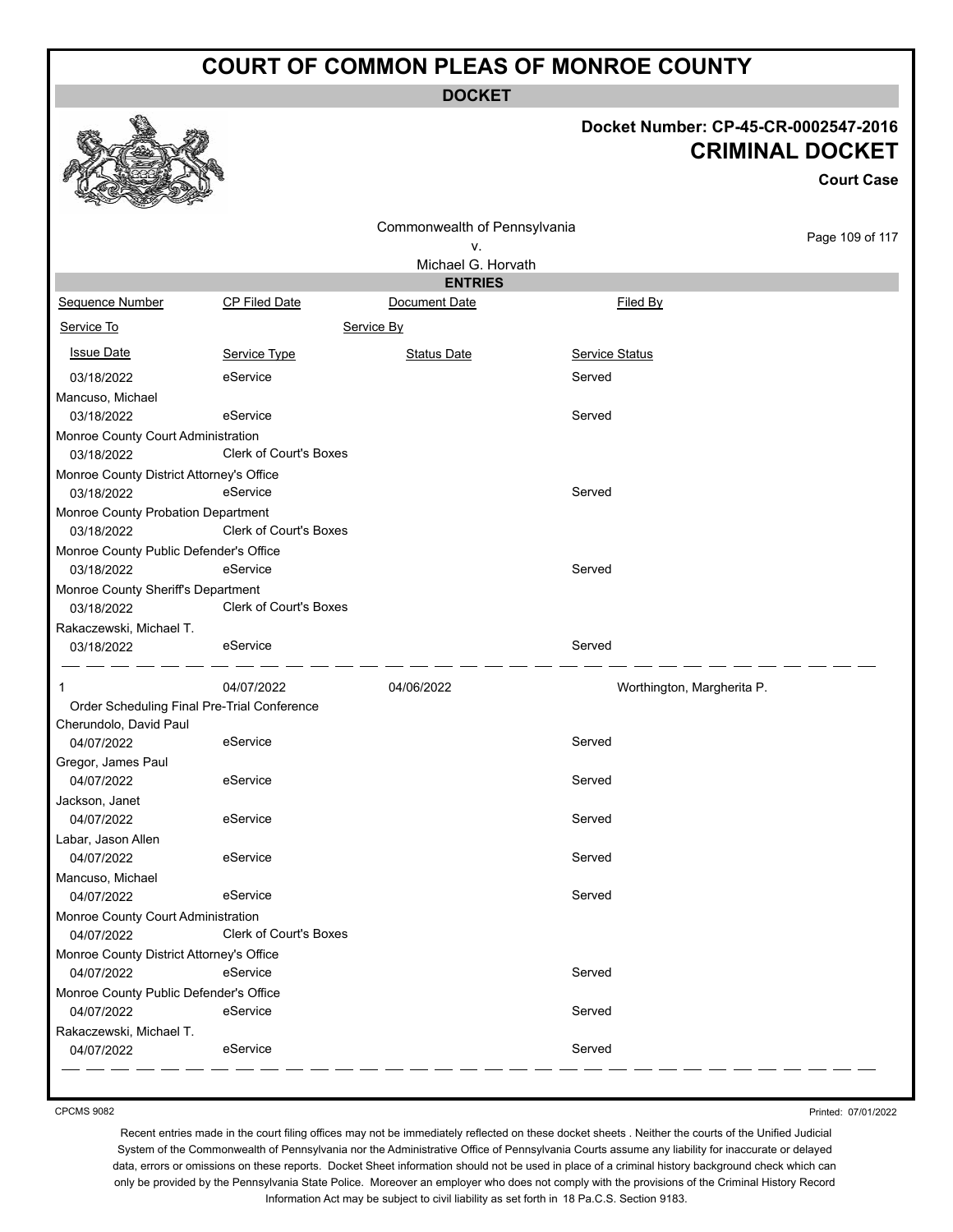**DOCKET**

Commonwealth of Pennsylvania

## **Docket Number: CP-45-CR-0002547-2016 CRIMINAL DOCKET**

**Court Case**

| Sequence Number | <b>CP Filed Date</b> |
|-----------------|----------------------|

| COMMUNIVERIN UL FEMISJIVANIA             |                        |                          |                            |  |
|------------------------------------------|------------------------|--------------------------|----------------------------|--|
|                                          |                        | ۷.<br>Michael G. Horvath |                            |  |
|                                          |                        | <b>ENTRIES</b>           |                            |  |
| Sequence Number                          | <b>CP Filed Date</b>   | Document Date            | Filed By                   |  |
| Service To                               |                        | Service By               |                            |  |
| <b>Issue Date</b>                        |                        |                          |                            |  |
|                                          | Service Type           | <b>Status Date</b>       | Service Status             |  |
| 1                                        | 04/22/2022             |                          | Jackson, Janet             |  |
| Petition for Payment of Counsel Fee      |                        |                          |                            |  |
| Cherundolo, David Paul<br>04/22/2022     | eService               |                          | Served                     |  |
| Gregor, James Paul                       |                        |                          |                            |  |
| 04/22/2022                               | eService               |                          | Served                     |  |
| Labar, Jason Allen                       |                        |                          |                            |  |
| 04/22/2022                               | eService               |                          | Served                     |  |
| Mancuso, Michael                         |                        |                          |                            |  |
| 04/22/2022                               | eService               |                          | Served                     |  |
| Monroe County District Attorney's Office |                        |                          |                            |  |
| 04/22/2022                               | eService               |                          | Served                     |  |
| Monroe County Public Defender's Office   | eService               |                          |                            |  |
| 04/22/2022<br>Rakaczewski, Michael T.    |                        |                          | Served                     |  |
| 04/22/2022                               | eService               |                          | Served                     |  |
|                                          |                        |                          |                            |  |
| 1                                        | 04/25/2022             | 04/25/2022               | Worthington, Margherita P. |  |
| Order Granting Motion for Payment        |                        |                          |                            |  |
| Cherundolo, David Paul                   |                        |                          |                            |  |
| 04/25/2022                               | eService               |                          | Served                     |  |
| Gregor, James Paul                       |                        |                          |                            |  |
| 04/25/2022                               | eService               |                          | Served                     |  |
| Jackson, Janet<br>04/25/2022             | eService               |                          | Served                     |  |
| Labar, Jason Allen                       |                        |                          |                            |  |
| 04/25/2022                               | eService               |                          | Served                     |  |
| Mancuso, Michael                         |                        |                          |                            |  |
| 04/25/2022                               | eService               |                          | Served                     |  |
| Monroe County Court Administration       |                        |                          |                            |  |
| 04/25/2022                               | Clerk of Court's Boxes |                          |                            |  |
| Monroe County District Attorney's Office |                        |                          |                            |  |
| 04/25/2022                               | eService               |                          | Served                     |  |
| Monroe County Public Defender's Office   |                        |                          |                            |  |
| 04/25/2022                               | eService               |                          | Served                     |  |
| Rakaczewski, Michael T.                  |                        |                          |                            |  |
| 04/25/2022                               | eService               |                          | Served                     |  |

CPCMS 9082

Printed: 07/01/2022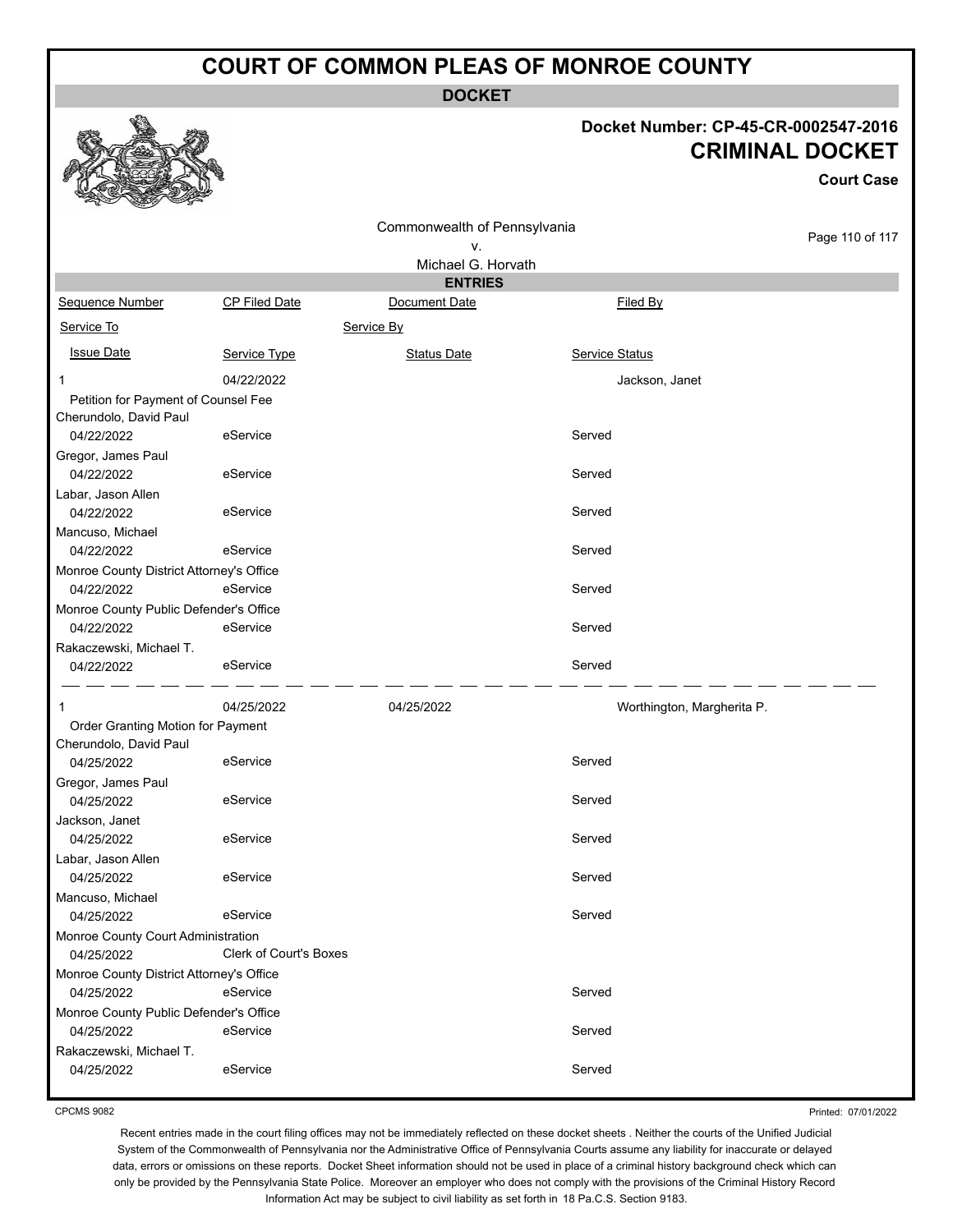**DOCKET**

## **Docket Number: CP-45-CR-0002547-2016 CRIMINAL DOCKET**

**Court Case**

Printed: 07/01/2022

|                                                        |                        | Commonwealth of Pennsylvania |                                             |                 |
|--------------------------------------------------------|------------------------|------------------------------|---------------------------------------------|-----------------|
|                                                        |                        | ν.                           |                                             | Page 111 of 117 |
|                                                        |                        | Michael G. Horvath           |                                             |                 |
|                                                        |                        | <b>ENTRIES</b>               |                                             |                 |
| Sequence Number                                        | <b>CP Filed Date</b>   | Document Date                | Filed By                                    |                 |
| Service To                                             |                        | Service By                   |                                             |                 |
| <b>Issue Date</b>                                      | Service Type           | <b>Status Date</b>           | Service Status                              |                 |
| 1                                                      | 05/05/2022             | 05/05/2022                   | Worthington, Margherita P.                  |                 |
| Order Scheduling Hearing                               |                        |                              |                                             |                 |
| Cherundolo, David Paul<br>05/05/2022                   | eService               |                              | Served                                      |                 |
| Gregor, James Paul                                     |                        |                              |                                             |                 |
| 05/05/2022                                             | eService               |                              | Served                                      |                 |
| Jackson, Janet                                         |                        |                              |                                             |                 |
| 05/05/2022                                             | eService               |                              | Served                                      |                 |
| Labar, Jason Allen<br>05/05/2022                       | eService               |                              | Served                                      |                 |
| Mancuso, Michael                                       |                        |                              |                                             |                 |
| 05/05/2022                                             | eService               |                              | Served                                      |                 |
| Monroe County Court Administration                     |                        |                              |                                             |                 |
| 05/05/2022                                             | Clerk of Court's Boxes |                              |                                             |                 |
| Monroe County District Attorney's Office<br>05/05/2022 | eService               |                              | Served                                      |                 |
| Monroe County Public Defender's Office                 |                        |                              |                                             |                 |
| 05/05/2022                                             | eService               |                              | Served                                      |                 |
| Rakaczewski, Michael T.                                |                        |                              |                                             |                 |
| 05/05/2022                                             | eService               |                              | Served                                      |                 |
| 1                                                      | 05/09/2022             |                              | Monroe County District Attorney's<br>Office |                 |
| <b>Commonwealth's Witness List</b>                     |                        |                              |                                             |                 |
| Cherundolo, David Paul<br>05/09/2022                   | eService               |                              | Served                                      |                 |
| Gregor, James Paul                                     |                        |                              |                                             |                 |
| 05/09/2022                                             | eService               |                              | Served                                      |                 |
| Jackson, Janet                                         |                        |                              |                                             |                 |
| 05/09/2022                                             | eService               |                              | Served                                      |                 |
| Labar, Jason Allen                                     |                        |                              |                                             |                 |
| 05/09/2022                                             | eService               |                              | Served                                      |                 |
| Mancuso, Michael<br>05/09/2022                         | eService               |                              | Served                                      |                 |
| Monroe County Public Defender's Office                 |                        |                              |                                             |                 |
| 05/09/2022                                             | eService               |                              | Served                                      |                 |
| Rakaczewski, Michael T.                                |                        |                              |                                             |                 |

CPCMS 9082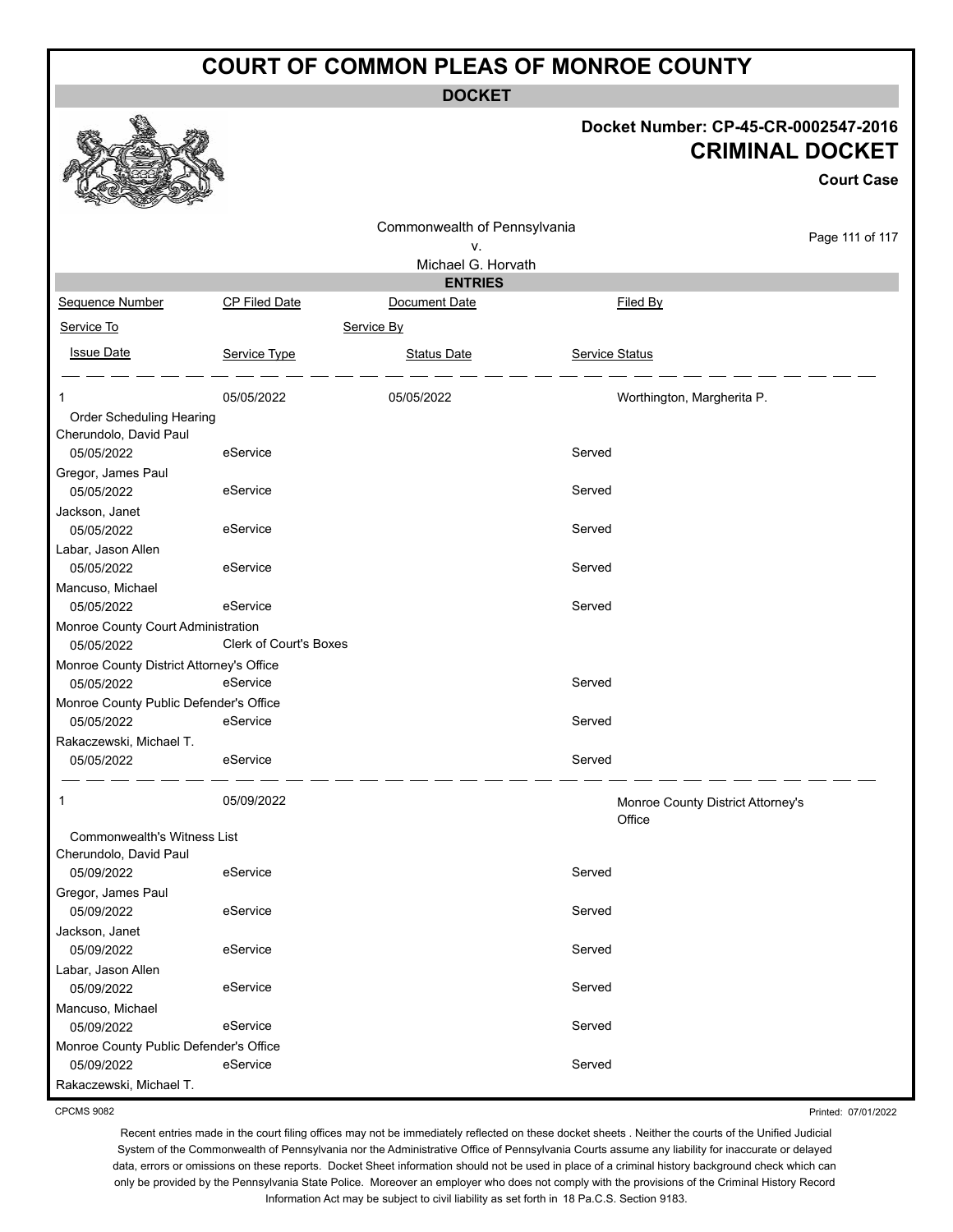**DOCKET**

## **Docket Number: CP-45-CR-0002547-2016 CRIMINAL DOCKET**

**Court Case**

|                                                    |                               |                                    |                | <b>Court Case</b>            |
|----------------------------------------------------|-------------------------------|------------------------------------|----------------|------------------------------|
|                                                    |                               | Commonwealth of Pennsylvania<br>ν. |                | Page 112 of 117              |
|                                                    |                               | Michael G. Horvath                 |                |                              |
|                                                    |                               | <b>ENTRIES</b>                     |                |                              |
| Sequence Number                                    | CP Filed Date                 | Document Date                      | Filed By       |                              |
| Service To                                         |                               | Service By                         |                |                              |
| <b>Issue Date</b>                                  | Service Type                  | <b>Status Date</b>                 | Service Status |                              |
| 05/09/2022                                         | eService                      |                                    | Served         |                              |
| 1                                                  | 06/06/2022                    | 06/06/2022                         |                | Worthington, Margherita P.   |
| Order Scheduling Hearing<br>Cherundolo, David Paul |                               |                                    |                |                              |
| 06/06/2022                                         | eService                      |                                    | Served         |                              |
| Gregor, James Paul                                 |                               |                                    |                |                              |
| 06/06/2022                                         | eService                      |                                    | Served         |                              |
| Jackson, Janet                                     |                               |                                    |                |                              |
| 06/06/2022                                         | eService                      |                                    | Served         |                              |
| Labar, Jason Allen                                 |                               |                                    |                |                              |
| 06/06/2022                                         | eService                      |                                    | Served         |                              |
| Mancuso, Michael                                   |                               |                                    |                |                              |
| 06/06/2022                                         | eService                      |                                    | Served         |                              |
| Monroe County Correctional Facility                |                               |                                    |                |                              |
| 06/06/2022                                         | <b>Clerk of Court's Boxes</b> |                                    |                |                              |
| Monroe County Court Administration                 |                               |                                    |                |                              |
| 06/06/2022                                         | <b>Clerk of Court's Boxes</b> |                                    |                |                              |
| Monroe County District Attorney's Office           |                               |                                    |                |                              |
| 06/06/2022                                         | eService                      |                                    | Served         |                              |
| Monroe County Probation Department<br>06/06/2022   | Clerk of Court's Boxes        |                                    |                |                              |
| Monroe County Public Defender's Office             |                               |                                    |                |                              |
| 06/06/2022                                         | eService                      |                                    | Served         |                              |
| Monroe County Sheriff's Department                 |                               |                                    |                |                              |
| 06/06/2022                                         | <b>Clerk of Court's Boxes</b> |                                    |                |                              |
| Rakaczewski, Michael T.                            |                               |                                    |                |                              |
| 06/06/2022                                         | eService                      |                                    | Served         |                              |
| 1                                                  | 06/10/2022                    |                                    |                | Commonwealth of Pennsylvania |
| Crime Lab User Fees                                |                               |                                    |                |                              |
| Cherundolo, David Paul                             |                               |                                    |                |                              |
| 06/17/2022                                         | eService                      |                                    | Served         |                              |
| Gregor, James Paul                                 |                               |                                    |                |                              |
| 06/17/2022                                         | eService                      |                                    | Served         |                              |
| Jackson, Janet<br>06/17/2022                       | eService                      |                                    | Served         |                              |
|                                                    |                               |                                    |                |                              |

CPCMS 9082

Printed: 07/01/2022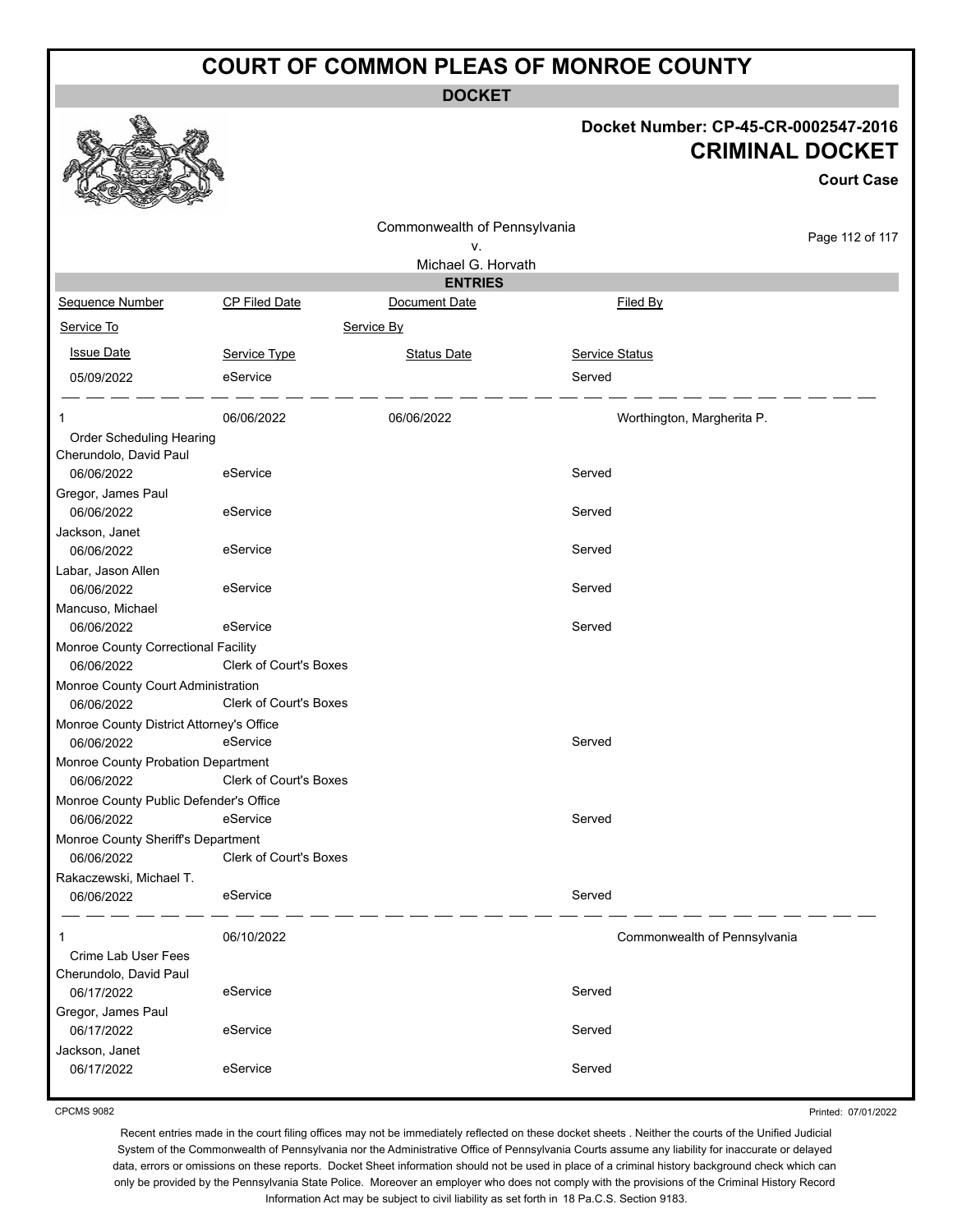**DOCKET**

### **Docket Number: CP-45-CR-0002547-2016 CRIMINAL DOCKET**

|                                          |               |                              |                  | <b>Court Case</b> |
|------------------------------------------|---------------|------------------------------|------------------|-------------------|
|                                          |               | Commonwealth of Pennsylvania |                  |                   |
|                                          |               | V.                           |                  | Page 113 of 117   |
|                                          |               | Michael G. Horvath           |                  |                   |
|                                          |               | <b>ENTRIES</b>               |                  |                   |
| Sequence Number                          | CP Filed Date | Document Date                | Filed By         |                   |
| Service To                               |               | Service By                   |                  |                   |
| <b>Issue Date</b>                        | Service Type  | <b>Status Date</b>           | Service Status   |                   |
| Labar, Jason Allen                       |               |                              |                  |                   |
| 06/17/2022                               | eService      |                              | Served           |                   |
| Mancuso, Michael                         |               |                              |                  |                   |
| 06/17/2022                               | eService      |                              | Served           |                   |
| Monroe County District Attorney's Office |               |                              |                  |                   |
| 06/17/2022                               | eService      |                              | Served           |                   |
| Monroe County Public Defender's Office   |               |                              |                  |                   |
| 06/17/2022                               | eService      |                              | Served           |                   |
| Rakaczewski, Michael T.                  |               |                              |                  |                   |
| 06/17/2022                               | eService      |                              | Served           |                   |
| 2                                        | 06/10/2022    |                              | Mancuso, Michael |                   |
| DA Lab Fees                              |               |                              |                  |                   |
| Cherundolo, David Paul                   |               |                              |                  |                   |
| 06/17/2022                               | eService      |                              | Served           |                   |
| Gregor, James Paul                       |               |                              |                  |                   |
| 06/17/2022                               | eService      |                              | Served           |                   |
| Jackson, Janet                           |               |                              |                  |                   |
| 06/17/2022                               | eService      |                              | Served           |                   |
| Labar, Jason Allen                       |               |                              |                  |                   |
| 06/17/2022                               | eService      |                              | Served           |                   |
| Monroe County District Attorney's Office |               |                              |                  |                   |
| 06/17/2022                               | eService      |                              | Served           |                   |
| Monroe County Public Defender's Office   |               |                              |                  |                   |
| 06/17/2022                               | eService      |                              | Served           |                   |
| Rakaczewski, Michael T.                  |               |                              |                  |                   |
| 06/17/2022                               | eService      |                              | Served           |                   |
| 3                                        | 06/10/2022    |                              | Jackson, Janet   |                   |
| Petition For Payment of Counsel Fees     |               |                              |                  |                   |
| Cherundolo, David Paul                   |               |                              |                  |                   |
| 06/10/2022                               | eService      |                              | Served           |                   |
| Gregor, James Paul                       |               |                              |                  |                   |
| 06/10/2022                               | eService      |                              | Served           |                   |
| Labar, Jason Allen                       |               |                              |                  |                   |
| 06/10/2022                               | eService      |                              | Served           |                   |
| Mancuso, Michael                         |               |                              |                  |                   |

CPCMS 9082

Printed: 07/01/2022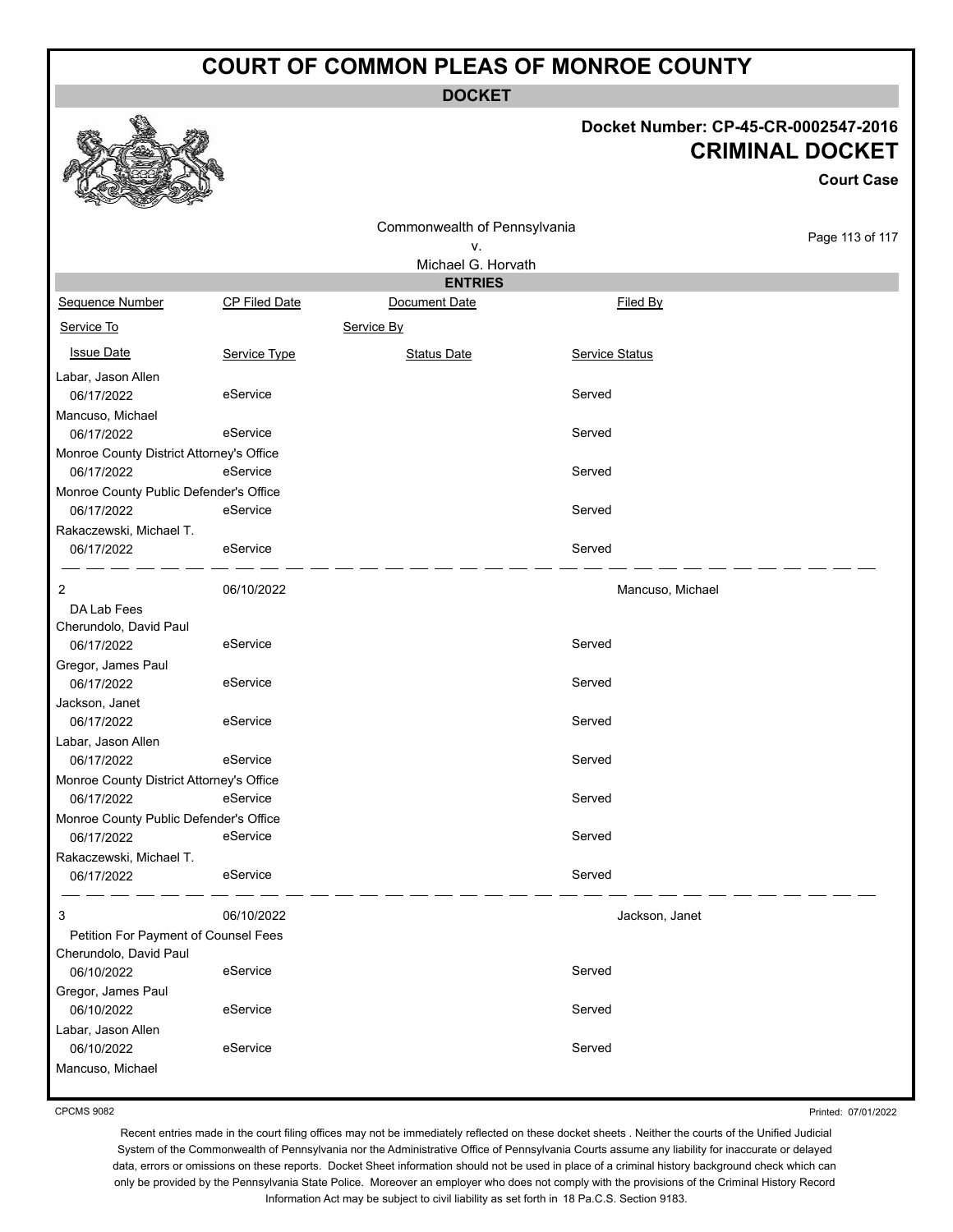**DOCKET**

## **Docket Number: CP-45-CR-0002547-2016 CRIMINAL DOCKET**

**Court Case**

|                                          |                               | Commonwealth of Pennsylvania |                            |                 |
|------------------------------------------|-------------------------------|------------------------------|----------------------------|-----------------|
|                                          |                               | ٧.                           |                            | Page 114 of 117 |
|                                          |                               | Michael G. Horvath           |                            |                 |
|                                          |                               | <b>ENTRIES</b>               |                            |                 |
| Sequence Number                          | <b>CP Filed Date</b>          | Document Date                | Filed By                   |                 |
| Service To                               |                               | Service By                   |                            |                 |
| <b>Issue Date</b>                        | Service Type                  | <b>Status Date</b>           | <b>Service Status</b>      |                 |
| 06/10/2022                               | eService                      |                              | Served                     |                 |
| Monroe County District Attorney's Office |                               |                              |                            |                 |
| 06/10/2022                               | eService                      |                              | Served                     |                 |
| Monroe County Public Defender's Office   |                               |                              |                            |                 |
| 06/10/2022                               | eService                      |                              | Served                     |                 |
| Rakaczewski, Michael T.                  |                               |                              |                            |                 |
| 06/10/2022                               | eService                      |                              | Served                     |                 |
| 1                                        | 06/15/2022                    | 06/15/2022                   | Worthington, Margherita P. |                 |
| Order Granting Motion for Payment        |                               |                              |                            |                 |
| Cherundolo, David Paul                   |                               |                              |                            |                 |
| 06/15/2022                               | eService                      |                              | Served                     |                 |
| Gregor, James Paul                       |                               |                              |                            |                 |
| 06/15/2022                               | eService                      |                              | Served                     |                 |
| Jackson, Janet                           |                               |                              |                            |                 |
| 06/15/2022                               | eService                      |                              | Served                     |                 |
| Labar, Jason Allen                       |                               |                              |                            |                 |
| 06/15/2022                               | eService                      |                              | Served                     |                 |
| Mancuso, Michael                         |                               |                              |                            |                 |
| 06/15/2022                               | eService                      |                              | Served                     |                 |
| Monroe County Court Administration       |                               |                              |                            |                 |
| 06/15/2022                               | <b>Clerk of Court's Boxes</b> |                              |                            |                 |
| Monroe County District Attorney's Office |                               |                              |                            |                 |
| 06/15/2022                               | eService                      |                              | Served                     |                 |
| Monroe County Public Defender's Office   |                               |                              |                            |                 |
| 06/15/2022                               | eService                      |                              | Served                     |                 |
| Rakaczewski, Michael T.                  |                               |                              |                            |                 |
| 06/15/2022                               | eService                      |                              | Served                     |                 |
|                                          | 06/17/2022                    |                              | Worthington, Margherita P. |                 |
| Order Verdict/Sentencing Scheduled       |                               |                              |                            |                 |
| Cherundolo, David Paul                   |                               |                              |                            |                 |
| 06/23/2022                               | eService                      |                              | Served                     |                 |
| Gregor, James Paul                       |                               |                              |                            |                 |
| 06/23/2022                               | eService                      |                              | Served                     |                 |
| Jackson, Janet                           |                               |                              |                            |                 |
| 06/23/2022                               | eService                      |                              | Served                     |                 |
|                                          |                               |                              |                            |                 |

CPCMS 9082

Printed: 07/01/2022

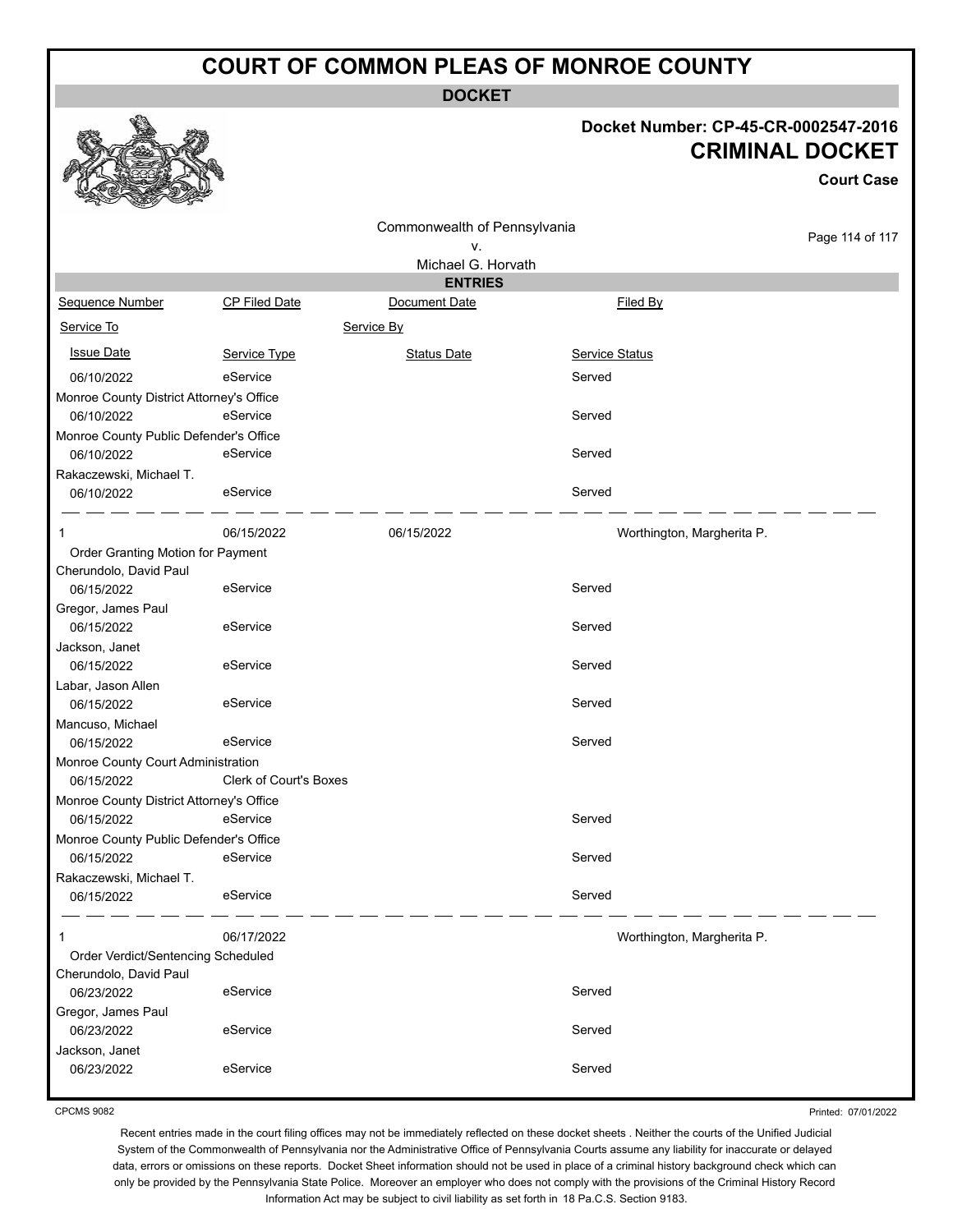**DOCKET**

Commonwealth of Pennsylvania

#### **Docket Number: CP-45-CR-0002547-2016 CRIMINAL DOCKET**

**Court Case**

 $\mathbf{11} = \mathbf{11} \cdot \mathbf{11} = \mathbf{11} \cdot \mathbf{11} = \mathbf{11} \cdot \mathbf{11} = \mathbf{11} \cdot \mathbf{11} = \mathbf{11} \cdot \mathbf{11} = \mathbf{11} \cdot \mathbf{11} = \mathbf{11} \cdot \mathbf{11} = \mathbf{11} \cdot \mathbf{11} = \mathbf{11} \cdot \mathbf{11} = \mathbf{11} \cdot \mathbf{11} = \mathbf{11} \cdot \mathbf{11} = \mathbf{11} \cdot \mathbf{11} = \mathbf{11} \$ 

| Sequence Number<br>Service To | CP Filed Date |
|-------------------------------|---------------|

|                                                         |                               | ν.                 |                                             | Page 115 or 117 |
|---------------------------------------------------------|-------------------------------|--------------------|---------------------------------------------|-----------------|
|                                                         |                               | Michael G. Horvath |                                             |                 |
|                                                         |                               | <b>ENTRIES</b>     |                                             |                 |
| Sequence Number                                         | CP Filed Date                 | Document Date      | Filed By                                    |                 |
| Service To                                              |                               | Service By         |                                             |                 |
| <b>Issue Date</b>                                       | Service Type                  | <b>Status Date</b> | Service Status                              |                 |
| Labar, Jason Allen<br>06/23/2022                        | eService                      |                    | Served                                      |                 |
| Mancuso, Michael<br>06/23/2022                          | eService                      |                    | Served                                      |                 |
| Monroe County Court Administration                      |                               |                    |                                             |                 |
| 06/23/2022                                              | <b>Clerk of Court's Boxes</b> |                    |                                             |                 |
| Monroe County District Attorney's Office                |                               |                    |                                             |                 |
| 06/23/2022                                              | eService                      |                    | Served                                      |                 |
| Monroe County Probation Department<br>06/23/2022        | Clerk of Court's Boxes        |                    |                                             |                 |
| Monroe County Public Defender's Office                  |                               |                    |                                             |                 |
| 06/23/2022                                              | eService                      |                    | Served                                      |                 |
| Monroe County Sheriff<br>06/23/2022                     | <b>Clerk of Court's Boxes</b> |                    |                                             |                 |
| Rakaczewski, Michael T.                                 |                               |                    |                                             |                 |
| 06/23/2022                                              | eService                      |                    | Served                                      |                 |
| 1                                                       | 06/21/2022                    |                    | Monroe County District Attorney's<br>Office |                 |
| DA Invoice/Expert Witness Fee<br>Cherundolo, David Paul |                               |                    |                                             |                 |
| 06/22/2022                                              | eService                      |                    | Served                                      |                 |
| Gregor, James Paul                                      |                               |                    |                                             |                 |
| 06/22/2022                                              | eService                      |                    | Served                                      |                 |
| Jackson, Janet                                          |                               |                    |                                             |                 |
| 06/22/2022                                              | eService                      |                    | Served                                      |                 |
| Labar, Jason Allen                                      | eService                      |                    | Served                                      |                 |
| 06/22/2022<br>Mancuso, Michael                          |                               |                    |                                             |                 |
| 06/22/2022                                              | eService                      |                    | Served                                      |                 |
| Monroe County Public Defender's Office                  |                               |                    |                                             |                 |
| 06/22/2022                                              | eService                      |                    | Served                                      |                 |
| Rakaczewski, Michael T.                                 |                               |                    |                                             |                 |
| 06/22/2022                                              | eService                      |                    | Served                                      |                 |
|                                                         |                               |                    |                                             |                 |

CPCMS 9082

Printed: 07/01/2022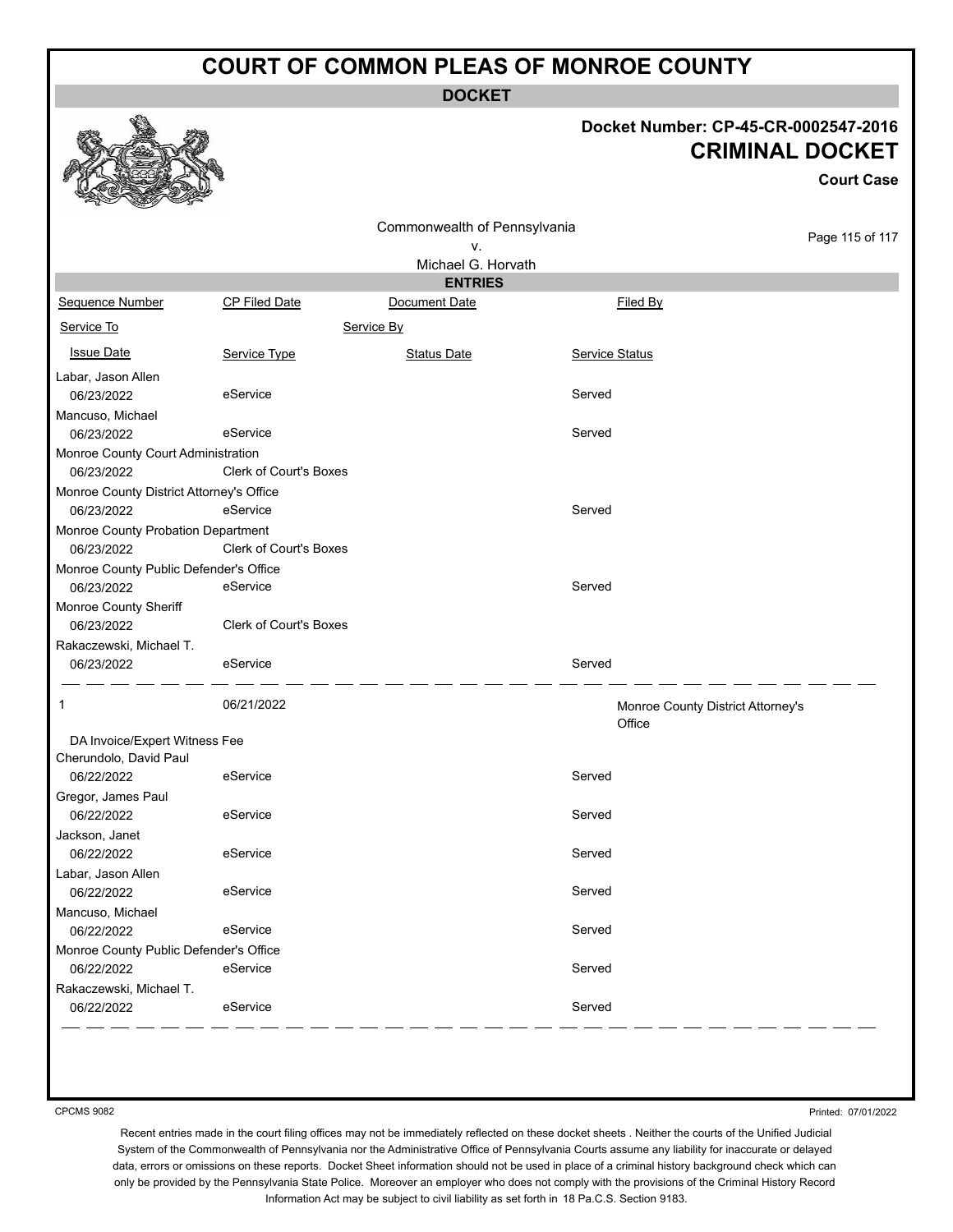**DOCKET**

## **Docket Number: CP-45-CR-0002547-2016 CRIMINAL DOCKET**

**Court Case**

| Commonwealth of Pennsylvania     |            |                                                         |                    | Page 116 of 117                 |              |
|----------------------------------|------------|---------------------------------------------------------|--------------------|---------------------------------|--------------|
|                                  |            | ۷.                                                      |                    |                                 |              |
|                                  |            | Michael G. Horvath<br><b>CASE FINANCIAL INFORMATION</b> |                    |                                 |              |
| Last Payment Date: 10/27/2021    |            |                                                         |                    | Total of Last Payment: - \$5.00 |              |
| Horvath, Michael G.<br>Defendant | Assessment | Payments                                                | <b>Adjustments</b> | Non Monetary<br>Payments        | <b>Total</b> |
| <b>Costs/Fees</b>                |            |                                                         |                    |                                 |              |
| Miscellaneous Issuances          | \$17.50    | \$0.00                                                  | \$0.00             | \$0.00                          | \$17.50      |
| Copy Costs (Monroe)              | \$8.75     | (\$8.75)                                                | \$0.00             | \$0.00                          | \$0.00       |
| Copy Costs (Monroe)              | \$14.50    | (\$14.50)                                               | \$0.00             | \$0.00                          | \$0.00       |
| Copy Costs (Monroe)              | \$22.00    | (\$22.00)                                               | \$0.00             | \$0.00                          | \$0.00       |
| Subpoena Fee (Monroe)            | \$15.00    | (\$0.46)                                                | \$0.00             | \$0.00                          | \$14.54      |
| Subpoena Fee (Monroe)            | \$5.00     | (\$0.16)                                                | \$0.00             | \$0.00                          | \$4.84       |
| Subpoena Fee (Monroe)            | \$15.00    | (\$0.46)                                                | \$0.00             | \$0.00                          | \$14.54      |
| Subpoena Fee (Monroe)            | \$55.00    | (\$1.67)                                                | \$0.00             | \$0.00                          | \$53.33      |
| Subpoena Fee (Monroe)            | \$10.00    | (\$0.31)                                                | \$0.00             | \$0.00                          | \$9.69       |
| Subpoena Fee (Monroe)            | \$10.00    | (\$0.31)                                                | \$0.00             | \$0.00                          | \$9.69       |
| Subpoena Fee (Monroe)            | \$5.00     | (\$0.16)                                                | \$0.00             | \$0.00                          | \$4.84       |
| Subpoena Fee (Monroe)            | \$5.00     | (\$0.16)                                                | \$0.00             | \$0.00                          | \$4.84       |
| Subpoena Fee (Monroe)            | \$10.00    | (\$0.31)                                                | \$0.00             | \$0.00                          | \$9.69       |
| Subpoena Fee (Monroe)            | \$5.00     | (\$0.16)                                                | \$0.00             | \$0.00                          | \$4.84       |
| Subpoena Fee (Monroe)            | \$5.00     | (\$0.16)                                                | \$0.00             | \$0.00                          | \$4.84       |
| Subpoena Fee (Monroe)            | \$5.00     | (\$0.16)                                                | \$0.00             | \$0.00                          | \$4.84       |
| Subpoena Fee (Monroe)            | \$5.00     | (\$0.16)                                                | \$0.00             | \$0.00                          | \$4.84       |
| Subpoena Fee (Monroe)            | \$10.00    | (\$0.31)                                                | \$0.00             | \$0.00                          | \$9.69       |
| Subpoena Fee (Monroe)            | \$5.00     | (\$0.05)                                                | \$0.00             | \$0.00                          | \$4.95       |
| Subpoena Fee (Monroe)            | \$75.00    | \$0.00                                                  | \$0.00             | \$0.00                          | \$75.00      |
| Subpoena Fee (Monroe)            | \$40.00    | \$0.00                                                  | \$0.00             | \$0.00                          | \$40.00      |
| DA Subpoena Fee (Monroe)         | \$5.00     | \$0.00                                                  | \$0.00             | \$0.00                          | \$5.00       |
| DA Subpoena Fee (Monroe)         | \$5.00     | \$0.00                                                  | \$0.00             | \$0.00                          | \$5.00       |
| Subpoena Fee (Monroe)            | \$35.00    | \$0.00                                                  | \$0.00             | \$0.00                          | \$35.00      |
| DA Subpoena Fee (Monroe)         | \$5.00     | \$0.00                                                  | \$0.00             | \$0.00                          | \$5.00       |
| DA Subpoena Fee (Monroe)         | \$5.00     | \$0.00                                                  | \$0.00             | \$0.00                          | \$5.00       |
| DA Subpoena Fee (Monroe)         | \$5.00     | \$0.00                                                  | \$0.00             | \$0.00                          | \$5.00       |
| DA Subpoena Fee (Monroe)         | \$5.00     | \$0.00                                                  | \$0.00             | \$0.00                          | \$5.00       |
| DA Subpoena Fee (Monroe)         | \$5.00     | \$0.00                                                  | \$0.00             | \$0.00                          | \$5.00       |
| DA Subpoena Fee (Monroe)         | \$5.00     | \$0.00                                                  | \$0.00             | \$0.00                          | \$5.00       |
| DA Subpoena Fee (Monroe)         | \$5.00     | \$0.00                                                  | \$0.00             | \$0.00                          | \$5.00       |
| DA Lab User Fee (Monroe)         | \$315.71   | \$0.00                                                  | \$0.00             | \$0.00                          | \$315.71     |
| Lab User Fee - DOJ               | \$656.76   | \$0.00                                                  | (\$656.76)         | \$0.00                          | \$0.00       |

CPCMS 9082

Printed: 07/01/2022